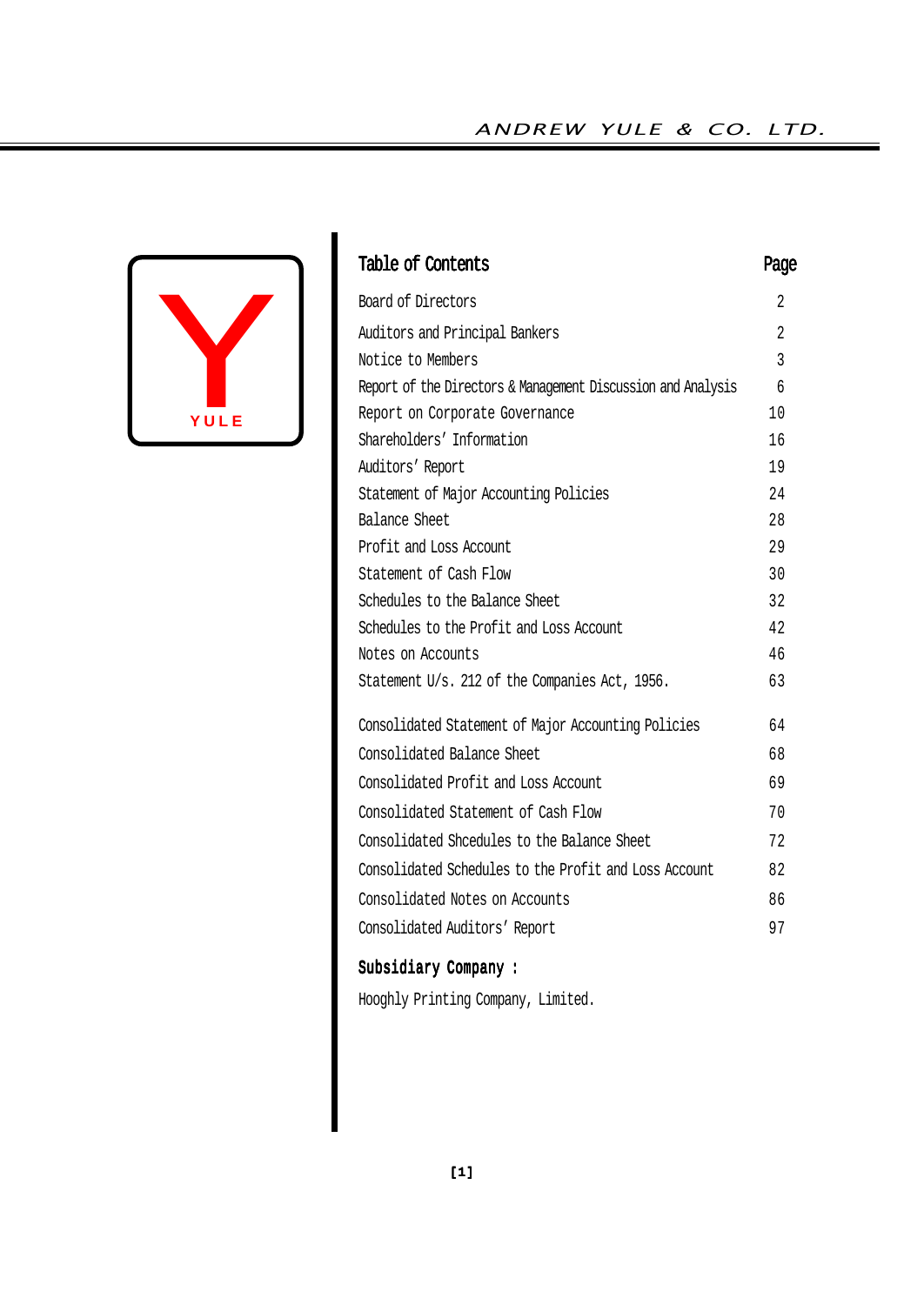#### BOARD OF DIRECTORS

Arindom Mukherjee – (Chairman and Managing Director)

D.R.S. Chaudhary

Subir Das

Dipak Dutta

S. Muralidharan

Amitava Ray

Ardhendu Sen

Ranabir Sen

Indrajit Sengupta

#### COMPANY SECRETARY

Debabrata Bandyopadhyay

#### REGISTERED OFFICE

'Yule House' 8, Dr. Rajendra Prasad Sarani, Kolkata – 700 001.

## Offices at :

404, Guru Angad Bhavan, 71, Nehru Place, New Delhi – 110 019.

# Auditors

MOOKHERJEE BISWAS & PATHAK Chartered Accountants, 5 & 6, Fancy Lane,

> 5th Floor, Kolkata - 700 001.

# N. SARKAR & CO.,

Chartered Accountants, 21, Prafulla Sarkar Street, 2nd Floor, Kolkata - 700 072.

# KUNDU HOSSAIN KARMAKAR

Chartered Accountants, 48, A. J. C. Bose Road, 1st Floor, Kolkata - 700 016.

# Principal Bankers

Allahabad Bank

Bank of Baroda

State Bank of India

Union Bank of India

United Bank of India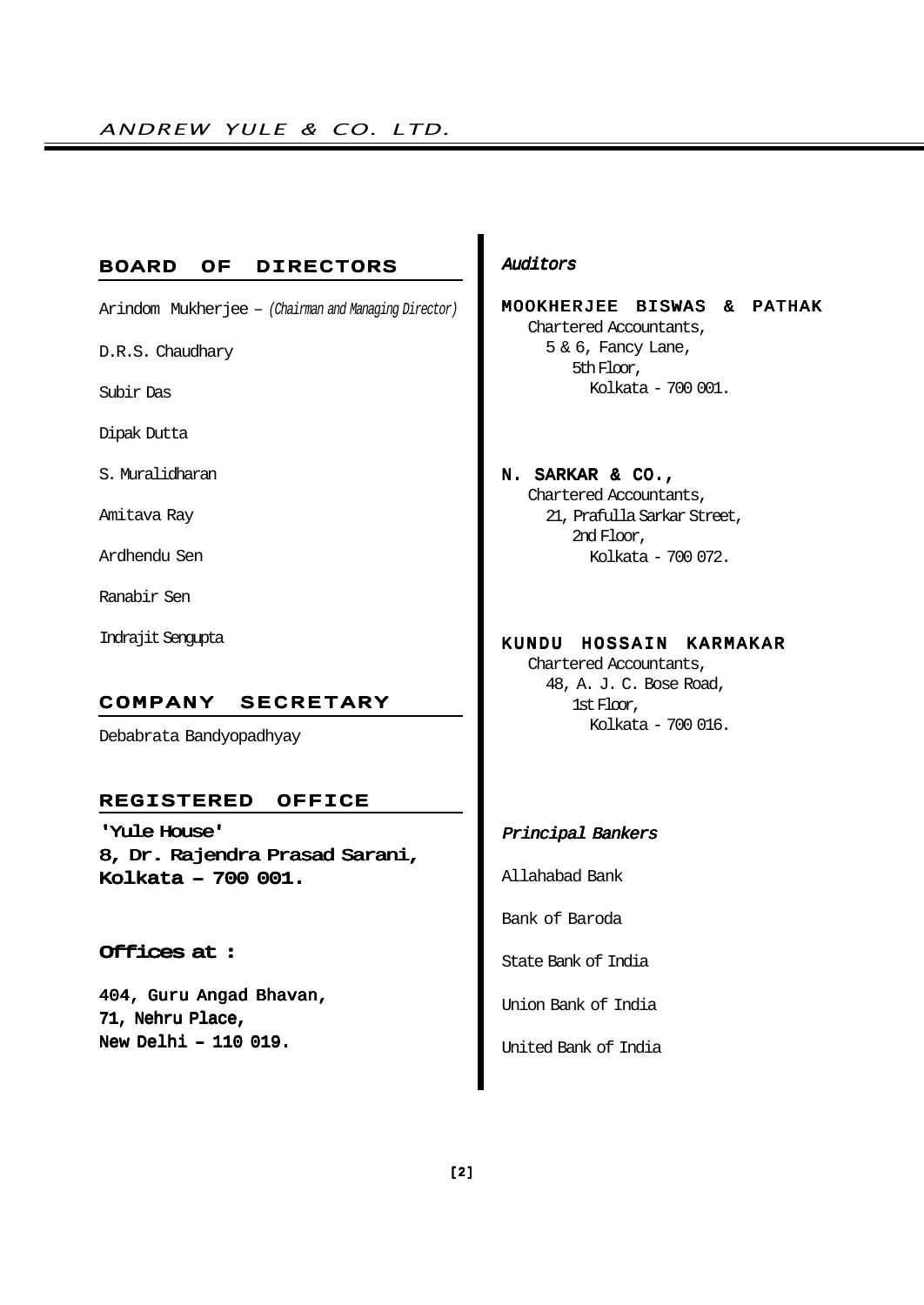## NOTICE TO MEMBERS

NOTICE is hereby given that the Annual General Meeting of the members of Andrew Yule & Company Limited will be held at the Williamson Magor Hall of The Bengal Chamber of Commerce & Industry, Royal Exchange, 6, Netaji Subhas Road, Kolkata-700 001 on Friday, the 15th of September, 2006 at 11-00 a.m. to transact the following business :

- 1. To consider and adopt the Profit and Loss Account for the year ended 31st March, 2006, Balance Sheet as at that date and the Reports of the Board of Directors and the Auditors thereon.
- 2. To fix the remuneration payable to the statutory Auditors of the Company for the financial year ending 31st March, 2007.
- 3. To appoint a Director in place of Shri Ardhendu Sen who retires by rotation and being eligible offers himself for re-appointment.

SPECIAL BUSINESS :

To consider and, if thought fit, to pass with or without modifications the following resolutions :–

As Ordinary Resolutions :

- 4. "Resolved that Shri Amitava Ray be and is hereby appointed a Director of the Company."
- 5. "Resolved that Shri Ranabir Sen be and is hereby appointed a Director of the Company."
- 6. "Resolved that Shri Dipak Dutta be and is hereby appointed a Director of the Company."
- 7. "Resolved that Shri Subir Das be and is hereby appointed a Director of the Company."

The Registers of Members and Transfer Registers of the Company will remain closed from 8th September to 15th September, 2006, both days inclusive.

Registered Office :  $\qquad \qquad$  By Order of the Board, "Yule House", Debabrata Bandyopadhyay, 8, Dr. Rajendra Prasad Sarani, Company Secretary. Kolkata-700 001. 14th August, 2006.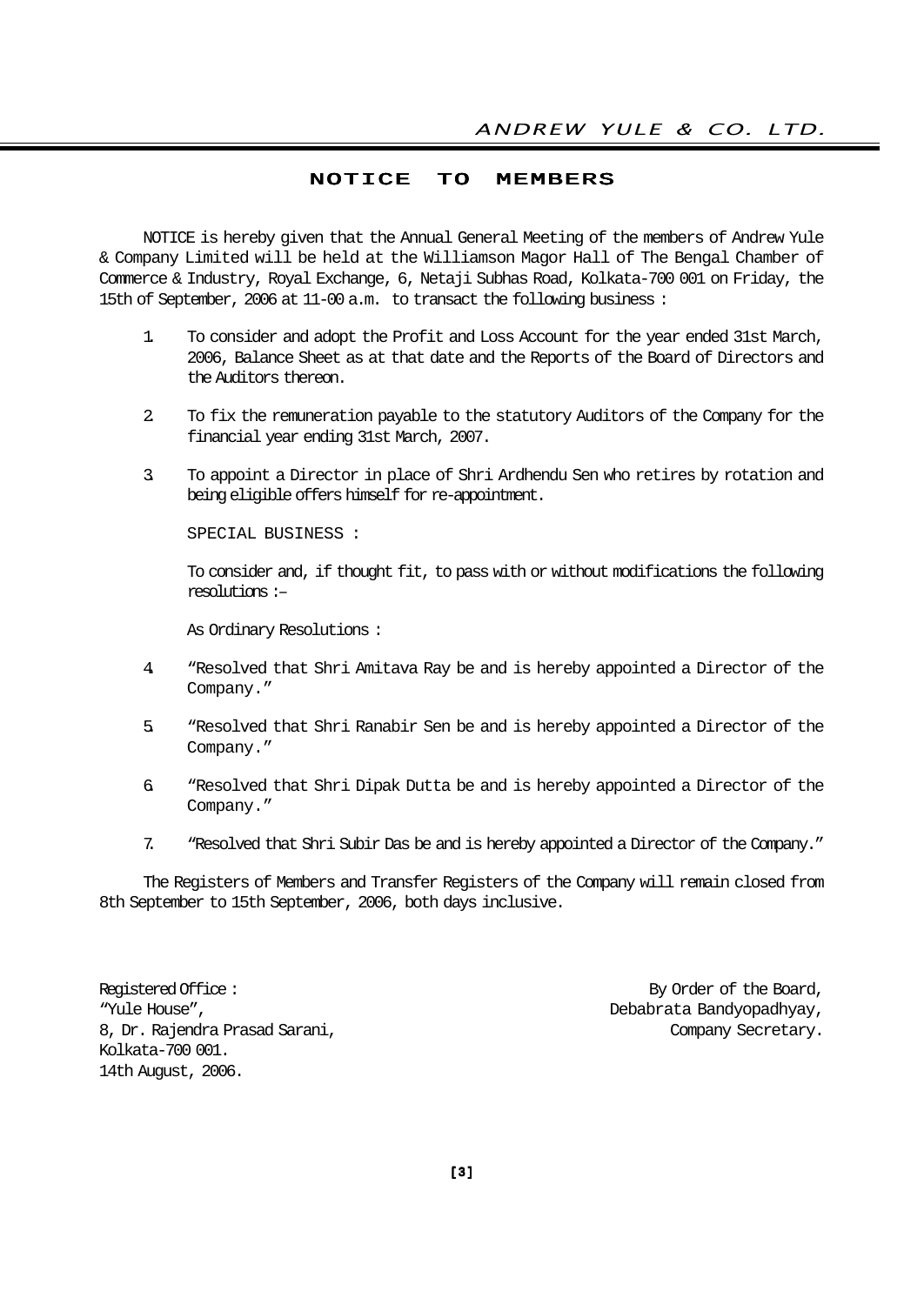- Notes: 1. A member who is entitled to attend and vote at this Meeting may appoint a proxy to attend and vote in his stead. Proxies, in order to be effective must be received at the Company's Registered Office not less than forty-eight hours before the commencement of the Meeting.
	- 2. In terms of Clause (aa) to Sub-Section 8 of Section 224 of the Companies Act, 1956 (Act) the remuneration payable to the auditor(s) appointed under Section 619 of the Act by the Comptroller & Auditor General of India shall be fixed by the Company in General Meeting or in such manner as the Company in General Meeting may determine.
	- 3. An Explanatory Statement pursuant to Section 173(2) of the Companies Act, 1956 relating to the items of Special Business is annexed.
	- 4. Particulars of Directors retiring by rotation and seeking re-appointment of the ensuing Annual General Meeting (pursuant to Clause 49 of the Listing Agreement) :–

Shri Ardhendu Sen, aged about 56 years, a member of Indian Administrative Service (IAS) has been on the Board of Directors of the Company since 1st September, 2005. He is a M.Sc. and at present is the Principle Secretary to the Govt. of West Bengal, Industrial Reconstruction & Public Enterprises Department.

- 5. The Register of Members and Share Transfer Registers of the Company will remain closed from 8th September to 15th September, 2006, both days inclusive.
- 6. Members holding shares in more than one account are requested to intimate the Share Department of the Company, the Ledger Folios to enable the Company to consolidate the same into one account.
- 7. Members are requested to produce the enclosed attendance slip duly signed as per the specimen signature recorded with the Company for admission to the meeting hall.
- 8. Members, who hold shares in de-materialised form are requested to bring their client ID and DP ID Nos. for easier identification of attendance at the meeting.
- 9. Members holding shares in physical form are requested to notify immediately any changes in their address to the Company or its Registrar & Share Transfer Agent. In case their shares are held in dematerialized form, this information should be passed on directly to their respective Depository Participants without any delay.
- 10. Pursuant to Section 205A(5) of the Companies Act, 1956 all unclaimed/unpaid dividends upto the financial year ended 31st March, 1994 have been transferred to General Revenue Account of the Central Government. Members concerned are requested to claim such dividends from the Registrar of Companies, West Bengal, Nizam Palace, II MSO Building, 234/4, A.J.C. Bose Road, Kolkata-700 020 by submitting an application in prescribed form.
- 11. KINDLY BRING YOUR COPY OF THE ANNUAL REPORT TO THE MEETING.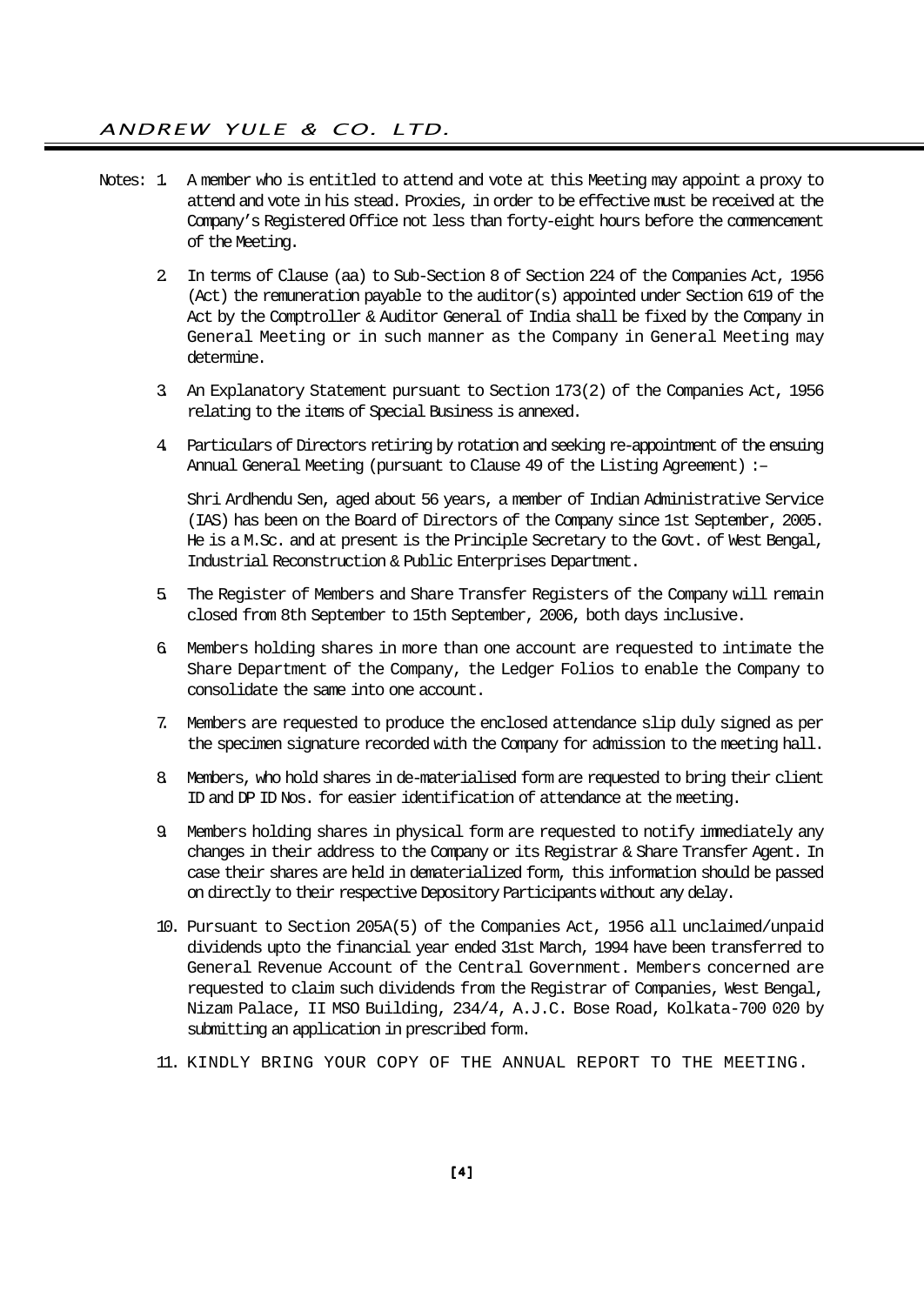#### EXPLANATORY STATEMENT PURSUANT TO SECTION 173(2) OF THE COMPANIES ACT, 1956

Item Nos. 4 & 5 : Sarbashri Amitava Ray and Ranabir Sen were appointed on 18th November, 2005 as additional part time Non-Official Directors of the Company in terms of Section 260 of the Companies Act,1956. Both Shri Ray and Shri Sen vacate their offices at this Annual General Meeting pursuant to the provisions of Section 260 of the Act. Notices under Section 257 of the Act alongwith requisite fee have been received from members proposing the appointments of Shri Ray and Shri Sen as Directors of the Company and both Shri Ray and Shri Sen have agreed to act as Director, if appointed.

None of the Directors other than Shri Ray and Shri Sen are interested in these Resolutions.

The Board recommends these Resolutions for approval by the Shareholders.

Item Nos. 6 & 7 : Sarbashri Dipak Dutta and Subir Das were appointed on 21st July, 2006 as additional part time Non-Official Directors of the Company in terms of Section 260 of the Companies Act,1956. Both Shri Dutta and Shri Das vacate their offices at this Annual General Meeting pursuant to the provisions of Section 260 of the Act. Notices under Section 257 of the Act alongwith requisite fee have been received from members proposing the appointments of Shri Dutta and Shri Das as Directors of the Company and both Shri Dutta and Shri Das have agreed to act as Director, if appointed.

None of the Directors other than Shri Dutta and Shri Das are interested in these Resolutions.

The Board recomments these Resolutions for approval by the Shareholders.

Details of Directors seeking appointment in forthcoming Annual General Meeting (Pursuant to Clause 49 of the Listing Agreement ) :

| Name of Directors | Date of<br>Birth | Date of<br>Appointment | Expertise inspecific<br>areas                                                                                                                                                                                                                                                | Qalification                                                                                                                                   | Other Companies in<br>which Directorship held                                                                                                                                                                                                        |
|-------------------|------------------|------------------------|------------------------------------------------------------------------------------------------------------------------------------------------------------------------------------------------------------------------------------------------------------------------------|------------------------------------------------------------------------------------------------------------------------------------------------|------------------------------------------------------------------------------------------------------------------------------------------------------------------------------------------------------------------------------------------------------|
| Shri Amitava Ray  | 30 Aug 1945      | 18 Nov 2005            | Profit Centre Management,<br>Marketing, International<br>Business Development,<br>Growth and expansion<br>keeping in focus "GLOBAL<br>MARKET", achieving<br>turnarounds, sales and<br>acquisitions, Technology<br>and process, Financial<br>Controls and Management,<br>etc. | Schooled at St.<br>Xavier's and<br>La Martiniere,<br>Graduated,<br>Economics<br>(Hons) from<br>Presidency<br>College and<br>PGDBM from<br>C.U. | Flex Group of<br>Companies.                                                                                                                                                                                                                          |
| Shri Ranabir Sen  | 18 Oct 1945      | 18 Nov 2005            | Tea Testing, Auctioning,<br>manufacturing of Tea<br>particularly Darjeeling, and<br>Orthodox and also in South<br>Indian type of manufacture.                                                                                                                                | Education from<br>St. Joseph's<br>College,<br>Darjeling.                                                                                       | i McLeod Russel<br>IrdiaLtd.<br>i DIXItd.                                                                                                                                                                                                            |
| Shri Dipak Dutta  | 19 Oct 1947      | 21 July 2006           | Finance, Accounts, Audit,<br>Consultancy, etc.                                                                                                                                                                                                                               | Chartered<br>Accountant.                                                                                                                       | i Pathfinders<br>Consultancy<br>Services Pvt. Ltd.<br>i Spearhead<br>Consultants and<br>Evaluators Pvt.,<br>Itd.<br>il Ubix Farms Pvt.<br>Itd.<br>it Eastern Medical<br>Research Inst.<br>Pvt., Ltd.<br>Promark Pvt. Ltd.<br>ΛÒ,<br>ΨÙ<br>WIMCO Ltd. |
| Shri Subir Das    | 24 Nov 1958      | 21 July 2006           | Finance, Accounts, Audit,<br>Consultancy, manufacturing,<br>selling and quality control of<br>tea.                                                                                                                                                                           | Schooling<br>from Don<br>Bosco. B.Com<br>from Xavier's<br>College.<br>Chartered<br>Accountant.                                                 |                                                                                                                                                                                                                                                      |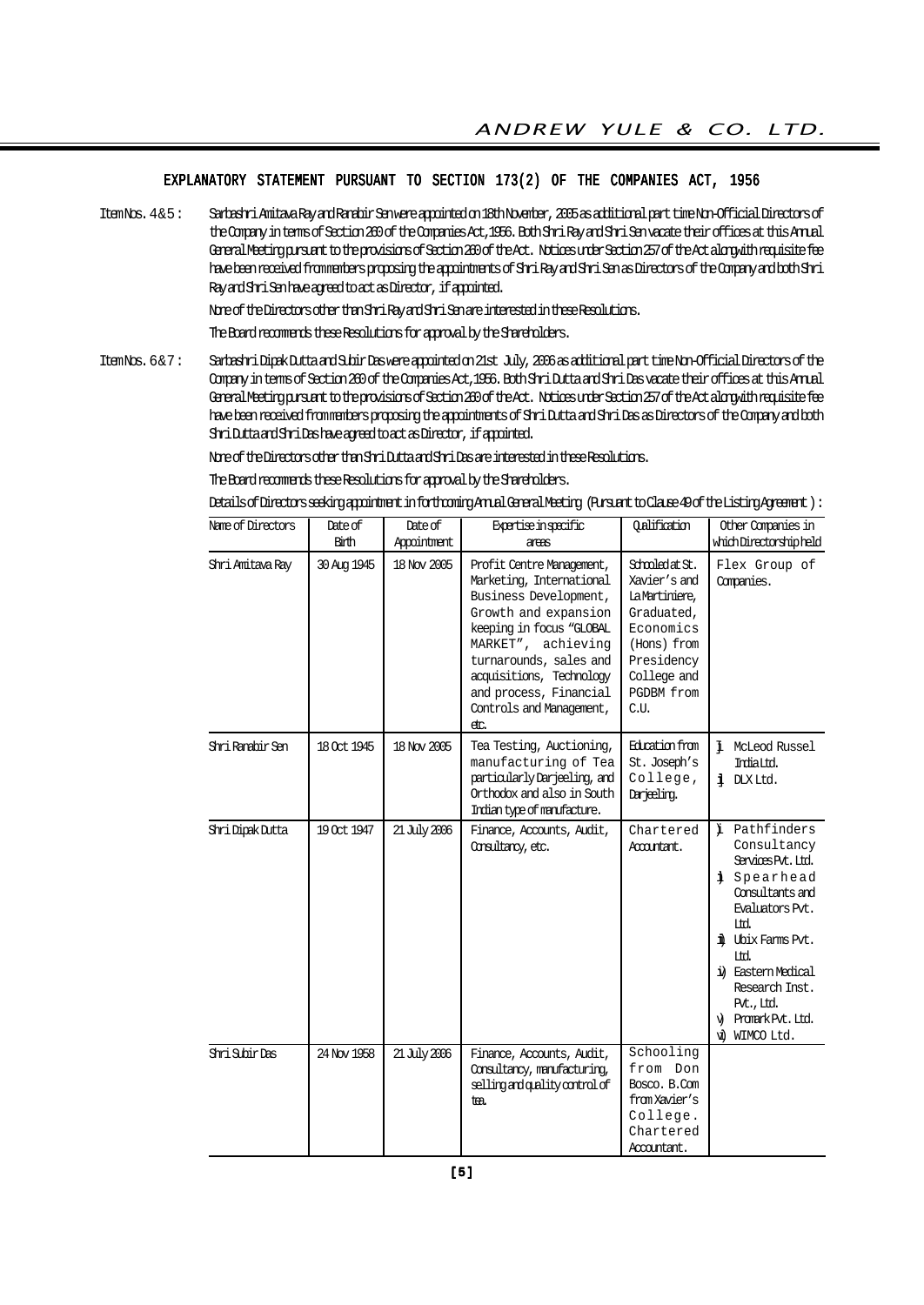#### REPORT OF THE DIRECTORS & MANAGEMENT DISCUSSION AND ANALYSIS

(Rs. in lakhs)

Your Directors have pleasure in presenting the Annual Report and Accounts of the Company for the financial year ended 31st March, 2006.

#### 1.0 FINANCIAL RESULTS :

Loss for the year before adjustment (-) 7334.70 Add: Provision for Taxation: (a) Wealth Tax 2.25 (b) Fringe Benefit Tax 29.02 (c) Income Tax – earlier years 32.00 (d) Deferred Tax 9.37 72.64 Loss for the year  $(-)$  7407.34 Add: Loss brought forward from last account (–) 29294.19 (–) 36701.53 Less: Transfer from GeneralReserve 2467.00 Balance Carried over to Balance Sheet (–) 34234.53

Throughout the year under review, the Company faced a very difficult situation. The performance of all the Divisions suffered adversely mainly due to persistent shortage of working capital in all the Divisions and extreme unfavourable market condition for the tea industry as a whole, leading to lower price realization. A rehabilitation scheme of the Company is presently under consideration of the Government of India which envisages comprehensive financial and business restructuring through which the Company will be in a position to overcome its present financial difficulties. Thus would also enable the Company to make a turnaround. The revival scheme of the Company has been duly approved by the Board for Reconstruction of Public Sector Enterprises (BRPSE) on 9th May, 2006 and the same is now awaiting final Government approval.

Among the Group Companies, the performance of Tide Water Oil Co. (I) Ltd. (TWOL) and Hooghly Printing Co., Ltd. (HPC) were satisfactory during 2005-06. Despite intense competition amongst the existing market players and rising trends of cost of inputs, TWOL achieved a profit before Tax (PBT) of Rs.10.09 crores and declared dividend @ 150% on equity share capital.

Hooghly Printing Co., Ltd. (HPC) recorded a turnover of Rs.508.49 lakhs and a PBT of Rs.38.86 lakhs during 2005-06.

#### 2.0 DIVIDEND :

In view of the loss incurred by the Company your Directors are unable to recommend any dividend for the year ended 31st March, 2006.

#### 3.0 CONTRIBUTION TO NATIONAL EXCHEQUER :

Your Company contributed Rs.599.35 lakhs during the year to national exchequer by way of tax, duties, levies, cess, etc.

#### 4.0 BUSINESS SEGMENTS :

#### 4.1 Engineering:

During the period under review the Division achieved a turnover of Rs.1397.00 lakhs, production worth Rs.1357.00 lakhs and suffered a loss of Rs.832.00 lakhs.

The Division was able to establish its creditability through execution of water pollution control project. This had helped the Division to improve its performance and reduce the loss compared to the previous financial year.

However, the Division continued to suffer due to acute shortage of working capital and hence larger volume of business opportunities could not be availed of as the timely execution of the jobs become uncertain.

Every endeavour is being made to provide requisite financial support for gradual improvement in the performance of the Division as a whole and is expected that the activity level of the overall Performance of the Division will improve.

#### 4.2 Electrical :

During the year the Division achieved a turnover of Rs.3959.00 lakhs, production worth Rs.3748.00 lakhs and incurred a loss of Rs.3174.00 lakhs.

The performance of the Division was affected seriously during the year under review due to the liquidity constraints following the delayed realization of dues from the core sector industries. The market environment in the electrical industry continued to be fiercely competitive and the margins are under constant pressure due to fall in prices and entry of new competitors in the field.

Accordingly, the Division is making all out efforts to gear up its activities and focus its attention to all major areas including marketing, reduction in manufacturing cycle, value engineering cost control, product development, up-gradation, etc.

#### 4.3 Tea :

The Tea Division achieved turnover Rs.5824.00 lakhs, production worth Rs.6021.00 lakhs and incurred a loss of Rs.3355.00 lakhs. Inspite of 10 days strike in Dooars Gardens during peak harvesting month of July, 2005, production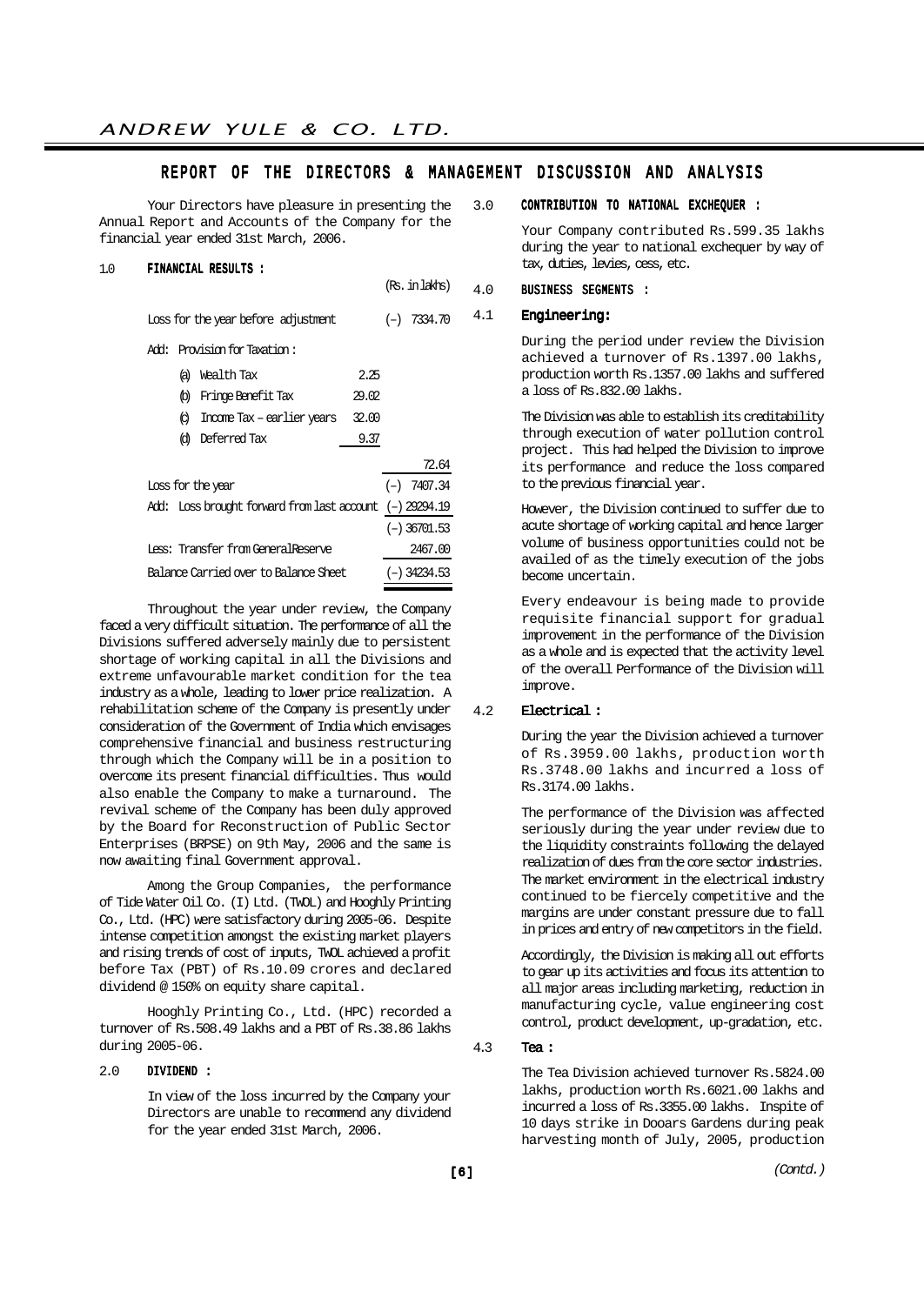during the year under review increased marginally. However, the overall average price realization was lower compared to 2004-05, due to slackness in demand from both the export and the domestic markets. The prevailing prices fell well below the garden cost.

The Tea Division of your Company is in the process of implementing Comprehensive Development Programme with greater emphasis on quality and yield per hectare. The other measures include cost reduction through optimum deployment of permanent Hazrees, rationalization of manpower through Voluntary Retirement Scheme and adoption of integrated software system for better control of operation.

#### 5.0 BIFR STATUS :

The Company had been referred to Board for Industrial and Financial Reconstruction (BIFR) under Section 15(1) of Sick Industrial Companies (Special Provisions) Act, 1985 (SICA). BIFR at its hearing held in September, 2004 declared the Company as a "Sick" Company and appointed Industrial Development Bank of India (IDBI) as Operating Agency (OA). The Draft Rehabilitation Scheme of the Company, prepared by the consultant, was duly circulated by the OA to all the stakeholders of the Company and several Joint Meetings have been conducted by IDBI following which all the stakeholders have by and large given their consent to the various relief and concessions, as proposed in the Updated Draft Rehabilitation Scheme. The Board for Reconstruction of Public Sector Enterprises (BRPSE) has duly approved the scheme and the same is now awaiting final Government approval.

#### 6.0 FIXED DEPOSIT :

Deposits from the public and others amounted to Rs.321.74 lakhs as on 31st March, 2006 out of which deposits totaling Rs.0.94 lakh became due for repayment which has not been claimed by the depositors as yet.

#### 7.0 EXPORT :

The Company's exports during the year were Rs.80.24 lakhs on F.O.B basis. All out efforts are being made to ensure increase in export performance during the year 2006-07.

#### 8.0 PROSPECTS :

Under the revival scheme as approved by BRPSE, the Company would be trifurcated into three companies with a cut-off date 1st April, 2006. While tea business will be retained with the Company, the Engineering and Electrical Divisions will be spun off as 100% subsidiaries of the Company. The Company with its inherent strength, proper planning and dedicated workforce expects to implement the Rehabilitation Scheme and achieve its major objectives once appropriate approvals are obtained.

DRS also envisages launching of Packet Tea Business under 'YULE' brand to reinforce the viability of Tea Division.

#### 9.0 SUBSIDIARY :

The performance of Hooghly Printing Co., Ltd. the wholly owned subsidiary continued to be profitable. The sales achieved was Rs.508.49 lakhs compared to Rs.883.00 lakhs in the previous year. The profit before tax recorded was Rs.38.86 lakhs as against Rs.150.00 lakhs in the year 2004-2005. It also declared a dividend @ 25% on the Ordinary Shares.

#### 10.0 CONSERVATION OF ENERGY, TECHNOLOGY ADOPTION AND FOREIGN EXCHANGE EARNINGS

As required under Section 217(1)(e) of the Companies Act, 1956 (Act) read with Rule 2 of the Companies (Disclosure of Particulars in the Report of Board of Directors) Rule 1988, the information is annexed.

#### 11.0 AUDITORS' REPORT :

In respect of the comments made by the statutory Auditors in their report, your Directors have to state as under :

- 11.1 The Draft Rehabilitation Scheme with cut-off date as on 31st March, 2006 has been approved by the Board for Reconstruction of Public Sector Enterprises on 9th May, 2006 and the same has been disclosed in Note No.30 in Schedule 20 to the Accounts.
- 11.2 The enhancement of the Authorised Capital from Rs.75.00 crores to Rs.200.00 crores pursuant to resolution passed in the Annual General Meeting held on 30th September, 2004 has not been given effect to in the Accounts as explained in Note No.25 in Schedule 20.
- 11.3 The reasons for writing back of an amount worth Rs.872.58 lakhs in respect of pay revision of employees has been given in Note No. 7 in Schedule 20.
- 11.4 The reason for non-provision of Rs.70.00 lakhs in respect of Bank Guarantee invoked by TTCI has been given in Note No.8 in Schedule 20.
- 11.5 The reason for non-adjustment of loss against capital reserve arising out of arbitration award in the matter of Hooghly Docking and Port Engineering Co., Ltd. has been disclosed in Note No.9(a) in Schedule 20.
- 11.6 The reason for non-provision of possible loss on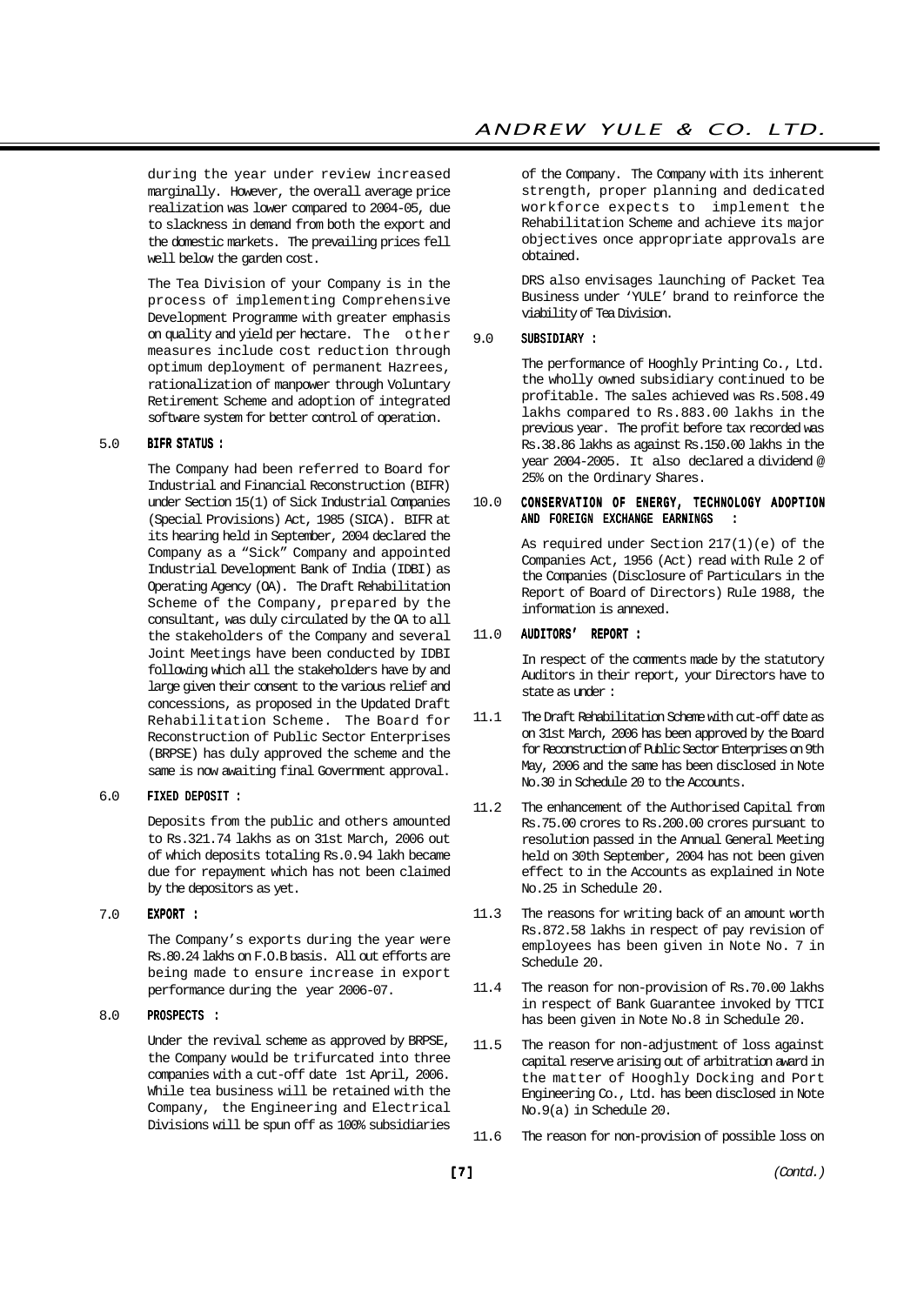investment in Bengal Coal Co., Ltd., WEBFIL Ltd. and Yule Financing & Leasing Co., Ltd. aggregating to Rs.42.89 lakhs has been given in Note No.27 in Schedule 20.

- 11.7 The reason for non-provision of interest free advance amounting to Rs.115.08 lakhs for Agro Projects to Yule Agro Industries Ltd., has been disclosed in Note No.10 in Schedule 20.
- 11.8 Non-confirmation and non-reconciliation of year end balance in respect of Sundry Debtors, Creditors, Bank Balance have been disclosed in Note No.17 in Schedule 20.
- 11.9 The reason for non-charging of gratuity and leave encashment to employees retired under VRS amounting to Rs.109.60 lakhs to Profit and Loss Account has been disclosed in Note No.26 in Schedule 20.
- 11.10 The reason for non-provision of Rs.85.72 lakhs included in work-in-progress for manufacture of Air Handling Equipment has been given in Note No.22 in Schedule 20.
- 11.11 The reason for calculating interest @ 8.5% p.a. for delayed Provident Fund Payment and nonprovision of liability in respect of damage and penalty has been given in Note No.6 in Schedule 20.
- 11.12 Accounting of Tea cultivation expenses in cold weather has been explained in Note No.4 in Schedule 20.

#### 12.0 COMPTROLLER & AUDITOR GENERAL OF INDIA'S REVIEW AND COMMENTS:

The Comptroller and Auditor General of India has no comments upon or supplement to the Auditors' Report under Section 619(4) of the Companies Act, 1956 on the Accounts of the Company for the year ended 31st March, 2006. Review of the Accounts by the Comptroller and Auditor General of India is annexed to this report.

#### 13.0 HUMAN RESOURCES DEVELOPMENT :

The Company consider that the human resources are valuable assets for the Company and its Group. The Company endeavour to provide an environment where each employee is motivated to contribute his best to achieve the Company's objective. Training and development of its personnel is a priority and is ensured through succession planning, job rotation, on the job training, training programme workshops. Total number of training, mandays during 2005-06 were 213 (2004-05 : 87) imparted in house, at some professional institutes in India and at Chambers of Commerce & Industry.

The total number of employees of the Company

and its subsidiaries as on 31st March, 2006 stood at 15902.

#### 14.0 MAJOR ACCOUNTING POLICIES :

The major accounting policies of the Company are annexed to the Accounts.

#### 15.0 CORPORATE GOVERNANCE REPORT :

As per Clause 49 of the Listing Agreement with the Stock Exchanges a Report on Corporate Governance together with a certificate from the Auditors regarding compliance of conditions of Corporate Governance is annexed and forms part of this Annual Report.

Ceasation of Audit Committee for the period from 30th December, 2004 to 9th December, 2005 as observed by the Auditors, was because of Nonavailability of requisite number of Non-Executive Directors on the Board. The Company being a Government of India Enterprise, the appointment and/or removal of any member (Executive/Non-Executive) of the Board of Directors of the Company are being done by Government of India only and communicated through Department of Heavy Industry (DHI). Thus ceasation of Audit Committee during the period 30th December, 2004 to 9th December, 2005 was beyond the control of the Company.

#### 16.0 DIRECTORS' RESPONSIBILITY STATEMENT :

In terms of Section 217(2AA) of the Companies Act, 1956, your Directors confirmed that:

- (a) In the preparation of annual accounts, the applicable accounting standards have been followed along with proper explanation relating to material departures wherever applicable.
- (b) The Directors have selected such accounting policies and applied them consistently and made judgement and estimates that are reasonable and prudent so as to give a true and fair view of the state of affairs of the Company as at the end of the Accounting year and of the profit/loss of the Company for that period.
- (c) The Directors have taken proper and sufficient care for the maintenance of adequate accounting records in accordance with the provisions of this Act for safeguarding the assets of the Company and for preventing and detecting for and other irregularities.
- (d) The Directors have prepared annual accounts on a going concern basis.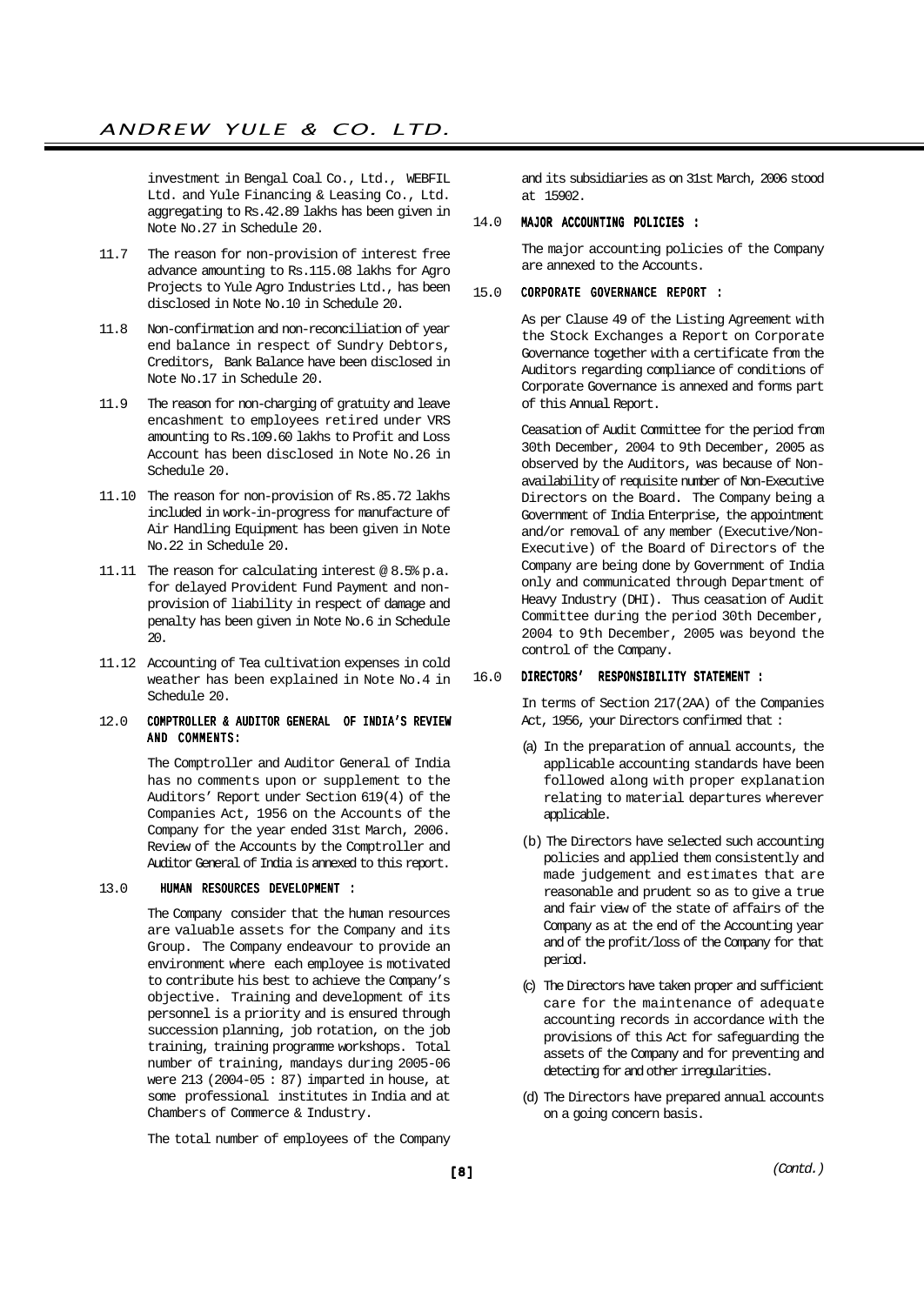#### 17.0 AUDITORS :

The Comptroller and Auditor General of India appointed Messrs. Mookherjee Biswas & Pathak, Messrs. N. Sarkar & Co. and Messrs. Kundu Hossain Karmakar, Chartered Accountants as Joint Auditors for the year ended 31st March, 2006.

The Auditors for the year ending 31st March, 2007 will be appointed by the Comptroller & Auditor General of India.

#### 18.0 DIRECTORS :

Shri Asok Basu, Director (Personnel) of the Company resigned from the Board of Directors of the Company with effect from 26th September, 2005. The Board of Directors place on record the valued guidance received from him during his tenure of the Directorship of the Company.

The Central Government has appointed Shri Indrajit Sengupta, General Manager (CP&HRD) as Director (Personnel) of the Company for a period of five years with effect from 27th June, 2006 or till the date of his superannuation or until further orders, whichever is the earliest.

Shri Ardhendu Sen retires from the Board by rotation and being eligible offers himself for reappointment.

Shri Amitava Ray and Shri Ranabir Sen were appointed as Additional Directors on the Board of the Company with effect from 18th November, 2005. They vacate office at the forthcoming Annual General Meeting. Notices in writing under Section 257 of the Companies Act, 1956 have been received from two members signifying their intention to propose the appointment of Shri Amitava Ray and Shri Ranabir Sen as Directors of the Company at the forthcoming Annual General Meeting.

Shri Dipak Dutta and Shri Subir Das were appointed as Additional Directors with effect from 21st July, 2006. Accordingly, they will hold office upto the date of the forthcoming Annual General Meeting. The Company has received notices in writing under Section 257 of the Companies Act, 1956 from two members proposing the appointments of Shri Dipak Dutta and Shri Subir Das as Directors of the Company at the forthcoming Annual General Meeting.

#### 19.0 ROLE OF VIGILANCE :

The focus of the Vigilance Department of your Company was to create awareness amongst the employees to ensure transparency in all their activities and dealings.

More thrust is being given on preventive vigilance. CVC guidelines received from time to time were followed as preventive measures.

On the punitive side, confidential enquiries and investigations were initiated on verifiable complaints brought to the notice of Vigilance Department and appropriate disciplinary action setting motion as and when mis-conduct were prima facie established.

#### 20.0 RAJBHASA :

Your Company is committed to the implementation of the Official Language Policy of Government of India and has complied with the requirements under the Official Language Act, 1963 and the rules thereunder.

#### 21.0 PARTICULARS OF EMPLOYEES :

No employee of the Company received remuneration in excess of the limit prescribed in Section 217(2A) of the Companies Act, 1956 read with the Companies (Particulars of Employees) Rules, 1975 as amended.

#### 22.0 ACKNOWLEDGEMENT :

Your Directors place on record their appreciation of the endeavour of the employees at all levels and the services rendered by them.

The Board also gratefully acknowledges the valuable guidance, support and co-operation received from Department of Heavy Industry, Ministry of Heavy Industries & Public Enterprises, Government of India as well as other Ministries in both Central and State Governments.

The Board is also thankful to the Company's valued shareholders, esteemed customers for their valued patronage and for the support received from the bankers, financial institutions, bond-holders and suppliers in India and abroad.

Kolkata, On behalf of the Board, 14th August, 2006. ARINDOM MUKHERJEE Chairman and Managing Director.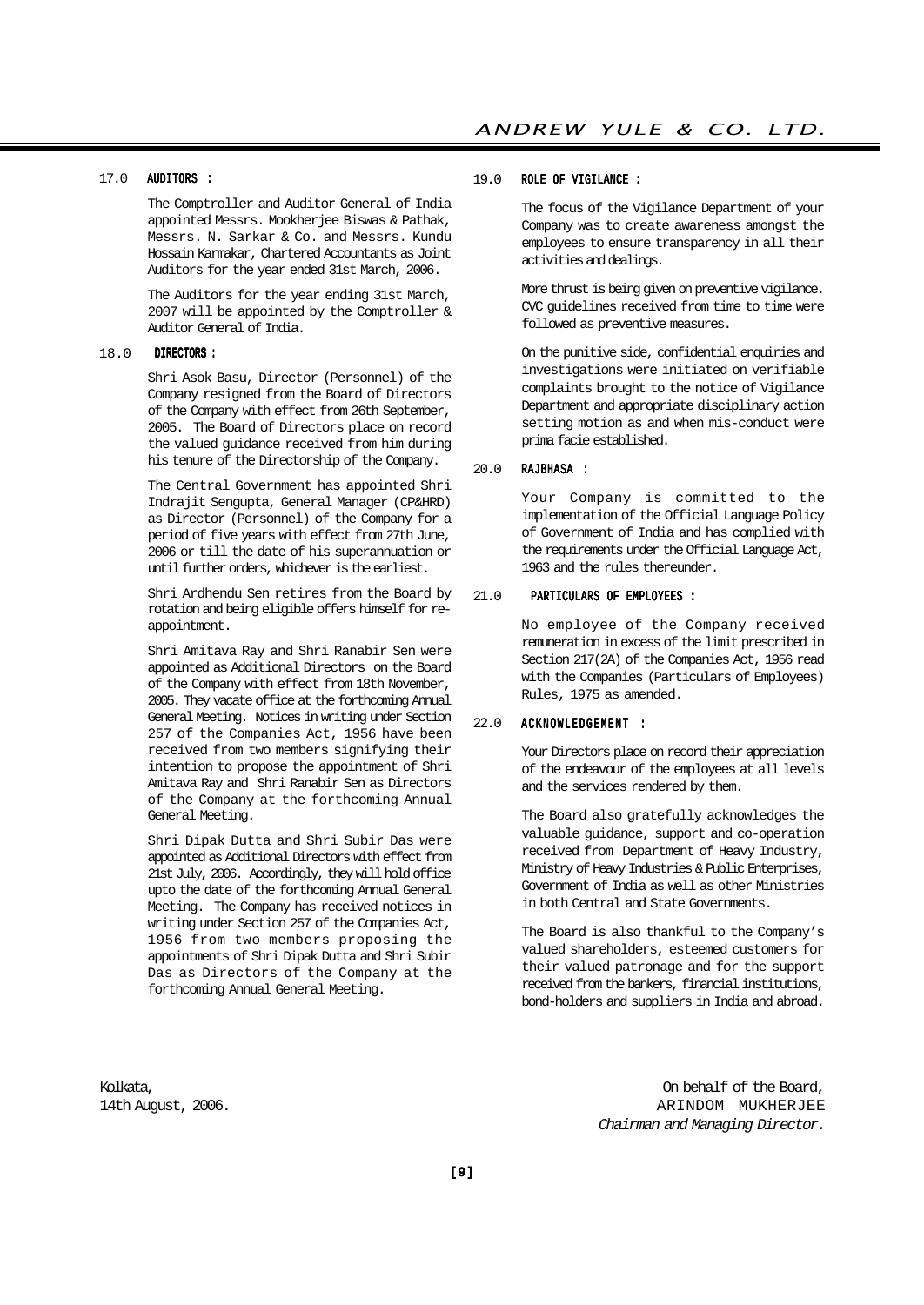### INFORMATION PURSUANT TO SECTION 217(1)(e) OF THE COMPANIES ACT, 1956.

#### 1. CONSERVATION OF ENERGY :

- A. Energy Conservation Measures taken :
	- [i] Internal Training Programme to develope awareness among the employees for Energy Conservation is continuing. Division is maturing benefit out of this continuous effort.
	- [ii] The LT Capacitor has been installed at Togami Unit during 2004-05 and reduction of "demand load factor" of Brentford Unit during 2004-05 is continuously adding benefit in terms of reduction of power bills.
- B. Proposal under Implementation for Reduction in Energy Consumption :

The Company has been able to reduce its energy consumption by installing Energy Saving Equipment and inducting Energy Audit. Further, on consolidation of all the factories of Kolkata at Mayurbhanj Factory is going on full swing and it is expected that by installing modern equipment for energy conservation the Company will gain a lot. Expected completion of Consolidation Work is by the middle of 2007-08.

C. Impact of Measures at "A" and "B" above.

Out of existing conservation measures, Company has been able to reduce its energy bill to Rs.65.09 lakhs during 2005-06 compared to Rs.69.22 lakhs during 2004-05 and expecting more improvement in the conservation energy after completion of consolidation activity.

#### F O R M A **FOR TEA ESTATES ONLY**

| 1.             |     |    |                                 |                                                                                                                                                                                                                                                                                                                                                                                                                      | 31st March, 2006 | 31st March, 2005 |
|----------------|-----|----|---------------------------------|----------------------------------------------------------------------------------------------------------------------------------------------------------------------------------------------------------------------------------------------------------------------------------------------------------------------------------------------------------------------------------------------------------------------|------------------|------------------|
|                | (a) |    |                                 |                                                                                                                                                                                                                                                                                                                                                                                                                      |                  |                  |
|                |     |    |                                 |                                                                                                                                                                                                                                                                                                                                                                                                                      | 66,06,233        | 70,49,702        |
|                |     |    |                                 | Rs.                                                                                                                                                                                                                                                                                                                                                                                                                  | 3,97,74,435      | 4, 11, 92, 740   |
|                |     |    |                                 | Rs.                                                                                                                                                                                                                                                                                                                                                                                                                  | 6.02             | 5.84             |
|                |     |    |                                 |                                                                                                                                                                                                                                                                                                                                                                                                                      |                  |                  |
|                |     | G) | Through Generator (Diesel)      |                                                                                                                                                                                                                                                                                                                                                                                                                      |                  |                  |
|                |     |    | Unit                            | K W H                                                                                                                                                                                                                                                                                                                                                                                                                | 18,27,781        | 21,54,875        |
|                |     |    | Unit/Ltr. of Diesel             | K W H                                                                                                                                                                                                                                                                                                                                                                                                                | 1.21             | 1.50             |
|                |     |    | Rate/Unit                       | Rs.                                                                                                                                                                                                                                                                                                                                                                                                                  | 8.38             | 8.55             |
|                |     | Ш  | Through Generator (Natural Gas) |                                                                                                                                                                                                                                                                                                                                                                                                                      |                  |                  |
|                |     |    | Unit                            | K W H                                                                                                                                                                                                                                                                                                                                                                                                                | 1,38,230         | 1,00,575         |
|                |     |    | Unit/Scm of Gas                 | K W H                                                                                                                                                                                                                                                                                                                                                                                                                | 0.64             | 0.82             |
|                |     |    | Rate/Unit                       | Rs.                                                                                                                                                                                                                                                                                                                                                                                                                  | 2.70             | 3.08             |
| $\overline{2}$ |     |    |                                 |                                                                                                                                                                                                                                                                                                                                                                                                                      |                  |                  |
|                |     |    |                                 | M.T.                                                                                                                                                                                                                                                                                                                                                                                                                 | 7,366            | 7,829            |
|                |     |    |                                 | Rs.                                                                                                                                                                                                                                                                                                                                                                                                                  | 1,93,68,169      | 1,95,12,530      |
|                |     |    |                                 | Rs./MT                                                                                                                                                                                                                                                                                                                                                                                                               | 2,629.30         | 2,492.34         |
| $\mathbf{R}$   |     |    |                                 |                                                                                                                                                                                                                                                                                                                                                                                                                      |                  |                  |
|                |     |    |                                 | Ins.                                                                                                                                                                                                                                                                                                                                                                                                                 | 1,93,339         | 2,66,238         |
|                |     |    |                                 | Rs.                                                                                                                                                                                                                                                                                                                                                                                                                  | 30,99,802        | 39,60,738        |
|                |     |    |                                 | Rs./Itr.                                                                                                                                                                                                                                                                                                                                                                                                             | 16.03            | 14.88            |
| $\overline{4}$ |     |    |                                 |                                                                                                                                                                                                                                                                                                                                                                                                                      |                  |                  |
|                |     |    |                                 | Scm                                                                                                                                                                                                                                                                                                                                                                                                                  | 31,20,839        | 31,63,289        |
|                |     |    |                                 | Rs.                                                                                                                                                                                                                                                                                                                                                                                                                  | 1,29,52,049      | 1, 14, 04, 599   |
|                |     |    |                                 | Rs.                                                                                                                                                                                                                                                                                                                                                                                                                  | 4.15             | 3.61             |
|                |     |    |                                 |                                                                                                                                                                                                                                                                                                                                                                                                                      |                  |                  |
|                |     |    |                                 |                                                                                                                                                                                                                                                                                                                                                                                                                      |                  |                  |
|                |     |    |                                 | KWH/Kq.                                                                                                                                                                                                                                                                                                                                                                                                              | 0.91             | 1.02             |
|                |     |    |                                 | Ltr/Kg.                                                                                                                                                                                                                                                                                                                                                                                                              | 0.03             | 0.03             |
|                |     |    |                                 | Kg./Kg.                                                                                                                                                                                                                                                                                                                                                                                                              | 1.47             | 1.55             |
|                |     |    |                                 | Scm./Kg                                                                                                                                                                                                                                                                                                                                                                                                              | 0.73             | 0.87             |
|                |     |    | Coal                            | Power and Fuel Consumption<br>Electricity<br>Purchased<br>Unit KWH<br>Total Amount<br>Rate/Unit<br>(b) Own Generation<br>Quantity<br><b>Total Cost</b><br>Rate<br>Furnace Oil<br>Quantity<br><b>Total Cost</b><br>Rate<br>Use of Gas for Processing<br>Quantity<br><b>Total Cost</b><br>Rate/Unit<br>Consumption per Unit of Production<br>Products - Black Tea<br>Electricity<br>Furnace Oil<br>Coal<br>Natural Gas |                  |                  |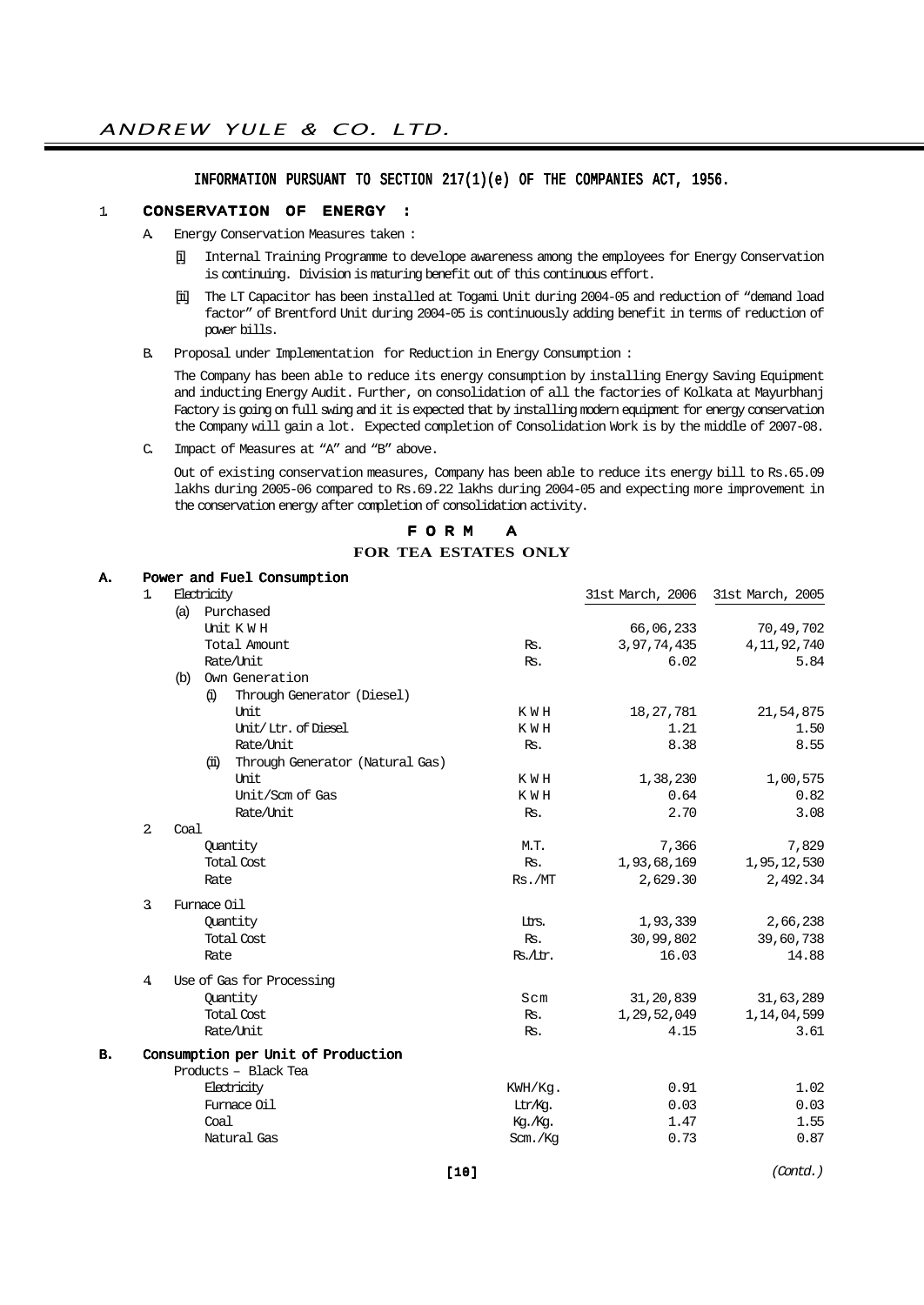#### F O R M B

A. PARTICULARS FOR TECHNOLOGY ABSORPTION, RESEARCH & DEVELOPMENT (R&D) :

Specific areas in which R&D was carried out by the Company :

- [a] Engineering Division has developed in the Industrial Fan Series FSB-11
	- FSBA-11 Flat shroud backward aerofoil.
	- FSB-11 Flat shroud backward laminar bladed.
	- YSBT-1250 5 HP Yule efficiency low cost trough fan for Tea.
- [b] Electrical Division has carried out R&D activities in the following areas :
	- [i] Upgradation of Vacuum Circuit Breaker (VCB) has successfully done and its type testing for short circuit test at 25K Amps for 1 second on 12KV, 1250A VCB has been completed in November '05.
	- [ii] Development of "Design optimization software" for AVC Transformer is under progress.
	- [iii] Upgradation of Auto Reclosure with standard control panel has been completed and successfully tested at CPRI, Bangalore in September, 2005.
	- [iv] Development of indigenous Meter Relay for Capacitor Switch which was earlier use to be imported from Togami, Japan, has been successfully completed and tested at ERTL.
	- [v] Division already upgraded Moulded Case Circuit Breaker type NFC SH 253/403/603.
- [ii] Benefit derived as well as results of the above R&D Works :

Due to above R&D work Engineering Division achieved significant cost savings and Electrical Division expects cost reduction during the coming years out of development of indigenous Meter Relay and during 2005-06, the Division received order from TLK and other customers worth Rs.100 lakhs of the upgraded product of Auto Reclosure.

- [iii] Future Plan of Action:
	- [a] Engineering Division has entered into pre-engineering and post-engineering tie-ups with leading consultancy organizations for projects relating to Atomic Energy Sector and Pollution Control System.
	- [b] In respect of Electrical Division
		- New version of 300 Amps Contractor and development of proto type and testing to be completed during 2006-07.
		- Drawing for 9 Amps and 12 Amps Contractor with DIN RAIL MOUNTING facilities for DOL Starter has been completed and expected to use commercially during 2006-07.
		- Prototype development of Bolted designed VCB & VCB Panel (12KV 1250 A) and testing at CPRI is expected to be completed in 2006-07.
- [iv] Expenditure on R & D :

|     |           | (Rupees in lakhs) |
|-----|-----------|-------------------|
| [a] | Capital   | Νil               |
| [b] | Recurring | 25.00             |
| [c] | Total     | 25.00             |

#### B. TECHNOLOGY ABSORPTION, ADAPTATION AND INNOVATION :

[i] Efforts Made :

Technical know-how from the Collaborators were absorbed systematically and subsequently imported components have been substituted by indigenously developed components.

[ii] Benefits derived : The R&D effort helped to cater the need of present days requirements of the industry and achieving extra

edge on this competitive market.

[iii] Particulars of Imported Technology in the last 5 years : Nil.

#### C. FOREIGN EXCHANGE EARNING AND OUTGO : Foreign Exchange earnings were : Rs. 80.24 lakhs Foreign Exchange outflow were : Rs. 56.03 lakhs

On behalf of the Board, Kolkata, ARINDOM MUKHERJEE GALAA KOLKATA KOLKATA KOLKATA KOLKATA KOLKATA KOLKATA KOLKATA KOLKATA KOLKATA KOLKATA KOLKATA KOLKATA KOLKATA KOLKATA KOLKATA KOLKATA KOLKATA KOLKATA KOLKATA KOLKATA KOLKATA KOLKATA KOLKATA KOLKA 14th August, 2006. 2006. Chairman and Managing Director.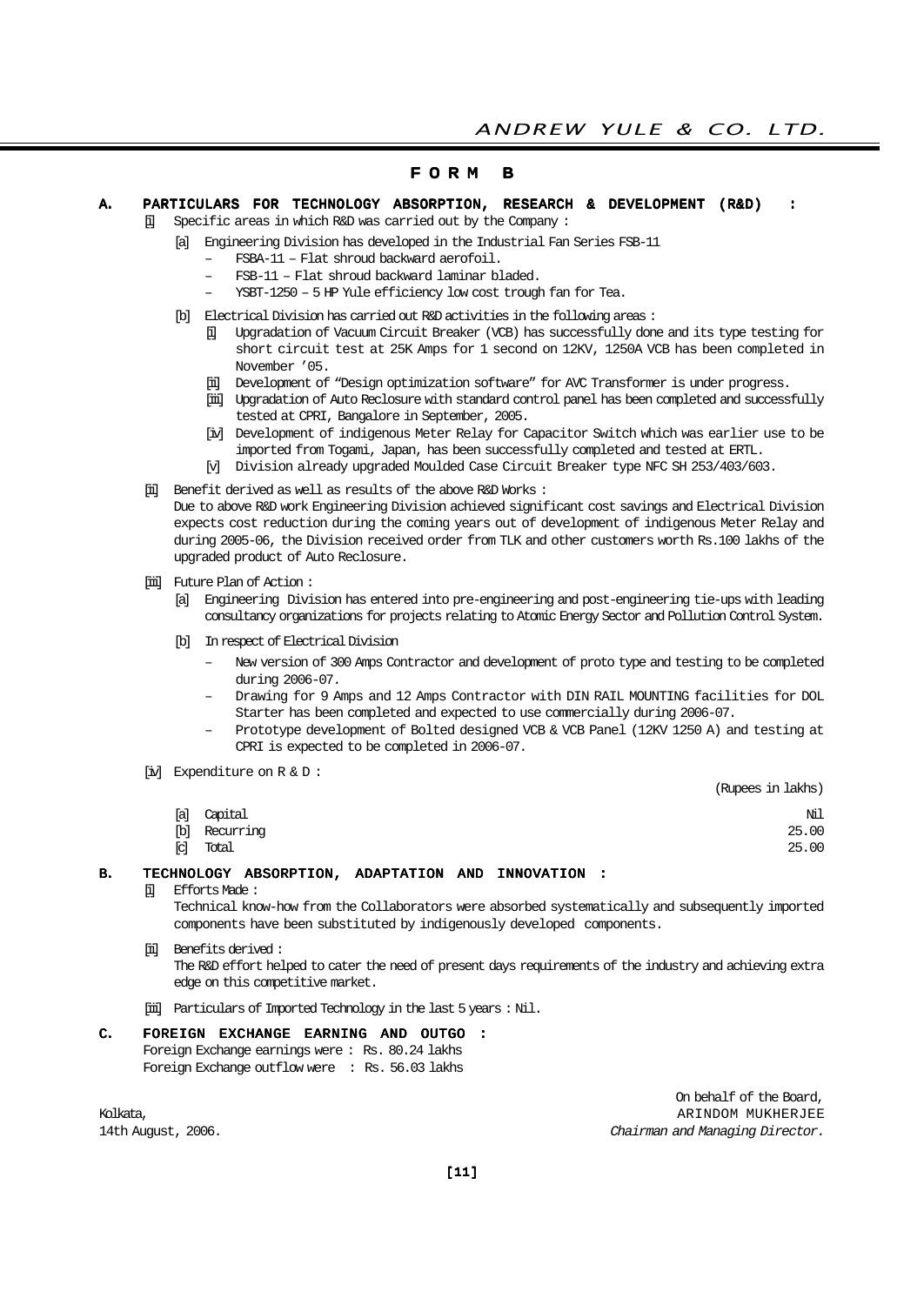#### REPORT ON CORPORATE GOVERNANCE

#### 1. Company's Philosophy :

The Company is committed to attain the highest standard of Corporate Governance by placing emphasis on transparency, professionalism, accountability, integrity and to promote ethical conduct throughout the Organization with the main object to enhance the value of all stakeholders namely shareholders, customers, creditors, employees and bankers.

#### 2. Board of Directors :

In terms of the Company's Corporate Governance Policy, all statutory and other significant and material information are placed before the Board of Directors to enable it to discharge its responsibilities of strategic supervision of the Company as trustees of the Shareholders.

#### 2.1 Composition :

The Board of Directors of the Company comprises of eminently qualified Executive and Non-Executive Directors. The total number of Directors of the Company as on 31st March, 2006 was six of which two (2) were whole-time Directors viz. Chairman and Managing Director and Director (Finance), and Four (4) were part-time Non-Executive Independent Directors.

The composition of the Board of Directors and the number of other Directorship and Membership/ Chairmanship held by the Directors in the Committees of various Companies are given below :

|                           |                                       | No. of other                    |    | Committee Membership        |
|---------------------------|---------------------------------------|---------------------------------|----|-----------------------------|
|                           | Cagegory of                           | Directorship held               |    | held in other Companies. xx |
| Name of Directors         | Directorship                          | as on 31st March 2006 As Member |    | As Chairman                 |
| 1. Shri Arindom Mukherjee | Chairman and Managing Director        | 4                               | Νl | Νĺ                          |
| 2. Shri S.Muralidharan    | Director (Finance)                    | 5                               |    | Νl                          |
| 3. Shri D.R.S. Chaudhary  | Independent<br>Non-Executive Director | 3                               | Νl | Νl                          |
| 4. Shri Ardhendu Sen      | Independent<br>Non-Executive Director | 3                               | Νl | Νl                          |
| 5. Shri Ranabir Sen       | Independent<br>Non-Executive Director | 2                               | ΝĪ | Νl                          |
| 6. Shri Amitava Ray       | Independent<br>Non-Executive Director | ΝĪ                              | ΝĪ | Νl                          |
| 7. Shri Asok Basu         | Director(Personnel)                   |                                 | ΝĪ | Νl                          |
| 8. Shri Sunil Mitra       | Independent<br>Non-Executive Director |                                 |    |                             |

Exclude Directorship in Private Limited Companies, foreign companies and companies under Section 25 of the Companies Act, 1956 and memberships of Managing Committees of various Chambers/bodies.

xx Represents Membership/Chairmanship of Audit Committee, Investors Grievance Committee and Remuneration Committee.

Notes: Shri S. Muralidharan, Director (Finance) was appointed on 29<sup>th</sup> August, 2005.

Shri Asok Basu was a Whole- Time Director of the Company upto  $26<sup>th</sup>$  September,  $2005$ .

Shri Ranabir Sen was appointed on 18th November, 2005.

Shri Amitava Ray was appointed on 18th November, 2005.

Shri Sunil Mitra was a Non-Executive Director upto 21st July, 2005.

Shri Ardhendu Sen was appointed on 1st September, 2005.

Shri Indrajit Sengupta was appointed on 27<sup>th</sup> June, 2006.

#### 2.2 Board Meetings :

Dates of Board Meetings are fixed in advance and agenda papers are circulated to Directors at least seven days before the meeting.

#### Meetings and Attendance :

During the financial year ended 31st March, 2006 six Meetings of the Board of Directors were held on 27th May, 2005, 15th July, 2005, 28th October, 2005, 9th December, 2005, 8th February, 2006 and 24th March, 2006.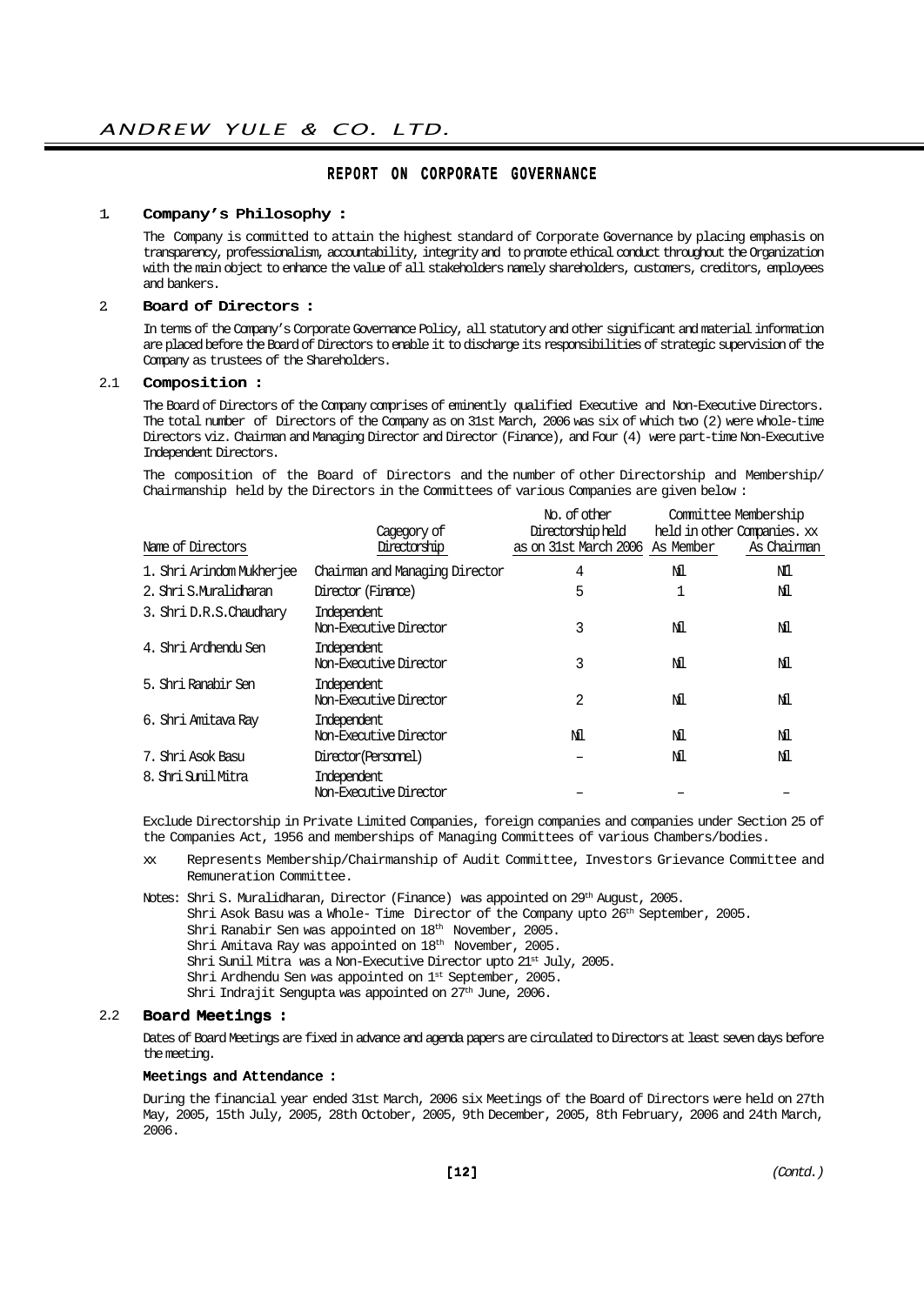Attendance of the Last No. of Board Meetings Annual General Meeting Name of Directors and the Market Attended held on 26th September, 2005 Shri Arindom Mukherjee 6 Yes Shri Asok Basu 2 Yes Shri D.R.S Chaudhary No. No. 2014. The Shri D.R.S Chaudhary No. 2014. The Shri D.R.S Chaudhary No. 2014. The Shri D Shri S. Muralidharan 4 Yes Shri Ardhendu Sen 1 N o Shri Amitava Ray No Constants and the Shri Amitava Ray No Constants and the Shri Amitava Ray No Constants and M Shri Ranabir Sen 3 N o Shri Sunil Mitra Nil No. (1986) Nil No. (1986) Nil No. (1986) Nil No. (1986) Nil No. (1986) Nil No. (1986) Nil N

Attendance of Directors at the Board Meetings and at the Annual General Meeting (AGM) :–

Notes: Shri S. Muralidharan, Director (Finance) was appointed on 29th August, 2005.

Shri Asok Basu was a Whole- Time Director of the Company upto 26th September, 2005.

Shri Ranabir Sen was appointed on 18<sup>th</sup> November, 2005.

Shri Amitava Ray was appointed on 18<sup>th</sup> November, 2005

Shri Sunil Mitra was a Non-Executive Director upto 21st July, 2005.

Shri Ardhendu Sen was appointed on 1st September, 2005.

#### 3. Committee of the Board of Directors :

The Company is having a Committee of the Board of Directors, duly constituted by the Board of Directors, for last several years to supervise smooth functioning of the day to day operations of the Company and some of the major powers/authorities delegated to the said Committee are as under:

- (i) General powers of management.
- (ii) To borrow monies upto the specified limit from Banks, Financial Institution and others for working capital purposes.
- (iii) To authorise creation of securities including Equitable mortgage on the immovable properties of the Company, execution of security documents pertaining to term loan, bridge loan, working capital loan, etc.
- (iv) To issue Indemnity Bonds and Powers of Attorney.
- (v) Opening of Accounts with Banks.
- (vi) To approve overseas tour for official purpose.
- (vii) Sale of Fixed Assets.
- (viii) To invest funds of the Company in Government Securities, Postal Securities, long term deposit with Banks/Financial Institutions etc.
- (ix) To approve appointment of Consultants/Architects.
- (x) Approve transfer/transmission of shares.
- (xi) Carryout the function of Shareholders/Investors Grievance Redressal Committee.

The Committee of the Board of Directors were comprised of the following :

| Directors              | Designation                  | Status in the<br>Committee | Number of<br>Meetings held<br>$2005 - 06$ | Number of<br>Meetings<br>Attended |
|------------------------|------------------------------|----------------------------|-------------------------------------------|-----------------------------------|
| Shri Arindom Mukherjee | Chairman & Managing Director | Chairman                   | 19                                        | 19                                |
| Shri Asok Basu         | Director (Personnel)         | Member                     | 19                                        | 10                                |
| Shri S.Muralidharan    | Director (Finance)           | Member                     | 19                                        | 11                                |

The Minutes of the Committee of the Board of Directors are circulated as separate agenda item in the next meeting of the Board of Directors of the Company for noting and approval.

Notes: Shri Asok Basu was a Whole- Time Director of the Company upto 26<sup>th</sup> September, 2005.

Shri S. Muralidharan, Director (Finance) was appointed on 29<sup>th</sup> August, 2005.

#### 4. Audit Committee :

#### (a) Terms of reference :

The role and terms of reference of the Audit Committee cover the matters specified under Clause 49 of the Listing Agreements with the Stock Exchanges and Section 292A of the Companies Act, 1956 besides other terms as may be referred to it by the Board of Directors.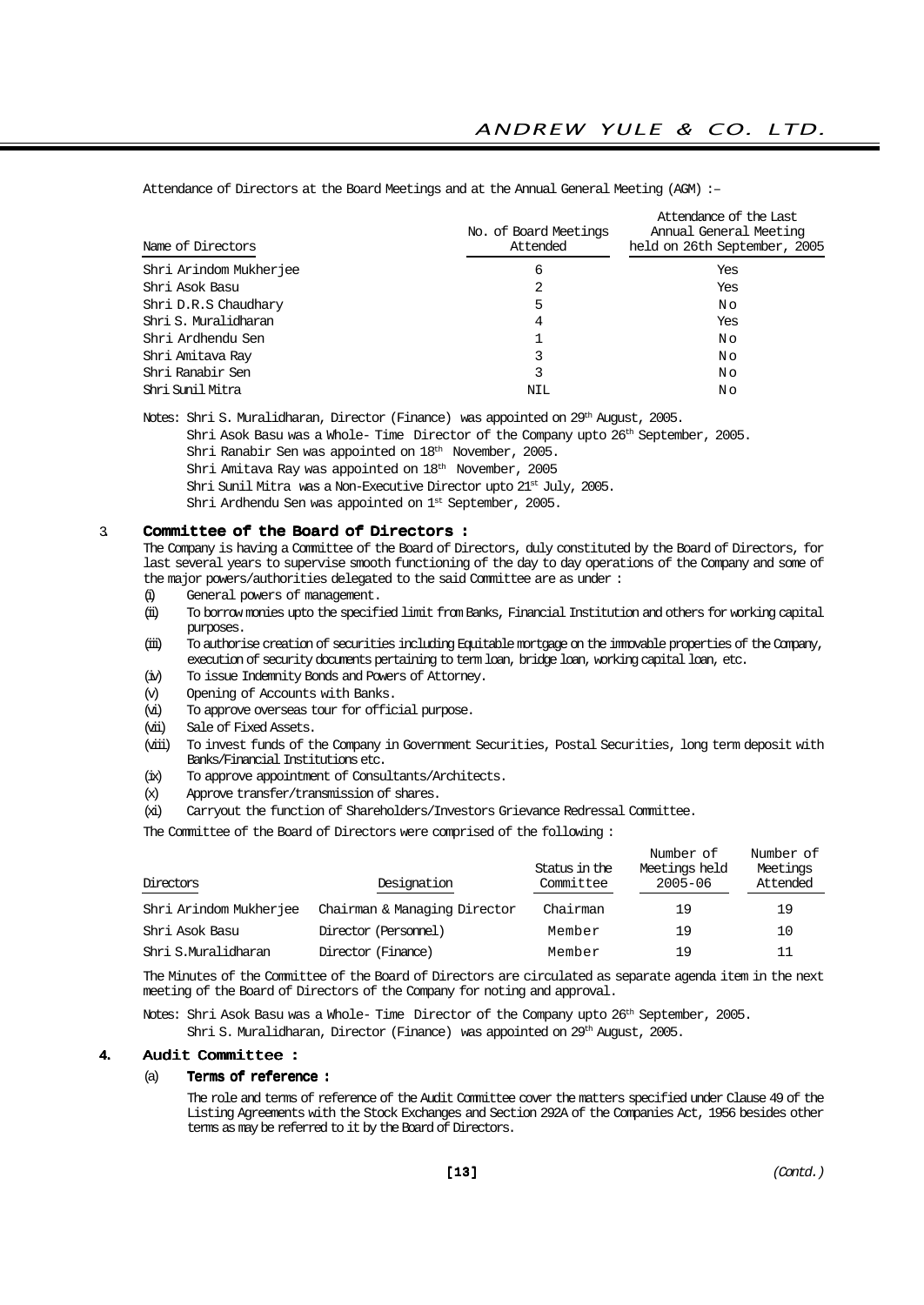#### (b) Composition of the Audit Committee :

The Directors on 9th December, 2005 had reconstituted the Audit Committee comprising of Shri Amitava Ray as Chairman, Shri D.R.S Chaudhary, Jt. Secretary to the Government of India, Ministry of Heavy Industries & Public Enterprises, Department of Heavy Industry , and Shri Ranabir Sen as members thereof. Director (Finance) and Senior Manager (Internal Audit) are the permanent invitees to the Committee and the Company Secretary acts as the Co-ordinator of the meeting of Audit Committee.

During the financial year ended 31st March, 2006, the Audit Committee met once on 24th March, 2006 as under :

| Shri Amitava Ray      |         | Chairman. |
|-----------------------|---------|-----------|
| Shri D.R.S. Chaudhary | <b></b> | Member.   |
| Shri Ranabir Sen      | <b></b> | Member    |

#### 5. Remuneration Committee :

- (a) The need for constitution of a Remuneration Committee is not felt by the Company in view of the fact that the Company is a Government Company in terms of Section 617 of the Companies Act, 1956. The remuneration of the whole-time Functional Directors and other terms and conditions are fixed by the Government of India.
- (b) The remuneration of the whole-time Functional Directors include basic salary, allowances and perquisites as determined by the Government of India and also as per rules of the Company. The details of remuneration paid to all the whole-time Functional Directors during the year ended 31st March, 2006 are given below :  $(P<sub>c</sub>, 000′<sub>c</sub>)$

|        |            | ,     |
|--------|------------|-------|
| Salary | Perquisite | Total |
| 680    | 51         | 731   |
| 291    | 36         | 327   |
| 410    | 15         | 425   |
|        |            |       |

The whole-time Functional Directors are appointed for a period of five years or upto the date of Superannuation, whichever event occurs earlier. The appointment may, however, be terminated during this period by either side on three months' notice or on payment of three months' salary in lieu thereof.

No stock option Scheme is prevalent in the Company.

(c) The remuneration paid to part-time independent Non-official Directors for attending the Board and Audit Committee Meetings consists only of sitting fees –

| Name of the Directors | Sitting Fees |
|-----------------------|--------------|
| Shri Ranabir Sen      | $Rs.7.000/-$ |
| Shri Amitava Ray      | $Rs.7.000/-$ |

#### 6. Shareholders Grievance Redressal Committee :

The matters relating to redressal of shareholders' complaints viz transfer/transmission of shares, non-receipt of copy of Annual Report etc., are being looked after by the Committee of the Board of Directors as mentioned under paragraph 3 of this Report. Fourteen complaints were received from the shareholders during the year 2005-06 and all of them have been attended to.

There is no complaint lying pending.

Number of shares pending transfer as on 31st March, 2006 was : Nil.

Shri Debabrata Bandyopadhyay, Company Secretary is the Compliance Officer of the Company.

#### 7. Code of Conduct :

The Code of Conduct for the Directors and the Employees of the Company has been laid down by the Board and the same is posted on the website of the Company.

#### 8. Disclosure :

There were no transactions of material nature with its promoters, the Directors or their relatives etc. that may have potential conflict with the interests of the Company at large.

There were no instance of non-compliance by the Company, penalties, strictures imposed on the Company by the Stock Exchanges or SEBI or any Statutory Authority on any matter related to Capital markets, during the last three years.

9. The necessary certificates under Clause 49V of the Listing Agreement has been placed before the Board of Directors.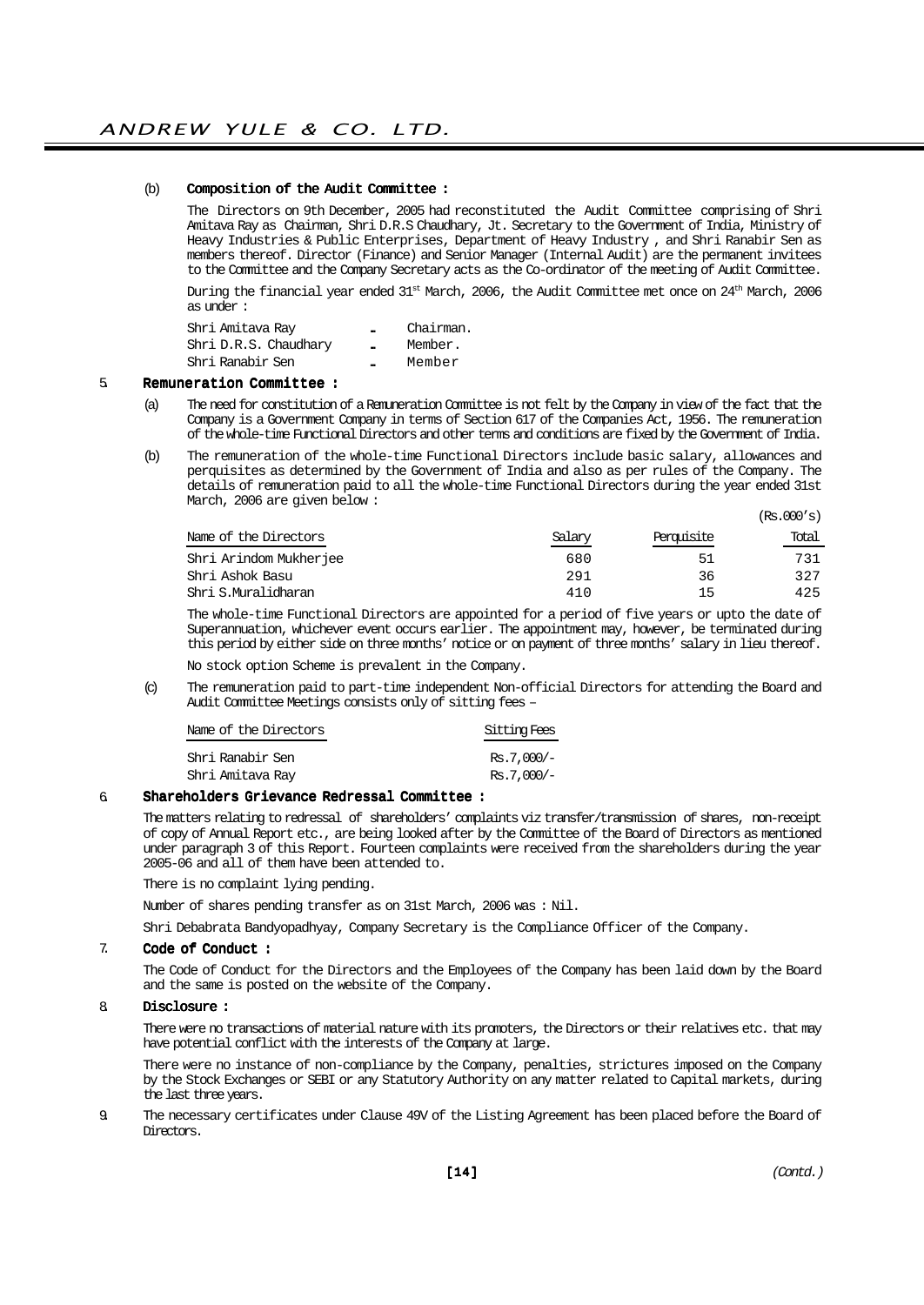# CERTIFICATE ON COMPLIANCE FROM AUDITORS AS STIPULATED IN CLAUSE 49 OF THE LISTING AGREEMENT WITH THE STOCK EXCHANGES.

## To the Members of Andrew Yule & Co., Ltd.

We have examined the compliance of conditions of Corporate Governance by Andrew Yule & Co., Ltd. for the year ended 31st March, 2006, as stipulated in Clause 49 of the Listing Agreement of the said Company with Stock Exchanges.

The compliance of conditions of Corporate Governance is the responsibility of the management. Our examination has been limited to a review of the procedures and implementation thereof, adopted by the Company for ensuring the compliance of the conditions of Corporate Governance. It is neither an audit nor an expression of opinion on the Financial Statements of the Company.

In our opinion and to the best of our information and according to the explanations given to us, we certify that the Company has complied with the conditions of Corporate Governance as stipulated in the above mentioned Listing Agreement except (a) publication of quarterly results in newspapers, (b) that the Audit Committee ceased to exist from 30th December, 2004 to the date of reconstitution on 9th December, 2005, (c) that in the absence of any Audit Committee during the period mentioned above (i) the Company could not comply the requirements of Clause  $49(II)(A)(iv)$  of the Listing Agreement regarding presence of the Chairman of the Audit Committee in the Annual General Meeting held on 26th September, 2005 and (ii) during the year only one meeting of Audit Committee was held on 24th March, 2006 and as such the Company could not comply the requirements of Clause 49(II)(B) of the Listing Agreement regarding minimum number of Audit Committee Meetings in a year.

We state that in respect of investor grievances received during the year ended 31st March, 2006 no investor grievances are pending against the Company as per the records maintained by the Company.

We further state that such compliance is neither an assurance as to the future viability of the Company nor the efficiency or effectiveness with which the management has conducted the affairs of the Company.

For MOOKHERJEE BISWAS & PATHAK For N. SARKAR & CO., For KUNDU HOSSAIN KARMAKAR Chartered Accountants, Chartered Accountants, Chartered Accountants, (S. P. MUKHERJEA) (M. RAY) (H. BHATTACHARYYA) Partner. Partner. Partner. Membership No.10807 Membership No.12940 Membership No.13479

Kolkata – 4th July, 2006.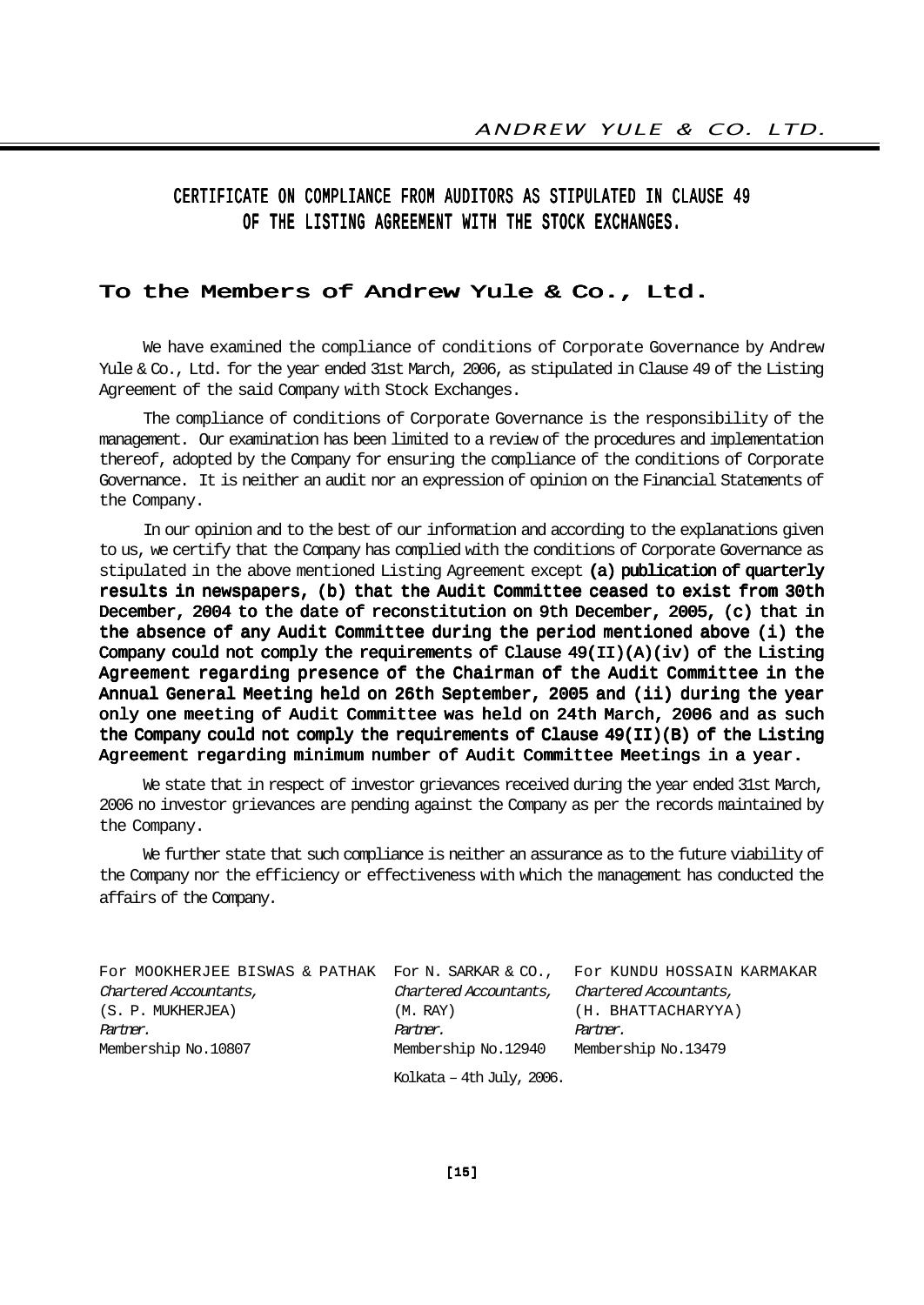### GENERAL INFORMATION FOR SHAREHOLDERS

#### REGISTRATION NO.021-003229

#### CIN of the Company – U63090WB1919PTC003229

| Corporate and Registered Office                | : 'Yule House'<br>8, Dr. Rajendra Prasad Sarani,<br>Kolkata - 700 001<br>Tel: 2242-8210, 2242-8550<br>E-mail: yuleop@cal2.vsnl.net.in/yulesecy@vsnl.net<br>Telegram: "YULETIDE"<br>Fax: $91-33-2242-9770/2243-4741$ |
|------------------------------------------------|---------------------------------------------------------------------------------------------------------------------------------------------------------------------------------------------------------------------|
| Date of Annual General Meeting,<br>Time, Venue | : 15th September, 2006 at 11.00 A.M.,<br>At the Williamson Magor Hall of The Bengal Chamber of<br>Commerce & Industry,<br>Royal Exchange,<br>6, Netaji Subhas Road,<br>Kolkata - 700 001.                           |
| Financial Calender                             | : April to March                                                                                                                                                                                                    |
| Date of Book Closure                           | : From 8th September to 15th September, 2006<br>(Both days inclusive).                                                                                                                                              |
| Listing on Stock Exchange                      | The Stock Exchange, Mumbai.                                                                                                                                                                                         |

The Listing Fees for the financial year 2005-06 has been paid to the Stock Exchange, Mumbai only as the Company have applied for delisting its shares from the Calcutta Stock Exchange Association Ltd. and Delhi Stock Exchange Association Ltd. under the provisions of SEBI (Delisting of Securities) Guidelines, 2003 and prior approval of the shareholders of the Company by a Special Resolution at the Annual General Meeting held on 26th September, 2005 and compliance of other formalities applicable.

| Market price Data, High, Low during the<br>month in the last Financial Year (2005–2006) |                                                                                                                                                                                                                                                        |
|-----------------------------------------------------------------------------------------|--------------------------------------------------------------------------------------------------------------------------------------------------------------------------------------------------------------------------------------------------------|
| traded at BSE                                                                           | : Please See Annexure "A".                                                                                                                                                                                                                             |
| Registrar and Transfer Agents (For both                                                 |                                                                                                                                                                                                                                                        |
| Physical and Dematerialized Shares)                                                     | : MCS Limited<br>77/2A, Hazra Road,<br>3rd and 5th Floor,<br>Kolkata - 700 029<br>Phone: 2476-7350/54, 2454-1892/93                                                                                                                                    |
| Share Transfer System                                                                   | : Transfer of shares in physical form are registered and despatched<br>within 30 days from the date of their receipt, in case documents<br>are complete in all respects. The Committee of the Board of<br>Directors is empowered to approve transfers. |
| Shares Transferred during the year                                                      | : Total number of Shares transferred in physical form during the<br>year was $62,560$ Shares (Previous year $-24,205$ Shares).                                                                                                                         |
| Dematerialisation of Shares                                                             | : 5.31% Equity Shares have been dematerialised upto 31st March,<br>2006 and held with National Securities Depository Limited (NSDL)<br>and Central Depository Services (India) Ltd. (CDSL).                                                            |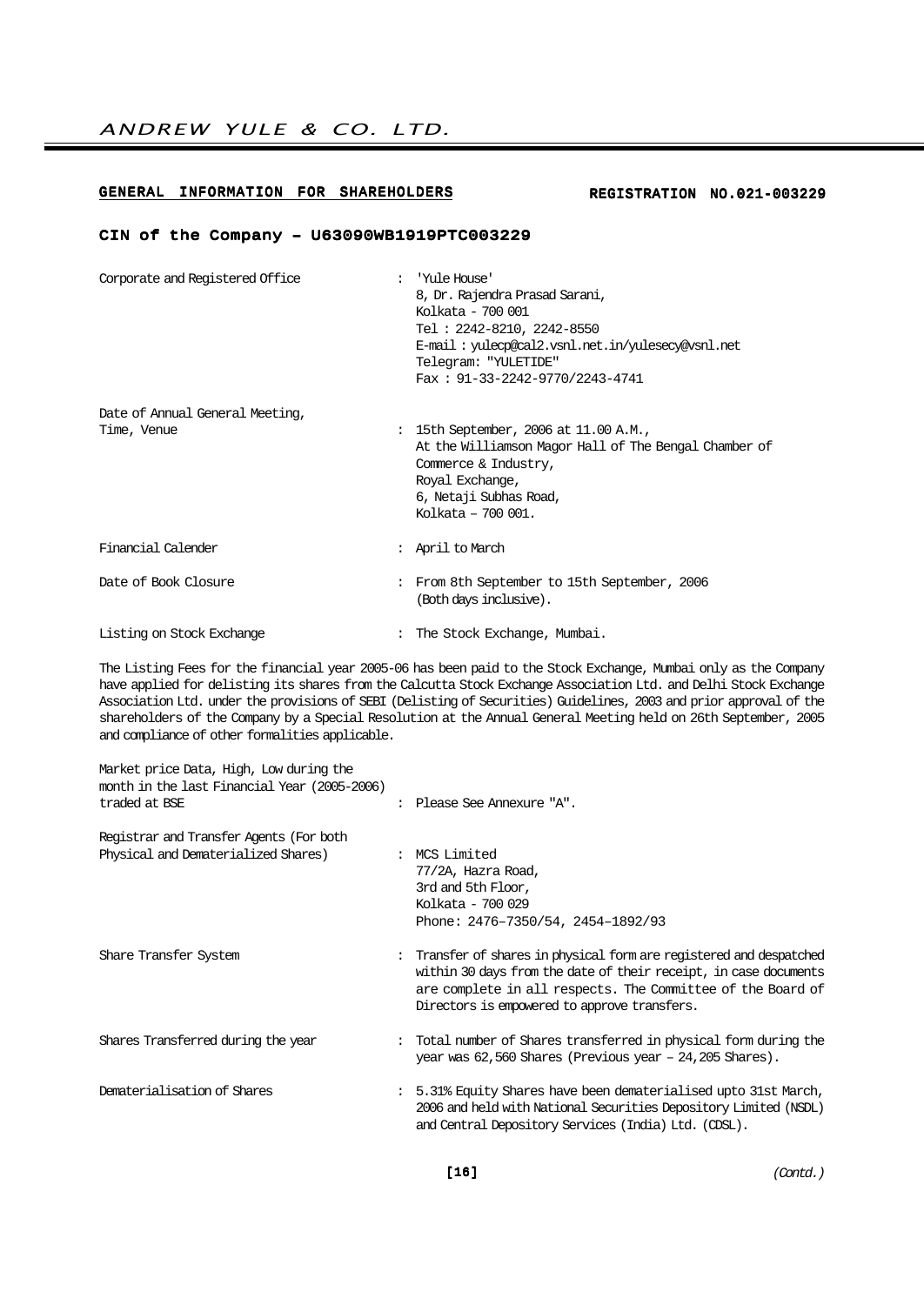| ISIN                                                           | : INE 449C01017                                                                                                                                                                                                                                                              |
|----------------------------------------------------------------|------------------------------------------------------------------------------------------------------------------------------------------------------------------------------------------------------------------------------------------------------------------------------|
| Distribution of Shareholding and<br>Shareholding pattern as on |                                                                                                                                                                                                                                                                              |
| 31st March, 2006.                                              | : Please See Annexure "B".                                                                                                                                                                                                                                                   |
|                                                                |                                                                                                                                                                                                                                                                              |
| Address for correspondence                                     | : Shareholder's Correspondence should be addressed to :-<br>Andrew Yule & Co., Ltd.<br>Share Department<br>8, Dr. Rajendra Prasad Sarani,<br>Kolkata - 700 001<br>Telephone: 2242-8210/2242-8550<br>$Fax : 2242 - 9770$<br>E-mail: yulecp@cal2.vsnl.net.in/yulesecy@vsnl.net |
|                                                                |                                                                                                                                                                                                                                                                              |

#### MEANS OF COMMUNICATION

As required by SEBI, information/documents are filed in EDIFAR System from time to time.

#### General Body Meetings :

Details of the General Meeting held in last three years :

#### [i] Annual General Meeting :

| FINANCIAL YEAR | DATE                            | TIME                             | LOCATION                                                                                                                     |
|----------------|---------------------------------|----------------------------------|------------------------------------------------------------------------------------------------------------------------------|
| 2004-2005      | 26th September, 2005            | $11-00 A.M.$<br>Kolkata-700 020. | Shripati Singhania Auditorium of Rotary<br>Sadan, 94/2, Chowringhee Road,                                                    |
| 2003-2004      | 30th September, 2004            | $11-00$ A.M.                     | At the Auditorium of Indian Chamber of<br>Commerce, 10th Floor, India Exchange,<br>4, India Exchange Place, Kolkata-700 001. |
| $2002 - 2003$  | 30th September, 2003            | $11-00 A.M.$                     | $-DO-$                                                                                                                       |
| 圃              | Extra Ordinary General Meeting: |                                  |                                                                                                                              |
| FINANCIAL YEAR | DATE                            | TIME                             | LOCATION                                                                                                                     |
| $2003 - 2004$  | 30th December, 2003             | $11-00 A.M.$                     | At the Auditorium of Indian Chamber of<br>Commerce, 10th Floor, India Exchange,<br>4, India Exchange Place, Kolkata-700 001. |

#### Plant Locations :

The Company's plants are located at (i) 16A and B, Block "D", Kalyani, West Bengal, (ii) 14, Mayurbhanj Road, Kolkata - 700 023, (iii) Mahatma Gandhi Road, Thakurpukur, Joka, 24 Parganas (South), West Bengal, (iv) P-25, Transport Depot Road, Kolkata - 700 088, (v) 5/346, Old Mahabalipuram Road, Perungudi, Chennai - 600 096 and (vi) 19, Muthulakshmi Salai, Adyar, Chennai - 600 020.

The Company's Tea Gardens are located at Jalpaiguri and Darjeeling Districts, West Bengal and at Assam.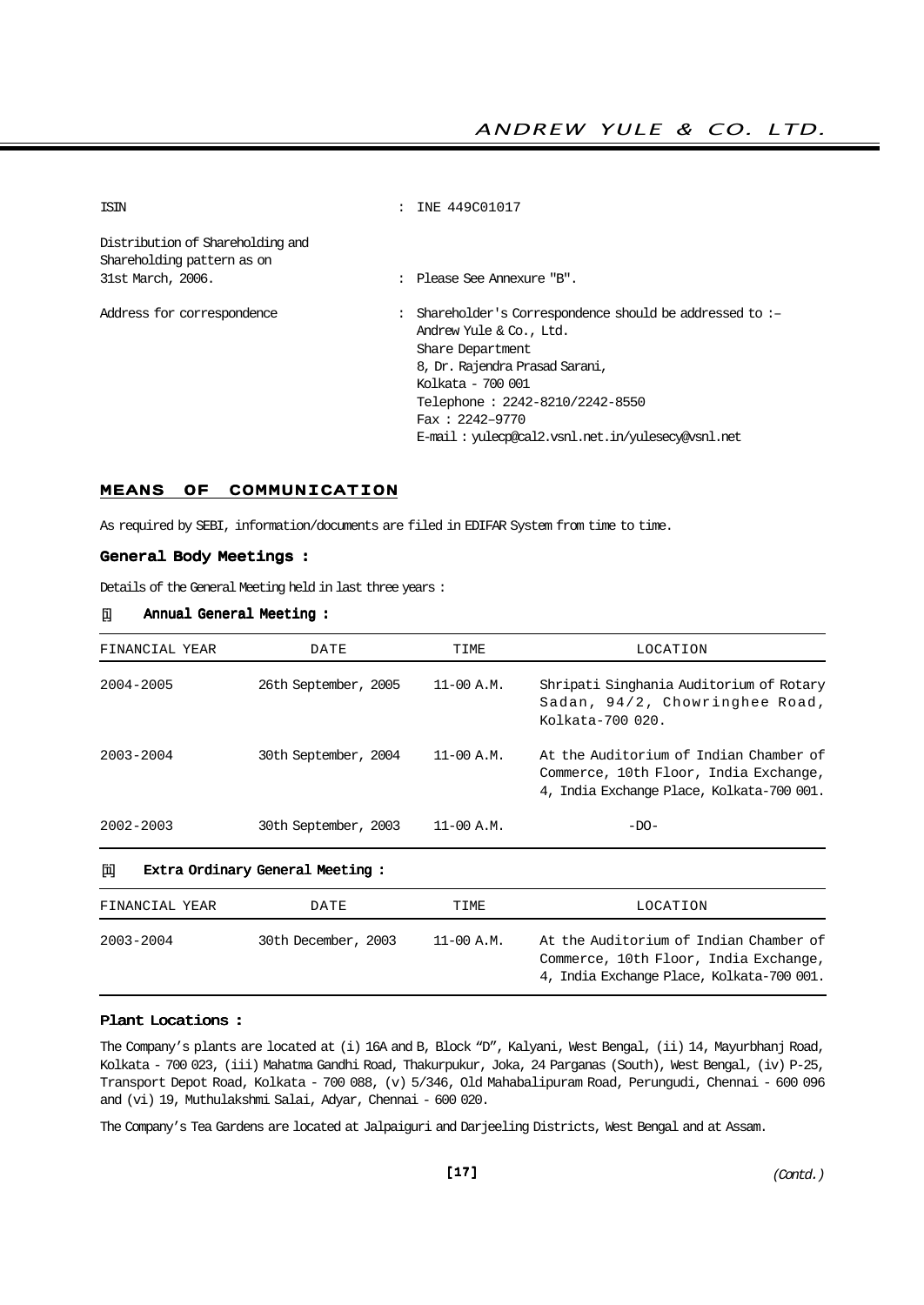#### ANNEXURE – "A"

MARKET PRICE DATA : HIGH/LOW DURING EACH MONTH IN THE LAST FINANCIAL YEAR (2005-06)

|       |       | B.S.E. Sensex              |          |  |
|-------|-------|----------------------------|----------|--|
| High  | Low   | High                       | Low      |  |
| (Rs.) | (Rs.) | (Rs.)                      | (Rs.)    |  |
| 26.80 | 21.45 | 6649.42                    | 6118.42  |  |
| 32.75 | 21.55 | 6772.74                    | 6140.97  |  |
| 36.75 | 24.60 | 7228.21                    | 6647.36  |  |
| 42.50 | 28.15 | 7708.59                    | 7123.11  |  |
| 42.90 | 32.50 | 7921.39                    | 7537.50  |  |
| 43.15 | 30.70 | 8722.17                    | 7818.90  |  |
| 34.00 | 22.40 | 8821.84                    | 7656.15  |  |
| 30.10 | 22.55 | 9033.99                    | 7891.23  |  |
| 32.15 | 26.00 | 9442.98                    | 8769.56  |  |
| 32.40 | 26.60 | 9945.19                    | 9158.44  |  |
| 33.10 | 26.05 | 10422.65                   | 9713.51  |  |
| 29.85 | 22.05 | 11356.95                   | 10344.26 |  |
|       |       | The Stock Exchange, Mumbai |          |  |

#### ANNEXURE – "B"

## (i) DISTRIBUTION OF SHAREHOLDINGS AS ON 31ST MARCH, 2006.

| Shares Holding (Range) |       | % of Total<br>No. of |        | No. of       | % of Total   |  |
|------------------------|-------|----------------------|--------|--------------|--------------|--|
| From                   | Tо    | Shares               | Shares | Shareholders | Shareholders |  |
|                        | 500   | 9,53,317             | 1.64   | 9,107        | 89.16        |  |
| 501                    | 1000  | 5, 18, 429           | 0.89   | 620          | 6.07         |  |
| 1001                   | 2000  | 3,62,820             | 0.62   | 232          | 2.27         |  |
| 2001                   | 5000  | 5,47,331             | 0.94   | 168          | 1.65         |  |
| 5001                   | 10000 | 4,30,934             | 0.74   | 58           | 0.57         |  |
| 10001                  | Above | 5,54,54,247          | 95.17  | 29           | 0.28         |  |
|                        | TOTAL | 5,82,67,078          | 100.00 | 10,214       | 100.00       |  |

## (ii) SHAREHOLDING PATTERN OF THE COMPANY AS ON 31ST MARCH, 2006

|                                             | No. of Shares | % of total |
|---------------------------------------------|---------------|------------|
| CATEGORY                                    |               | Shares     |
| GOVERNMENT<br>CENTRAL                       | 5,43,38,306   | 93.26      |
| FINANCIAL INSTITUTIONS                      | 4,54,952      | 0.78       |
| NATIONALISED BANKS                          | 19,829        | 0.03       |
| MUTUAL FUNDS                                | 950           | 0.00       |
| DOMESTIC COMPANIES                          | 3,99,686      | 0.69       |
| NON-DOMESTIC COMPANIES                      | 500           | 0.00       |
| RESIDENT INDIVIDUAL                         | 30,09,935     | 5.16       |
| NON-RESIDENT INDIVIDUALS (INDIAN)           | 20,449        | 0.04       |
| NON-RESIDENT INDIVIDUALS (FOREIGN NATIONAL) | 22,471        | 0.04       |
| DIRECTOR AND THEIR RELATIVES                |               | 0.00       |
|                                             | 5,82,67,078   | 100.00     |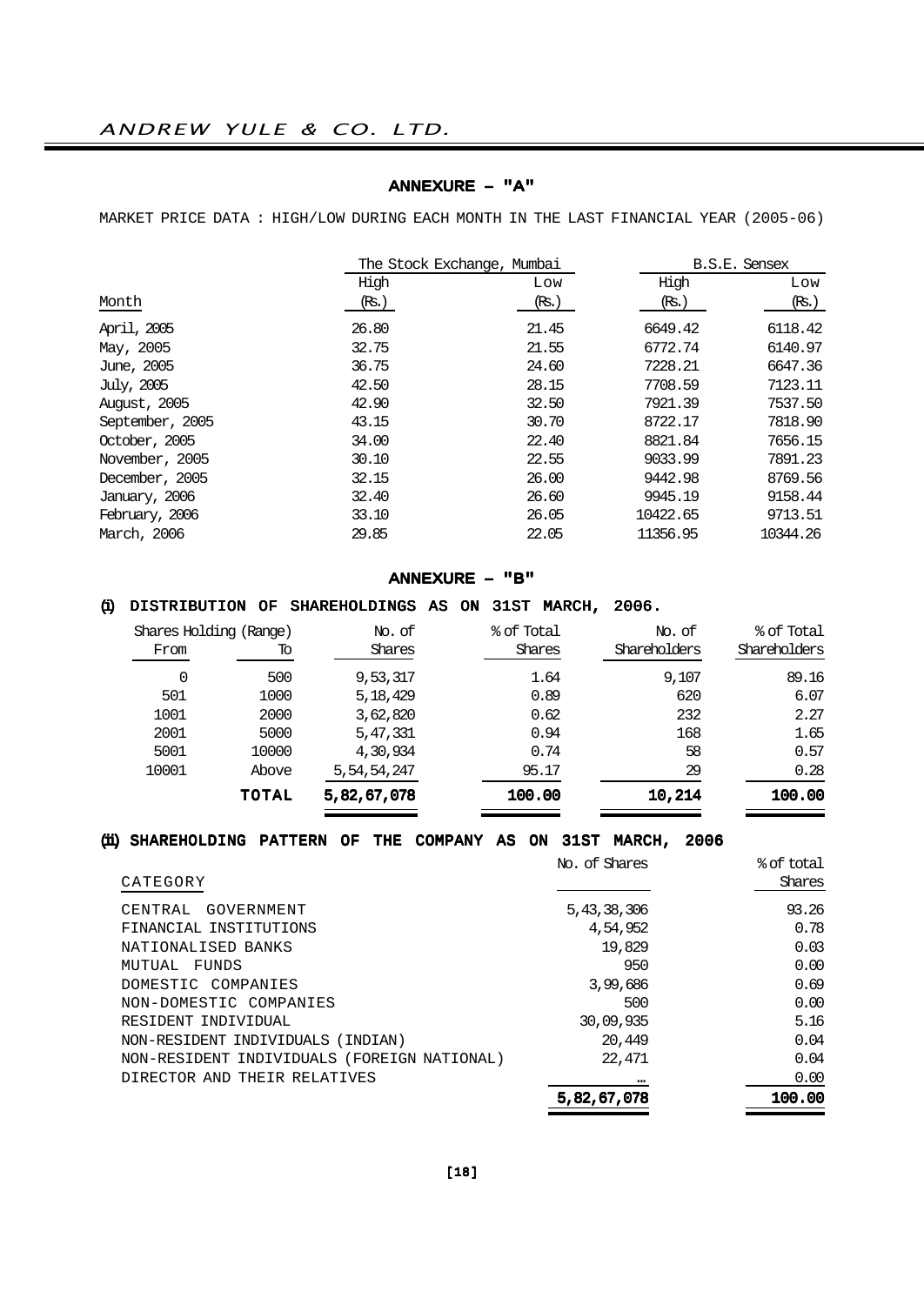# AUDITORS' REPORT

We have audited the attached Balance Sheet of Andrew Yule & Company Limited as at 31st March, 2006 and also the Profit and Loss Account and the Cash Flow Statement for the year ended on that date, both annexed thereto, which we have signed this day under reference to this report. These financial statements are the responsibility of the Company's management. Our responsibility is to express an opinion on these financial statements based on our audit.

We have conducted our audit in accordance with auditing standards generally accepted in India. Those standards require that we plan and perform our audit to obtain reasonable assurance as to whether the aforesaid financial statements are free from material misstatements. An audit includes examining, on a test basis, evidences supporting the amounts and disclosures in the financial statements. An audit also includes assessing the accounting principles used and significant estimates made by management, as well as evaluating the overall financial statement presentation. We believe that our audit provides a reasonable basis for expressing our opinion on the aforesaid financial statements of the Company.

As required by the Companies (Auditors' Report) Order, 2003, as amended by the Companies (Auditors' Report)(Amendment) Order, 2004 (the 'Order') issued by the Central Government of India in terms of sub-section (4A) of section 227 of the Companies Act, 1956, and on the basis of such checks as we considered appropriate and according to the information and explanations given to us, we enclose in the Annexure a statement on the matters specified in paragraphs 4 and 5 of the said Order.

Further to our comments in the Annexure referred to above, we report the following :-

- 1. The accounts are prepared on the principle applicable to a going concern despite heavy accumulated past losses and loss for the year which have totally eroded the net worth of the Company and reference had been made to the Board for Industrial and Financial Reconstruction (BIFR). In the proceedings of hearing held on 20th Septemdber, 2004 before the BIFR Bench, the Company was declared as Sick and BIFR had appointed IDBI as the Operating Agency for submission of a Revival Package.The Draft Rehabilitation Scheme with cut-off date as 31st March, 2006 has been approved by the Board of Reconstruction of Public Sector Enterprises on 9th May, 2006. The proposal is awaiting final clearance from the Government of India. The operational existence of the Company is dependent on the implementation of the Revival Package. (Refer to Note No.30 in Schedule 20).
- 2. Authorised Share Capital of the Company has been increased to Rs.20000.00 lakhs vide a

# TO THE MEMBERS OF ANDREW YULE & COMPANY LIMITED

Resolution passed in its Annual General Meeting held on 30th September, 2004. Pending filing of the necessary documents with the Registrar of Companies, the effect of the same has not been given in the Accounts. (Refer to Note No.25 in Schedule 20).

- 3. Non-provision of Liability in respect of pay revision of employees and Directors amounting to Rs.872.58 lakhs for earlier period has resulted in understatement of accumulated loss and year end liability (Refer to Note No.7 in Schedule 20).
- 4. No provision has been made in respect of bank guarantee of Rs.70.00 lakhs invoked by Tea Trading Corporation of India Ltd., the recovery of which is doubtful and the loss is not ascertainable at this stage. (Refer to Note No.8 in Schedule 20).
- 5. Non-adjustment of loss against Capital Reserve that may arise out of arbitration award in the matter of Hooghly Docking and Port Engineering Co. Ltd. The quantum of loss has not been ascertained [Refer to Note No.9(a) in Schedule 20].
- 6. Non-provision of possible loss on investments in Bengal Coal Co. Ltd., WEBFIL Ltd., and Yule Financing & Leasing Co. Ltd. aggregating to Rs.42.89 lakhs resulting in understatement of loss and overstatement of assets [Refer to Note No.27 in Schedule 20].
- 7. Non-provision of interest free advance amounting to Rs.115.08 lakhs to a Company floated by two Associate Companies in the Group where the recovery is doubtful and the loss is not ascertainable at this stage (Refer to Note No.10 in Schedule 20).
- 8. Non-confirmation and non-reconciliation of year end balances in respect of Sundry Debtors, Deposits, Advances, Creditors, Bank Balances etc. (Refer to Note No.17(a)and (b) in Schedule 20).
- 9. Non-charging of gratuity and leave encashment paid to employees retired under Voluntary Retirement Scheme amounting to Rs.109.60 lakhs to Profit and Loss Account resulting in understatement of loss and over statement of assets to that extent (Refer to Note No.26 in Schedule 20).
- 10. Non-provision of Rs.85.72 lakhs included in Capital Work-in-Progress in respect of an abandoned project for manufacture of Air Handling Equipment, resulting in understatement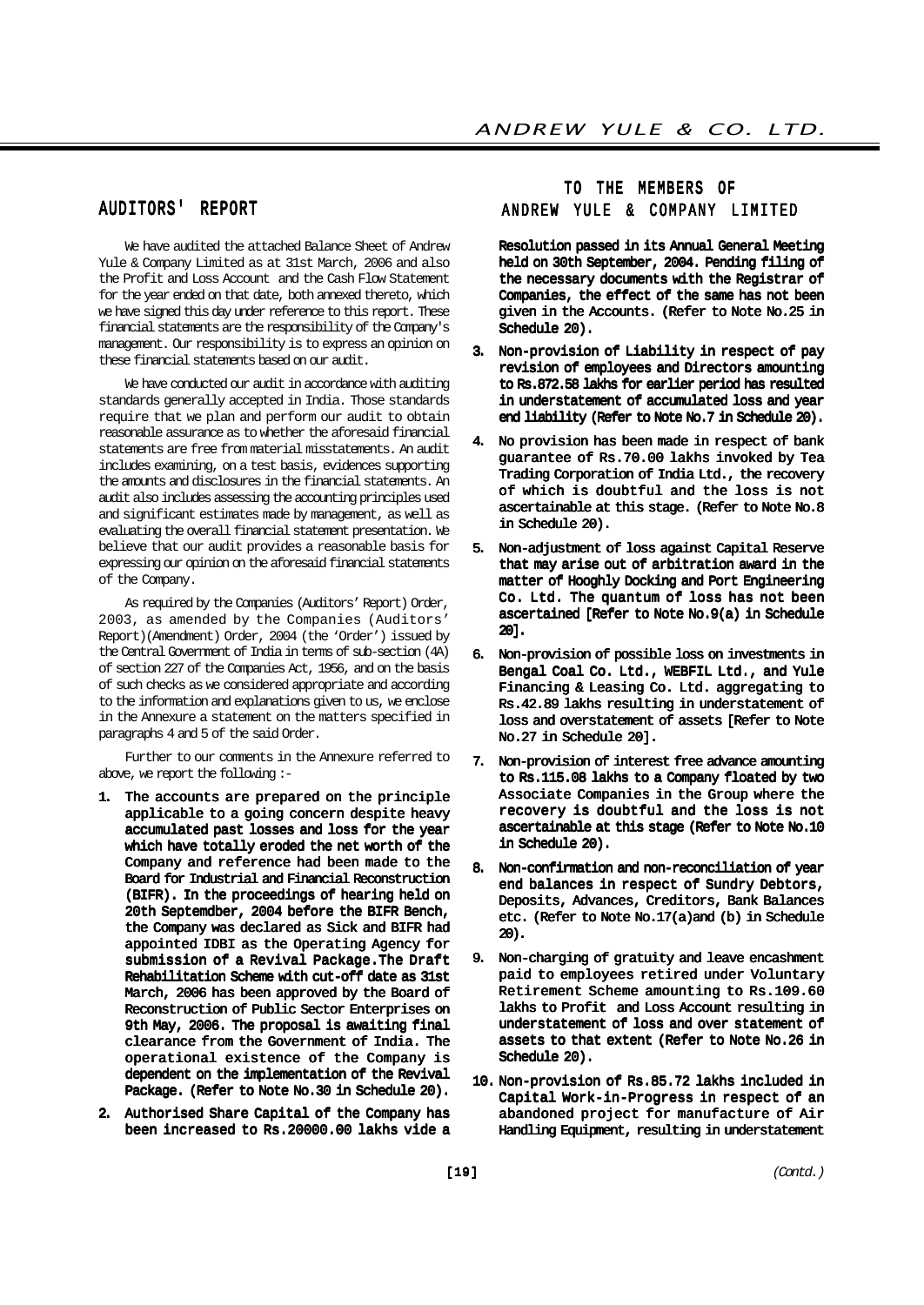of loss and overstatement of Capital Work-in-Progress (Refer to Note No.22 in Schedule 20).

- 11. Liability in respect of interest for delayed payment of Provident Fund dues has been computed @ 8.5% p.a. instead of actual applicable rates, taking the rates considered in computing this liability in Draft Rehabilitation Scheme (DRS) submitted by the Operating Agency appointed by BIFR. Further, no liability in respect of damages/penalty has been considered in this regard as waiver has been sought for in DRS. Impact of the same could not be ascertained pending final approval of the DRS (Refer to Note No.6 in Schedule 20).
- 12. Unamortised Tea Cultivation Expenses incurred in Cold Weather amounting to Rs.1102.82 lakhs (including Rs.604.73 lakhs in respect of earlier years) included under Loans and Advances in Schedule 10, is not in conformity with Accounting Standard 1 and 26, resulting in understatement of loss for the year and accumulated loss and overstatement of assets to that extent. (Refer Accounting Policy No.9(j) and Note No.4 in Schedule 20).
- 13. Penalty/interest for non-deduction of Income Tax and non-collection of income tax at source has not been ascertained and not provided for.
- 14. Effect of changes in Accounting Policy during the year is disclosed in Note No.3 in Schedule 20.
- 15. Subject to our above comments :–
	- (a) We have obtained all the information and explanations which to the best of our knowledge and belief were necessary for the purposes of our audit except our comments in Item No.8 above;
	- (b) in our opinion, proper books of account as required by law have been kept by the Company so far as appears from our examination of those books;
	- (c) the Balance Sheet and the Profit and Loss Account dealt with by this report are in agreement with the books of account;
	- (d) in our opinion, the Balance Sheet, Profit and Loss Account and the Cash Flow Statement dealt with by this report have been prepared in compliance with the applicable accounting standards (AS) referred to in Section 211(3C) of the Act, except AS-13 Accounting for investments (refer to our comments in Item No.6 above), AS-15 Accounting for retirement benefits (Refer to

our comments in Item No.9 above), AS-1 and AS-26 Intangible Assets (Refer to our comments in item No.12 above) and AS-9 on matters dealt with in paragraphs 7 and 9 of Major Accounting Policy regarding certain income which are accounted for on actual receipt basis and certain expenses which are accounted for on cash basis respectively.

- 16. In terms of Notification No.G.S.R.829(E) dated 21st October, 2003, issued by the Central Government, the requirement of Clause (g) of Sub-section (1) of Section 274 of the Act is not applicable to a Government Company.
- 17. Without considering the items mentioned in Paragraphs 1,2,4,5,7,8,11 and 13 above, the effect of which could not be determined, had the observations in paragraphs 3,6,9,10 and 12 above been considered, the loss for the year would have been Rs.8034.04 lakhs as against the reported figures of Rs.7407.34 lakhs, accumulated loss net of General Reserve would have been Rs.36448.14 lakhs as against the reported figures of Rs.34234.53 lakhs, net current assets would have been Rs. (-)4572.66 lakhs as against the reported figures of Rs.(–)2597.26 lakhs the total net assets would have been reduced to Rs.13226.49 lakhs as against the reported figures of Rs.15330.50 lakhs and miscellaneous expenditure to the extent not written off or adjusted would have been reduced to Rs.298.91 lakhs as against the reported figures of Rs.408.51 lakhs.
- 18. In our opinion and to the best of our information and according to the explanations given to us the said accounts read with the accounting policies, notes on accounts in Schedule 20 and subject to the observations in foregoing paragraphs 1 to 13 and 17 and our comments in paragraph 1, 7, 8, 9(i) and 11 in the annexure to this report, give the information required by the Act in the manner so required and give a true and fair view in conformity with the accounting principles generally accepted in India :–
	- (a) in the case of the Balance Sheet, of the state of affairs of the Company as at 31st March, 2006;
	- (b) in the case of the Profit and Loss Account of the loss of the Company for the year ended on that date.

and

(c) in the case of the Cash Flow Statement, of the cash flows for the year ended on that date.

| For MOOKHERJEE BISWAS & PATHAK For N. SARKAR & CO., For KUNDU HOSSAIN KARMAKAR |                           |                        |
|--------------------------------------------------------------------------------|---------------------------|------------------------|
| Chartered Accountants,                                                         | Chartered Accountants,    | Chartered Accountants, |
| (S. P. MUKHERJEA)                                                              | (M. RAY)                  | (H. BHATTACHARYYA)     |
| Partner.                                                                       | Partner.                  | Partner.               |
| Membership No.10807                                                            | Membership No.12940       | Membership No.13479    |
|                                                                                | Kolkata – 4th July, 2006. |                        |
|                                                                                | 1201                      |                        |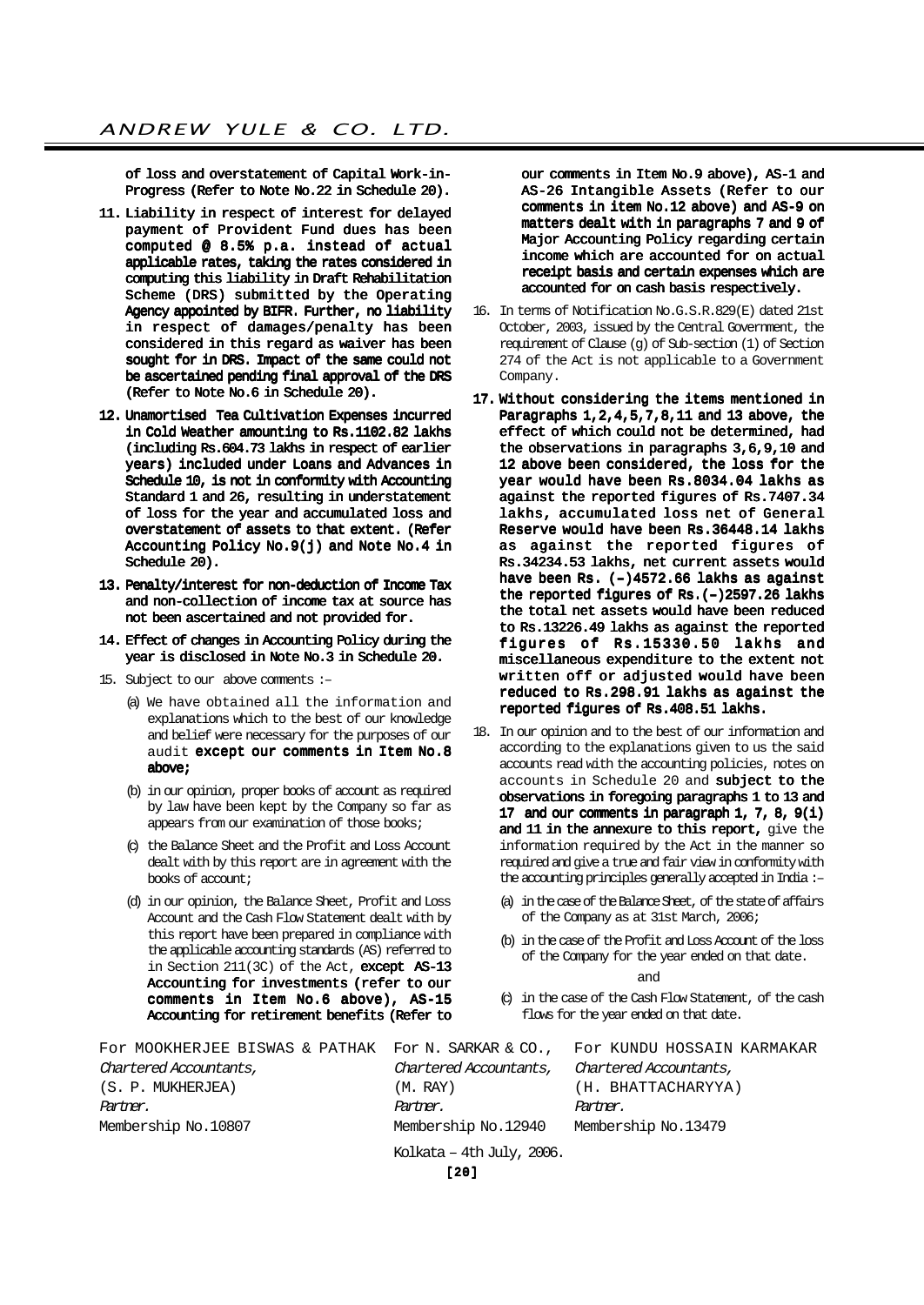# ANNEXURE TO AUDITORS' REPORT REFERRED TO IN PARAGRAPH 3 OF OUR REPORT OF EVEN DATE

- 1. (a) The Company has maintained proper records showing full particulars including quantitative details and situation of its fixed assets. However, the Fixed Assets Registers require to be modified and updated.
	- (b) The fixed assets of the Company are physically verified by the management according to a phased programme designed to cover all the items over a period of three years, which is considered to be reasonable having regard to the size of the Company and the nature of its assets. Pursuant to the programme, a physical verification was carried out by the Company, during the year of all its Plant and Machinery (year end book value Rs.1067.79 lakhs). In respect of Engineering and Tea Divisions of the Company, discrepancies noticed on such verification were not material and have been properly dealt with in the Books of Accounts. However, reconciliation between the book records and the physical inventory in respect of Electrical Division of the Company is in progress. Pending reconciliation, discrepancies, if any, could not be ascertained.
	- (c) During the year, in our opinion, a substantial part of fixed assets has not been disposed off by the Company.
- 2. (a) The inventory of the Company has been verified by the management during the year and at the year end. In our opinion, the frequency of verification is reasonable.
	- (b) In our opinion, the procedures of physical verification of inventory followed by the management were found reasonable and adequate in relation to the size of the Company and the nature of its business.
	- (c) On the basis of our examination of records of inventory, in our opinion, the Company has maintained proper records of inventory and the discrepancies noticed on physical verification between the physical stocks and book records has been properly dealt with in the books of account.
- 3. (a) According to the information and explanations given to us, the Company has not granted any loans, secured or unsecured, to Companies, firms or other parties listed in the register maintained under Section 301 of the Companies Act, 1956.
	- (b) Clause (iii)(b) to (d) are not applicable to the Company.
	- (c) The Company has taken unsecured loan from one company covered in the register maintained under section 301 of the Companies Act, 1956. The outstanding balance of such loan taken including interest as at the year end is Rs.12.52 crores.
- (d) In our opinion, the rate of interest and other terms and conditions on which loan have been taken from a Company listed in the register maintained under section 301 of the Companies Act, 1956, are not prima facie prejudicial to the interest of the Company.
- (e) According to the revised terms of repayment, the principal and interest have not become due for payment as at 31st March, 2006.
- (f) Paragraph 4(iii)(g) of the Order is not applicable in respect of loans taken.
- In our opinion, there is an adequate internal control procedure commensurate with the size of the Company and the nature of its business with regard to purchase of inventory and fixed assets, for sale of goods and for services. Further, on the basis of our examination of the books and records of the Company, we have neither come across nor have we been informed of any continuing failure to correct major weaknesses in the aforesaid internal control procedures.
- 5. (a) In our opinion and according to the information and explanations given to us, the transactions that need to be entered into the register maintained under section 301 of the Companies Act, 1956, have been so entered.
	- (b) In our opinion and according to the information and explanations given to us, the transactions made in pursuance of contracts or arrangements entered in the register maintained under section 301 of the Companies Act, 1956 and exceeding the value of five lakh rupees in respect of any party during the year have been made at prices, which are reasonable having regard to prevailing market price at the relevant time.
- 6. In our opinion and according to the information and explanations given to us, the Company has complied with the provisions of Section 58A and 58AA of the Companies Act, 1956 and the Companies (Acceptance of Deposits) Rules, 1975, as applicable, with regard to the deposits accepted from the public. According to the information and explanations given to us, no order under the aforesaid sections has been passed by the Company Law Board or National Company Law Tribunal or Reserve Bank of India or any Court or any other Tribunal.
- 7. The Company has its own Internal Audit Department and the Company has appointed outside agencies in certain Tea Estates. In our opinion, the present<br>internal audit system is generally system is generally commensurate with the size of the Company and nature of its business. However, internal audit department needs to be strengthened. The frequency and the area of coverage need to be extended.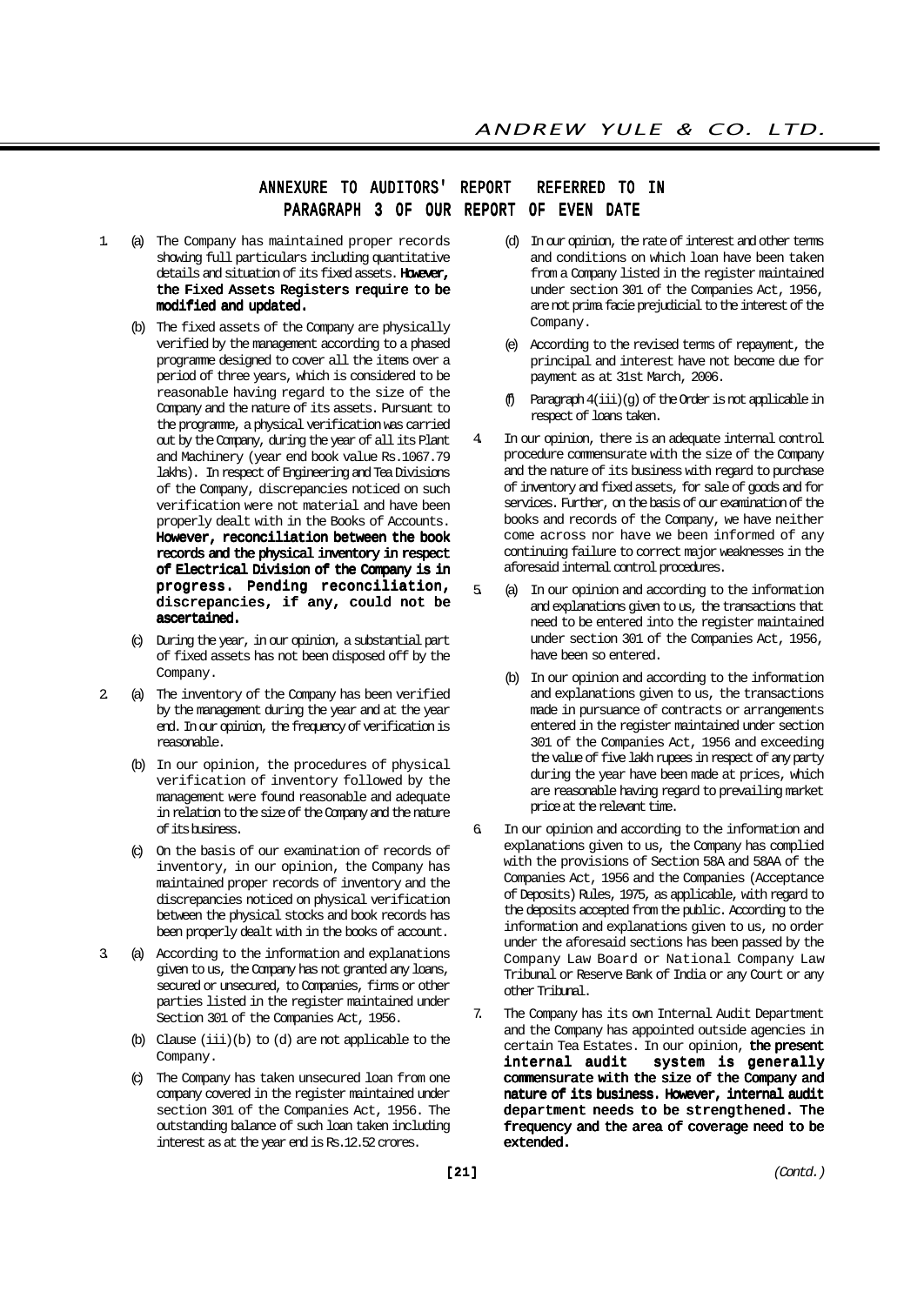- 8. We have broadly reviewed the books of account maintained by the Company relating to the manufacture of industrial fans and power transformers pursuant to the rules made by the Central Government for maintenance of cost records under section 209(1)(d) of the Companies Act, 1956 and we are of the opinion that prima facie the prescribed accounts and records have been maintained and are being made up. We have not, however, made a detailed examination of the records with a view to determine whether they are accurate or complete. In respect of manufacture of Tea, records of expenses etc. are being maintained but not as per the requirement of the rules made by the Central Government under section 209(1)(d) of the Companies Act, 1956. However, we are informed that effective steps have been initiated in this regard. To the best of our knowledge and according to the information given to us, the Central Government has not prescribed the maintenance of cost records under section 209(1)(d) of the Companies Act, 1956, for any other products of the Company.
- 9. (i) According to the information and explanations given to us and according to the books and records of the Company as produced and examined by us, in our opinion, the undisputed statutory dues including provident fund, employees' state insurance, income tax, sales tax, wealth tax, excise duty, cess and other material statutory dues as applicable have not been deposited regularly by the Company during the year with appropriate authorities. The arrears of statutory outstanding dues as mentioned above as at 31st March, 2006 for a period more than six months from the date they became payable are furnished below :

| (a)          | Provident Fund                                 |     |                  |            |
|--------------|------------------------------------------------|-----|------------------|------------|
|              | (including interest)                           |     | Rs. 307.52 lakhs |            |
|              | (b) Cess on Green Leaf<br>(including interest) |     | Rs. 347.68 lakhs |            |
| $\mathbf{C}$ | Cess on Royalty                                | Rs. |                  | 1.65 lakhs |
| ω            | Municipal Tax                                  |     | Rs. 21.62 lakhs  |            |
| $\circ$      | Income Tax deducted                            |     |                  |            |
|              | at source                                      | Rs. | 24.89 lakhs      |            |
| Ð            | Professional Tax                               | Rs. |                  | 7.94 lakhs |
| Θ.           | Sales Tax (including                           |     |                  |            |
|              | interest)                                      |     | Rs. 263.41 lakhs |            |
| ŒD.          | <b>Excise Duty</b>                             |     |                  |            |
|              | (including interest)                           |     | Rs. 73.22 lakhs  |            |
| ω.           | Interest payable to                            |     |                  |            |
|              | SSI Units                                      |     | Rs. 106.55 lakhs |            |
| A            | Service Tax                                    | Rs. |                  | 0.94 lakh  |
| œ            | Lease Renewal Fees                             | Rs. | 11.40 lakhs      |            |

(ii) As at 31st March, 2006 according to the records of the Company and the information and explanations given to us, the particulars of dues on account of sales tax, entry tax, agricultural income tax, professional tax and excise duty that have not been deposited on account of any dispute are furnished below :

| Name of<br>Statute      | Nature of<br>dues | Amount<br>(Rs. lacs) | Period to<br>which     | Forum where<br>the dispute |
|-------------------------|-------------------|----------------------|------------------------|----------------------------|
|                         |                   |                      | amount                 | is pending                 |
|                         |                   |                      | relates                |                            |
| Income Tax              |                   |                      |                        |                            |
| At.                     | Income Tax        | 45.88                | 1988-89                | Commissioner of            |
|                         |                   |                      |                        | Income Tax.                |
| Sales Tax               | Sales tax         | 27.53                | Preamal-               | Appellate                  |
| Laws                    |                   |                      | qamation<br>period of  | Authority<br>Tribral.      |
|                         |                   |                      | Tea Divn               |                            |
|                         |                   | 337.72               | 1973-74,               | Appellate                  |
|                         |                   |                      | 1986-87,               | Authority                  |
|                         |                   |                      | 1992-93 &              | Trihml                     |
|                         |                   |                      | 1997-98                |                            |
|                         |                   |                      | to 2002-03             |                            |
|                         |                   | 124.69               | 1979-80                | AHI.                       |
|                         |                   |                      | to.                    | Commissioner               |
|                         |                   |                      | 1985-86                | (Settlement of             |
|                         |                   | 314.14               | 1992-93                | Dispute).<br>High Court.   |
|                         |                   | 2852.92              | 1997-98                |                            |
|                         |                   |                      | to                     | Appellate<br>Authority     |
|                         |                   |                      | 2002-03 &              | upto                       |
|                         |                   |                      | 2004-05                | Additional                 |
|                         |                   |                      |                        | Commissioner               |
|                         |                   |                      |                        | lael.                      |
|                         |                   | 75.36                | 1996-97,               | Board of                   |
|                         |                   |                      | 1998-99                | Revenue.                   |
|                         |                   | 981.78               | 1994-95,               | Assessing                  |
|                         |                   |                      | 1996-97                | Atthority.                 |
|                         |                   |                      | 1999-2000,             |                            |
|                         |                   |                      | 2000-01 &<br>2003-04   |                            |
| West Bengal             | Aricultural       | 336.77               | 1998-99                | Assessing                  |
| Agricultutal            | Income Tax        |                      |                        | Authority                  |
| Income Tax              |                   |                      |                        |                            |
| At.                     |                   |                      |                        |                            |
| Assam                   | Agricultural      | 37.08                | 1989-90,               | Appellate                  |
| Agricultural            | <b>Income</b>     |                      | 1990-91                | Authority                  |
| Income<br>Tax Act. 1939 | 'l'ax             |                      | and<br>1992-93         | Deputy<br>Commissioner     |
| Central                 | Excise            | 19.54                | 1995 to                | Supreme Court.             |
| Excise                  | Duty.             |                      | 1999                   |                            |
| At.                     |                   | 718.92               | 1986 to                | CESTAT                     |
|                         |                   |                      | 2002                   |                            |
|                         |                   | 106.39               | 1985 to                | Appellate                  |
|                         |                   |                      | 1990,                  | Authority                  |
|                         |                   |                      | 1995 to<br>1998        | Commissioner<br>Level.     |
|                         |                   |                      |                        |                            |
|                         |                   | 82.06                | 1983, 1993<br>to 1998, | Assessing<br>Atthority.    |
|                         |                   |                      | 2000 to                |                            |
|                         |                   |                      | 2004                   |                            |
| Employment              | Professional      | 3.50                 | 1979-80                | Commissioner               |
| Tax on                  | Tax               |                      |                        | of Professional            |
| Profession,             |                   |                      |                        | Tax.                       |
| Trade and               |                   |                      |                        |                            |
| Callings                |                   |                      |                        |                            |

 $[22]$  (Contd.)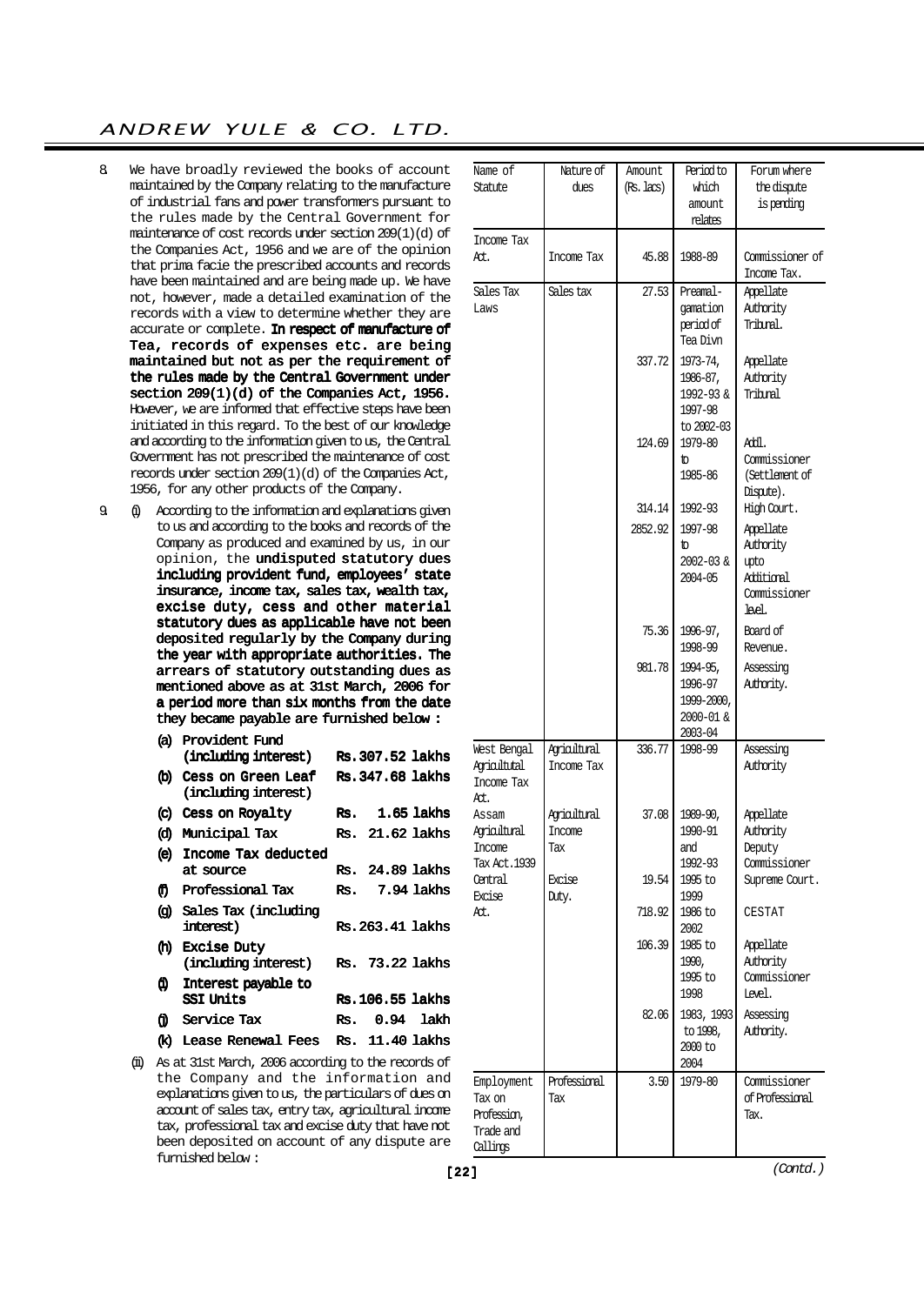# ANDREW YULE & CO. LTD.

- 10. In our opinion, the accumulated losses of the Company are more than fifty percent of its net worth. The Company has incurred cash losses in the financial year covered by our audit and in the immediately preceding financial year.
- 11. In our opinion and according to the information and explanations given to us, the Company has defaulted in repayment of dues to a financial institution and banks. The loan (Interest free) from West Bengal Industrial Development Corporation Ltd. amounting to Rs.268.86 lakhs, which, we are informed, was due for repayment in earlier year, has not yet been repaid. Further, in respect of cash credit accounts with the following banks, frequent excess drawing were noticed during the year. The year end balance in these accounts exceeded the limit by the amount indicated below :–
	- (a) State Bank of India, Park Street, Kolkata Rs.1007.19 lakhs (including uncharged interest of Rs.737.79 lakhs) (b) Bank of Baroda,
	- India Exchange Place, Kolkata (including Rs. 2137.54 lakhs uncharged interest of Rs.1180.42 lakhs)
	- (c) Allahabad Bank Adyar Branch Chennai Rs. 204.12 lakhs (d) United Bank of India N.C.Dutta Sarani Kolkata Rs. 145.67 lakhs (e) Allahabad Bank IFB Branch,

Kolkata Rs. 18.65 lakhs

The Company has not issued any debenture.

- 12. In our opinion and according to the information and explanations given to us, the Company has not granted any loans and advances on the basis of security by way of pledge of shares, debentures and other securities.
- 13. The provisions of any special statute as specified under Clause 4(xiii) of the Order are not applicable to the Company.
- 14. In our opinion and according to the information and explanations given to us, the Company is not a dealer or trader in securities.
- 15. According to the information and explanations given to us, the terms and conditions of the guarantee given by the Company amounting to Rs.90.00 lakhs and outstanding as at 31st March, 2006, for loans taken from bank by Hooghly Printing Co. Ltd. and Tide Water Oil Co. (I) Ltd., in our opinion, are not prima facie prejudicial to the interest of the Company.
- 16. In our opinion and according to the information and explanations given to us, the term loans were applied for the purpose for which the loans were obtained except that out of term loan received from Government of India Rs.1063.00 lakhs have not been utilised upto 31st March, 2006.
- 17. Based on the information and explanations given to us and on an overall examination of the balance sheet of the Company, in our opinion, there are no funds raised on a short term basis which have been used for long term investment, and vice versa.
- 18. The Company has not made any preferential allotment of shares to parties and Companies covered in the register maintained under section 301 of the Companies Act, 1956 during the year.
- 19. In our opinion and according to the information and explanations given to us, the Company has not issued any debentures.
- 20. The Company has not raised any money by public issue during the year.
- 21. According to the information and explanations given to us, during the year, no fraud on or by the Company has been noticed or reported.

| For MOOKHERJEE BISWAS & PATHAK For N. SARKAR & CO., For KUNDU HOSSAIN KARMAKAR |                           |                        |
|--------------------------------------------------------------------------------|---------------------------|------------------------|
| Chartered Accountants,                                                         | Chartered Accountants,    | Chartered Accountants, |
| (S. P. MUKHERJEA)                                                              | (M. RAY)                  | (H. BHATTACHARYYA)     |
| Partner.                                                                       | Partner.                  | Partner.               |
| Membership No.10807                                                            | Membership No.12940       | Membership No.13479    |
|                                                                                | Kolkata - 4th July, 2006. |                        |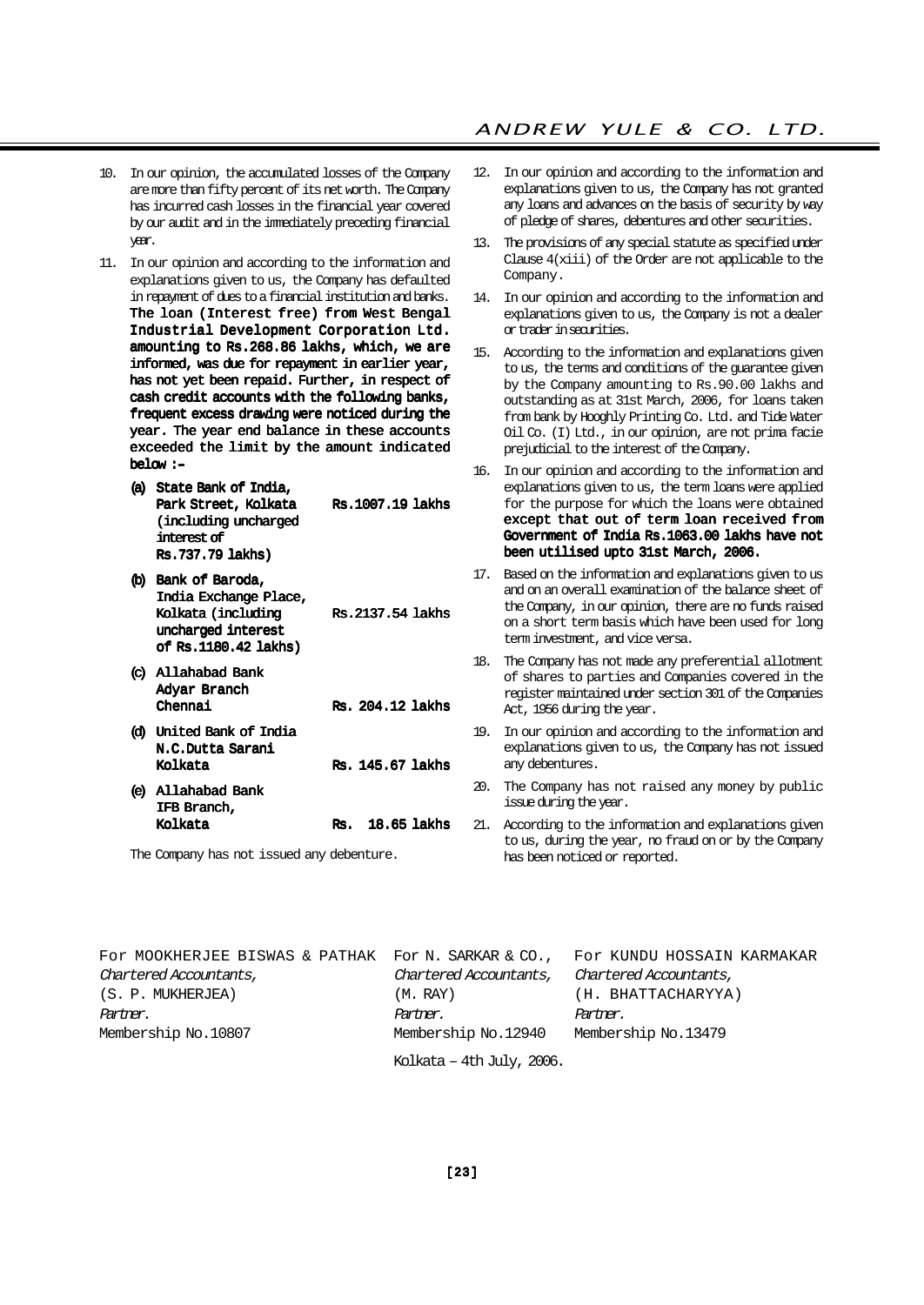# Statement of Major Accounting Policies forming part of the Accounts as at and for the year ended 31st March, 2006.

#### 1. Reserves :

- (a) Central and State Subsidies received by the Company are retained in Special Reserve until the conditions stipulated in the respective schemes are complied with, and the same are credited to Profit and Loss Account or Capital Reserve after the expiry of the specified period depending upon the nature of the subsidy.
- (b) Sales value of fixed assets and investments to the extent it exceeds the original cost of the relevant asset is credited to Profit and Loss Account. Provided, however, loss/ diminution in value of assets acquired through amalgamation/merger are adjusted against the Capital Reserve created out of the same.

#### 2. Fixed Assets :

- (a) The Physical verification of fixed assets is carried out in a phased manner so as to cover each item of the fixed assets over a period of 3 years.
- (b) Machinery manufactured by one Unit/ Division for use of another Unit/Division are accounted for at Works/Factory cost of the Transferor Unit.
- (c) The gross fixed assets are valued at acquisition cost and other related expenses incurred to bring them to their present condition. The gross amount of interest on loans utilised for various expansion/ diversification schemes is capitalised till the commissioning of the projects. Further, no interest for inter-unit transfer of funds on Capital Account is considered for the above purpose.
- (d) Depreciation is provided on the Assets other than Estate on straightline method in accordance with the provisions of Section 205(2)(b) read with Schedule XIV of the Companies Act, 1956.
- (e) No amortisation of cost of long-term leasehold land is done.
- (f) Fee payable for renewal of lease of land is charged as expenditure in the Profit and Loss Account as and when the payment is due.
- (q) Benefit of  $CENVAT/VAT$  relating to any Fixed Asset, is adjusted with the cost of assets capitalised.
- (h) Liquidated damages received by the Company for delayed construction and delayed supply of equipment are set-off against the capital expenditure to which it relates.
- (i) Grant/Subsidy in respect of capital expenditure is accounted for as per applicable Accounting Standard.

#### 3. Inventories :

- (a) The stocks of stores, spares and raw materials etc., barring small and insignificant items, are physically verified in a phased manner at least once in a year.
- (b) Stocks of stores, spares, raw materials etc., are valued at weighted average cost.
- (c) Work-in-Progress is valued at Works Cost. All losses on Work-in-Progress incurred upto the end of the year and losses estimated for further Works Cost to be incurred on such jobs are taken into account and duly provided for.

While valuing the contract jobs in progress (excluding systems and turnkey jobs) at the close of the year, future estimated losses are considered only in respect of jobs valued at Rs.25.00 lakhs or more and/or physical progress whereof as per technical estimate, is minimum 50%.

- (d) Royalty liabilities calculated with reference to Sales as per the collaboration agreements are considered as selling expenses and thus, have not been considered for the purpose of valuation of stocks of Work-in-Progress and finished goods.
- (e) Excise Duty, Insurance and Freight outward in connection with transfer of finished goods from factories to branches have been considered for valuation of branch stock at the close of the year.
- (f) Stocks of finished goods including Finished goods-in-transit are valued at garden cost/ estimated total cost or net realisable value,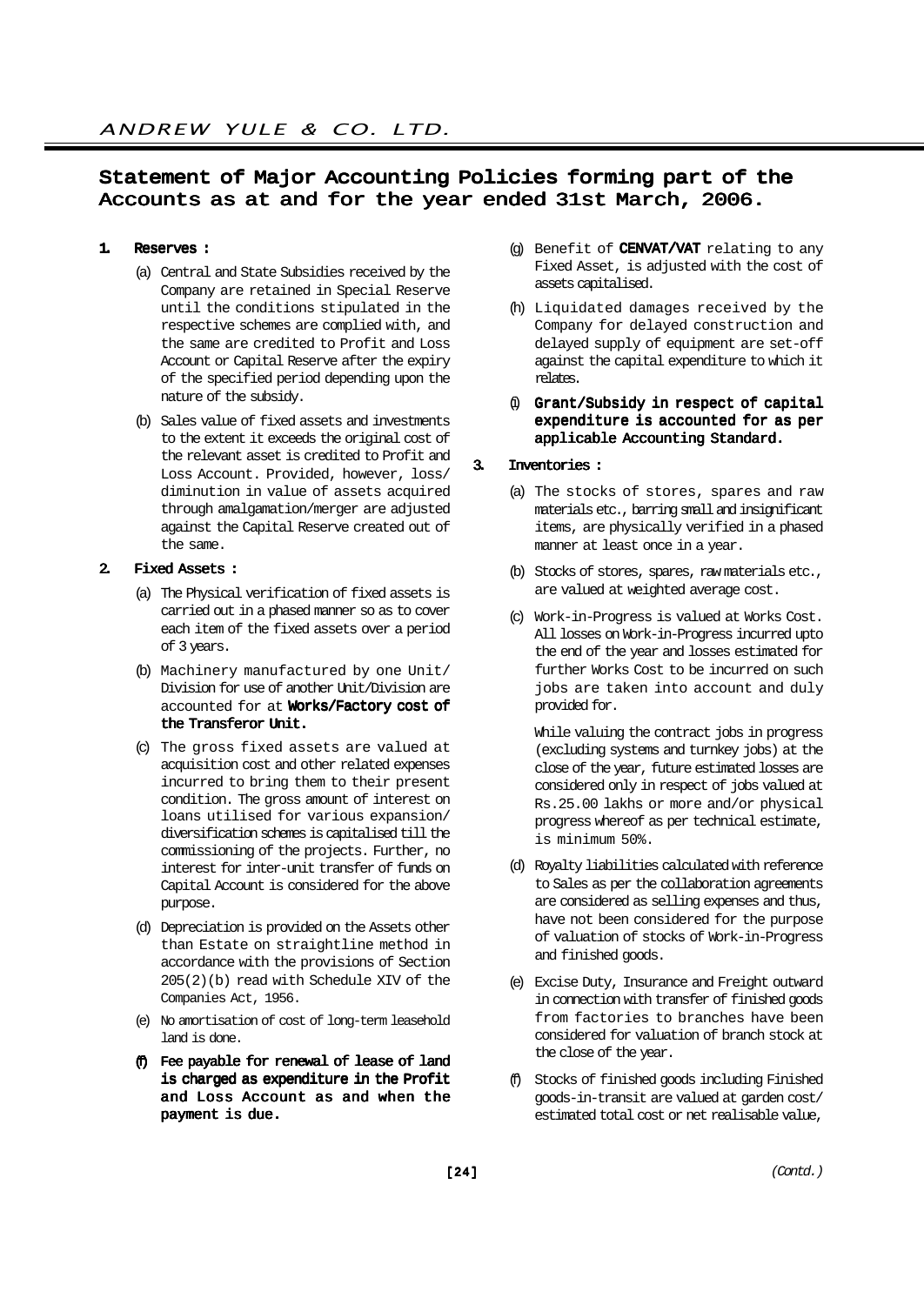whichever is lower. Estimated total cost covers all costs excluding interest, general administration overheads and selling and distribution expenses. In case of Packet Tea, all expenses relating to packeting including freight are also considered.

- (g) Imported materials lying in bonded warehouse and at Port are valued at cost including Customs Duty, Port Charges etc.
- (h) Inter-Unit transfers of own manufactured stores, spares, raw materials etc., if lying in stock at the close of the year, are valued at estimated Works/Factory cost of the Transferor Unit.
- (i) Excise Duty on finished goods lying at Works is provided and as such, the valuation of finished goods includes Excise Duty.
- $(i)$  Benefit of **CENVAT/VAT** is adjusted in the cost of materials.
- (k) Loose Tools are amortised over a period of 5 years.
- (l) Stock of scrap as per stock records, is valued on the basis of estimated realisable value. However, tea waste is not valued.
- (m) Export benefits against Advance Licences are considered at the time of actual consumption of the imported materials. Advance Licences in hand at the close of the year are not accounted for.

#### 4. Investments :

Investments are stated at cost. Provision for diminution in the value of long term investment is made only if such a decline is other than temporary nature in the opinion of the Management.

#### 5. Sales :

- (a) (i) Sales against Ex-Works/FOR Contracts are booked on the basis of deliveries to transport carriers upto 31st March, irrespective of whether the goods have been received by the customers by 31st March or not. Sales in respect of transactions against FOR destination contracts are booked for the goods actually received by customers by 31st March.
	- (ii) Despatches against FOR destination contracts not reaching the customers

within the close of the year, are shown as Finished goods-in-transit.

- (b) Partial deliveries are accounted for in accordance with the billing schedule as per the terms of Sales Contract. Income from engineering service charges on composite contracts is apportioned proportionately to the value of bills in respect of supplies/ erection work completed.
- (c) Tea sales against contracts are accounted for on the basis of delivery orders and on completion of sale in auction centres in accordance with the norms of tea trade.
- (d) Sales returns, if any, upto the cut-off date i.e. 30th April, are accounted for.
- (e) Excise Duty together with freight and other charges recoverable under the terms of the sale contracts are included in sales, but Excise Duty separately recoverable on sales are deducted from gross sales.
- (f) Except in disputed cases, escalation/deescalation claim bills are accounted for on the basis of the terms of the relevant contracts.
- (g) Export sales are accounted for with reference to the date of Bill of Lading.

## 6. Dividend Receipts :

Dividends declared within the close of the accounting year only are accounted for in respect of investments held by the Company.

## 7. Other Income :

- (a) The following items are accounted for in the books on actual receipt basis :
	- (i) Fees receivable by the Directors and/or employees from Subsidiary and other Companies;
	- (ii) Interest on late retirement of bills by customers;
	- (iii) Interest on loans to employees as per approved Schemes, other than under House Building Loan Scheme, is recovered and accounted for after repayment of the principal amount.
- $(b)$   $(i)$  Insurance and other claims are accounted for on the basis of amounts admitted;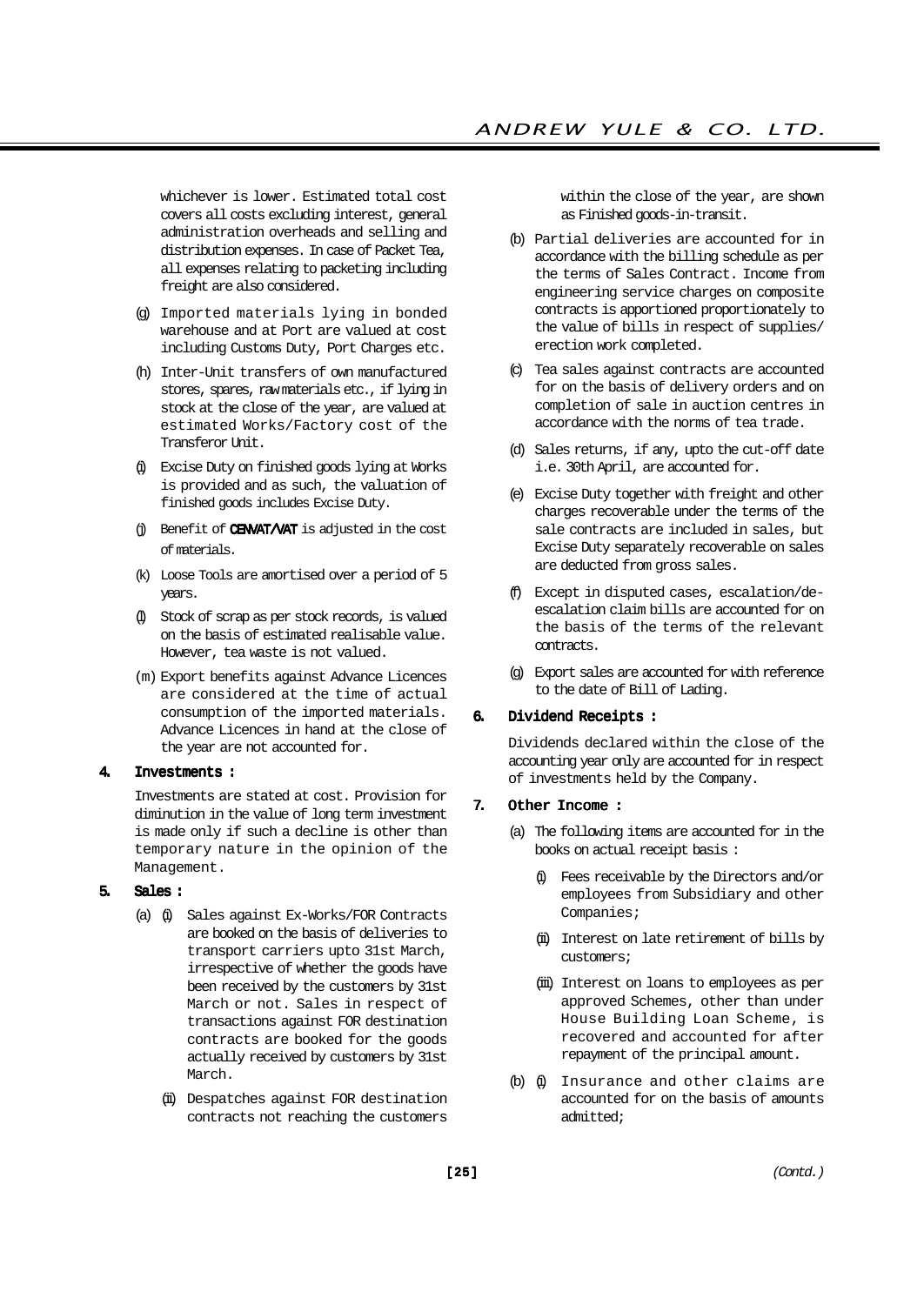- (ii) Sales Tax, Excise Duty and Customs Duty refunds are accounted for on the basis of assessment/refund orders received;
- (iii) Central/State Subsidies from Government and Tea Board are accounted for on the receipt of intimation of grant.
- (c) Interest receivable from customers as per stipulation of the Sales Contract on account of late receipt of full/proportionate payments are accounted for to the extent of such interest is ascertainable with respect to the payment so far received.
- (d) Liquidated Damages received by the Company for delayed execution and delayed supply of equipment/spares are set-off against the expenditure to which it relates.
- (e) Export/Deemed Export benefits are accounted for on completion of despatches in terms of the contract.

#### 8. Purchases :

- (a) Insurance charges incurred in relation to the incoming goods where materials are directly relatable are accounted for in respect of individual items; otherwise, such insurance premium is charged off to Profit and Loss Account.
- (b) In case of goods purchased from overseas, the shipment is treated as goods-in-transit (import):
	- (i) in case of both CIF and C&F Contracts, from the date of intimation received from bank;
	- (ii) in case of FOB Contracts, from the date of actual shipment as per Bill of Lading.

Customs Duty is charged on the basis of the date of arrival in port.

## 9. Other Expenses :

- (a) Issue of materials/components as free replacements during the guarantee period which can not be provided being unknown, is accounted for on actual despatches. Known free replacements upto the close of the accounting year are provided for.
- (b) Liability in respect of rectification work/ replacement as at the close of the

accounting year is booked as per claims received from the customers and accepted by the Company.

- (c) Liabilities in respect of Liquidated Damages are provided if and to the extent, not disputed by the Company. Liquidated Damages disputed by the Company are treated as contingent liability. The amount of liability/contingent liability is estimated on the basis of contracted terms and the facts of each case to the extent of revenue recognised.
- (d) Liability in respect of commission is provided in proportion to sales.
- (e) Interest on overdue bills is accounted for on the basis of debit advices received from the bank or claims received upto the cut off date.
- (f) Interest on delayed payments of Taxes is accounted for on the basis of assessment orders of the Tax Authorities, if not disputed by the Company or actual payment effected, as the case may be.
- (g) Provisions made and Provisions no longer required written back during the year are netted against in respect of each individual items.
- (h) Payment of Technical Know how Fees is treated as Deferred Revenue Expenditure in compliance with the relevant Accounting Standard.
- (i) Leave Travel Concession and profitability linked incentive are accounted for on cash basis.
- (j) Tea cultivation expenses incurred in Cold Weather, the benefit of which are derived over a period of five seasons are carried forward and amortised over a period of five years.
- (k) Provision for unrealised profit is made in respect of partially completed composite/ turnkey contracts on basis of proportionate direct cost on the revenue recognised.

## 10. Deferred Revenue Expenditure :

(a) The payments made under the Voluntary Retirement Scheme out of Company's own and loan funds as treated as deferred revenue expenditure other than General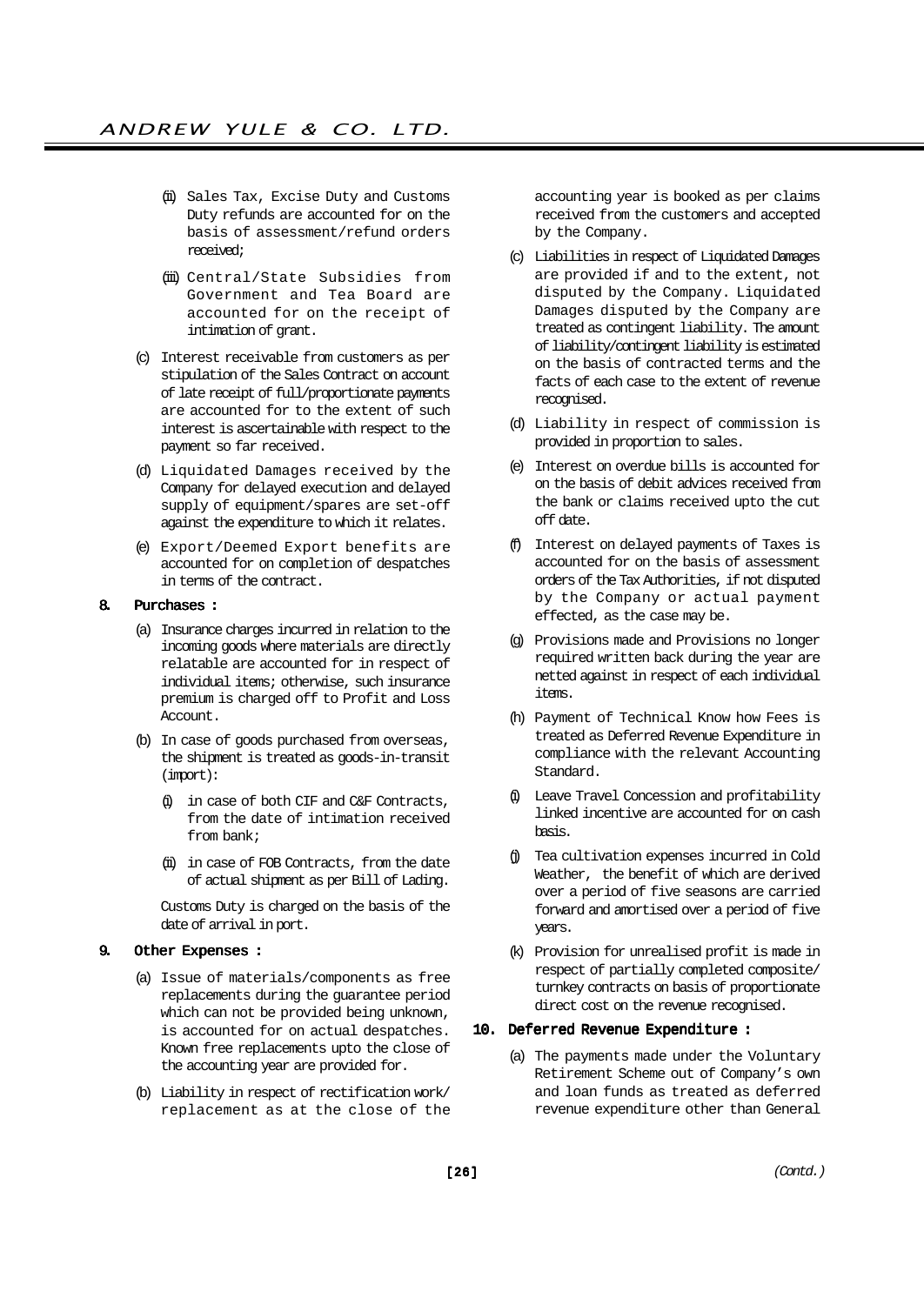Division and written off over a period of five years commencing from the year in which it is disbursed.

(b) The balance of deferred revenue expenditure as on 31st March, 2003 are written off over a period of five years as under :

(i) 10% of the expenditure during the first year on which these were incurred;

(ii) remaining 90% are written off pro-rated during the next four years.

(c) In case of new project, and for launching of new products, other initial expenditure, are written off in compliance with the provision of AS-26.

#### 11. Contingent Liabilities/Capital Losses and Contingent Assets :

- (a) Disputed liabilities and claims against the Company including claims by Tax Authorities (for example, Income-tax, Sales tax etc.) pending in appeal, are treated as contingent liabilities. Contingent assets are not accounted for.
- (b) Contingent Capital losses are adjusted against realised Capital Reserves as and when they occur.
- (c) Expenditure incurred/capitalised in respect of Projects abandoned/to be abandoned are written off/provided for proportionately over a period of seven years on the basis of decision to withdraw from such projects.

#### 12. Booking/Writing Back of Liabilities:

- (a) For providing liabilities, cut-off date is 30th April but all known liabilities, if material, are booked as far as practicable.
- (b) Liabilities which are more than 3 years old and not likely to materialise are written back. In case of extraordinary items only, separate disclosure is given in the accounts.

#### 13. Conversion of Foreign Currencies:

(a) Foreign currency loans to finance fixed assets including technical know-how fees are converted either at the exchange parity rate ruling at the close of the accounting year or at the fixed rate when the exchange is booked in advance, as the case may be.

Necessary adjustments with regard to such exchange rate difference are made to secured loans, fixed assets and depreciation.

- (b) Receivables and Payables in foreign currency are converted either at the parity rate ruling at the close of the financial year or at the fixed rate where the exchange is booked in advance. The exchange difference, if any, arising therefrom is accounted for in Profit and Loss Account.
- (c) In respect of any import of materials both under CIF, FOB and C&F Contracts, purchases are booked at the exchange rates as per fixed rate contracts. Where the exchange rate is not fixed, the purchases are booked at the ruling rate of exchange on the date of Bill of Entry. The exchange difference, if any, arising from the difference between the above rate and the rate at which the actual payment is made or at the rate prevailing on 31st March, whichever is earlier, is accounted for in the Profit and Loss Account.
- (d) Exports/Overseas Sales are booked at the rates ruling on the date of bill of lading except in the case of exports/overseas sales covered by forward exchange contracts which are booked on the basis of rates negotiated with the Bankers. Exchange difference relating to such bills arising either on realisation of the proceeds or on conversion thereof at the exchange rate ruling at the close of the year, is charged to Profit and Loss Account.

#### 14. Research and Development Costs:

Expenditure in relation to Research and Development activities are treated in accordance with the relevant provision of AS-26.

#### 15. Retirement Benefits :

- (a) Gratuity contribution is made to an approved Gratuity Fund on the basis of actuarial valuation.
- (b) Liabilities in regard to accrued pension and leave encashment on retirement in respect of employees are determined on the basis of actuarial valuation and provided for in the Accounts.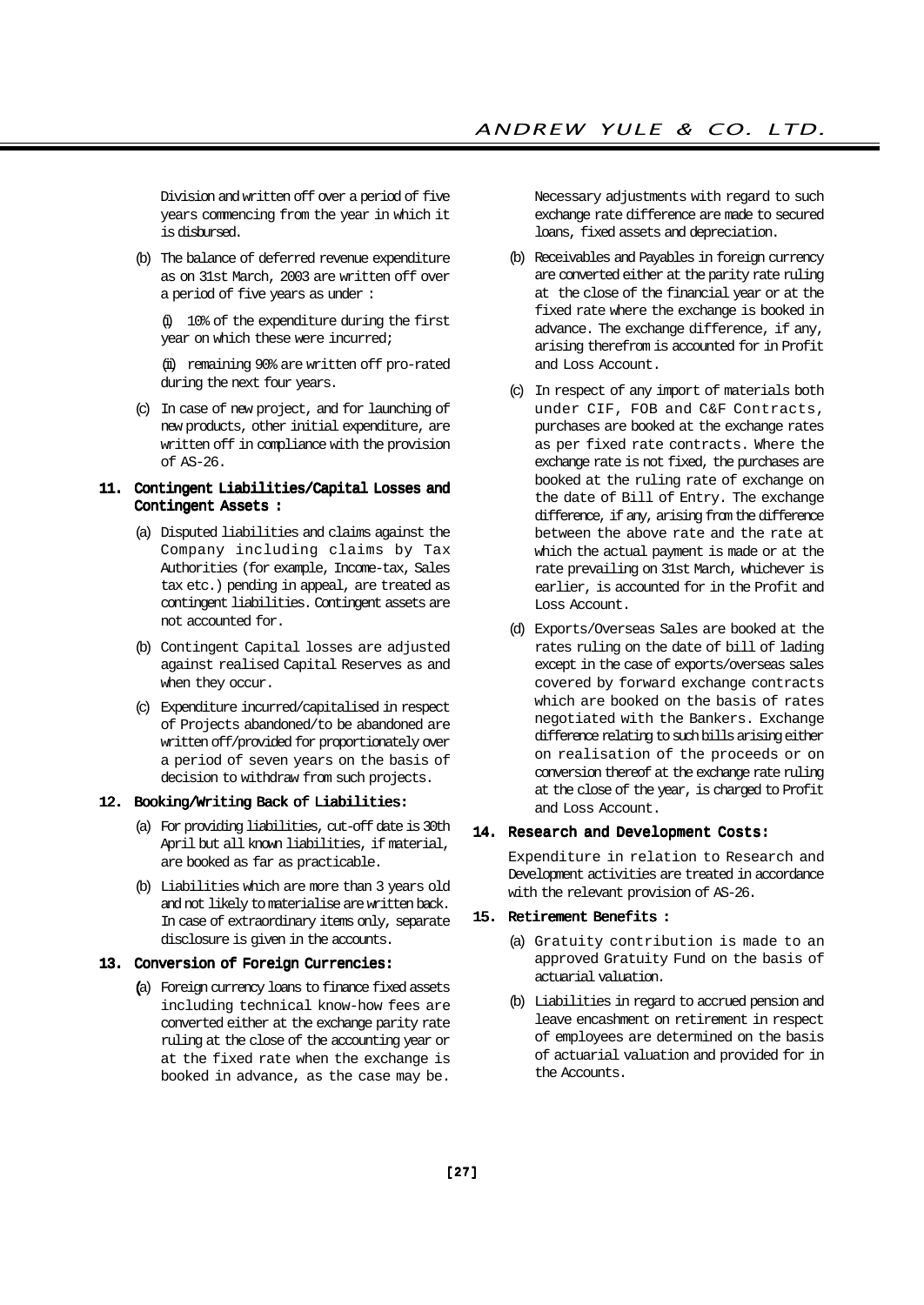|                                                                             |                |              | (Rupees in lakhs) |
|-----------------------------------------------------------------------------|----------------|--------------|-------------------|
|                                                                             | Schedules      | $2005 - 06$  | $2004 - 05$       |
| SOURCES OF<br><b>FUNDS</b>                                                  |                |              |                   |
| (1) Shareholders' Funds:                                                    |                |              |                   |
| (a) Share Capital                                                           | 1              | 16130.61     | 15491.61          |
| (b) Reserves and Surplus                                                    | $\overline{2}$ | 10835.31     | 10835.31          |
|                                                                             |                | 26965.92     | 26326.92          |
| $(2)$ Loan Funds:                                                           | 3              |              |                   |
| (a) Secured Loans                                                           |                | 14744.80     | 12733.22          |
| (b) Unsecured Loans                                                         |                | 7842.41      | 5727.20           |
|                                                                             |                | 22587.21     | 18460.42          |
| (3) Deferred Tax Liability (Net)                                            |                |              |                   |
| [Note No.29(a) on Schedule 20]                                              |                | 420.41       | 411.04            |
| TOTAL                                                                       |                | 49973.54     | 45198.38          |
| <b>APPLICATIONS</b><br>OF<br><b>FUNDS</b>                                   |                |              |                   |
| (1) Fixed Assets :                                                          | 4              |              |                   |
| (a) Gross Block                                                             |                | 20444.80     | 20124.15          |
| (b) Less: Depreciation and Impairment of Assets                             |                | 4579.48      | 4177.01           |
| (c) Net Block                                                               |                | 15865.32     | 15947.14          |
| (d) Capital work-in-progress (Net of Impairment of Assets)                  |                | 418.57       | 293.70            |
|                                                                             |                | 16283.89     | 16240.84          |
| (e) Pre-operative Expenditure (Pending Allocation)                          |                | 113.85       | 113.85            |
|                                                                             |                | 16397.74     | 16354.69          |
| (2) Investments                                                             | 5              | 1530.02      | 1530.02           |
| (3) Current Assets, Loans and Advances:                                     |                |              |                   |
| (a) Inventories                                                             | 6              | 2176.29      | 2435.32           |
| (b) Sundry Debtors                                                          | 7              | 4440.64      | 4960.23           |
| (c) Cash and Bank Balances                                                  | 8              | 2110.12      | 1933.94           |
| (d) Other Current Assets                                                    | 9              | 0.69         | 0.69              |
| (e) Loans and Advances                                                      | 10             | 8507.45      | 8953.30           |
|                                                                             |                | 17235.19     | 18283.48          |
| Less: Current Liabilities and Provisions:                                   |                |              |                   |
| (a) Current Liabilities<br>(b) Provisions                                   | 11<br>12       | 14790.21     | 13663.85          |
|                                                                             |                | 5042.24      | 4935.26           |
|                                                                             |                | 19832.45     | 18599.11          |
| Net Current Assets                                                          |                | $(-)2597.26$ | $(-)$ 315.63      |
| (4) (a) Miscellaneous Expenditure to the extent not written off or adjusted |                | 408.51       | 802.11            |
| (b) Profit and Loss Account                                                 |                | 34234.53     | 26827.19          |
| TOTAL                                                                       |                | 49973.54     | 45198.38          |
| <b>NOTES</b><br><b>ON</b><br><b>ACCOUNTS</b>                                | 20             |              |                   |
|                                                                             |                |              |                   |
| STATEMENT ON ACCOUNTING POLICIES AND SCHEDULES                              |                |              |                   |
| 1 TO 20 FORM AN INTEGRAL PART OF THE ACCOUNTS.                              |                |              |                   |

# BALANCE SHEET AS AT 31ST MARCH, 2006

D. BANDYOPADHYAY,

| On behalf of the Board,                   |                                               |
|-------------------------------------------|-----------------------------------------------|
|                                           | A. MUKHERJEE, Chairman and Managing Director. |
| S. MURALIDHARAN, $\int$ <i>Directors.</i> |                                               |
| I. SENGUPTA.                              |                                               |

KOLKATA - 4th July, 2006.

Company Secretary.

# In terms of our attached Report of even date.

| For MOOKHERJEE BISWAS & PATHAK For N. SARKAR & CO., For KUNDU HOSSAIN KARMAKAR |                                               |                    |
|--------------------------------------------------------------------------------|-----------------------------------------------|--------------------|
| Chartered Accountants,                                                         | Chartered Accountants, Chartered Accountants, |                    |
| (S. P. MUKHERJEA)                                                              | (M. RAY)                                      | (H. BHATTACHARYYA) |
| Partner.                                                                       | Partner.                                      | Partner.           |
|                                                                                | Kolkata – 4th July, 2006.                     |                    |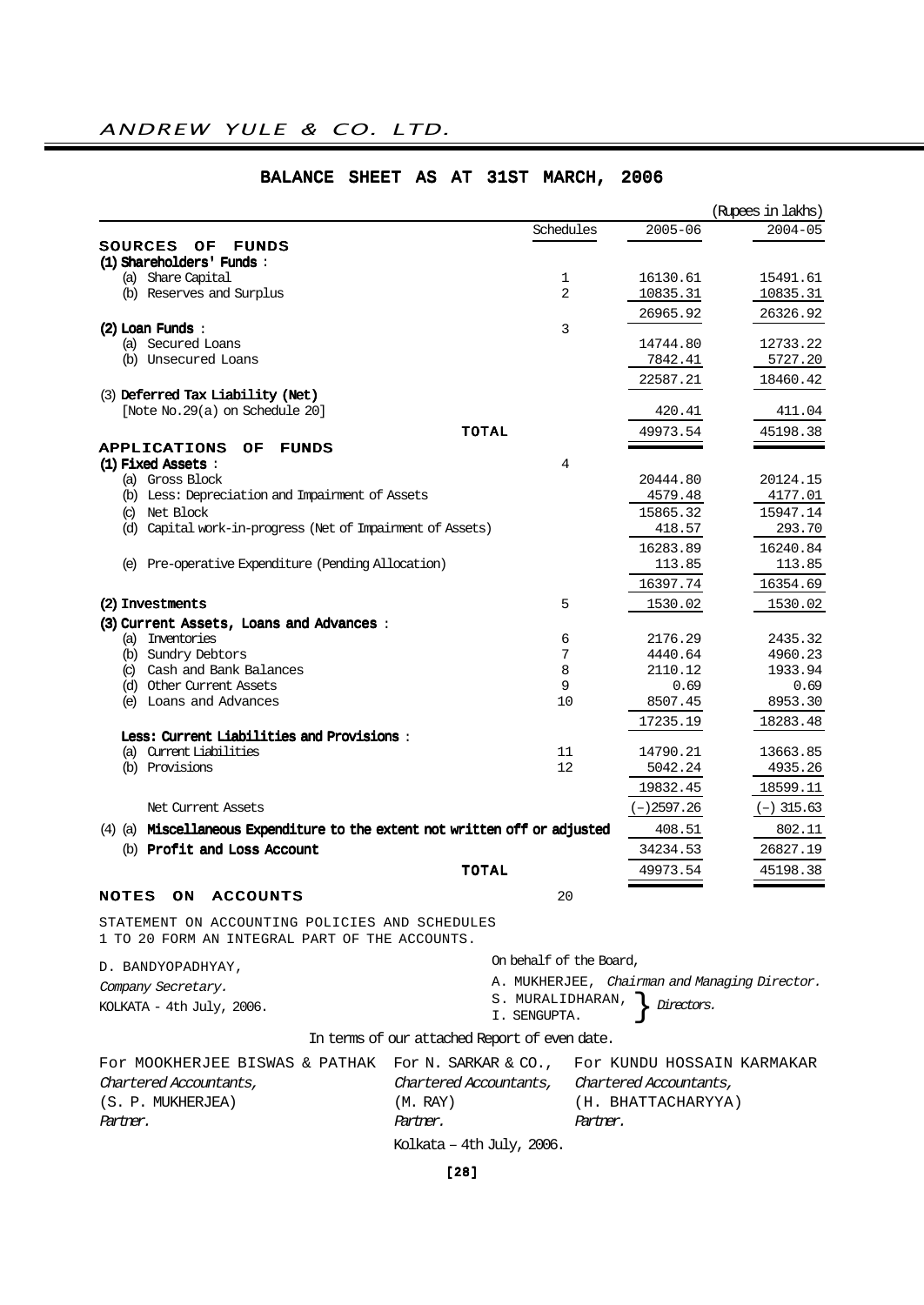| AND LOSS<br>ACCOUNT FOR THE<br><b>PROFIT</b>                                                     |                           |           | <b>YEAR</b> |              | <b>ENDED</b>            | <b>31ST</b>    | MARCH,                 | 2006                                          |
|--------------------------------------------------------------------------------------------------|---------------------------|-----------|-------------|--------------|-------------------------|----------------|------------------------|-----------------------------------------------|
|                                                                                                  |                           |           |             |              |                         |                |                        | (Rupees in lakhs)                             |
|                                                                                                  |                           | Schedules |             |              |                         | $2005 - 06$    |                        | $2004 - 05$                                   |
|                                                                                                  |                           |           |             |              |                         |                |                        |                                               |
| <b>INCOME</b><br>Sales                                                                           |                           | 13        |             |              |                         | 11179.95       |                        | 11732.60                                      |
| Interest and Dividend on Investments (Gross)                                                     |                           |           |             |              |                         | 31.92          |                        | 49.35                                         |
| Other Income                                                                                     |                           | 14        |             |              |                         | 584.63         |                        | 341.98                                        |
| Accretion/Decretion (-) in Stocks                                                                |                           | 15        |             |              | $(-)$                   | 53.39          |                        | 233.44                                        |
|                                                                                                  |                           |           |             |              |                         | 11743.11       |                        | 12357.37                                      |
| <b>EXPENDITURE</b>                                                                               |                           |           |             |              |                         |                |                        |                                               |
| Materials Consumed                                                                               |                           | 16        |             |              |                         | 3946.97        |                        | 4349.53                                       |
| Salaries, Wages and Bonus                                                                        |                           | 17        |             |              |                         | 5955.74        |                        | 6577.36                                       |
| Interest                                                                                         |                           | 18        |             |              |                         | 2942.70        |                        | 2341.36                                       |
| Other Expenses                                                                                   |                           | 19        |             |              |                         | 5829.93        |                        | 6340.85                                       |
| Depreciation                                                                                     |                           | 4         |             |              |                         | 402.47         |                        | 245.04                                        |
| Impairment of Assets                                                                             |                           |           |             |              |                         |                |                        | 24.72                                         |
|                                                                                                  |                           |           |             |              |                         | 19077.81       |                        | 19878.86                                      |
| Loss before Extra-ordinary item                                                                  |                           |           |             |              |                         | $(-)$ 7334.70  |                        | $(-)$ 7521.49                                 |
| Add: Extra-ordinary item:                                                                        |                           |           |             |              |                         |                |                        |                                               |
| Investment written off                                                                           |                           |           |             |              |                         |                |                        | 10.49<br>$(-)$                                |
|                                                                                                  |                           |           |             |              |                         |                |                        |                                               |
| Loss for the year<br>Add: Provision for Taxation:                                                |                           |           |             |              | $(-)$                   | 7334.70        |                        | 7531.98<br>$(-)$                              |
| [a] Wealth Tax                                                                                   |                           |           |             | 2.25         |                         |                | 2.00                   |                                               |
| [b] Income Tax (In respect of earlier years)                                                     |                           |           |             | 32.00        |                         |                |                        |                                               |
| [c] Fringe Benefit Tax                                                                           |                           |           |             | 29.02        |                         |                |                        |                                               |
| [d] Deferred Tax                                                                                 |                           |           |             | 9.37         |                         |                | 12.07                  |                                               |
|                                                                                                  |                           |           |             |              |                         | 72.64          |                        | 14.07                                         |
|                                                                                                  |                           |           |             |              | $(-)$                   | 7407.34        |                        | 7546.05<br>$(-)$                              |
| Less: Provision for wealth tax written back                                                      |                           |           |             |              |                         |                |                        | 2.44                                          |
| Loss for the year after provision                                                                |                           |           |             |              | $(-)$                   | 7407.34        |                        | $(-)$ 7543.61                                 |
| Loss brought forward from last account                                                           |                           |           |             |              |                         | $(-)$ 29294.19 |                        | $(-)$ 21630.93                                |
|                                                                                                  |                           |           |             |              |                         |                |                        |                                               |
| Add: Impairment of Assets as on 1st April, 2004                                                  |                           |           |             |              |                         |                |                        | 119.65<br>$(-)$                               |
|                                                                                                  |                           |           |             |              |                         | $(-)$ 29294.19 |                        | $(-)$ 21750.58                                |
|                                                                                                  |                           |           |             |              |                         | $(-)$ 36701.53 |                        | $(-)$ 29294.19                                |
| Less: Balance in General Reserve (Per Contra)                                                    |                           |           |             |              |                         | 2467.00        |                        | 2467.00                                       |
| Balance carried to Balance Sheet                                                                 |                           |           |             |              |                         | $(-)$ 34234.53 |                        | $(-)$ 26827.19                                |
|                                                                                                  |                           |           |             |              |                         |                |                        |                                               |
| Basic Earnings per share (Note No.33 on Schedule 20)                                             |                           |           |             |              |                         | $Rs. (-)12.71$ |                        | $Rs. (-)12.95$                                |
| NOTES ON ACCOUNTS                                                                                |                           | 20        |             |              |                         |                |                        |                                               |
| STATEMENT ON ACCOUNTING POLICIES AND SCHEDULES<br>1 TO 20 FORM AN INTEGRAL PART OF THE ACCOUNTS. |                           |           |             |              |                         |                |                        |                                               |
| D. BANDYOPADHYAY,                                                                                |                           |           |             |              | On behalf of the Board, |                |                        |                                               |
| Company Secretary.                                                                               |                           |           |             |              |                         |                |                        | A. MUKHERJEE, Chairman and Managing Director. |
|                                                                                                  |                           |           |             |              | S. MURALIDHARAN,        |                | Directors.             |                                               |
| KOLKATA - 4th July, 2006.                                                                        |                           |           |             | I. SENGUPTA. |                         |                |                        |                                               |
| In terms of our attached Report of even date.                                                    |                           |           |             |              |                         |                |                        |                                               |
| FOr MOOKHERJEE BISWAS & PATHAK                                                                   | For N. SARKAR & CO.,      |           |             |              |                         |                |                        | For KUNDU HOSSAIN KARMAKAR                    |
| Chartered Accountants,                                                                           | Chartered Accountants,    |           |             |              |                         |                | Chartered Accountants, |                                               |
| (S. P. MUKHERJEA)                                                                                | (M. RAY)                  |           |             |              |                         |                | (H. BHATTACHARYYA)     |                                               |
| Partner.                                                                                         | Partner.                  |           |             |              | Partner.                |                |                        |                                               |
|                                                                                                  |                           |           |             |              |                         |                |                        |                                               |
|                                                                                                  | Kolkata – 4th July, 2006. |           |             |              |                         |                |                        |                                               |

# ANDREW YULE & CO. LTD.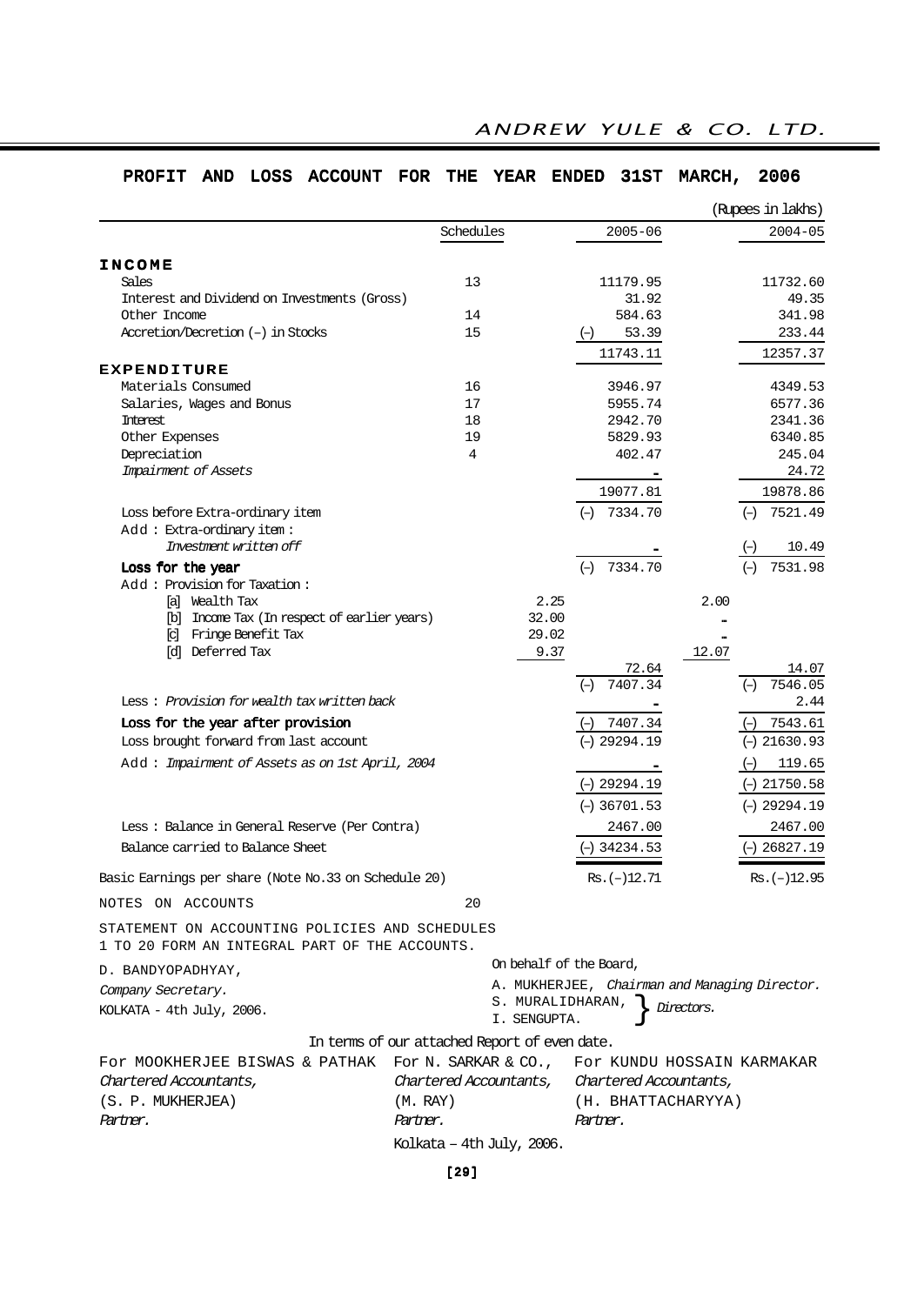# ANDREW YULE & CO. LTD.

|                                                                                        |           | (Rupees in lakhs) |
|----------------------------------------------------------------------------------------|-----------|-------------------|
|                                                                                        | 2005-06   | $2004 - 05$       |
| CASH FLOW FROM OPERATING ACTIVITIES :<br>(A)                                           |           |                   |
| Net Profit before Tax and extraordinary items                                          | (7334.70) | (7531.98)         |
| Adjustments for                                                                        |           |                   |
| Depreciation/Impairment of Assets                                                      | 402.47    | 269.76            |
| Miscellaneous Expenditure written off                                                  | 393.60    | 699.48            |
| Interest charged                                                                       | 2942.70   | 2341.36           |
| Investment Income                                                                      | (139.54)  | (147.69)          |
| Profit/Loss on sale of Fixed Assets                                                    |           | (0.36)            |
| Operating profit before changes in amount of<br>Current Liabilities and Current Assets | (3735.47) | (4369.43)         |
| Adjustments for                                                                        |           |                   |
| Trade Receivables                                                                      | 519.59    | 1830.78           |
| Loans and Advances                                                                     | 465.95    | (13.68)           |
| Inventories                                                                            | 259.03    | (229.16)          |
| Current Liabilities and Provisions                                                     | 990.87    | 58.63             |
| Cash Generated from Operations                                                         | (1500.03) | (2722.86)         |
| Deferred tax liability                                                                 | (9.37)    | (12.07)           |
| Income Tax                                                                             | (32.00)   |                   |
| Wealth Tax                                                                             | (2.25)    | (0.44)            |
| Fringe Benefit Tax                                                                     | (29.02)   |                   |
| Deferred Revenue Expenditure                                                           |           | (87.60)           |
| Cash-flow before Extraordinary Items                                                   | (1572.67) | (2822.97)         |
| Extraordinary Itrens :                                                                 |           |                   |
| Investment Written off                                                                 |           | (10.49)           |
| NET CASH FROM OPERATING ACTIVITIES (A)                                                 | (1572.67) | (2833.46)         |
| CASH FLOW FROM INVESTING ACTIVITIES<br>(B)<br>$\ddot{\cdot}$                           |           |                   |
| Purchase of Fixed Assets (including Capital WIP and Pre-operative Expenditure)         | (445.52)  | (659.33)          |
| Loans and Advances                                                                     | (24.57)   | 174.38            |
| Investment and Other Income                                                            | 144.01    | 141.09            |
| NET CASH FROM INVESTING ACTIVITIES (B)                                                 | (326.08)  | (343.86)          |

# CASH FLOW STATEMENT FOR THE YEAR ENDED 31ST MARCH, 2006

(Contd.)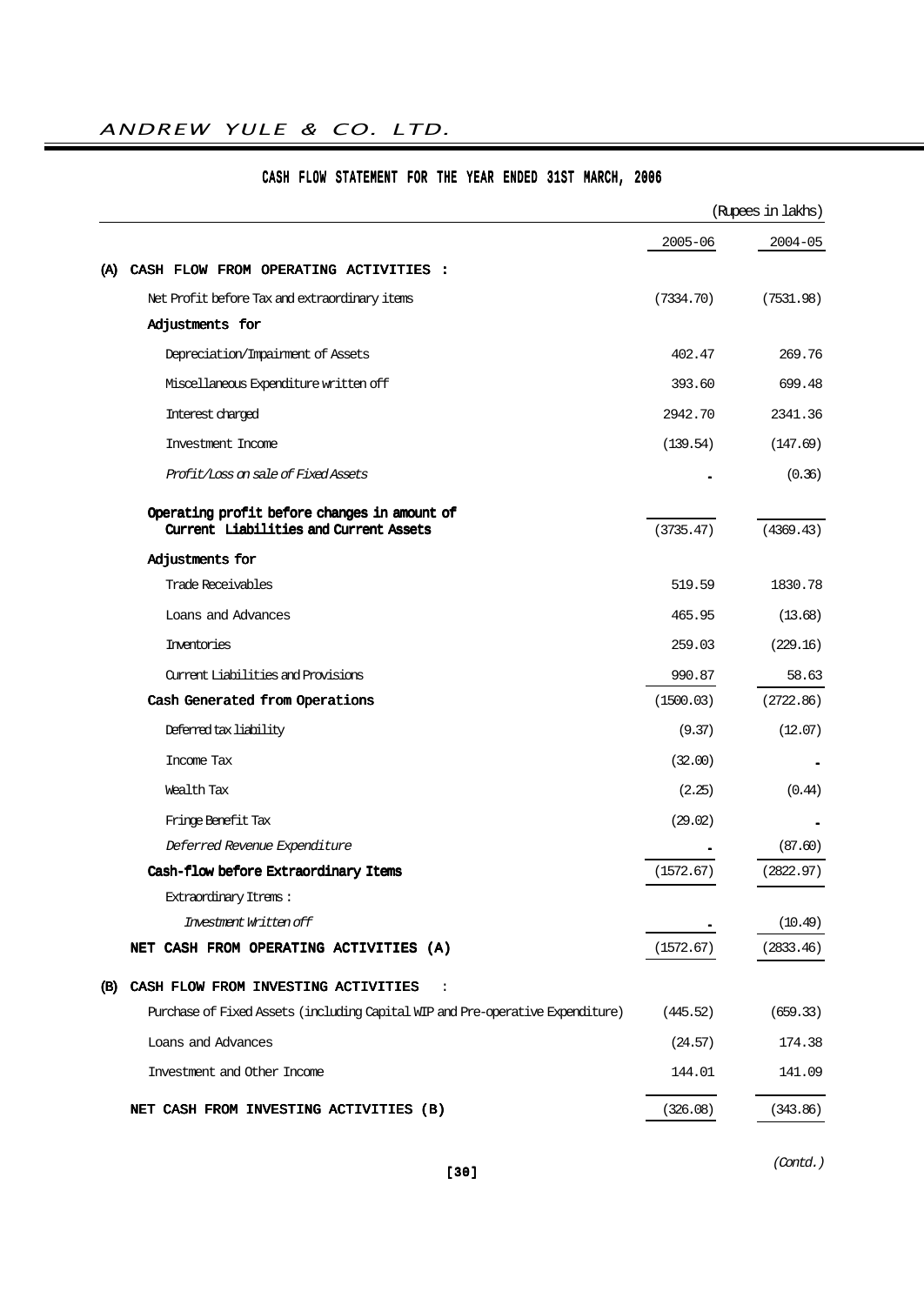|                                                                                                |             | (Rupees in lakhs) |
|------------------------------------------------------------------------------------------------|-------------|-------------------|
|                                                                                                | $2005 - 06$ | $2004 - 05$       |
| CASH FLOW FROM FINANCING<br><b>ACTIVITIES:</b><br>(C)                                          |             |                   |
| Net Proceeds from borrowings                                                                   | 1774.47     | 4324.51           |
| Interest paid                                                                                  | (338.54)    | (2211.05)         |
| Advance against equity                                                                         | 639.00      | 400.00            |
| NET CASH USED IN FINANCING ACTIVITIES (C)                                                      | 2074.93     | 2513.46           |
| NET CHANGES IN CASH AND CASH EOUIVALENT (A+B+C)                                                | 176.18      | (663.86)          |
| CASH EQUIVALENT Opening Balance as at 1st April, 2005.<br><b>CASH</b><br><b>AND</b>            | 1933.94     | 2597.80           |
| EQUIVALENT Closing Balance as at 31st March, 2006.<br><b>CASH</b><br><b>CASH</b><br><b>AND</b> | 2110.12     | 1933.94           |

# CASH FLOW STATEMENT FOR THE YEAR ENDED 31ST MARCH, 2006 – (Contd.)

1. For a detailed list of cash balances please refer Schedule-8 to the Accounts.

2. Only balances lying in cash and deposits with banks as cash and cash equivalent have been considered.

3. Suitable modifications have been made in the prescribed form to provide for adequate information.

4. Figures of the previous year have been re-grouped/re-arranged wherever necessary.

5. Cash Flow Statement has been prepared by following Indirect Method mentioned in AS-3.

| D. BANDYOPADHYAY,                                                                                        | On behalf of the Board,                       |                                                                                     |
|----------------------------------------------------------------------------------------------------------|-----------------------------------------------|-------------------------------------------------------------------------------------|
| Company Secretary.<br>KOLKATA - $4th$ July, 2006.                                                        | I. SENGUPTA.                                  | A. MUKHERJEE, Chairman and Managing Director.<br>S. MURALIDHARAN, $\int$ Directors. |
|                                                                                                          | In terms of our attached Report of even date. |                                                                                     |
| For MOOKHERJEE BISWAS & PATHAK For N. SARKAR & CO., For KUNDU HOSSAIN KARMAKAR<br>Chartered Accountants, | Chartered Accountants, Chartered Accountants, |                                                                                     |
| (S. P. MUKHERJEA)                                                                                        | (M. RAY)                                      | (H. BHATTACHARYYA)                                                                  |
| Partner.                                                                                                 | Partner.                                      | Partner.                                                                            |
|                                                                                                          | Kolkata - 4th July, 2006.                     |                                                                                     |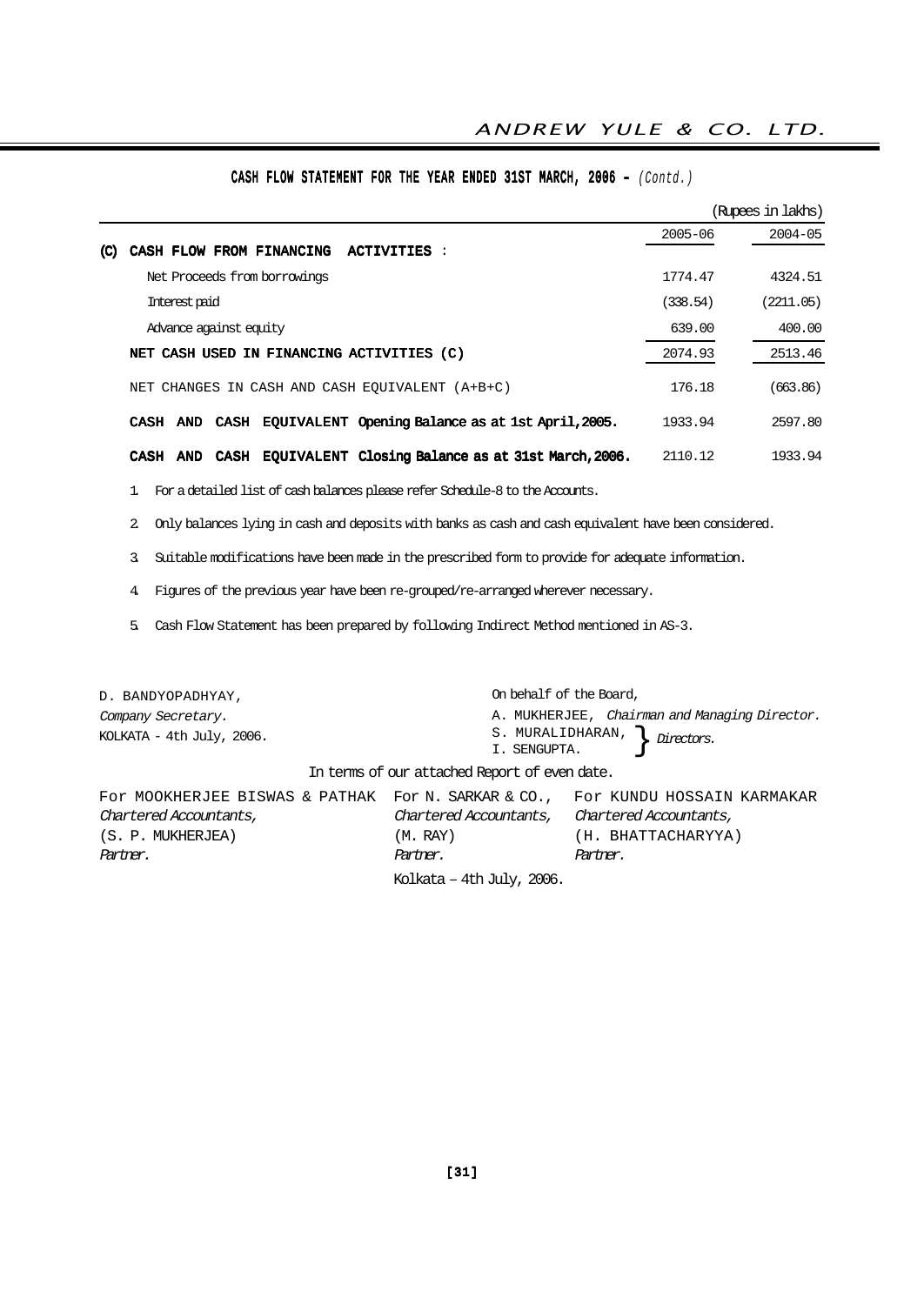|                                                                                                                                                                                                                                                                                                                                                                                                                                                                                                                                                                    |             | (Rupees in lakhs) |
|--------------------------------------------------------------------------------------------------------------------------------------------------------------------------------------------------------------------------------------------------------------------------------------------------------------------------------------------------------------------------------------------------------------------------------------------------------------------------------------------------------------------------------------------------------------------|-------------|-------------------|
|                                                                                                                                                                                                                                                                                                                                                                                                                                                                                                                                                                    | $2005 - 06$ | $2004 - 05$       |
| <b>SCHEDULE</b><br>1                                                                                                                                                                                                                                                                                                                                                                                                                                                                                                                                               |             |                   |
| <b>SHARE</b><br>CAPITAL                                                                                                                                                                                                                                                                                                                                                                                                                                                                                                                                            |             |                   |
| <b>Authorised :</b>                                                                                                                                                                                                                                                                                                                                                                                                                                                                                                                                                |             |                   |
| 7,50,00,000<br>Equity Shares of Rs.10 each                                                                                                                                                                                                                                                                                                                                                                                                                                                                                                                         | 7500.00     | 7500.00           |
| Issued, Subscribed and Fully Paid-up:                                                                                                                                                                                                                                                                                                                                                                                                                                                                                                                              |             |                   |
| 5,82,67,078<br>Equity Shares of Rs.10 each<br>[Of the above, 6,00,000 Shares issued as Bonus<br>Shares by capitalisation of General Reserve,<br>21, 35, 344 Shares issued pursuant to a Contract<br>without payment being received in cash and<br>11,57,600 Shares issued to Government of India<br>in the name of The President of India pursuant to<br>Transformer & Switchgear Ltd. (Acquisition and<br>Transfer of Undertakings) Act, 1983 and Brentford<br>Electric (India) Ltd. (Acquisition and Transfer of<br>Undertakings) Act, 1987 against compensation |             |                   |
| money paid by them.]                                                                                                                                                                                                                                                                                                                                                                                                                                                                                                                                               | 5826.71     | 5826.71           |
|                                                                                                                                                                                                                                                                                                                                                                                                                                                                                                                                                                    | 5826.71     | 5826.71           |
| Shares pending issue to Government of India Against money                                                                                                                                                                                                                                                                                                                                                                                                                                                                                                          |             |                   |
| received/conversion of loan during the year:                                                                                                                                                                                                                                                                                                                                                                                                                                                                                                                       |             |                   |
| 10,30,39,000 Equity Shares of Rs.10 each                                                                                                                                                                                                                                                                                                                                                                                                                                                                                                                           | 10303.90    | 9664.90           |
| (9,66,49,000)                                                                                                                                                                                                                                                                                                                                                                                                                                                                                                                                                      | 16130.61    | 15491.61          |
| 2<br><b>SCHEDULE</b>                                                                                                                                                                                                                                                                                                                                                                                                                                                                                                                                               |             |                   |
| <b>RESERVES</b><br>AND<br><b>SURPLUS</b>                                                                                                                                                                                                                                                                                                                                                                                                                                                                                                                           |             |                   |
| Capital Reserve:                                                                                                                                                                                                                                                                                                                                                                                                                                                                                                                                                   |             |                   |
| General :                                                                                                                                                                                                                                                                                                                                                                                                                                                                                                                                                          |             |                   |
| Balance as per last account<br>Less:                                                                                                                                                                                                                                                                                                                                                                                                                                                                                                                               | 10735.16    | 10811.53          |
| [a] Adjustment in respect of Pre-amalgamation<br>period of erstwhile Subsidiaries:                                                                                                                                                                                                                                                                                                                                                                                                                                                                                 |             |                   |
| [i] Calcutta Discount Co. Ltd.                                                                                                                                                                                                                                                                                                                                                                                                                                                                                                                                     |             | 38.16             |
| [ii] Clive Row Investment Holding Co. Ltd. and                                                                                                                                                                                                                                                                                                                                                                                                                                                                                                                     |             |                   |
| Chitpore Golabari Co. Ltd.                                                                                                                                                                                                                                                                                                                                                                                                                                                                                                                                         |             | 21.86             |
|                                                                                                                                                                                                                                                                                                                                                                                                                                                                                                                                                                    |             | 60.02             |
| Brentford Electric India Ltd.<br>ſЫ                                                                                                                                                                                                                                                                                                                                                                                                                                                                                                                                |             | <u>16.35</u>      |
|                                                                                                                                                                                                                                                                                                                                                                                                                                                                                                                                                                    |             | 76.37             |
|                                                                                                                                                                                                                                                                                                                                                                                                                                                                                                                                                                    | 10735.16    | 10735.16          |
| Special:                                                                                                                                                                                                                                                                                                                                                                                                                                                                                                                                                           |             |                   |
| Central/State Subsidy for Capital Assets:                                                                                                                                                                                                                                                                                                                                                                                                                                                                                                                          |             |                   |
| Balance as per last account                                                                                                                                                                                                                                                                                                                                                                                                                                                                                                                                        | 11.40       | 11.40             |
| State Housing Subsidies                                                                                                                                                                                                                                                                                                                                                                                                                                                                                                                                            | 4.06        | 4.06              |
|                                                                                                                                                                                                                                                                                                                                                                                                                                                                                                                                                                    | 15.46       | 15.46             |
|                                                                                                                                                                                                                                                                                                                                                                                                                                                                                                                                                                    | 10750.62    | 10750.62          |
| Preference Share Capital Redemption Reserve:                                                                                                                                                                                                                                                                                                                                                                                                                                                                                                                       |             |                   |
| Balance as per last account                                                                                                                                                                                                                                                                                                                                                                                                                                                                                                                                        | 84.69       | 84.69             |
| General Reserve:                                                                                                                                                                                                                                                                                                                                                                                                                                                                                                                                                   |             |                   |
| Balance as per last account                                                                                                                                                                                                                                                                                                                                                                                                                                                                                                                                        | 2467.00     | 2467.00           |
| Less: Shown as deduction from balance in                                                                                                                                                                                                                                                                                                                                                                                                                                                                                                                           |             |                   |
| Profit and Loss Account (Per Contra)                                                                                                                                                                                                                                                                                                                                                                                                                                                                                                                               | 2467.00     | 2467.00           |
|                                                                                                                                                                                                                                                                                                                                                                                                                                                                                                                                                                    |             |                   |
|                                                                                                                                                                                                                                                                                                                                                                                                                                                                                                                                                                    | 10835.31    | 10835.31          |

# SCHEDULES FORMING PART OF THE BALANCE SHEET AS AT 31ST MARCH, 2006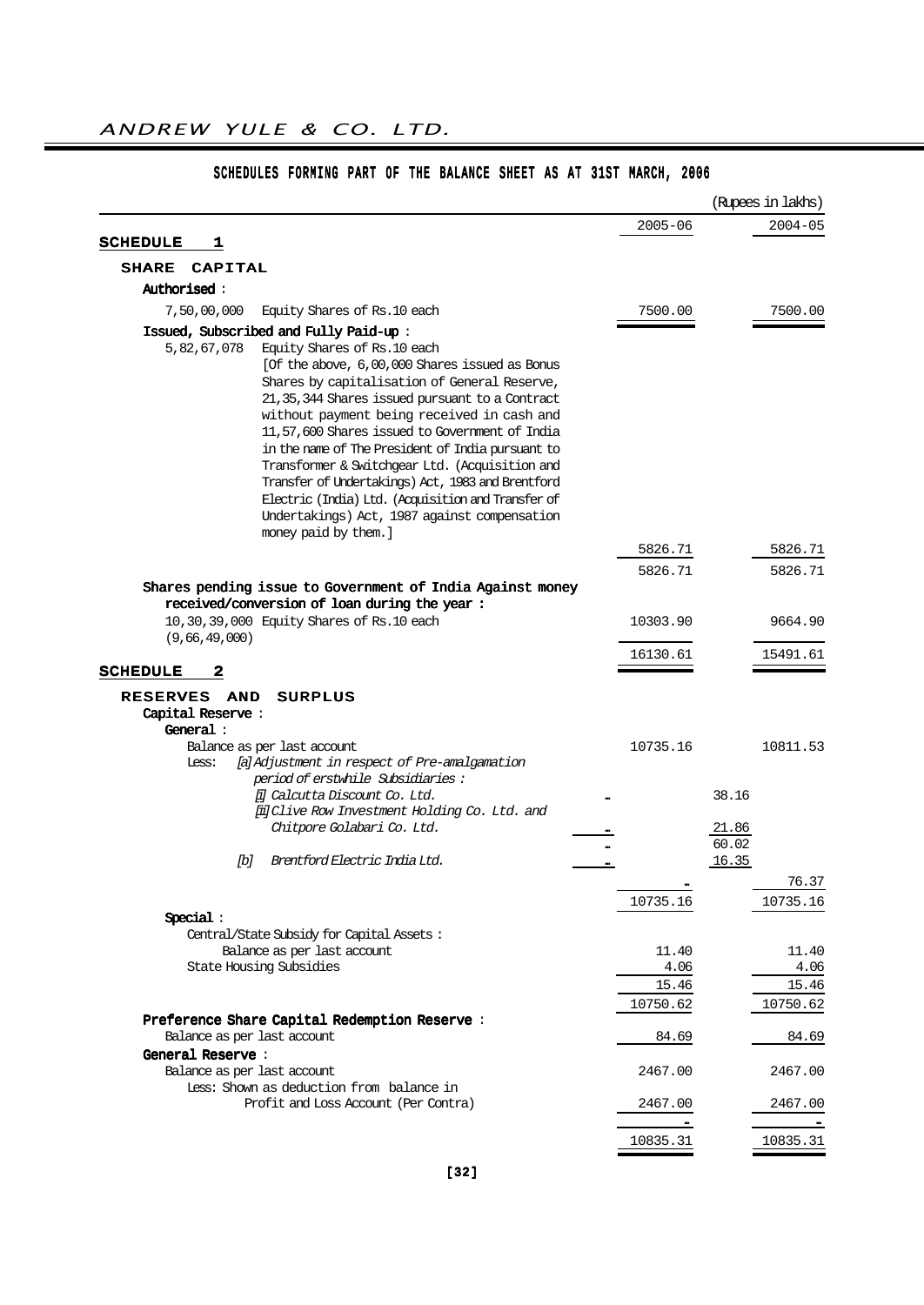|                                                                                                                                                                                                                                                                                                                                       |                   |             |                   | (Rupees in lakhs) |
|---------------------------------------------------------------------------------------------------------------------------------------------------------------------------------------------------------------------------------------------------------------------------------------------------------------------------------------|-------------------|-------------|-------------------|-------------------|
|                                                                                                                                                                                                                                                                                                                                       |                   | $2005 - 06$ |                   | $2004 - 05$       |
| <b>SCHEDULE</b><br>3                                                                                                                                                                                                                                                                                                                  |                   |             |                   |                   |
| LOANS                                                                                                                                                                                                                                                                                                                                 |                   |             |                   |                   |
| Secured Loans:                                                                                                                                                                                                                                                                                                                        |                   |             |                   |                   |
| Loans and Advances from Banks:                                                                                                                                                                                                                                                                                                        |                   |             |                   |                   |
| State Bank of India<br>Add: Interest accrued and due thereon                                                                                                                                                                                                                                                                          | 1239.40<br>737.79 |             | 1240.50<br>479.75 |                   |
|                                                                                                                                                                                                                                                                                                                                       |                   | 1977.19     |                   | 1720.25           |
| Bank of Baroda                                                                                                                                                                                                                                                                                                                        | 3682.12           |             | 4106.86           |                   |
| Add: Interest accrued and due thereon                                                                                                                                                                                                                                                                                                 | 1191.50           |             |                   |                   |
|                                                                                                                                                                                                                                                                                                                                       |                   | 4873.62     |                   | 4106.86           |
| Allahabad Bank<br>(The above loans are secured by the whole of the<br>Company's present and future stocks of raw materials,<br>work-in-progress, finished goods and manufactured<br>goods and articles, stores, components and spares,<br>other movable properties wherever situate, book debts                                       |                   | 1020.13     |                   | 726.39            |
| and all other current assets, claims, rights to movable<br>properties by way of first charge ranking pari-passu<br>inter-se without any preference to one over the other.)                                                                                                                                                            |                   |             |                   |                   |
| United Bank of India<br>(for Desam, Khowang, New Dooars and<br>Choonabhutti Tea Estates.)                                                                                                                                                                                                                                             |                   | 1411.93     |                   | 1239.12           |
| Union Bank of India<br>(for Banarhat, Karballa, and Hoolungooree Tea Estates.)                                                                                                                                                                                                                                                        |                   | 853.51      |                   | 733.40            |
| Allahabad Bank                                                                                                                                                                                                                                                                                                                        | 1654.83           |             | 1591.92           |                   |
| (for Tinkong, Basmatia, Rajgarh, Murphulani<br>and Mim Tea Estates.)<br>Add: Interest accrued and due thereon<br>(The above loans are secured by Hypothecation of<br>the whole of crop, book-debts and all other movable<br>assets both present and future, and by equitable<br>mortgage of all immovable properties of the Estates.) | 0.52              | 1655.35     |                   | 1591.92           |
| Other Loans and Advances :                                                                                                                                                                                                                                                                                                            |                   |             |                   |                   |
| Tea Board Hire-purchase Loan<br>(Secured by hypothecation of the movable Assets<br>acquired under the Tea Machinery and Irrigation<br>Equipment Loan Scheme.)<br>Add: Interest accrued and due thereon                                                                                                                                | 3.39<br>0.53      |             | 0.38<br>5.66      |                   |
| West Bengal Government Sales Tax Loan<br>(To be secured by a residuary charge over certain<br>immovable property ranking next only to the                                                                                                                                                                                             |                   | 3.92        |                   | 6.04              |
| charges in favour of the Banks.)<br>Add: Interest accrued and due thereon                                                                                                                                                                                                                                                             | 250.00<br>131.29  | 381.29      | 250.00<br>109.42  | 359.42            |
| Others (Secured by hypothecation of certain<br>immovable properties)                                                                                                                                                                                                                                                                  |                   | 200.00      |                   |                   |
| 14% Secured Redeemable Non-convertible Bond<br>(Secured by creation of 2nd charge on<br>mortgage of Banarhat and Karballa Tea Estates.)<br>Add: Interest accrued and due thereon                                                                                                                                                      | 2000.00           |             | 2000.00<br>249.82 |                   |
|                                                                                                                                                                                                                                                                                                                                       | 367.86            | 2367.86     |                   | 2249.82           |
| Carried over                                                                                                                                                                                                                                                                                                                          |                   | 14744.80    |                   | 12733.22          |
|                                                                                                                                                                                                                                                                                                                                       |                   |             |                   |                   |

# SCHEDULE FORMING PART OF THE BALANCE SHEET AS AT 31ST MARCH, 2006

(Contd.)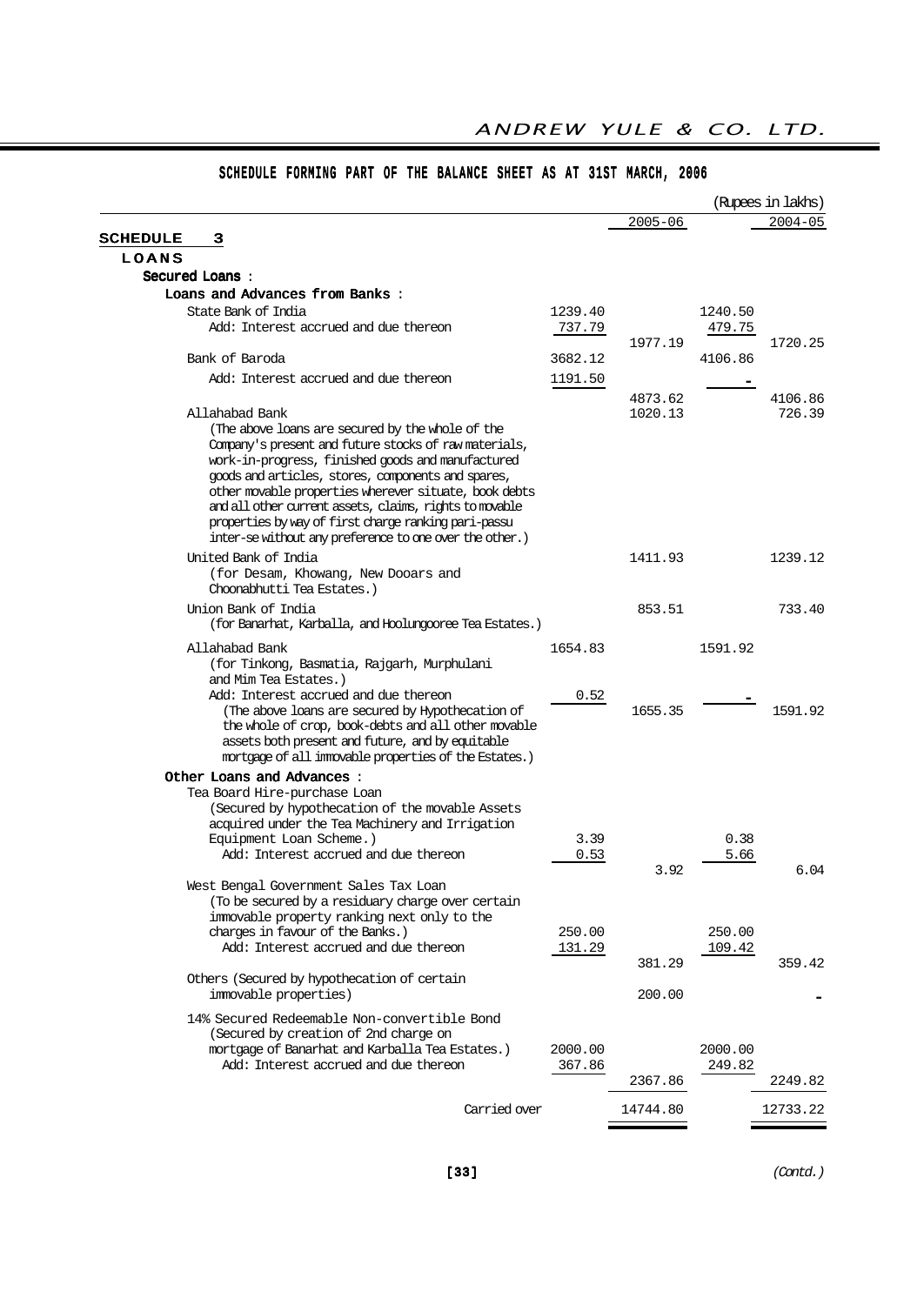|                                                                                                                     |                   |             |                  | (Rupees in lakhs) |
|---------------------------------------------------------------------------------------------------------------------|-------------------|-------------|------------------|-------------------|
| <b>SCHEDULE</b> $3 - (Cond.)$                                                                                       |                   | $2005 - 06$ |                  | $2004 - 05$       |
| $LOANS - (Contd.)$                                                                                                  |                   |             |                  |                   |
| Secured Loans $-$ (Contd.)                                                                                          | Brought forward   | 14744.80    |                  | 12733.22          |
| Unsecured Loans:                                                                                                    |                   |             |                  |                   |
| From Bodies Corporate                                                                                               |                   | 1000.00     |                  | 1013.00           |
| <b>Fixed Deposits</b>                                                                                               |                   | 321.74      |                  | 321.78            |
| From Govt. of India<br>Add: Interest accrued and due thereon                                                        | 5464.24<br>786.08 | 6250.32     | 4103.24<br>18.63 | 4121.87           |
| From West Bengal Industrial Development Corpn. Ltd.<br>(Interest free)                                              |                   | 268.86      |                  | 268.86            |
| West Bengal Govt. Subsidised Housing Scheme Loan<br>for Plantation Workers<br>Add: Interest accrued and due thereon | 0.61<br>0.88      | 1.49        | 0.84<br>0.85     | 1.69              |
|                                                                                                                     |                   | 7842.41     |                  | 5727.20           |
|                                                                                                                     |                   | 22587.21    |                  | 18460.42          |

# SCHEDULE FORMING PART OF THE BALANCE SHEET AS AT 31ST MARCH, 2006 - (Contd.)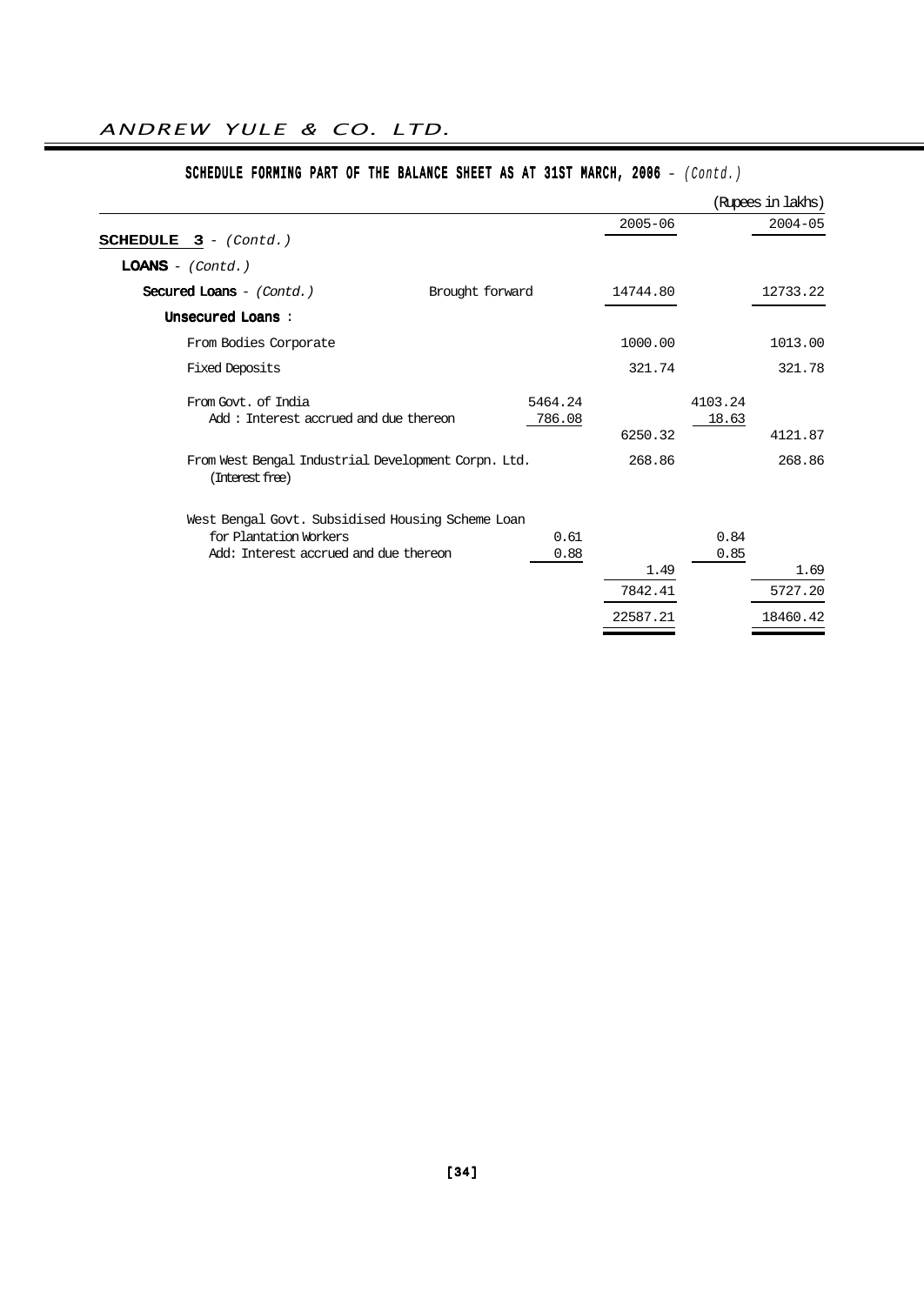SCHEDULE 4 **SCHEDULE** 

4

# SCHEDDULE FORMING PART OF THE BALANCE SHEET AS AT 31ST MARCH, 2006 SCHEDULE FORMING PART OF THE BALANCE SHEET AS AT 31ST MARCH, 2006

# FIXED ASSETS 「りくり」  $\overline{1}$ Ë

| <b>ASSETS</b><br><b>FIXED</b>                                                  |                                                 |                                              |                                                  |                                                              |                                 |                              |                                                      |                                 |                               |                           |                           | (Rupes in laktis)         |
|--------------------------------------------------------------------------------|-------------------------------------------------|----------------------------------------------|--------------------------------------------------|--------------------------------------------------------------|---------------------------------|------------------------------|------------------------------------------------------|---------------------------------|-------------------------------|---------------------------|---------------------------|---------------------------|
|                                                                                |                                                 | GROSS                                        | <b>OCK</b><br>봄                                  |                                                              |                                 |                              | DEPRECIATION                                         |                                 | IMPAIRMENT<br>OF ASSETS       |                           | <b>NET</b>                | <b>BLOCK</b>              |
| Description of Assets                                                          | Value as at<br>Cost/Book<br>31st March,<br>2005 | Adjustments<br>during the<br>Additions/<br>Ă | Adjustments<br>Less: Sales<br>during the<br>year | <b>Alue</b> as at<br>31st March,<br><b>Jost/Book</b><br>2006 | March, 2005<br><b>Upto 31st</b> | <b>For the</b><br><b>REA</b> | during the year<br>Adjustments<br>Less: On<br>Sales/ | March, 2006<br><b>Upto 31st</b> | March,<br>pto<br>2005<br>3lst | puring<br><b>Rex</b><br>윰 | March, 2006<br>As at 31st | March, 2005<br>As at 31st |
| Land (including cost of<br>development and<br>lessehold lard<br>Rs.4.31 lakts; |                                                 |                                              |                                                  |                                                              |                                 |                              |                                                      |                                 |                               |                           |                           |                           |
| 2004-05 Rs. 4.31 lakhs)                                                        | 175.43                                          | $\ddot{\ddot{}}$                             | $\ddot{\ddot{}}$                                 | 175.43                                                       | ŧ                               | $\ddot{\ddot{}}$             | $\ddot{\ddot{}}$                                     | ŧ                               | $\ddot{\ddot{}}$              | ŧ                         | 175.43                    | 175.43                    |
| Estates[Leasehold(including<br>garden development<br>expenses)]                | 12356.20                                        | 30.73                                        | ŧ                                                | 12386.93                                                     | 151.39                          | 44.27                        | $\ddot{\ddot{}}$                                     | 195.66                          | $\ddot{\ddot{}}$              | ŧ                         | 12191.27                  | 12204.81                  |
| Buldings                                                                       | 2624.70                                         | 32.09                                        | ŧ                                                | 2656.79                                                      | 926.81                          | 49.92                        | $\ddot{\ddot{}}$                                     | 976.73                          | ŧ                             | ÷                         | 1680.06                   | 1697.89                   |
| Roads and Culverts                                                             | 53.61                                           |                                              | i                                                | 53.61                                                        | $11.68$                         | 0.88                         | $\ddot{\ddot{\ }}$                                   | 12.56                           | ŧ                             |                           | 41.05                     | 41.93                     |
| Plant and Machinery                                                            | 3144.17                                         | 215.32                                       | ŧ                                                | 3359.49                                                      | 2024.43                         | 208.26                       | $\ddot{\ddot{}}$                                     | 2232.69                         | 59.01                         | ÷                         | 1067.79                   | 1060.73                   |
| Drawings, Designs and<br>Tradings etc.                                         | 74.99                                           |                                              | ŧ                                                | 74.99                                                        | 40.91<br>292.94                 |                              | $\ddot{\ddot{}}$                                     | 40.91                           | 34.08                         | ÷                         |                           |                           |
| Electrical Installations                                                       | 550.84                                          | $\cdot \frac{1}{2}$                          |                                                  | 558.37                                                       |                                 | :<br>27.50                   | $\ddot{\mathbf{r}}$                                  | 320.44                          | ŧ                             |                           | -<br>237.93               | 257.90                    |
| Mater Installations                                                            | 395.22                                          | 7.7                                          | ŧ                                                | 402.93                                                       | 146.61                          | 15.85                        | $\ddot{\ddot{}}$                                     | 162.46                          | ŧ                             | ŧ                         | 240.47                    | 248.61                    |
| <b>Furniture, Fittings and</b><br>Office Equipments                            | 371.15                                          | 4.09                                         | ŧ                                                | 375.24                                                       | 281.17                          | 15.84                        | ŧ                                                    | 297.01                          | $\ddot{\ddot{}}$              | ŧ                         | 78.23                     | 89.98                     |
| Vehicles                                                                       | 377.84                                          | 23.18                                        | ŧ                                                | 401.02                                                       | 207.98                          | 39.95                        | $\ddot{\ddot{\imath}}$                               | 247.93                          | ŧ                             | ŧ                         | 153.09                    | 169.86                    |
|                                                                                | 20124.15                                        | 320.65                                       |                                                  | 20444.80                                                     | 4083.92                         | 402.47                       | ŧ                                                    | 4486.39                         | 93.09                         | ŧ                         | 15865.32                  | 15947.14                  |
| Capital Work-in-Progress                                                       | 344.98                                          | 196.99                                       | 72.12                                            | 469.85                                                       |                                 | $\ddot{\ddot{}}$             | $\ddot{\ddot{}}$                                     | ŧ                               | 51.28                         | ŧ                         | 418.57                    | 293.70                    |
| TOTAL                                                                          | 20469.13                                        | 517.64                                       | 72.12                                            | 20914.65                                                     | 4083.92                         | 402.47                       | $\ddot{\ddot{\imath}}$                               | 4486.39                         | 144.37                        |                           | 16283.89                  | 16240.84                  |
| PREVIOUS YEAR'S TOTAL                                                          | 19810.01                                        | 749.25                                       | 90.13                                            | 20469.13                                                     | 3839.04                         | 245.04                       | 0.16                                                 | 4083.92                         | ŧ                             | 144.37                    | 16240.84                  |                           |
| Less: Impainment of Assets as on 1st April, 2004                               |                                                 |                                              |                                                  |                                                              |                                 |                              |                                                      |                                 |                               | 119.65                    |                           |                           |
| Charged to Profit and Loss Account                                             |                                                 |                                              |                                                  |                                                              |                                 |                              |                                                      |                                 |                               | 24.72                     |                           |                           |
|                                                                                |                                                 |                                              |                                                  |                                                              |                                 |                              |                                                      |                                 |                               |                           |                           | (Cand.)                   |

[35]

ANDREW YULE & CO. LTD.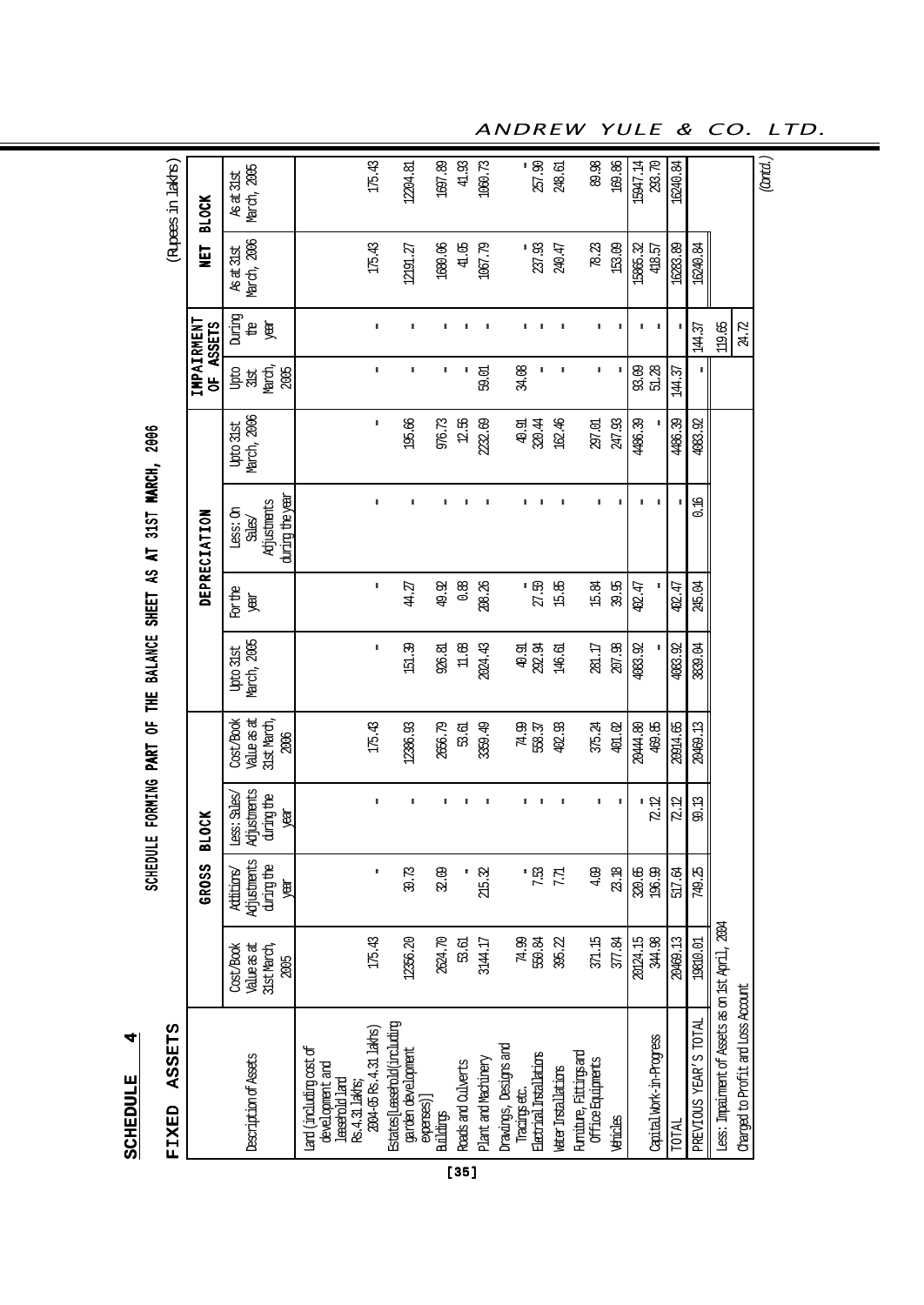#### SCHEDULE FORMING PART OF THE BALANCE SHEET AS AT 31ST MARCH, 2006 - (Contd.)

(Rupees in lakhs)

#### SCHEDULE 4 - (Contd.)

#### FIXED ASSETS – (Contd.)

- Notes : 1. Land valuing Rs.1.84 lakhs has been acquired by the Government of West Bengal under the West Bengal Estate Acquisition Act, 1953 but pending finalisation of the compensation amount, no adjustment thereof has been made in these accounts.
	- 2. Estates include lease-hold land, fencing and expenses on extension Planting/Maintenance and Up-keep expenses on immature plants.
	- 3. Renewal lease agreement for Banarhat and Choonabhutti Tea Estates covering a grant area of 1336.24 hectres is pending.
	- 4. Following leasehold land of the Company have been acquired by various Government Authorities and other agencies :

| Name of Gardens |      | Land (Bighas) Approx. |  |  |
|-----------------|------|-----------------------|--|--|
| Basmatia        | 310  | (310)                 |  |  |
| Hoolungooree    | 2    | (2)                   |  |  |
| Murphulani      | 2475 | (2475)                |  |  |
| Khowang         | 18   | (18)                  |  |  |
| Rajgarh/Tinkong | 61   | (61)                  |  |  |
| Mim             | 20   | (20)                  |  |  |
| New Dooars      | 145  | (145)                 |  |  |
| Hingrijan       | 16   | ()                    |  |  |

Against the above acquisitions, part compensation aggregating to Rs.14.03 lakhs (Rs.14.03 lakhs) has been received by the Company which is included under the head "Sundry Creditors". Appropriate adjustment entries in this regard would be made in the Accounts after settlement of the Final Compensation in respective cases.

- 5. Buildings include Rs.15.66 lakhs representing the cost of structures on rented land (Rs.15.66 lakhs).
- 6. Capital Work-in-Progress includes capital advances Rs.99.50 lakhs (Rs.99.50 lakhs) after adjustment of provision for doubtful advances of Rs.13.78 lakhs (Rs.13.78 lakhs).
- 7. Depreciation for the year includes Rs.80.63 lakhs relating to earlier years.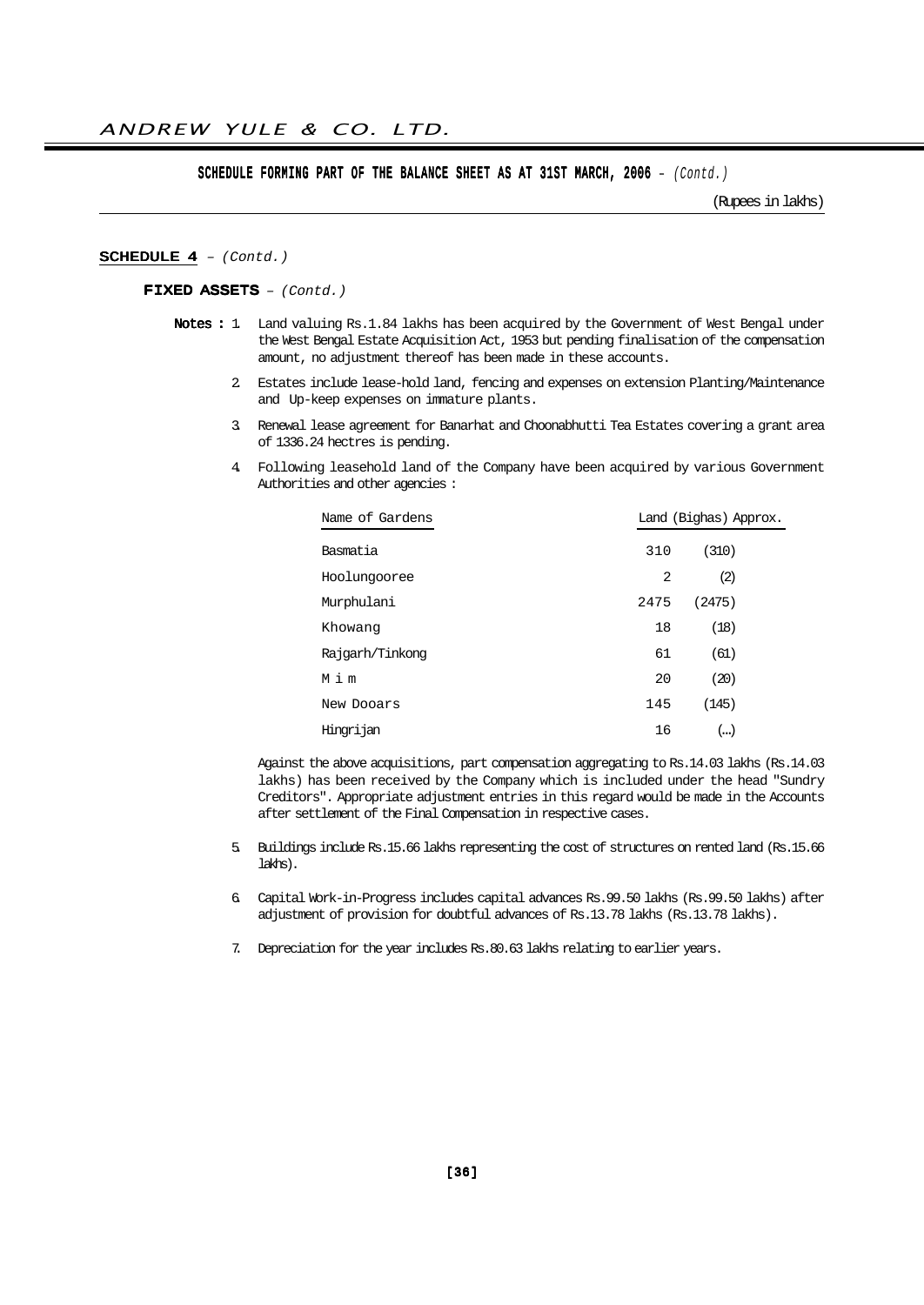|                                                                                                                                                                                                                                                                                                                                                                                            |                       |               |                 | (Rupees in lakhs) |
|--------------------------------------------------------------------------------------------------------------------------------------------------------------------------------------------------------------------------------------------------------------------------------------------------------------------------------------------------------------------------------------------|-----------------------|---------------|-----------------|-------------------|
|                                                                                                                                                                                                                                                                                                                                                                                            | No. of<br>Shares/     | Face<br>Value | Book Value      |                   |
| <b>SCHEDULE</b><br>5                                                                                                                                                                                                                                                                                                                                                                       | Units                 | per Share/    | $2005 - 06$     | $2004 - 05$       |
| INVESTMENTS (Long Term)<br>(At Cost less written off)                                                                                                                                                                                                                                                                                                                                      |                       | Unit          |                 |                   |
| 1. Equity Shares in Subsidiary Company:<br>Unquoted:                                                                                                                                                                                                                                                                                                                                       |                       |               |                 |                   |
| Hooghly Printing Co. Ltd.                                                                                                                                                                                                                                                                                                                                                                  | 10, 27, 128           | 10            | 103.20          | 103.20            |
| 2. In Other Companies - Non-Trade Investments :<br><b>Equity Shares</b> (Fully Paid):<br>Quoted:                                                                                                                                                                                                                                                                                           |                       |               |                 |                   |
| Yule Financing & Leasing Co. Ltd.                                                                                                                                                                                                                                                                                                                                                          | 3,00,000              | 10            | 27.88           | 27.88             |
| Dishergarh Power Supply Co. Ltd.                                                                                                                                                                                                                                                                                                                                                           | 3,01,269              | 10            | 12.50           | 12.50             |
| Tide Water Oil Co. (India) Ltd.                                                                                                                                                                                                                                                                                                                                                            | 2,28,390              | 10            | 141.07          | 141.07            |
| WEBFIL Ltd.                                                                                                                                                                                                                                                                                                                                                                                | 1,45,000              | 10            | 14.50           | 14.50             |
| Fort Gloster Industries Ltd.                                                                                                                                                                                                                                                                                                                                                               | 1,040                 | 10            | 0.13            | 0.13              |
| Gloster Jute Mills Ltd.                                                                                                                                                                                                                                                                                                                                                                    | 208                   | 10            |                 |                   |
| Exide Industries Ltd.                                                                                                                                                                                                                                                                                                                                                                      | 19,942                | 10            | 0.23            | 0.23              |
| The Gillapukri Tea & Industries Ltd.                                                                                                                                                                                                                                                                                                                                                       | 26                    | 10            |                 |                   |
| Unquoted:                                                                                                                                                                                                                                                                                                                                                                                  |                       |               |                 |                   |
| *The Bengal Coal Co. Ltd.                                                                                                                                                                                                                                                                                                                                                                  | 10,305                | 100           | 0.51            | 0.51              |
| *Katras Jherriah Coal Co. Ltd.                                                                                                                                                                                                                                                                                                                                                             | 60,260                | 10            | 6.95            | 6.95              |
| *The New Beerbhoom Coal Co. Ltd.                                                                                                                                                                                                                                                                                                                                                           | 1,05,355              | 10            | 12.27           | 12.27             |
| The Statesman Ltd.                                                                                                                                                                                                                                                                                                                                                                         | 9,966                 | 100           | 4.70            | 4.70              |
| ABC Tea Workers Welfare Services<br>Phoenix Yule Ltd.                                                                                                                                                                                                                                                                                                                                      | 750<br>1, 19, 43, 074 | 10<br>10      | 0.08<br>1194.31 | 0.08<br>1194.31   |
| <b>Debentures</b> (Fully Paid):<br>Unquoted:<br>Woodlands Hospital & Medical Research Centre Ltd.<br>(formerly The East India Clinic Limited)<br>Rs.65,200 - 5% Non-Redeemable<br>Registered Mortgage Debenture Stock, 1957<br>Woodlands Hospital & Medical Research Centre Ltd.<br>(formerly The East India Clinic Limited)<br>Rs.600 - $\frac{1}{3}$ Registered Mortgage Debenture Stock |                       |               | 0.65<br>0.01    | 0.65<br>0.01      |
| 3. Units (Fully Paid):                                                                                                                                                                                                                                                                                                                                                                     |                       |               |                 |                   |
| Quoted:                                                                                                                                                                                                                                                                                                                                                                                    |                       |               |                 |                   |
| Unit Trust of India<br>Unit Scheme - 2000                                                                                                                                                                                                                                                                                                                                                  | 1,81,022              | 10            | 11.03           | 11.03             |
|                                                                                                                                                                                                                                                                                                                                                                                            |                       |               |                 |                   |
|                                                                                                                                                                                                                                                                                                                                                                                            |                       |               | 1530.02         | 1530.02           |
|                                                                                                                                                                                                                                                                                                                                                                                            |                       |               | Book Value      |                   |
|                                                                                                                                                                                                                                                                                                                                                                                            |                       |               | $2005 - 06$     | $2004 - 05$       |
| SUMMARY                                                                                                                                                                                                                                                                                                                                                                                    |                       |               |                 |                   |
| 1. Subsidiary Company - Equity Shares                                                                                                                                                                                                                                                                                                                                                      |                       |               | 103.20          | 103.20            |
| 2. Other Companies (Non-Trade Investments) :                                                                                                                                                                                                                                                                                                                                               |                       |               |                 |                   |
| <b>Equity Shares</b>                                                                                                                                                                                                                                                                                                                                                                       |                       |               | 1415.13         | 1415.13           |
| Debentures                                                                                                                                                                                                                                                                                                                                                                                 |                       |               | 0.66            | 0.66              |
|                                                                                                                                                                                                                                                                                                                                                                                            |                       |               | 1415.79         | 1415.79           |
| 3. Unit Trust of India                                                                                                                                                                                                                                                                                                                                                                     |                       |               |                 |                   |
| Unit Scheme - 2000                                                                                                                                                                                                                                                                                                                                                                         |                       |               | 11.03           | 11.03             |
|                                                                                                                                                                                                                                                                                                                                                                                            |                       |               | 1530.02         | 1530.02           |
|                                                                                                                                                                                                                                                                                                                                                                                            |                       |               |                 |                   |

## SCHEDULE FORMING PART OF THE BALANCE SHEET AS AT 31ST MARCH, 2006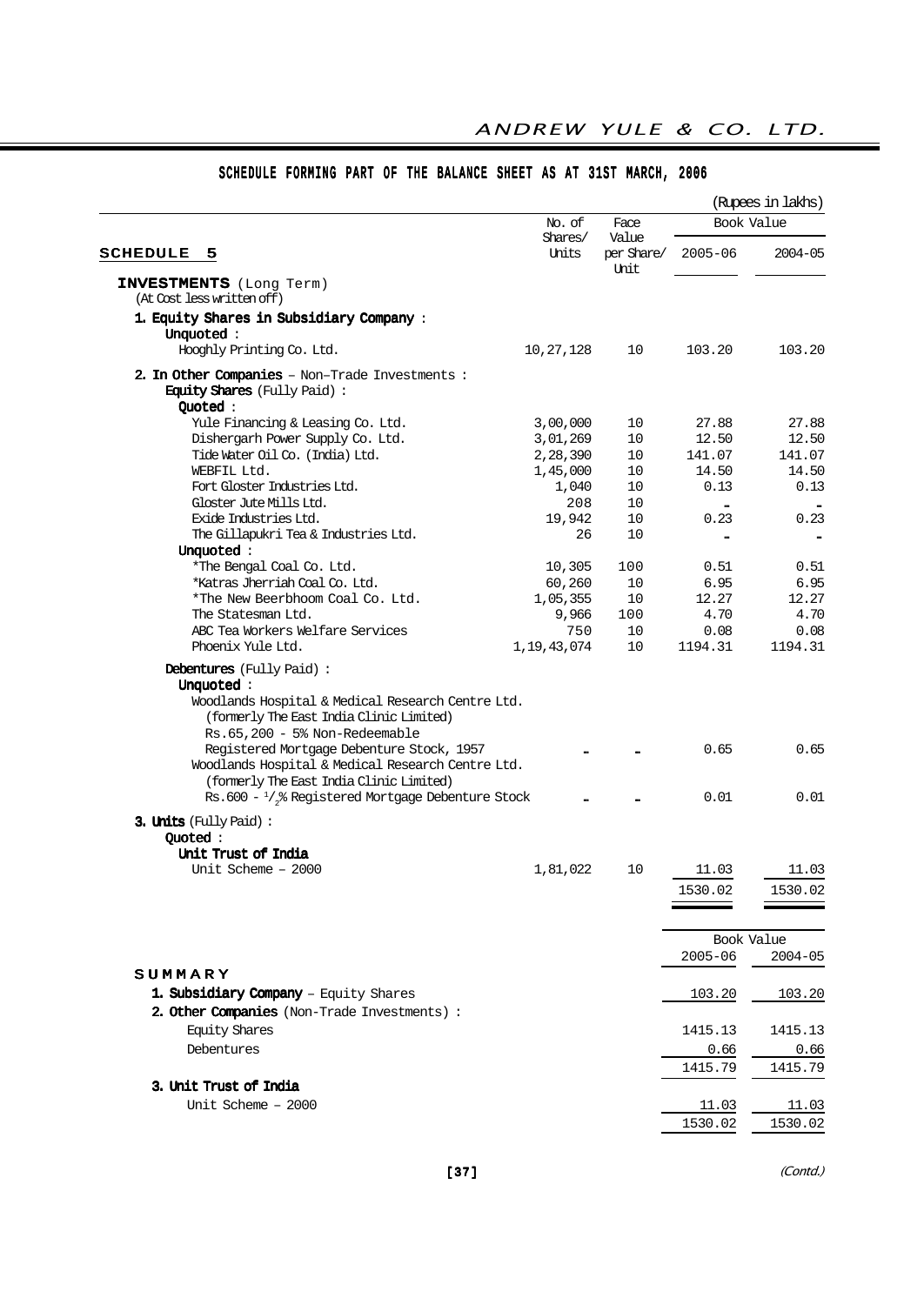|                                           |                                                                                               |            |              |                 | (Rupees in lakhs)       |
|-------------------------------------------|-----------------------------------------------------------------------------------------------|------------|--------------|-----------------|-------------------------|
|                                           |                                                                                               |            | $2005 - 06$  |                 | $2004 - 05$             |
|                                           |                                                                                               | Book Value | Market Value |                 | Book Value Market Value |
| <b>SCHEDULE 5 - <math>(Contd.)</math></b> |                                                                                               |            |              |                 |                         |
| $INVESTMENTS$ - $(Cond.)$                 |                                                                                               |            |              |                 |                         |
| $SUMMARY - (Contd.)$                      |                                                                                               |            |              |                 |                         |
|                                           | Aggregate Value of Investments :                                                              |            |              |                 |                         |
| Quoted                                    |                                                                                               | 207.34     | 2547.82      | 207.34          | 2519.60                 |
| Unquoted                                  |                                                                                               | 1322.68    |              | 1322.68         |                         |
|                                           |                                                                                               | 1530.02    |              | 1530.02         |                         |
|                                           | * The Coal mines of these Companies have been nationalised. Pending finalisation of           |            |              |                 |                         |
| Notes: $1$                                | compensation rolls by the Commissioners of Payments, the Company is not in a position to      |            |              |                 |                         |
|                                           | estimate the amount receivable on its holding in these Companies. However, losses, if any, in |            |              |                 |                         |
|                                           | this regard will be adjusted against Capital Reserve.                                         |            |              |                 |                         |
| 3.                                        | The following Investments having been written down to a nominal value of Re. 1/- each, do     |            |              |                 |                         |
|                                           | not appear in the details given above:                                                        |            |              |                 |                         |
|                                           |                                                                                               |            |              | No. of          | Face Value              |
|                                           | Name of the Company                                                                           |            |              | Shares          | per Share               |
|                                           | Unquoted - Preference Shares:                                                                 |            |              |                 |                         |
|                                           | Transformer & Switchgear Ltd.                                                                 |            |              |                 |                         |
|                                           | $7^{1}/_{2}$ % Tax-free Redeemable Cumulative Preference Shares                               |            |              | 1000            | 100                     |
|                                           | Unquoted - Equity Shares:                                                                     |            |              |                 |                         |
|                                           | Transformer & Switchgear Ltd.                                                                 |            |              | 22395           | 10                      |
|                                           | Hooghly Docking & Engineering Co. Ltd.                                                        |            |              | 4410            | 50                      |
|                                           | Brentford Electric (India) Ltd.                                                               |            |              | 52500           | 10                      |
|                                           | India Paper Pulp Co. Ltd.                                                                     |            |              | 439675          | 10                      |
| <b>SCHEDULE</b><br>6                      |                                                                                               |            |              | $2005 - 06$     | 2004-05                 |
| <b>INVENTORIES</b>                        |                                                                                               |            |              |                 |                         |
| At or under cost :                        |                                                                                               |            |              |                 |                         |
|                                           | Raw materials, Components and Packaging Materials                                             |            |              | 735.57          | 865.78                  |
|                                           | (Includes Raw Materials-in-Transit Rs.26.43 lakhs ; 2004-05 Rs.24.00 lakhs)                   |            |              |                 |                         |
|                                           | Stores and Spare parts<br>(Includes Stores-in-Transit Rs.0.16 lakh; 2004-05 Rs.24.00 lakhs)   |            |              | 439.01          | 509.73                  |
| Food-stuff                                |                                                                                               |            |              | 20.98           | 20.64                   |
| Loose tools                               |                                                                                               |            |              | 4.44            | 4.57                    |
|                                           | At Cost or net realisable value whichever is lower :                                          |            |              |                 |                         |
| Finished goods                            |                                                                                               |            |              | 500.49          | 332.76                  |
| Work-in-Progress                          | Finished goods-in-transit                                                                     |            |              | 12.60<br>460.91 | 126.66<br>574.05        |
|                                           | Scrap (at estimated realisable value)                                                         |            |              | 2.29            | 1.13                    |
|                                           |                                                                                               |            |              | 2176.29         | 2435.32                 |
|                                           | Note: The unit-wise break-up of the inventories is as follows:                                |            |              |                 |                         |
| Sirocco Unit                              |                                                                                               |            |              | 177.68          | 214.48                  |
|                                           | Switchgear Unit                                                                               |            |              | 197.41          | 309.27                  |
|                                           | Electrical System Group<br>Electronics Unit                                                   |            |              | 203.61<br>71.95 | 42.80<br>71.82          |
| Togami Unit                               |                                                                                               |            |              | 289.07          | 446.22                  |
|                                           | Transformer and Switchgear Unit                                                               |            |              | 157.02          | 403.18                  |
| Brentford Unit                            |                                                                                               |            |              | 89.47           | 80.51                   |
| Project                                   |                                                                                               |            |              | 43.89           | 43.89                   |
| Tea Division                              |                                                                                               |            |              | 946.19          | 823.15                  |
|                                           |                                                                                               |            |              | 2176.29         | 2435.32                 |

## SCHEDULES FORMING PART OF THE BALANCE SHEET AS AT 31ST MARCH, 2006 - (Contd.)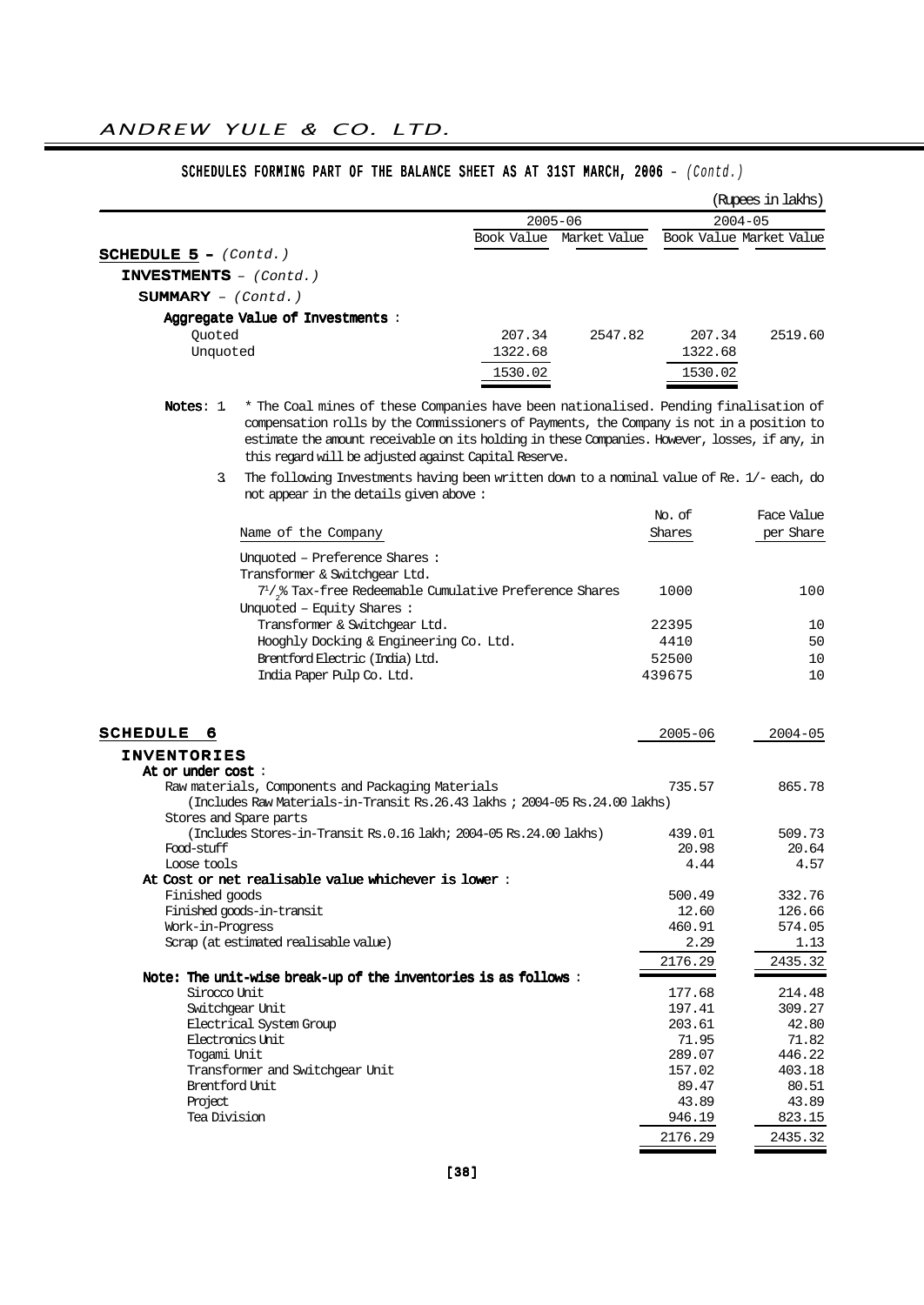|                                                                         |             | (Rupees in lakhs) |
|-------------------------------------------------------------------------|-------------|-------------------|
|                                                                         | $2005 - 06$ | $2004 - 05$       |
| <b>SCHEDULE</b><br>7                                                    |             |                   |
| SUNDRY<br><b>DEBTORS</b>                                                |             |                   |
|                                                                         |             |                   |
| Unsecured :                                                             |             |                   |
| Debts outstanding for a period exceeding six months:<br>Considered good | 2827.05     | 3409.77           |
| Considered doubtful                                                     |             |                   |
|                                                                         | 5177.43     | 4415.13           |
| Other Debts:                                                            | 8004.48     | 7824.90           |
|                                                                         |             |                   |
| Considered good                                                         | 1613.59     | 1550.46           |
|                                                                         | 9618.07     | 9375.36           |
| Less: Provision for doubtful debts                                      | 5177.43     | 4415.13           |
|                                                                         | 4440.64     | 4960.23           |
| Note: The Unit-wise Break-up of Sundry Debtors is as follows:           |             |                   |
| General Division                                                        | 3.16        | 7.69              |
| Sirocco Unit                                                            | 592.22      | 722.64            |
| APC Unit                                                                | 214.32      | 143.72            |
| Switchgear Unit                                                         | 207.95      | 271.70            |
| Electrical System Group                                                 | 1660.33     | 2482.47           |
| Electronics Unit.                                                       | 3.87        | 23.75             |
| Togami Unit                                                             | 230.13      | 190.99            |
| Transformer and Switchgear Unit                                         | 1290.38     | 855.92            |
| Brentford Unit                                                          | 50.97       | 67.00             |
| Project                                                                 | 38.54       | 38.54             |
| Belting Division                                                        | 65.00       | 99.02             |
| Tea Division                                                            | 83.77       | 56.79             |
|                                                                         | 4440.64     | 4960.23           |
| <b>SCHEDULE</b><br>8                                                    |             |                   |
| CASH AND<br><b>BANK</b><br><b>BALANCES</b>                              |             |                   |
| Cash-in-hand                                                            | 30.40       | 23.61             |
| Postage and Stamps-in-hand                                              | 0.09        | 0.10              |
| Cheques-in-hand                                                         | 21.19       | 1.64              |
| Remittances-in-transit                                                  | 41.49       | 60.33             |
| Balances with Scheduled Banks:                                          |             |                   |
| On Current Account (Net)                                                | 1377.49     | 1181.52           |
| On Deposit Account :                                                    |             |                   |
| Employees' Security Deposit<br>0.06                                     |             | 0.06              |
| * Others<br>638.60                                                      |             | 665.88            |
|                                                                         | 638.66      | 665.94            |
| Unclaimed Preference Share Redemption Account                           | 0.80        | 0.80              |
|                                                                         | 2110.12     | 1933.94           |

## SCHEDULES FORMING PART OF THE BALANCE SHEET AS AT 31ST MARCH, 2006

ANDREW YULE & CO. LTD.

Note: \*1. (a) Includes Bank deposits of Rs.10.00 lakhs (Rs.10.00 lakhs) pledged with United Industrial Bank Ltd., (since amalgamated with Allahabad Bank) as a lien against clean cash credit facilities to the extent of Rs.10.00 lakhs provided by them to Brentford Electric (India) Ltd., (BEIL). Following the take over of undertakings of BEIL, the pledge stands vacated and the return of deposit receipts is awaited.

> (b) Includes Rs.171.02 lakhs (Rs.191.05 lakhs) pledged with Banks against Letter of Credit, Bank Guarantee and Overdraft facilities.

=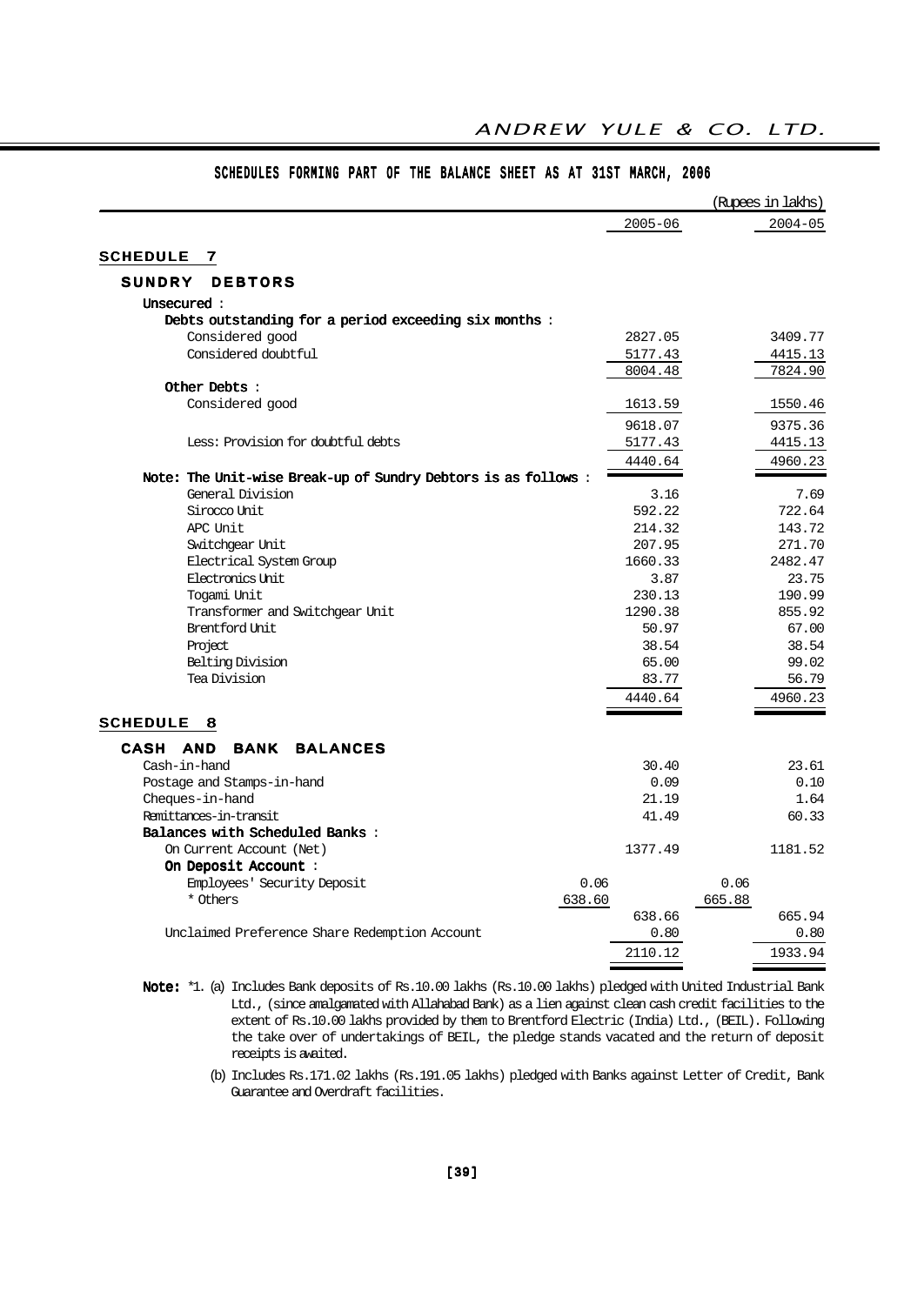|                                                                                 |               | (Rupees in lakhs) |
|---------------------------------------------------------------------------------|---------------|-------------------|
|                                                                                 | $2005 - 06$   | $2004 - 05$       |
| <b>SCHEDULE</b><br>9                                                            |               |                   |
| <b>CURRENT</b><br>OTHER<br><b>ASSETS</b><br><b>Considered Good</b>              |               |                   |
| Deposits with National Bank for Agricultural and Rural Development              |               |                   |
| under Tea Development Account Scheme, 1985 and 1990                             | 0.69          | 0.69              |
| <b>SCHEDULE</b><br>10                                                           |               |                   |
|                                                                                 |               |                   |
| LOANS<br><b>AND</b><br><b>ADVANCES</b><br>Secured                               |               |                   |
| Loans                                                                           | 79.86         | 87.09             |
| Unsecured                                                                       |               |                   |
| Loans                                                                           | 201.13        | 197.19            |
| Advances recoverable in cash or in kind or for                                  |               |                   |
| value to be received (including Rs. 2.19 lakhs                                  |               |                   |
| due from Subsidiary; 2004-05 Rs.0.61 lakh).                                     | 3032.49       | 3567.70           |
| Advance Payment of Income/Wealth-tax and F.B.Tax                                |               |                   |
| (including Income Tax deducted at source)                                       | 4932.49       | 4863.23           |
| Balance with Government Authorities<br>Interest accrued on Loans, Deposits etc. | 44.74<br>9.24 | 19.73<br>13.71    |
| Deposits - lodged with various authorities (including                           |               |                   |
| National Plan Savings Certificates Rs.0.70 lakh;                                |               |                   |
| 2004-05 Rs.0.70 lakh)                                                           | 207.50        | 204.65            |
|                                                                                 | 8427.59       | 8866.21           |
|                                                                                 |               |                   |
|                                                                                 | 8507.45       | 8953.30           |
| 1 Classification of Loans and Advances:<br>Notes:                               |               |                   |
| (A) Secured<br>Considered Good                                                  | 79.86         | 87.09             |
|                                                                                 |               |                   |
| (B) Unsecured Considered Good                                                   | 8427.59       | 8866.21           |
| Considered Doubtful                                                             | 1495.32       | 1107.24           |
|                                                                                 | 9922.91       | 9973.45           |
| Less: Provision                                                                 | 1495.32       | 1107.24           |
|                                                                                 | 8427.59       | 8866.21           |
|                                                                                 | 8507.45       | 8953.30           |
|                                                                                 |               |                   |

## SCHEDULES FORMING PART OF THE BALANCE SHEET AS AT 31ST MARCH, 2006

2. Secured Loans represent House Building and Car Loans (including loan of Rs.1.44 lakhs to a Director; 2004-05 Rs.1.61 lakhs – Maximum amount due at any time during the year Rs.1.61 lakhs; 2004-05 Rs.1.79 lakhs) secured against mortgage of Land, Buildings, Flats and Cars etc.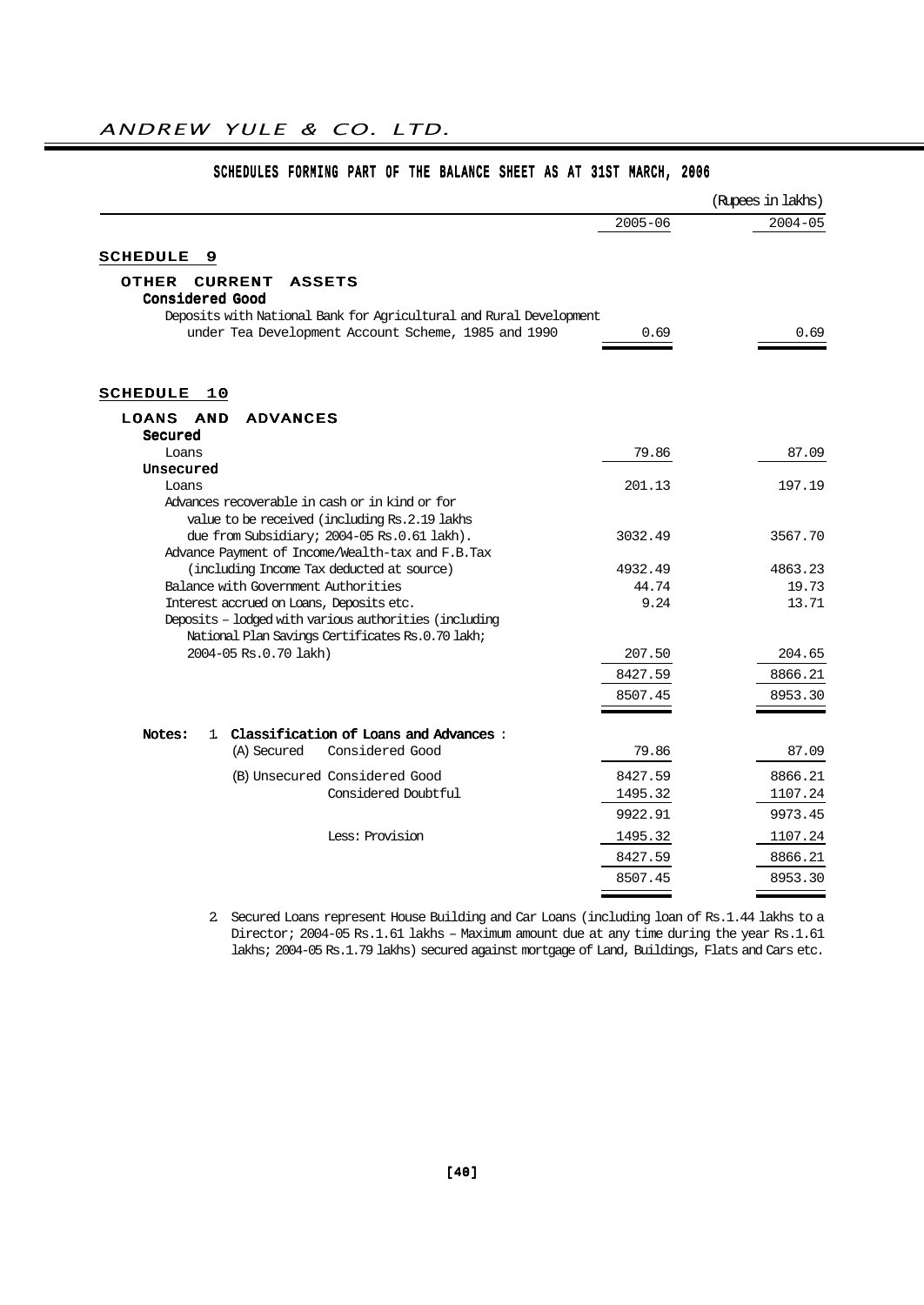|                                                                                                                                                                                |             | (Rupees in lakhs) |
|--------------------------------------------------------------------------------------------------------------------------------------------------------------------------------|-------------|-------------------|
| SCHEDULE<br>11                                                                                                                                                                 | $2005 - 06$ | $2004 - 05$       |
| CURRENT LIABILITIES                                                                                                                                                            |             |                   |
| Sundry Creditors and Other Liabilities:<br>Due to Small Scale Industries                                                                                                       | 252.48      | 427.00            |
| Others<br>(including Rs.6.80 lakhs due to Subsidiary and<br>Rs.457.23 lakhs being Earnest Money and Security<br>Deposits; 2004-05 Rs.0.74 lakh and Rs.4.87 lakhs respectively) | 12882.09    | 12106.55          |
| Advances and Deposits received from Customers and others<br>including Rs.89.40 lakhs being Security Deposits;<br>2004-05 Rs.0.41 lakh)                                         | 1249.86     | 976.36            |
| Employees' Security Deposits                                                                                                                                                   | 0.06        | 0.06              |
| Interest accrued but not due on loans and deposits                                                                                                                             | 404.92      | 153.08            |
| Unclaimed Redeemed Preference Shares                                                                                                                                           | 0.80        | 0.80              |
|                                                                                                                                                                                | 14790.21    | 13663.85          |

## SCHEDULES FORMING PART OF THE BALANCE SHEET AS AT 31ST MARCH, 2006

## SCHEDULE 12

## PROVISIONS

|              | For Taxation:              |         |         |         |         |
|--------------|----------------------------|---------|---------|---------|---------|
|              | Income Tax                 | 2574.68 |         | 2574.68 |         |
|              | Agricultural Tax           | 1498.64 |         | 1466.64 |         |
|              | Wealth Tax                 | 6.75    |         | 4.50    |         |
|              | Fringe Benefit Tax         | 29.02   |         |         |         |
|              |                            |         | 4109.09 |         | 4045.82 |
| $\mathbf{H}$ | Superannuation and Pension |         | 233.28  |         | 249.46  |
| $\mathbf{H}$ | Stock Obsolescence         |         | 345.76  |         | 316.67  |
| п            | Contingencies              |         | 99.41   |         | 99.30   |
| п            | Unrealised Profit          |         | 15.87   |         | 1.72    |
| ш            | Aqua-culture Project       |         | 222.29  |         | 222.29  |
| w            | Foodstuff Stock            |         | 16.54   |         |         |
|              |                            |         | 5042.24 |         | 4935.26 |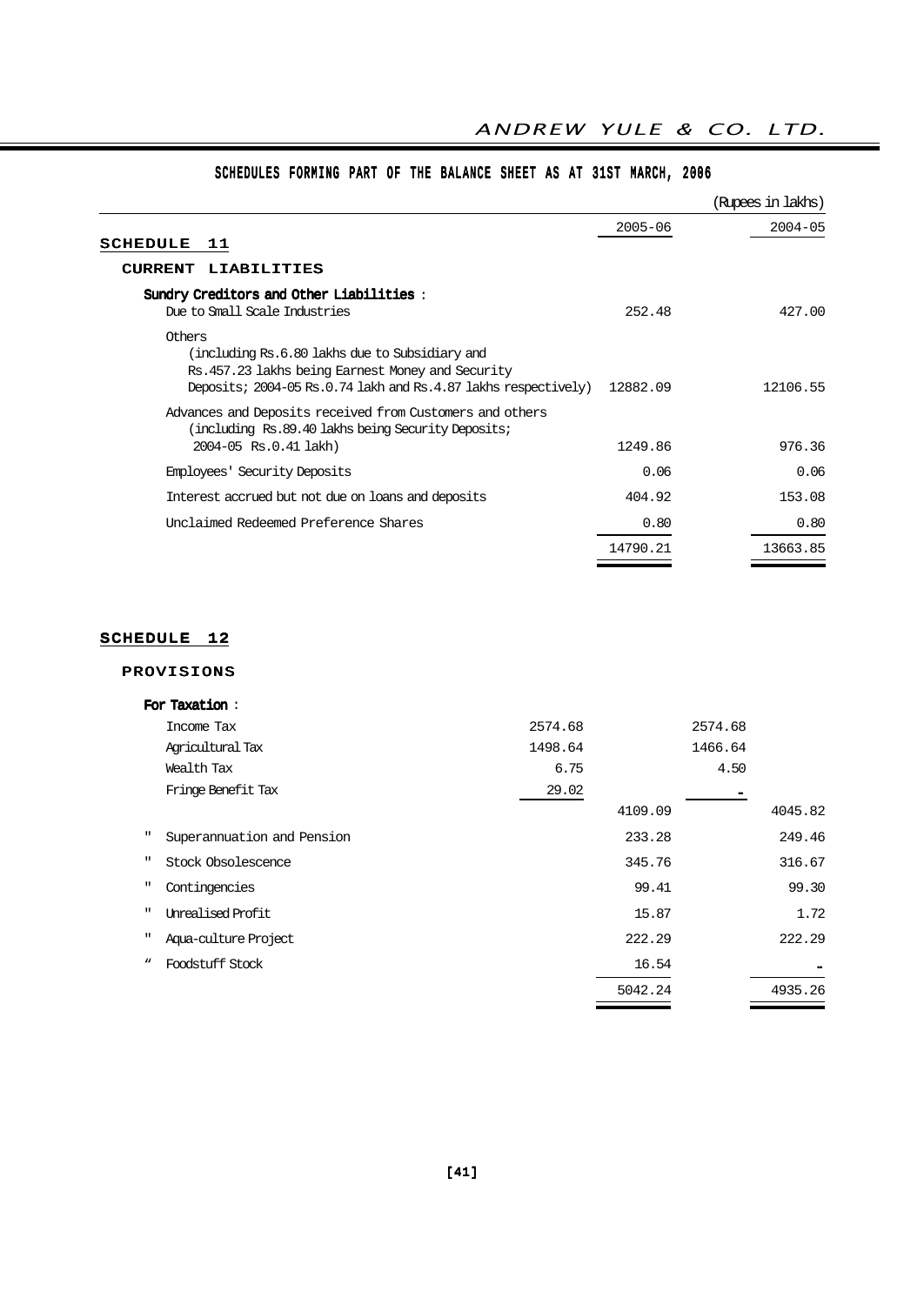| $2005 - 06$<br><b>SCHEDULE</b><br>13<br><b>SALES</b><br>Sales and Work done (after adjusting Rs. 314.87 lakhs<br>being returns/adjustments in respect of earlier<br>year; 2004-05 Rs.Nil)<br>11880.68<br>12476.53<br>Add: Inter Unit Transfer of Capital Goods<br>manufactured<br>66.29<br>124.64<br>12005.32<br>Less : Excise Duty recovered on sales<br>658.81<br>646.01<br>Trade and Other Discount<br>152.41<br>165.81<br>Provision for Unrealised Profit on partial<br>deliveries against Composite Contracts<br>14.15<br>$(-)1.60$<br>825.37<br>11179.95<br><b>SCHEDULE</b><br>14<br><b>OTHER</b><br><b>INCOME</b><br>Interest on Loans, Advances, Deposits etc. (Gross)<br>107.69<br>Profit on Sale/Adjustments of Fixed Assets (Net)<br>Profit on Sale of stores<br>0.41<br>Sundry Receipts (including insurance claims of Rs.50.29 lakhs;<br>2004-05 Rs. 11.83 lakhs)<br>60.21<br>3.38<br>Tea Board Replantation Subsidy<br>48.04<br>Rent and Hire charges<br>Fees and Commission received by Directors and Employees<br>4.08<br>36.53<br>Scrap/Tea waste sale<br>19.77<br>Service charges<br>Export incentives<br>6.98<br>82.75<br>Items relating to previous years |  |  | (Rupees in lakhs) |
|-------------------------------------------------------------------------------------------------------------------------------------------------------------------------------------------------------------------------------------------------------------------------------------------------------------------------------------------------------------------------------------------------------------------------------------------------------------------------------------------------------------------------------------------------------------------------------------------------------------------------------------------------------------------------------------------------------------------------------------------------------------------------------------------------------------------------------------------------------------------------------------------------------------------------------------------------------------------------------------------------------------------------------------------------------------------------------------------------------------------------------------------------------------------------------|--|--|-------------------|
|                                                                                                                                                                                                                                                                                                                                                                                                                                                                                                                                                                                                                                                                                                                                                                                                                                                                                                                                                                                                                                                                                                                                                                               |  |  | $2004 - 05$       |
|                                                                                                                                                                                                                                                                                                                                                                                                                                                                                                                                                                                                                                                                                                                                                                                                                                                                                                                                                                                                                                                                                                                                                                               |  |  |                   |
|                                                                                                                                                                                                                                                                                                                                                                                                                                                                                                                                                                                                                                                                                                                                                                                                                                                                                                                                                                                                                                                                                                                                                                               |  |  |                   |
|                                                                                                                                                                                                                                                                                                                                                                                                                                                                                                                                                                                                                                                                                                                                                                                                                                                                                                                                                                                                                                                                                                                                                                               |  |  |                   |
|                                                                                                                                                                                                                                                                                                                                                                                                                                                                                                                                                                                                                                                                                                                                                                                                                                                                                                                                                                                                                                                                                                                                                                               |  |  |                   |
|                                                                                                                                                                                                                                                                                                                                                                                                                                                                                                                                                                                                                                                                                                                                                                                                                                                                                                                                                                                                                                                                                                                                                                               |  |  | 12542.82          |
|                                                                                                                                                                                                                                                                                                                                                                                                                                                                                                                                                                                                                                                                                                                                                                                                                                                                                                                                                                                                                                                                                                                                                                               |  |  |                   |
|                                                                                                                                                                                                                                                                                                                                                                                                                                                                                                                                                                                                                                                                                                                                                                                                                                                                                                                                                                                                                                                                                                                                                                               |  |  |                   |
|                                                                                                                                                                                                                                                                                                                                                                                                                                                                                                                                                                                                                                                                                                                                                                                                                                                                                                                                                                                                                                                                                                                                                                               |  |  | 810.22            |
|                                                                                                                                                                                                                                                                                                                                                                                                                                                                                                                                                                                                                                                                                                                                                                                                                                                                                                                                                                                                                                                                                                                                                                               |  |  | 11732.60          |
|                                                                                                                                                                                                                                                                                                                                                                                                                                                                                                                                                                                                                                                                                                                                                                                                                                                                                                                                                                                                                                                                                                                                                                               |  |  |                   |
|                                                                                                                                                                                                                                                                                                                                                                                                                                                                                                                                                                                                                                                                                                                                                                                                                                                                                                                                                                                                                                                                                                                                                                               |  |  |                   |
|                                                                                                                                                                                                                                                                                                                                                                                                                                                                                                                                                                                                                                                                                                                                                                                                                                                                                                                                                                                                                                                                                                                                                                               |  |  |                   |
|                                                                                                                                                                                                                                                                                                                                                                                                                                                                                                                                                                                                                                                                                                                                                                                                                                                                                                                                                                                                                                                                                                                                                                               |  |  | 98.34             |
|                                                                                                                                                                                                                                                                                                                                                                                                                                                                                                                                                                                                                                                                                                                                                                                                                                                                                                                                                                                                                                                                                                                                                                               |  |  | 0.36              |
|                                                                                                                                                                                                                                                                                                                                                                                                                                                                                                                                                                                                                                                                                                                                                                                                                                                                                                                                                                                                                                                                                                                                                                               |  |  |                   |
|                                                                                                                                                                                                                                                                                                                                                                                                                                                                                                                                                                                                                                                                                                                                                                                                                                                                                                                                                                                                                                                                                                                                                                               |  |  |                   |
|                                                                                                                                                                                                                                                                                                                                                                                                                                                                                                                                                                                                                                                                                                                                                                                                                                                                                                                                                                                                                                                                                                                                                                               |  |  | 51.89             |
|                                                                                                                                                                                                                                                                                                                                                                                                                                                                                                                                                                                                                                                                                                                                                                                                                                                                                                                                                                                                                                                                                                                                                                               |  |  |                   |
|                                                                                                                                                                                                                                                                                                                                                                                                                                                                                                                                                                                                                                                                                                                                                                                                                                                                                                                                                                                                                                                                                                                                                                               |  |  | 58.10             |
|                                                                                                                                                                                                                                                                                                                                                                                                                                                                                                                                                                                                                                                                                                                                                                                                                                                                                                                                                                                                                                                                                                                                                                               |  |  | 0.32              |
|                                                                                                                                                                                                                                                                                                                                                                                                                                                                                                                                                                                                                                                                                                                                                                                                                                                                                                                                                                                                                                                                                                                                                                               |  |  | 36.18             |
|                                                                                                                                                                                                                                                                                                                                                                                                                                                                                                                                                                                                                                                                                                                                                                                                                                                                                                                                                                                                                                                                                                                                                                               |  |  | 12.50             |
|                                                                                                                                                                                                                                                                                                                                                                                                                                                                                                                                                                                                                                                                                                                                                                                                                                                                                                                                                                                                                                                                                                                                                                               |  |  | 7.92              |
|                                                                                                                                                                                                                                                                                                                                                                                                                                                                                                                                                                                                                                                                                                                                                                                                                                                                                                                                                                                                                                                                                                                                                                               |  |  | 25.27             |
| Liabilities no longer required written back<br>194.58                                                                                                                                                                                                                                                                                                                                                                                                                                                                                                                                                                                                                                                                                                                                                                                                                                                                                                                                                                                                                                                                                                                         |  |  | 50.39             |
| Provisions no longer required written back:                                                                                                                                                                                                                                                                                                                                                                                                                                                                                                                                                                                                                                                                                                                                                                                                                                                                                                                                                                                                                                                                                                                                   |  |  |                   |
| Superannuation and Pension<br>20.21<br>0.14                                                                                                                                                                                                                                                                                                                                                                                                                                                                                                                                                                                                                                                                                                                                                                                                                                                                                                                                                                                                                                                                                                                                   |  |  |                   |
| Contingencies<br>0.57                                                                                                                                                                                                                                                                                                                                                                                                                                                                                                                                                                                                                                                                                                                                                                                                                                                                                                                                                                                                                                                                                                                                                         |  |  |                   |
| 20.21                                                                                                                                                                                                                                                                                                                                                                                                                                                                                                                                                                                                                                                                                                                                                                                                                                                                                                                                                                                                                                                                                                                                                                         |  |  | 0.71              |
| 584.63                                                                                                                                                                                                                                                                                                                                                                                                                                                                                                                                                                                                                                                                                                                                                                                                                                                                                                                                                                                                                                                                                                                                                                        |  |  | 341.98            |

## SCHEDULES FORMING PART OF THE PROFIT AND LOSS ACCOUNT FOR THE YEAR ENDED 31ST MARCH, 2006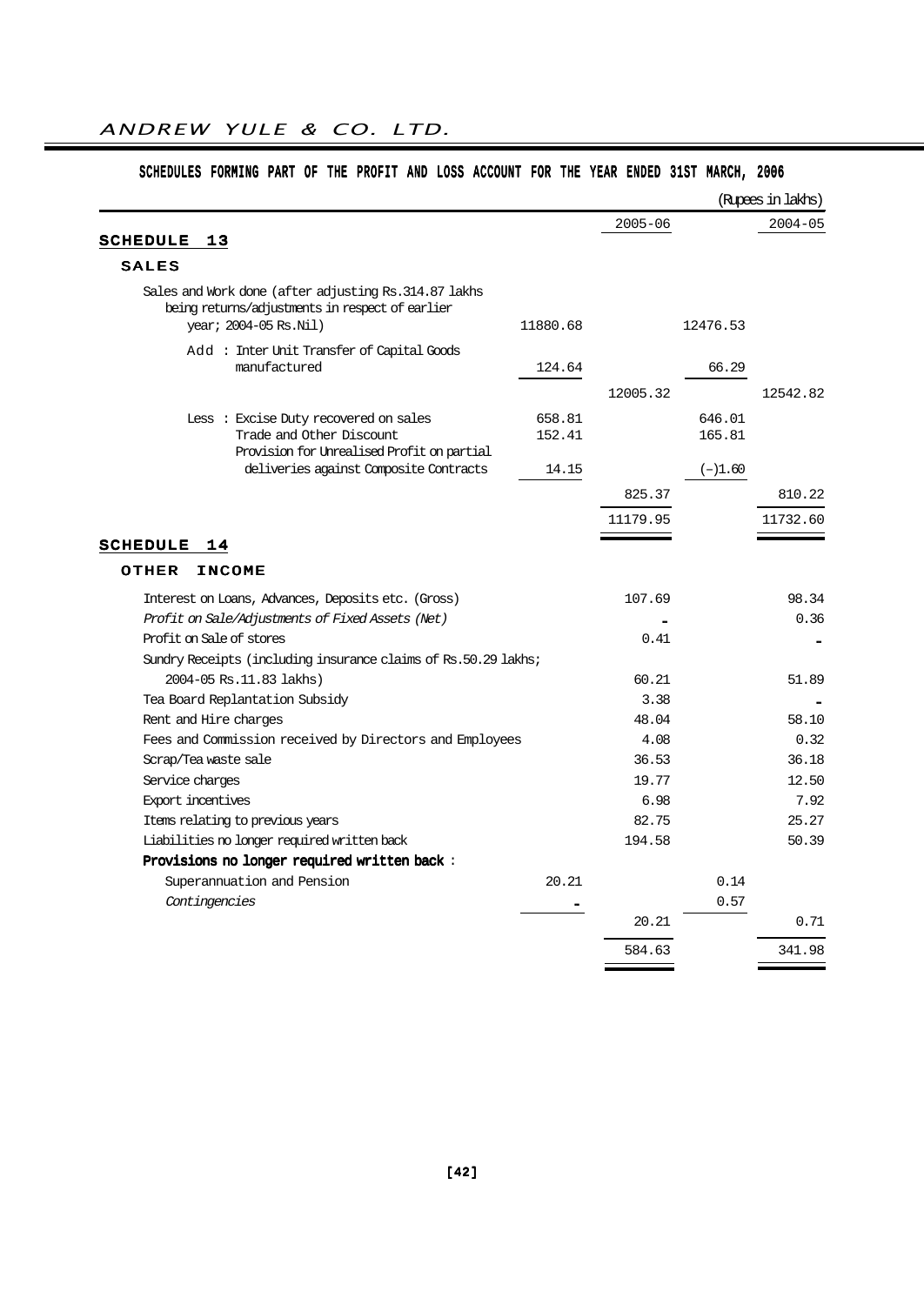|                                                      |         |             |         | (Rupees in lakhs) |
|------------------------------------------------------|---------|-------------|---------|-------------------|
|                                                      |         | $2005 - 06$ |         | $2004 - 05$       |
| <b>SCHEDULE</b><br>15                                |         |             |         |                   |
| ACCRETION / DECRETION (-) IN STOCKS                  |         |             |         |                   |
| Opening Stock:                                       |         |             |         |                   |
| Finished goods                                       | 332.76  |             | 400.68  |                   |
| Finished goods-in-transit                            | 126.66  |             | 51.57   |                   |
| Semi-Finished Articles                               | 18.63   |             | 33.70   |                   |
| Work-in-Progress                                     | 555.42  |             | 314.30  |                   |
| Scrap                                                | 1.13    |             | 0.91    |                   |
|                                                      | 1034.60 |             | 801.16  |                   |
| Less: CENVAT/VAT on Opening Stock                    | 4.92    |             |         |                   |
|                                                      |         | 1029.68     |         | 801.16            |
| Closing Stocks                                       |         |             |         |                   |
| Finished goods                                       | 500.49  |             | 332.76  |                   |
| Finished goods-in-transit                            | 12.60   |             | 126.66  |                   |
| Semi-Finished Articles                               | 181.37  |             | 18.63   |                   |
| Work-in-Progress                                     | 279.54  |             | 555.42  |                   |
| Scrap                                                | 2.29    |             | 1.13    |                   |
|                                                      |         | 976.29      |         | 1034.60           |
|                                                      |         | $(-)$ 53.39 |         | 233.44            |
| <b>SCHEDULE</b><br>16                                |         |             |         |                   |
| <b>MATERIALS</b><br>CONSUMED                         |         |             |         |                   |
| Stocks as at 1st April, 2005:                        |         |             |         |                   |
| Raw materials, components and packaging materials    | 815.34  |             | 835.84  |                   |
| Materials-in-transit                                 | 50.44   |             | 26.43   |                   |
| Stores and spare parts                               | 509.73  |             | 510.36  |                   |
| Loose tools                                          | 4.57    |             | 5.61    |                   |
|                                                      | 1380.08 |             | 1378.24 |                   |
| Less: Book value of Stocks sold/adjusted/written off | 4.88    |             | 12.65   |                   |
|                                                      | 1375.20 |             | 1365.59 |                   |
| Add: Adj. of previous year                           | 23.02   |             |         |                   |
|                                                      |         | 1398.22     |         | 1365.59           |
| Purchases during the year:                           |         |             |         |                   |
| Raw materials, components and packaging materials    |         |             |         |                   |
| (including erection expenses in case of composite    |         |             |         |                   |
| contracts and processing charges)                    | 3278.83 |             | 3621.68 |                   |
| Stores and spare parts                               | 1294.27 |             | 1569.09 |                   |
| Loose tools                                          |         |             |         |                   |
|                                                      | 2.73    | 4575.83     | 2.89    | 5193.66           |
|                                                      |         |             |         |                   |
| Less: Stocks as at 31st March, 2006 :                |         | 5974.05     |         | 6559.25           |
| Raw materials, components and packaging materials    | 709.14  |             | 815.34  |                   |
| Materials-in-transit                                 |         |             |         |                   |
|                                                      | 26.43   |             | 50.44   |                   |
| Stores and spare parts                               | 439.01  |             | 509.73  |                   |
| Loose tools                                          | 4.44    |             | 4.57    |                   |
|                                                      | 1179.02 |             | 1380.08 |                   |
| Raw materials and stores used on Capital Jobs        |         |             |         |                   |
| Rs.0.03 lakh and on Repair Jobs, Advertising,        |         |             |         |                   |
| Transport, Power and Fuel, Research                  |         |             |         |                   |
| and Development etc. Rs.848.03 lakhs;                |         |             |         |                   |
| 2004-05 Rs.68.89 lakhs and Rs.760.75 lakhs.          | 848.06  |             | 829.64  |                   |
|                                                      |         | 2027.08     |         | 2209.72           |
|                                                      |         | 3946.97     |         | 4349.53           |

## SCHEDULES FORMING PART OF THE PROFIT AND LOSS ACCOUNT FOR THE YEAR ENDED 31ST MARCH, 2006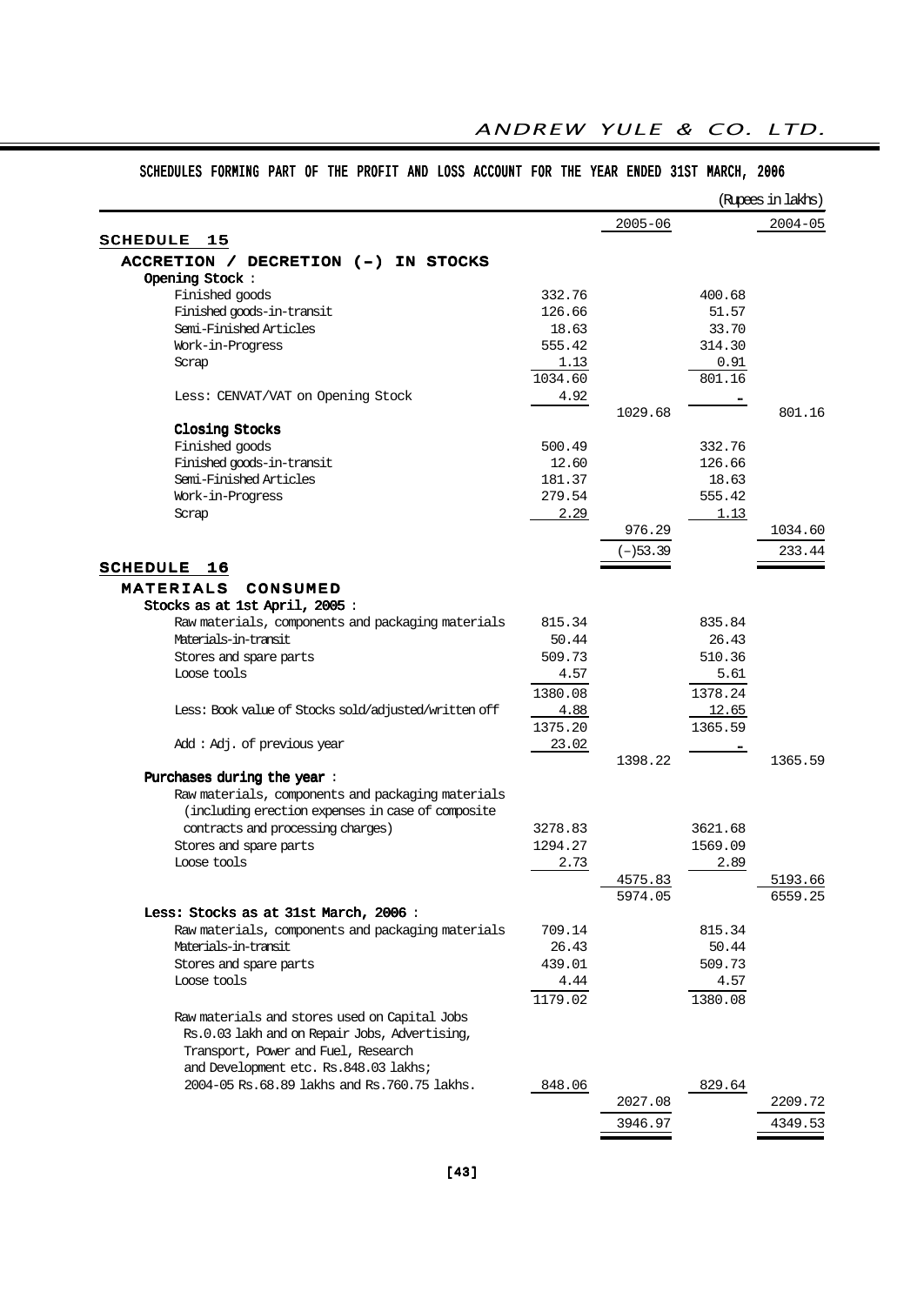## SCHEDULES FORMING PART OF THE PROFIT AND LOSS ACCOUNT FOR THE YEAR ENDED 31ST MARCH, 2006

|                                                                                                       |             | (Rupees in lakhs) |
|-------------------------------------------------------------------------------------------------------|-------------|-------------------|
| <b>SCHEDULE</b><br>17                                                                                 | $2005 - 06$ | $2004 - 05$       |
| SALARIES,<br>WAGES AND<br><b>BONUS</b>                                                                |             |                   |
| Salaries, Wages, Bonus and Gratuity                                                                   | 4866.03     | 4934.20           |
| Contribution to Provident and Other Funds                                                             | 574.32      | 1166.28           |
| Welfare and Other Expenses                                                                            | 688.34      | 703.00            |
|                                                                                                       | 6128.69     | 6803.48           |
| Less: Incurred on Capital jobs, Repair Jobs, Research and<br>Development, Advertising, Transport etc. | 172.95      | 226.12            |
|                                                                                                       | 5955.74     | 6577.36           |
|                                                                                                       |             |                   |
| SCHEDULE 18                                                                                           |             |                   |
| <b>INTEREST</b>                                                                                       |             |                   |
| Fixed Deposits                                                                                        | 38.68       | 38.23             |
| Term Loans                                                                                            | 844.82      | 512.55            |
| Others                                                                                                | 2059.20     | 1790.58           |
|                                                                                                       | 2942.70     | 2341.36           |
|                                                                                                       |             |                   |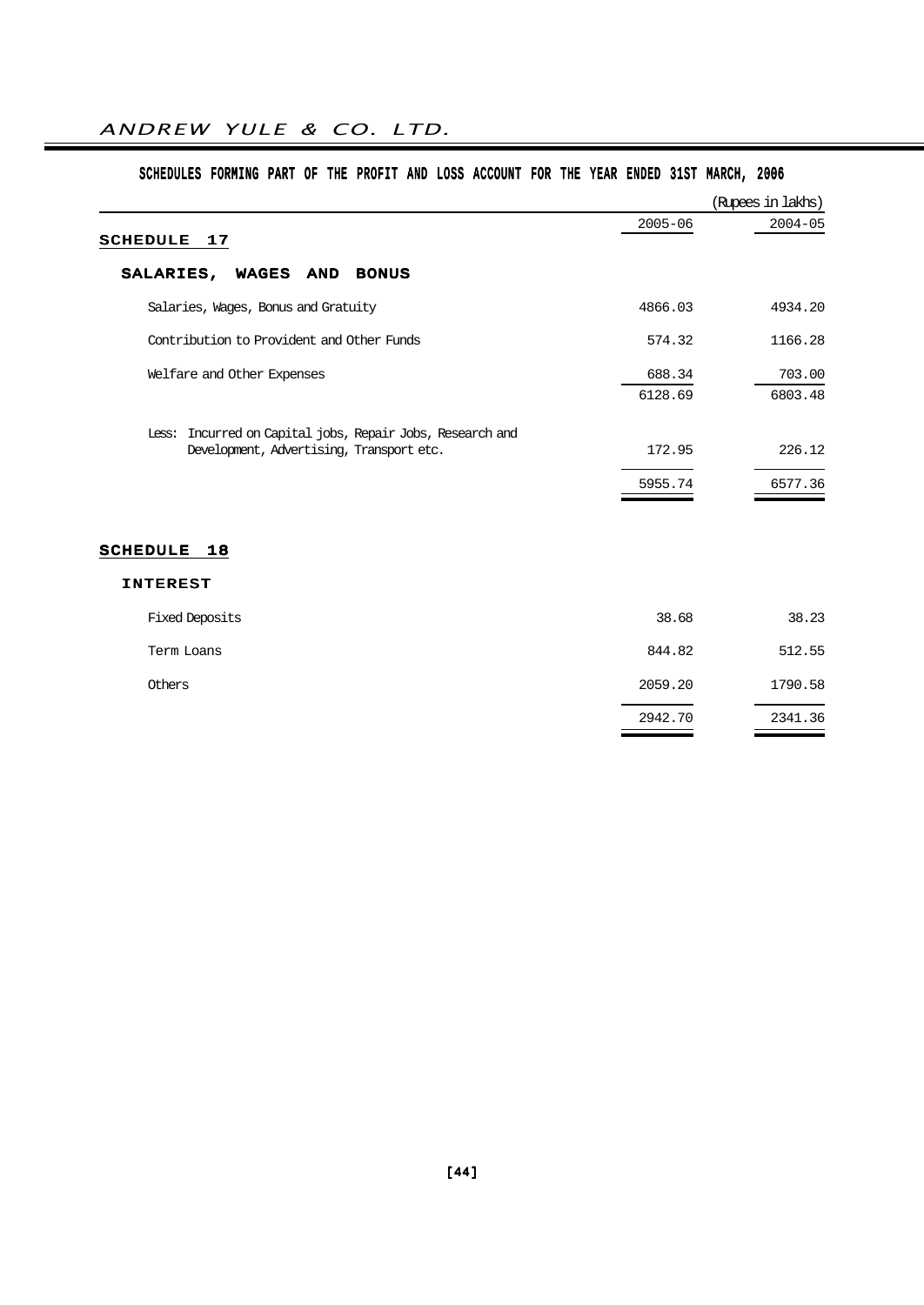|                                                         |        |             |         | (Rupees in lakhs)<br>$2004 - 05$ |
|---------------------------------------------------------|--------|-------------|---------|----------------------------------|
| 19                                                      |        | $2005 - 06$ |         |                                  |
| <b>SCHEDULE</b>                                         |        |             |         |                                  |
| OTHER<br><b>EXPENSES</b>                                |        |             |         |                                  |
| Power and Fuel                                          |        | 1226.34     |         | 1142.97                          |
| Miscellaneous Tea Cultivtion and Manufacturing Expenses |        | 103.26      |         | 103.74                           |
| Research and Development Expenses                       |        | 2.05        |         |                                  |
| Directors' Salaries                                     |        | 11.85       |         | 15.13                            |
| Directors' Fees                                         |        | 0.14        |         | 0.18                             |
| Rent (Net)                                              |        | 44.98       |         | 57.62                            |
| Rates and Taxes                                         |        | 30.21       |         | 32.52                            |
| Repairs and Maintenance:                                |        |             |         |                                  |
| Buildings                                               | 144.43 |             | 113.51  |                                  |
| Plant and Machinery                                     | 167.66 |             | 154.66  |                                  |
| Others                                                  | 39.26  |             | 33.80   |                                  |
|                                                         |        | 351.35      |         | 301.97                           |
| Travelling Expenses and Upkeep of Vehicles              |        | 302.76      |         | 281.19                           |
| Insurance                                               |        | 33.46       |         | 38.54                            |
| Brokers' Commission                                     |        | 78.42       |         | 68.28                            |
| Selling Expenses :                                      |        |             |         |                                  |
| Selling Agents' Commission                              | 21.60  |             | 50.48   |                                  |
| Others                                                  | 279.23 |             | 285.37  |                                  |
|                                                         |        | 300.83      |         | 335.85                           |
| Miscellaneous Expenses                                  |        | 532.87      |         | 525.68                           |
| Commission against Govt. Guarantee                      |        | 35.20       |         | 35.20                            |
| Loss on sale/written off of investments                 |        |             |         | 1.40                             |
| <b>Excise Duty</b>                                      |        | $(-)7.64$   |         | 119.68                           |
| Turnover Tax                                            |        | 15.50       |         |                                  |
| Assam Cess on Green Tea Leaf                            |        | 73.32       |         | 67.60                            |
| West Bengal Primary Education Cess                      |        | 7.50        |         | 7.63                             |
| West Bengal Rural Employment Cess                       |        | 14.99       |         | 15.26                            |
| Tea Cess                                                |        | 27.44       |         | 26.68                            |
| Assam Entry Cess                                        |        | 0.57        |         | 1.74                             |
| Education Cess                                          |        | 0.55        |         | 1.64                             |
| Bank Charges                                            |        | 78.34       |         | 168.07                           |
| <b>Auditors' Remuneration:</b>                          |        |             |         |                                  |
|                                                         |        |             |         |                                  |
| Audit Fees                                              | 3.10   |             | 3.10    |                                  |
| In Other Capacity:                                      |        |             |         |                                  |
| Tax Audit Fees                                          | 0.61   |             | 0.61    |                                  |
| For Certificates etc.                                   | 1.80   |             | 0.95    |                                  |
| Out of Pocket Expenses                                  | 0.54   |             | 0.18    |                                  |
|                                                         |        | 6.05        |         | 4.84                             |
| Miscellaneous Expenditure Written off:                  |        |             |         |                                  |
| Other Expenses                                          |        | 393.60      |         | 394.18                           |
| Net Loss on Exchange Fluctuation                        |        |             |         | 2.28                             |
| Items relating to previous years                        |        | 669.30      |         | 486.16                           |
| Liquidated Damages and Penalty etc.                     |        | 199.58      |         | 128.04                           |
| Rectification/Replacement                               |        | 101.29      |         | 13.73                            |
| Provision for:                                          |        |             |         |                                  |
| Doubtful Debts                                          | 762.30 |             | 1262.92 |                                  |
| Doubtful Loans, Advances and Deposits                   | 388.08 |             | 508.77  |                                  |
| Stock Obsolescence                                      | 29.09  |             | 97.25   |                                  |
| Aqua-culture Project                                    |        |             | 94.47   |                                  |
| Contingencies                                           | 0.11   |             |         |                                  |
| Foodstuff                                               | 16.54  |             |         |                                  |
|                                                         |        |             |         |                                  |
|                                                         |        | 1196.12     |         | 1963.41                          |
|                                                         |        | 5830.23     |         | 6341.21                          |
| Less: Amount transferred to Capital jobs etc.           |        | 0.30        |         | 0.36                             |
|                                                         |        | 5829.93     |         | 6340.85                          |

## SCHEDULE FORMING PART OF THE PROFIT AND LOSS ACCOUNT FOR THE YEAR ENDED 31ST MARCH, 2006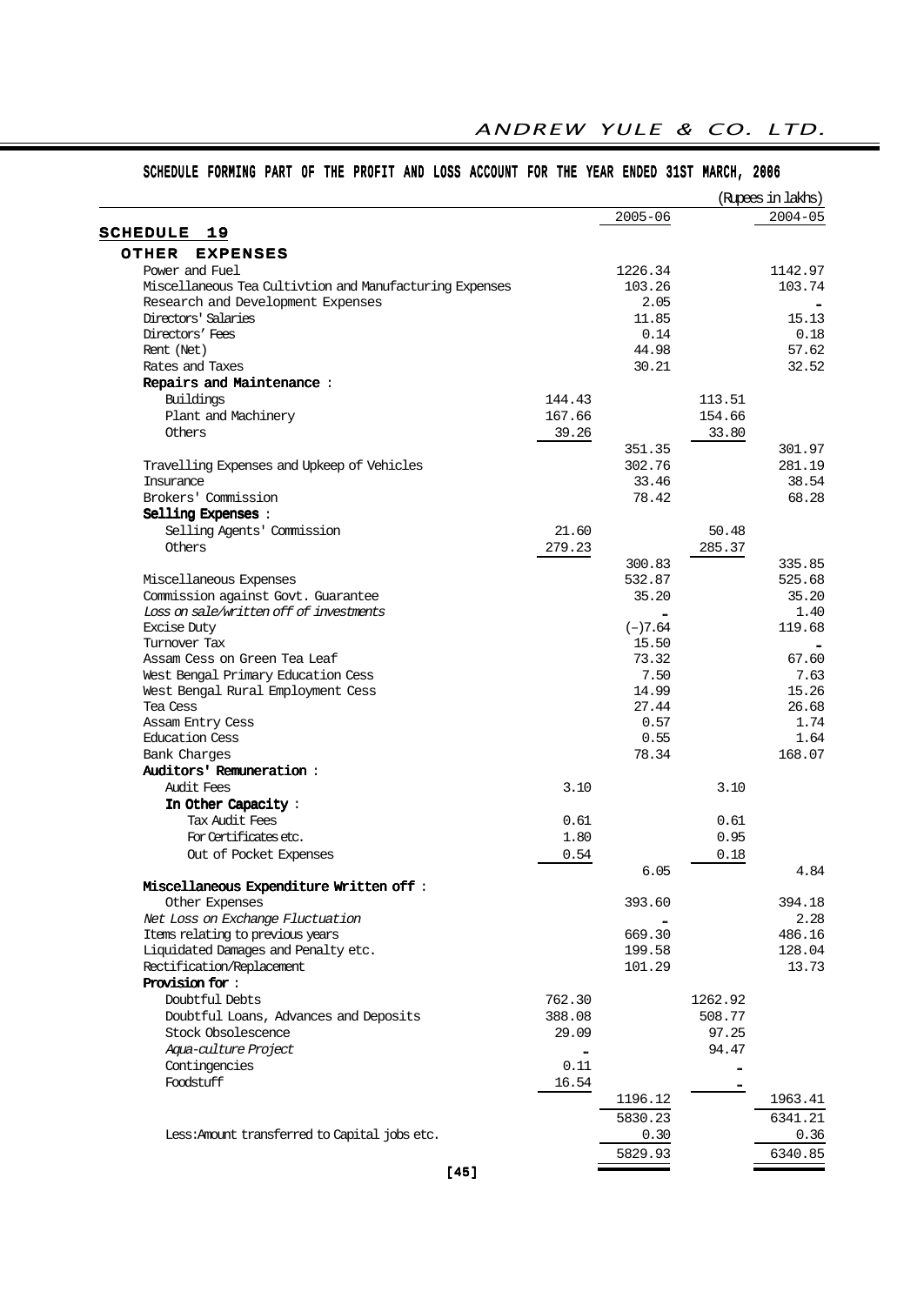## NOTES ON THE ACCOUNTS AS AT AND FOR THE YEAR ENDED 31ST MARCH, 2006

(Rupees in lakhs)

## SCHEDULE 20

- 1. Estimated amount of contracts remaining to be executed on Capital Account and not provided for (net of advances) Rs.105.67 lakhs (Rs.124.37 lakhs).
- 2. Contingent liabilities not provided for in respect of :
	- (a) Claims against the Company not acknowledged as debts : (i) Disputed labour matters (amount not ascertainable).
		- (ii) Others Rs.967.98 lakhs (Rs.967.11 lakhs).
	- (b) Guarantees and Indemnities given to various Institutions and Authorities in connection with Company's operations amounting to Rs.2297.65 lakhs (Rs.2278.38 lakhs).
	- (c) Bills Discounted/Purchased by banks and others remaining outstanding as on 31st March, 2006 Rs.Nil (Rs.184.33 lakhs).
	- (d) Legal cases U/s.138 and 141 of Negotiable Instruments Act., remaining outstanding as on 31st March, 2006 Rs.29.10 lakhs (Rs.4.10 lakhs).
	- (e) Guarantees given to banks in favour of other Group and/or Associate Companies :
		- (i) The Bengal Coal Co. Ltd.  $-$  Rs. 115.00 lakhs (Rs. 115.00 lakhs).<br>(ii) India Paper Pulp Co. Ltd.  $-$  Rs. 265.00 lakhs (Rs. 265.00 lakhs).
		-
- Rs. 265.00 lakhs (Rs. 265.00 lakhs).
- (iii) Other Companies Rs.60.00 lakhs (Rs.60.00 lakhs) in favour of Hooghly Printing Co. Ltd., a Subsidiary of the Company.
	- Rs.30.00 lakhs (Rs.30.00 lakhs) in favour of Tide Water Oil Company (India) Ltd., an Associate Company.

In respect of item Nos.(i) and (ii) above, the guarantees have already been invoked by the banks but not provided for as the matters are still subjudice.

- (f) Disputed Sales Tax/Professional Tax matters including pending Declaration Forms aggregating to Rs.4717.64 lakhs (Rs.4063.63 lakhs).
- (g) Aggregate Income Tax demands amounting to Rs.45.88 lakhs (Rs.Nil) not admitted, against which appeals have been preferred by the Company.
- (h) Agricultural Income Tax demands amounting to Rs.373.85 lakhs (Rs.37.08) not admitted, against which appeals have been preferred by the Company.
- (i) Disputed Excise/Customs Duty matters Rs.926.91 lakhs (Rs.781.45 lakhs).
- (j) Disputed liquidated damages on account of delayed despatches Rs.Nil (Rs.232.69 lakhs), against debts of the like amount which have been withheld by the customers.
- (k) Unexpired Letter of Credit opened by the Company's bankers Rs.429.69 lakhs (Rs.483.44 lakhs).
- 3. Consequent to change in the Accounting Policy No.2(b) in order to comply with AS-10, addition to Plant and Machinery and Electrical Installations have been lesser by Rs.7.11 lakhs and Rs.8.33 lakhs respectively during the year with corresponding reduction in charge of Depreciation of Rs.0.10 lakh in the Profit and Loss Account and Turnover in respect of Inter Unit Transaction of Capital Goods manufactured is lesser by Rs.15.44 lakhs.
- 4. Out of the total Tea Cultivation Expenses in Cold Weather incurred during the year amounting to Rs.622.61 lakhs, an amount of Rs.124.52 lakhs being 1/5th of such expenses has been debited to Profit and Loss Account and the balance amount of Rs.498.09 lakhs has been carried forward. Further, out of Rs.848.19 lakhs being the carried forward amount of Cold Weather Expenses from earlier year, Rs.243.46 lakhs has been debited to Profit and Loss Account and balance of Rs.604.73 lakhs has been carried forward.
- 5. In the Profit and Loss Account Rs.342.20 lakhs has been charged as expenditure on account of payment to Yule Agency Superannuation Fund in respect of the liability of short funding relating to earlier years, but not provided for eligible existing employees.
- 6. Liability on additional interest payable due to delay in deposit of Provident Fund contributions to Provident Fund Authorities has been computed considering a rate at par with the rate considered in computing this liability in Draft Rehabilitation Scheme submitted to the Operating Agency appointed by BIFR. No liability has also been provided for damages as waiver has been asked for in DRS.
- 7. The estimated arrear liability on account of pay revision of Officers and Non-unionised Supervisory Staff with effect from 1st August, 1997 and in respect of Directors from 1st January, 1997 is Rs.872.58 lakhs (net of payment of Interim Relief). In terms of Accounting Standard 5 this obligation will be accounted for in the Profit and Loss Account for the period during which such payment will actually be made.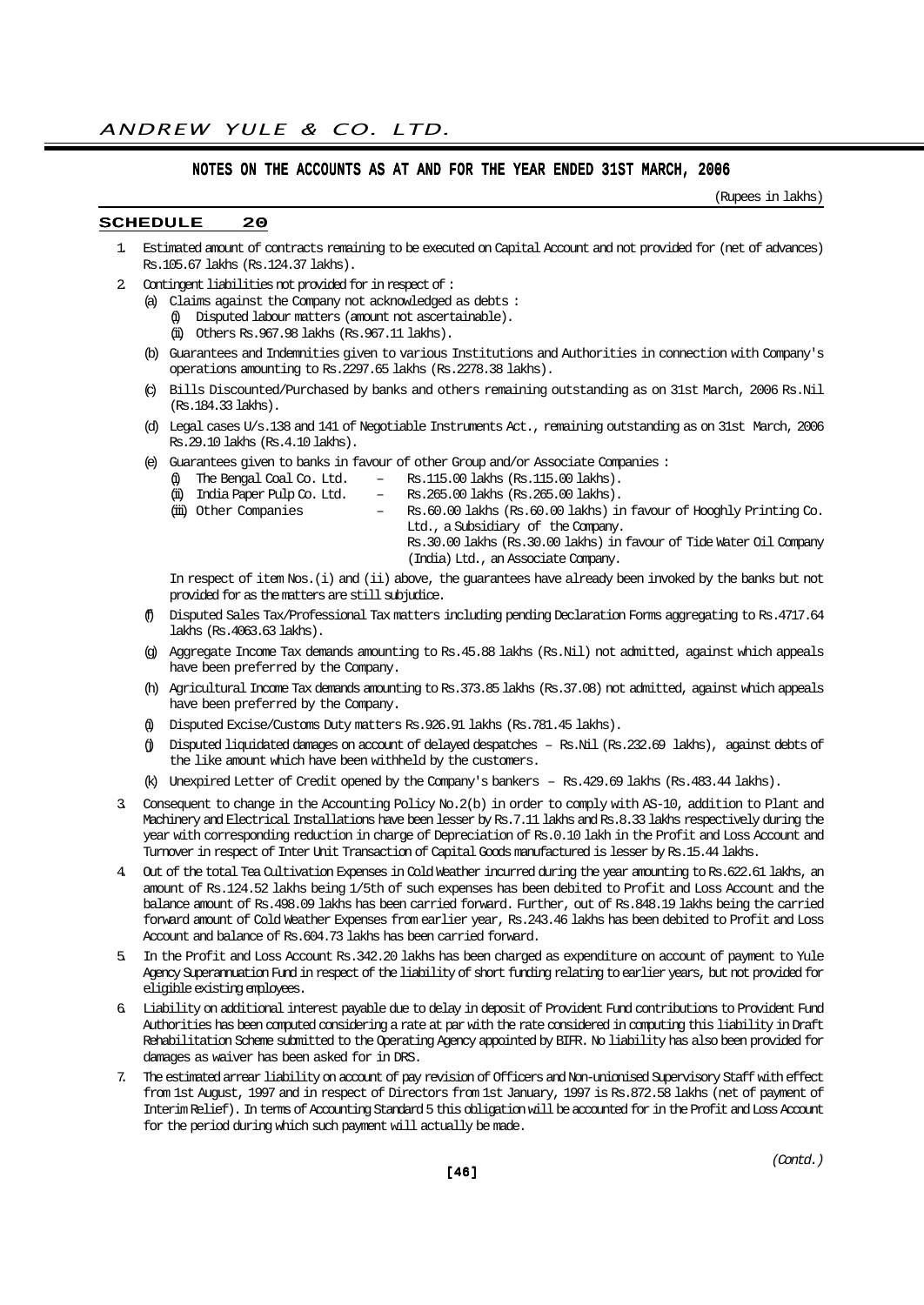(Rupees in lakhs)

#### SCHEDULE 20 – (Contd.)

- 8. The Company had furnished a Performance Bank Guarantee of Rs.70.00 lakhs to Tea Trading Corporation of India Ltd. (TTCI) along with a bid for purchase of a Tea Estate. Although the sale could not be completed due to legal complications, the said Bank Guarantee was invoked and encashed by TTCI. Since the TTCI has been ordered to be wound up by Hon'ble High Court, Calcutta, and an Official Liquidator has been appointed, the Company has lodged its claim for recovery of this Rs.70.00 lakhs with the Official Liquidator. The Claim is pending before the Liquidator and no provision has been considered necessary at this stage.
- 9. (a) In the matter of dispute between the Company and Hooghly Docking and Port Engineering Company Ltd. (HDPE) on the Award made by the Sole Arbitrator published on 18th December, 1994 the Arbitrator admitted the claims of Rs.53.40 lakhs of HDPE and Rs.13.74 lakhs of the Company. In this award, the Sole Arbitrator determined the total loss on ship building at Rs.42.49 lakhs although the Company contended that they were not liable for any over-run in the cost beyond the revised price fixed through negotiation by and between Hooghly Docking and Engineering Co. Ltd. (HDE) and its customers. In this award, the Sole Arbitrator also declined to set off the claims of the Company with the claims of HDE/HDPE on the ground that HDPE (Acquisition and Transfer of Undertaking) Act, 1984 did not permit such adjustment and observed that the Company could prefer its claim against HDPE before the Commissioner of Payments appointed under the Act for this purpose.

Aggrieved by this order, the Company filed an application before the Hon'ble Delhi High Court U/s. 30 of the Arbitration Act, 1940, for setting aside the said Award. The Company's said application is pending. Meanwhile, after the Company was declared a sick Company under SICA and was eligible for protection against any recovery action U/s. 22(2) of SICA, the Company filed an application before Hon'ble Delhi High Court for stay of the said pending case. Hearing on this application is in progress.

Pending disposal of the Company's petition for setting aside the said Award, the extent of loss, if any, in this regard is not ascertainable at this stage. However, loss, if any, arising on disposal of the Company's said application before the Hon'ble Delhi High Court will be adjusted against Capital Reserve.

- (b) State Bank of India (SBI) filed a suit before Hon'ble Madras High Court for enforcement of the guarantee of Rs.190.00 lakhs given by AYCL in favour of SBI as collateral security for the Cash Credit facilities advanced by SBI to the erstwhile Transformer & Switchgear Ltd., which was subsequently transferred to Debt Recovery Tribunal (DRT), Chennai. DRT, Chennai passed a decree in favour of SBI against which the Company has preferred an appeal which is now pending. Meanwhile in response to SBI's proposal for One Time Settlement, the Company made an offer for Rs.62.00 lakhs, to be paid from fund available with the Commissioner of Payments (COP). Inspite of initial disinclination of agreeing to this settlement, SBI has now agreed to re-consider this proposal subject to COP's clearance for releasing this fund. Reply from COP is awaited.
- 10. Loans and Advances in Schedule 10 includes an interest-free amount of Rs.115.08 lakhs (Rs.119.14 lakhs) incurred for the Agro Projects, which was subsequently transferred to Yule Agro Industries Ltd. (YAIL), a Company promoted by the two Associate Companies in the Group. This advance is recoverable from YAIL. YAIL has since informed that pending implementation of the aforesaid Agro Project, they have in the meantime

engaged in the activities of Oyster Mushroom, Vermiculture and Tea Nursery. As reported earlier, YAIL has confirmed to the Company to repay the balance advance in a phased manner out of the aforesaid activities.

- 11. Pursuant to an arrangement with Yule Agro Industries Limited (YAIL) regarding takeover of Telepara Unit of the Company by them all the expenses incurred during the year amounting to Rs.20.69 lakhs (Rs.20.78 lakhs) (net of income) has been charged to Profit and Loss Account of the Company pending implementation of the Agro Projects on commercial scale.
- 12. An amount of Rs.60.93 lakhs (Rs.60.93 lakhs) has been paid/payable till 31st January, 1999 to the Gayeshpur Municipality (GM) erstwhile Gayeshpur Notified Area Authority (GNAA) being rates and taxes according to the order issued on 8th April, 1986, by the Hon'ble Calcutta High Court upon the writ application filed by the Company challenging the enhancement of the rates by the GM. The Court has further directed that the amount paid in excess shall be refunded by GM to the Company with 18% interest p.a. in the event the Company succeeds in the writ application. Appropriate adjustment entries in this regard will be made in the accounts in the year of final decision of the Court. The writ is still pending without any further order.
- 13. (a) Unpaid overdue amount as on 31st March, 2006 payable to Small Scale and/or ancillary industrial suppliers as defined under the "Interest on delayed payments to Small Scale and Auxilliary Industries Undertakings Act, 1993" amounts to Rs.254.36 lakhs on account of principal and Rs.152.76 lakhs on account of interest. This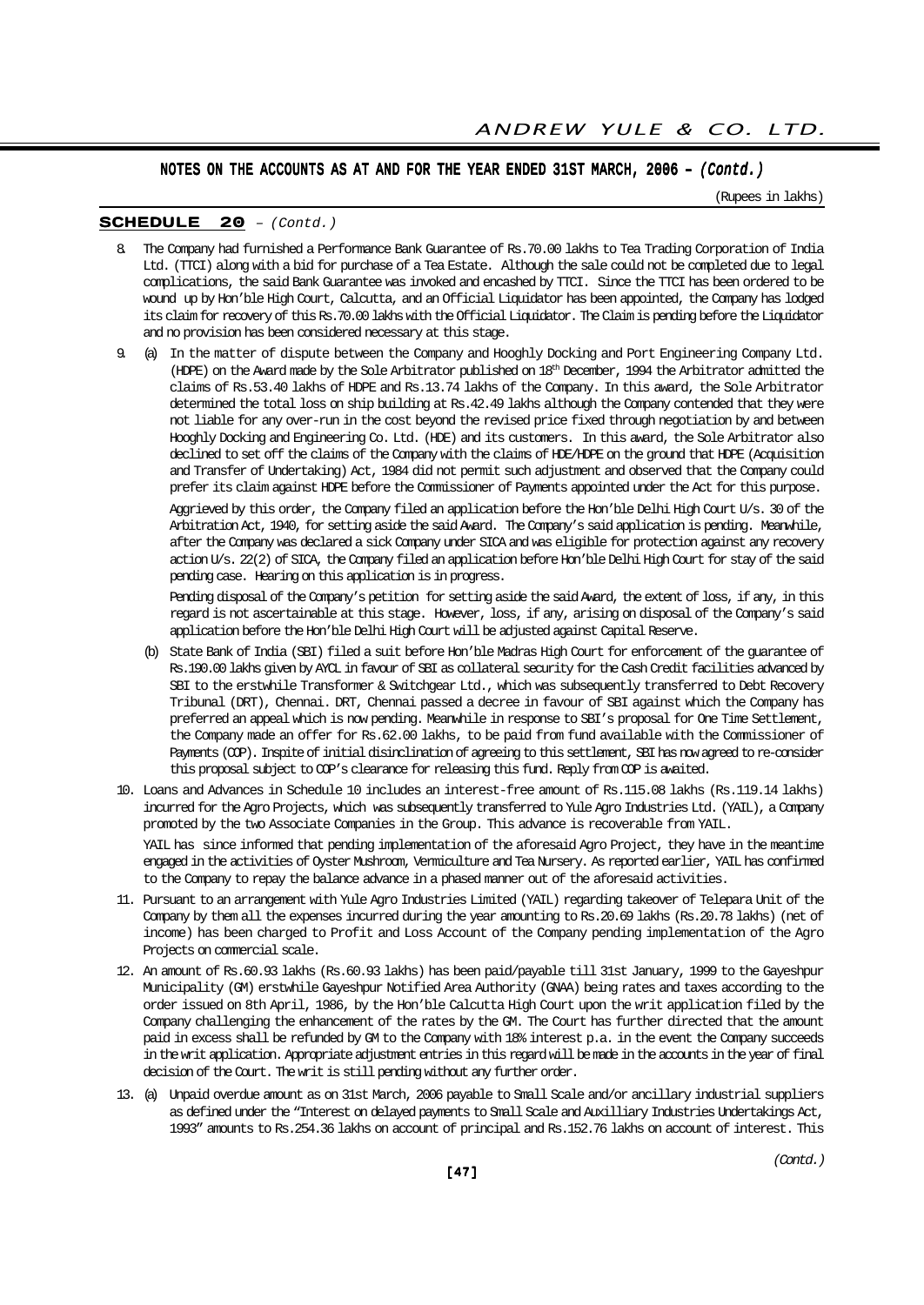(Rupees in lakhs)

#### SCHEDULE 20 – (Contd.)

disclosure is based on the information available with the Company regarding the status of suppliers as defined under the said Act.

(b) Small Scale Industrial Units to whom the Company owes a sum exceeding Rs.1.00 lakh and outstanding for more than 30 days as on 31st March, 2006 are CA Enterprises, Mukherjee Engg. Works, Metafab Engg. Co., Delta Controls Pvt. Ltd., Eastern Electricals, Fibroplast, India Technicians, Machinery Engg. Enterprises, Northern Engineering Works, Powermec India, Precisions Instruments, Rakshit Engg. Works, Sarco, Star Engineering Works, Orion Electric Controls (P) Ltd., Rima Transformers and Conductors (P) Ltd., Saravana Casting Works, Sukrut Udyog, Transgears., A.K.M.Metal Industries, On Load Gears, G.R.Ghosh and Sons Electronics, M. Engineering Industries, M.B.Enterprise, N.P.Chatterjee, Quality Engineering Enterprise, CMC Manufacturing Co., Ess Pee Electricals, Gulf Oil India Ltd., Industrial Electrical Equipment, Samsons (India), Maheswari Udyog, Multi Cables Pvt. Ltd., New Modern Technomech Private Ltd., R. N. Mishra, SEBA Engineering Pvt. Ltd., CII Porcelain (P) Ltd., B.M.Enterprises (P) Ltd., Teeknotronix, APAR Industries Ltd., Alco Wire Products (P) Ltd., Almental Industries, Invotech Engineers, Madras Wire Products, Ma Tara Engineering, Veer Steel Procesors and Electromagnetic Co.

This disclosure is based on the information available with the Company regarding the status of suppliers.

14. Directors' Remuneration :–

|                                                    | For the year ended | For the year ended |
|----------------------------------------------------|--------------------|--------------------|
|                                                    | 31st March, 2006   | 31st March, 2005   |
| Salaries                                           | 11.85              | 15.13              |
| Directors Fees                                     | 0.14               | 0.18               |
| Contribution to Provident Fund/Superannuation Fund | 1.96               | 2.62               |
| Other Perquisites/benefits                         | 1.01               | 0.89               |
|                                                    | 14.96              | 18.82              |

15. Details of Expenses incurred under the head "Miscellaneous Expenditure to the extent not written off or adjusted", which also include expenses incurred on development of new products are as follows :–

| OTHER EXPENSES                                            |         | $2005 - 06$ |         | $2004 - 05$ |
|-----------------------------------------------------------|---------|-------------|---------|-------------|
| Salaries, Wages and Bonus                                 |         | 80.42       |         | 80.42       |
| Contribution to Provident and other Funds                 |         | 6.63        |         | 6.63        |
| Welfare and Other Expenses                                |         | 23.89       |         | 23.89       |
| Material consumption                                      |         | 32.44       |         | 32.44       |
| Advertisement and Publicity                               |         | 381.31      |         | 381.31      |
| Market Survey Expenses                                    |         | 15.81       |         | 15.81       |
| Travelling Expenses                                       |         | 13.52       |         | 13.52       |
| Interest (Others)                                         |         | 0.05        |         | 0.05        |
| Vehicle Expenses                                          |         | 1.38        |         | 1.38        |
| Sales Promotion Expenses                                  |         | 109.82      |         | 109.82      |
| Purchase of Tender                                        |         | 0.03        |         | 0.03        |
| <b>Insurance</b>                                          |         | 0.01        |         | 0.01        |
| Power and Fuel                                            |         | 1.02        |         | 1.02        |
| *Miscellaneous Expenses [including training expenses      |         |             |         |             |
| Rs.10.41 lakhs (Rs.10.41 lakhs)]                          |         | 35.80       |         | 35.80       |
| Research and Development Expenses [includes cost of       |         |             |         |             |
| proto-type Rs. 34.82 lakhs (Rs. 34.82 lakhs)]             |         | 129.12      |         | 129.12      |
| <b>Testing Fees</b>                                       |         | 116.79      |         | 116.79      |
| Voluntary Retirement                                      |         | 1965.04     |         | 1965.04     |
|                                                           |         | 2913.08     |         | 2913.08     |
| Less: Written Off :                                       |         |             |         |             |
| As per last account                                       | 2110.97 |             | 1411.49 |             |
| Written off during this year [including items relating to | 393.60  |             | 699.48  |             |
| previous year Rs. Nil (Rs.305.30 lakhs)]                  |         | 2504.57     |         | 2110.97     |
|                                                           |         | 408.51      |         | 802.11      |
|                                                           |         |             |         |             |

Include Rs.9.00 lakhs (Rs.9.00 lakhs) spent for development of a Proto-type Fan out of grant received under DSIR Scheme.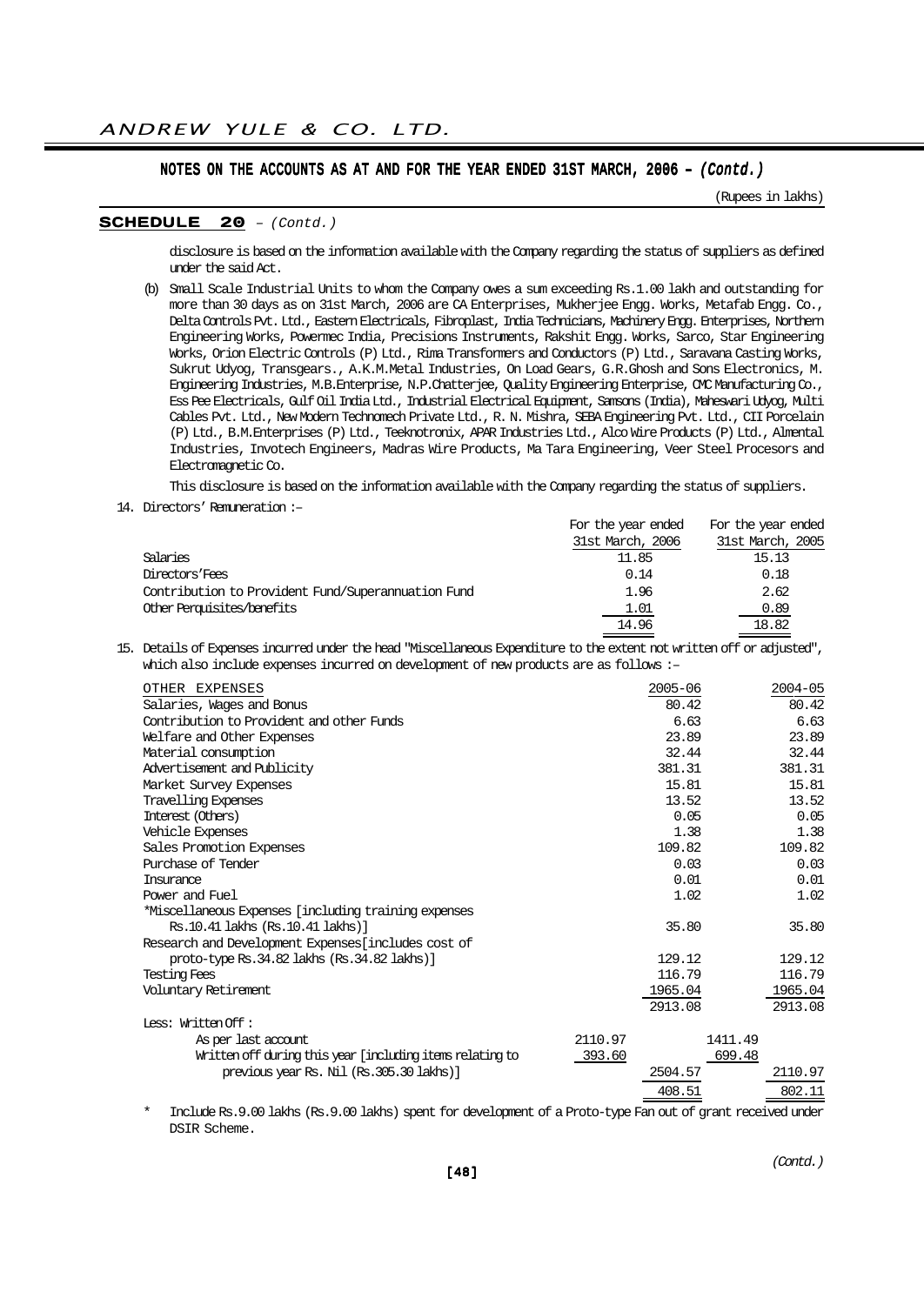(Rupees in lakhs)

#### SCHEDULE 20 – (Contd.)

- 16. Inventories include Rs.73.18 lakhs (Rs.65.13 lakhs) worth of stocks lying with thrid parties for which confirmations are awaited and/or under reconciliation and the same has been provided for to the extent considered necessary.
- 17. [a] Sundry debtors, claims receivable, deposits and advances to parties, sundry creditors and other liabilities as well as Loans from Financial Institutions, loan from WB Govt. under Subsidised Housing Scheme and Bodies Corporate, in the absence of confirmations, wherever necessary, are taken as per book balances and are subject to reconciliation and adjustments thereon having an impact of revenue nature, if any, will be made in the year in which those are finally settled.
	- [b] Balance confirmation in respect of an aggregate amount of Rs.0.22 lakh (Rs.0.36 lakh) remaining in Seven Bank Accounts which are inoperative, with different Banks, and in respect of a fixed deposit amounting to Rs.10.00 lakhs (Rs.10.00 lakhs) are awaited.
- 18. The Company had revalued its Tea Estates in the year 1994-95 on the basis of Revaluation Report by an approved valuer. Accordingly, Capital Reserve of Rs.10,735.16 lakhs under Schedule 2 includes a sum of Rs.10,332.52 lakhs as Revaluation Reserve arising out of above revaluation. No Depreciation is charged on such revalued assets, as the original cost of the said assets is also not being depreciated.
- 19. For the purpose of valuation of stock of bulk tea, minimum bonus @ 8.33% under Payment of Bonus Act, 1965 is considered on a consistent basis irrespective of the provision made.
- 20. The Company has paid in full the purchase consideration for acquisition of Bogijan Tea Estate (BTE) from Gohain Borbora Tea Co. Ltd. (GBT) as per agreement dated 11th April, 2001 and 26th October, 2004 and permission for transfer of the remaining 52 Bighas land from appropriate authority is awaited.
- 21. In course of execution of a contract received from Oil and Natural Gas Corporation Ltd. (ONGC), the Company had to undertake some additional work beyond the scope of the contract. Though the official bill for the main work was duly raised on ONGC, final bill for additional work could not be raised because of a dispute between the Company and ONGC about the value of the additional work. After the matter was referred to the Sole Arbitrator appointed by the Ministry of Heavy Industries, the Company submitted its final claim on 9th January 2001, of Rs.431.42 lakhs together with an interest, as may be admissible, at the direction of the Sole Arbitrator; but the matter was contested by ONGC. Till date, the Company has received Rs.70.00 lakh from ONGC as interim payment by two orders of the Sole Arbitrator made on  $20^{\text{th}}$  June'01 and  $8^{\text{th}}$  May'02. The arbitration proceeding is in progress.
- 22. Capital Work-in-Progress includes Rs.85.72 lakhs being payment of two instalments of Licence Fees of US \$ 27,000 and Training Fee of US \$ 15,000 paid to Mandl Heat Transfer Products Ltd. (Mandl), Canada, pursuant to failed Technology Transfer Agreement for manufacture of Air Handling Equipment. As the Company rejected the claim of MandI for payment of 3rd instalments and royalty in respect of the products allegedly to be manufactured by the Company by application of MandI technology, MandI filed a suit before the Hon'ble High Court at Calcutta claiming a decree for Rs.62.69 lakhs towards the 3rd instalments and other charges. The Company disputed the claim, denied any liability and has made a claim of US \$ 2,97,627 and Rs.11.89 lakhs towards refund of the payments already made to MandI and other damages in the same suit as a counter claim and prayed for a decree for the same amount with interest in favour of the Company on depositing requisite fee. The matter is pending before the Hon'ble High Court, Calcutta, the Company does not consider it necessary to make any provision in this respect.
- 23. (a) Provision for Liquidated damages amounting to Rs.1215.31 lakhs (Rs.1135.48 lakhs) have been set off against Sundry Debtors.
	- (b) Sundry Debtors include Rs.284.86 lakhs (Rs.229.37 lakhs) withheld by Customers for non-furnishing of performance guarantees in respect of completed jobs.
- 24. The Company has filed a Special Leave Petition before the Hon'ble Supreme Court of India on 11th July, 2005 against the Order dated 10th September, 2004 passed by Hon'ble High Court at Calcutta for Rs.300.71 lakhs awarded in favour of Orissa Cement Ltd. The petition is pending before Hon'ble Supreme Court for hearing. As the matter is sub-judice, no provision for the said amount has been made in the Accounts.
- 25. Pending enhancement of Authorised Share Capital, money received from Govt. of India as consideration towards Equity Share is included in Schedule-1 as "Shares pending issue" amounting to Rs.10303.90 lakhs.
- 26. "Miscellaneous Expenses to the extent not written off or adjusted" includes a sum of Rs.109.60 lakhs (Rs.293.67 lakhs) being the unamortised portion of payment of gratuity and leave encashment to employees retired under

[49]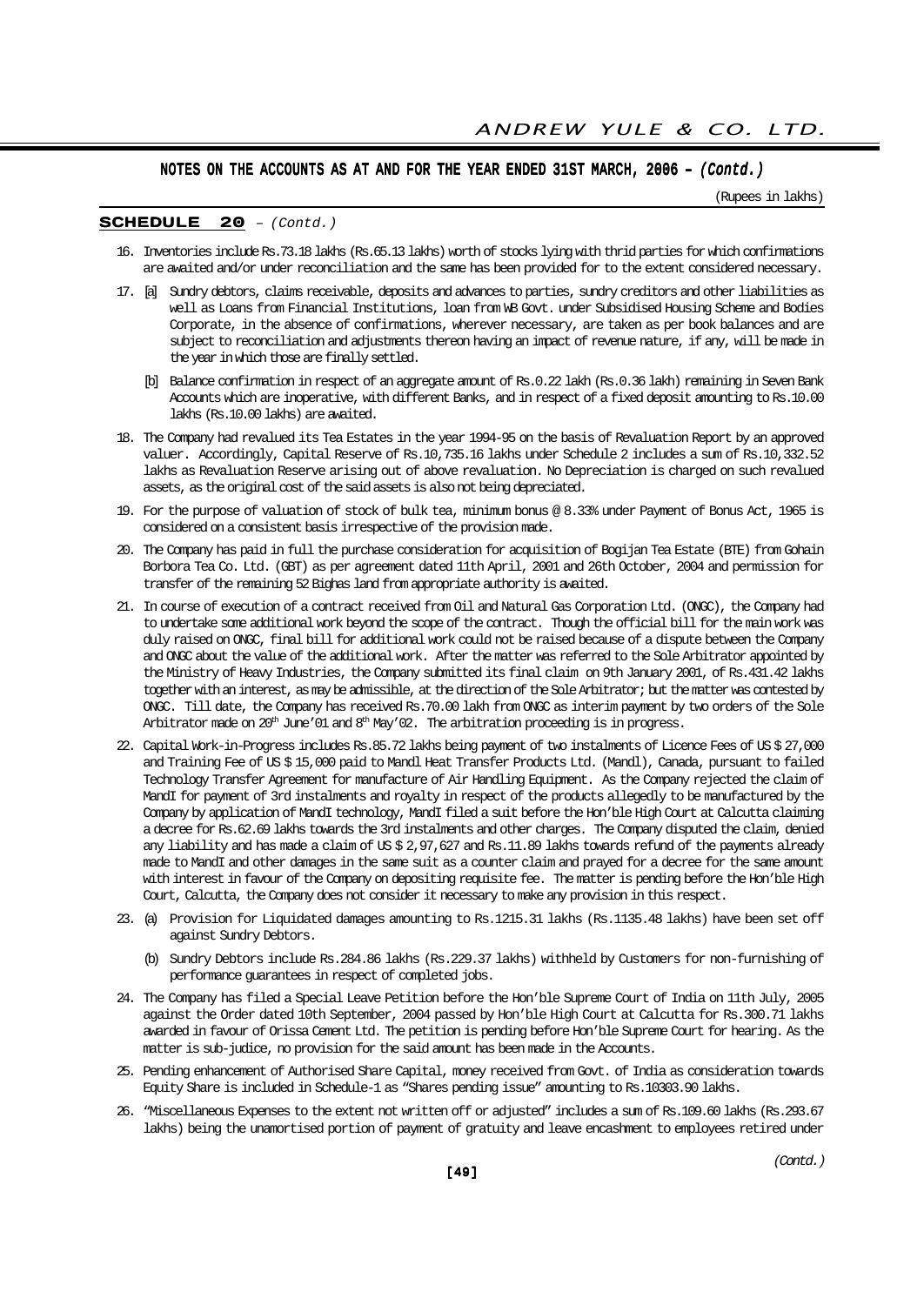(Rupees in lakhs)

#### SCHEDULE 20 – (Contd.)

Voluntary Retirement Scheme made out of Company's own fund/loan funds as such payments have been treated as deferred revenue expenditure in the earlier years.

- 27. No provision is made in the books for possible losses that may arise in respect of long term investments made in the Bengal Coal Co. Ltd., WEBFIL Ltd., and Yule Financing and Leasing Co. Ltd., totalling to Rs.42.89 lakhs (Rs.42.89 lakhs). The possible loss if any, is, however, fully covered by the Capital Reserve and the same will be adjusted as and when it arises.
- 28. No provision for Agricultural Income Tax has been made in this account as the final liability can not be ascertained pending settlement of Appeals and Assessments pending with the Appropriate Authorities in this regard except in respect of the Assessment year 1999-2000 for which a provision of Rs.32.00 lakhs has been made in the Profit and Loss Account.
- 29. (a) During the financial year 2005-06, opening deferred tax liability has been reviewed and necessary effect of changes thereof has been given in the Accounts. The balance of deferred tax liability as on 31st March, 2006 stood at Rs.420.41 lakhs (Rs.411.04 lakhs).
	- (b) The Company is not required to make any provision for current income tax for the financial year 2005-06 due to current year's business loss and carry forward of unabsorbed depreciation together with unabsorbed business loss.
- 30. The Company was referred to Board for Industrial & Financial Reconstruction (BIFR) under Section 15(1) of Sick Industrial Companies (Special Provisions) Act, 1985 (SICA). BIFR at its meeting held on 20th September, 2004, declared the Company as "Sick" and appointed Industrial Development Bank of India (IDBI) as the Operating Agency for finalization of Rehabilitation Scheme of the Company. The Draft Rehabilitation Scheme with the cut-off date as on 31st March, 2006, duly consented by all the Secured Creditors, has been duly approved by the Board for Reconstruction of Public Sector Enterprises (BRPSE) on 9th May, 2006. The proposal is now awaiting final clearance from the Government of India. In view of the above, the financial statement has been prepared considering the Company as a going concern.
- 31. Segment Reporting

The Company's segment information as at and for the year ended 31st March, 2006 are as below :–

| <b>Business Seqment</b>          | Electrical              | Tea                     | Engineering   | Segment<br>Total | Elimination             | Consolidated   |
|----------------------------------|-------------------------|-------------------------|---------------|------------------|-------------------------|----------------|
| 1. Segment Results               |                         |                         |               |                  |                         |                |
| - External sales                 | 3923.47                 | 5823.85                 | 1307.98       | 11055.30         |                         |                |
|                                  | [4538.52]               | [6228.31]               | [897.89]      | [11664.72]       |                         |                |
| - Inter Segment sales            | 10.10                   | 1.26                    | 22.95         | 34.31            |                         |                |
|                                  | [0.61]                  | [0.88]                  | [0.45]        | [1.94]           |                         |                |
| - Inter Segment Sale of          | 35.37                   |                         | 89.27         | 124.64           |                         |                |
| Capital Goods                    | []                      | []                      | [66.29]       | [66.29]          |                         |                |
| - Total Revenue                  | 3968.94                 | 5825.12                 | 1420.20       | 11214.26         | 34.31                   | 11179.95       |
|                                  | [4539.13]               | [6229.19]               | [964.63]      | [11732.95]       | [1.94]                  | [11731.01]     |
| 2 Segment Results                | $(-)2007.70$            | $(-)1803.57$            | $(-)458.72$   | $(-)4269.99$     |                         | $(-)4269.99$   |
|                                  | $[-)2347.60]$           | $[-1679.86]$            | $[(-1031.12]$ | $[(-)5058.58]$   | $[]$                    | $[(-)5058.58]$ |
| - Unallocated Corporate expenses |                         |                         |               |                  |                         | $(-)261.61$    |
| net of unallocated income        |                         |                         |               |                  |                         | $[(-)269.24]$  |
| Operating Profit                 | $\bullet\bullet\bullet$ |                         |               |                  | $\bullet\bullet\bullet$ | $(-)4531.60$   |
|                                  |                         | $\bullet\bullet\bullet$ |               |                  |                         | $[(-)5327.82]$ |
| Interest expenses                |                         |                         |               |                  |                         | $(-)2942.70$   |
|                                  |                         |                         |               |                  |                         | $[(-)2341.36]$ |
| - Interest/dividend income       |                         |                         |               |                  |                         | 139.60         |
|                                  | $\bullet\bullet\bullet$ |                         |               |                  |                         | [147.69]       |
| Profit from ordinary activities  |                         |                         |               |                  |                         | $(-)7334.70$   |
|                                  |                         |                         |               |                  |                         | $[(-)7521.49]$ |
| - Extra-ordinary items           |                         |                         |               |                  |                         |                |
|                                  |                         |                         |               |                  |                         | $[(-)10.49]$   |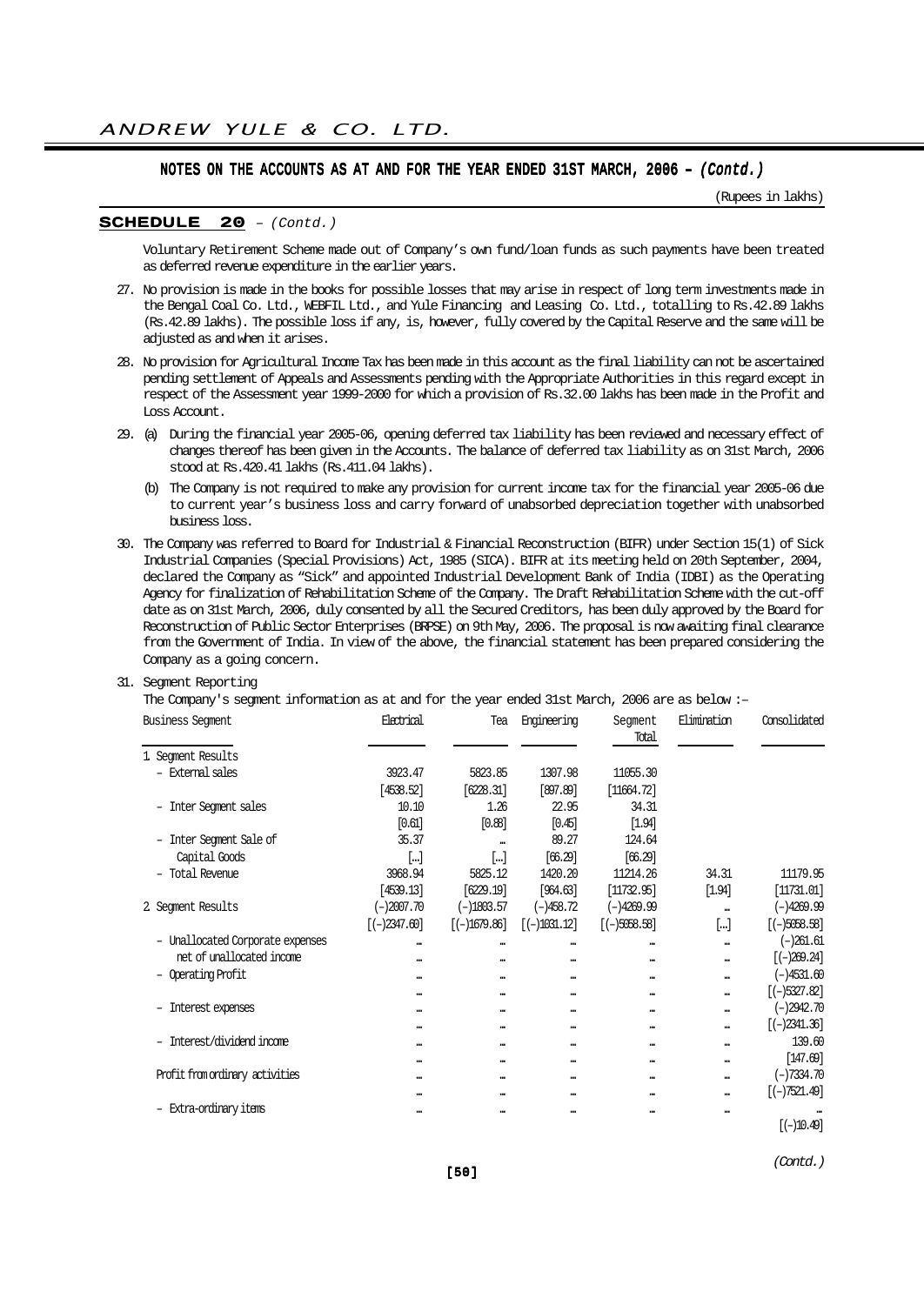(Rupees in lakhs)

| <b>Business Seqment</b>                                                                  | Electrical                                            | Tea                     | Engineering | Segment<br>Total | Elimination | Consolidated   |
|------------------------------------------------------------------------------------------|-------------------------------------------------------|-------------------------|-------------|------------------|-------------|----------------|
| - Net Profit                                                                             |                                                       |                         |             |                  |             | $(-)7334.70$   |
|                                                                                          |                                                       |                         |             |                  |             | $[(-)7531.98]$ |
| - Segment Assets                                                                         | 5946.03                                               | 22859.32                | 2036.28     | 30841.63         |             | 30841.63       |
|                                                                                          | [7424.44]                                             | [22377.68]              | [2182.75]   | [31984.87]       |             | [31984.87]     |
| - Unallocated corporate                                                                  |                                                       | $\ddot{\phantom{a}}$    |             |                  |             | 4321.32        |
| Assets                                                                                   |                                                       |                         |             |                  |             | [4183.32]      |
| - Total Assets                                                                           |                                                       |                         |             |                  |             | 35162.95       |
|                                                                                          |                                                       |                         |             |                  |             | [36168.19]     |
| - Segment Liabilities                                                                    | 6991.36                                               | 9490.74                 | 2077.02     | 18559.12         |             | 18559.12       |
|                                                                                          | [7321.42]                                             | [7997.80]               | [1989.33]   |                  |             | [17308.55]     |
|                                                                                          |                                                       |                         |             | [17608.55]       |             |                |
| - Unallocated corporate                                                                  |                                                       | $\bullet\bullet\bullet$ |             |                  |             | 1273.33        |
| Liabilities                                                                              |                                                       |                         |             |                  |             | [1290.56]      |
| - Total Liabilities                                                                      |                                                       |                         |             |                  |             | 19832.45       |
|                                                                                          |                                                       |                         |             |                  |             | [18599.11]     |
| - Capital Expenditure                                                                    | 10.58                                                 | 433.85                  |             | 444.43           |             |                |
|                                                                                          | [5.57]                                                | [650.02]                | [2.68]      | [658.27]         |             |                |
| - Depreciation including Impairment                                                      | 46.44                                                 | 339.20                  | 10.53       | 396.17           |             |                |
|                                                                                          | [49.08]                                               | [177.68]                | [36.01]     | [262.77]         |             |                |
| - Non-Cash expenses other                                                                | 836.41                                                | 33.72                   | 296.98      | 1167.11          |             |                |
| than depreciation                                                                        | [1388.49]                                             | [119.90]                | [392.35]    | [1900.74]        |             |                |
| The business segments comprise of the following major product groups :-<br>Notes:<br>(1) |                                                       |                         |             |                  |             |                |
| Engineering<br>-                                                                         | Industrial Fans.                                      |                         |             |                  |             |                |
| -                                                                                        | Tea Machinery.                                        |                         |             |                  |             |                |
| $\overline{\phantom{0}}$                                                                 | Air Pollution and Water Pollution Control equipments. |                         |             |                  |             |                |
|                                                                                          | Turn-key projects involving the above products.       |                         |             |                  |             |                |

| Flettrical | $-$ | HT and LT Switchgears.                   |
|------------|-----|------------------------------------------|
|            |     | Transformers                             |
|            |     | Relay and Contactors                     |
|            |     | Turn-key projects on power distribution. |
| Тея        |     | Tea growing and manufacturing.           |

- (2) The information relating to erstwhile Belting Division has been considered as part of the corporate information for the purpose of the above reporting as the related business has been discontinued earlier.
- (3) Information relating to "Project" has been reported after being clubbed with Engineering Division.
- 32. Related party disclosure

### (i) Names of Related Parties with whom Company had transactions during the year :

Associate Companies – Tide Water Oil Co. (I) Ltd.

- Dishergarh Power Supply Co. Ltd.
- Bengal Coal Co. Ltd.
- New Beerbhoom Coal Co. Ltd.
- Katras Jherriah Coal Co. Ltd.
- Yule Agro Industries Ltd.
- WEBFIL Ltd.
- Yule Financing and Leasing Co. Ltd.
- Joint Venture Phoenix Yule Ltd.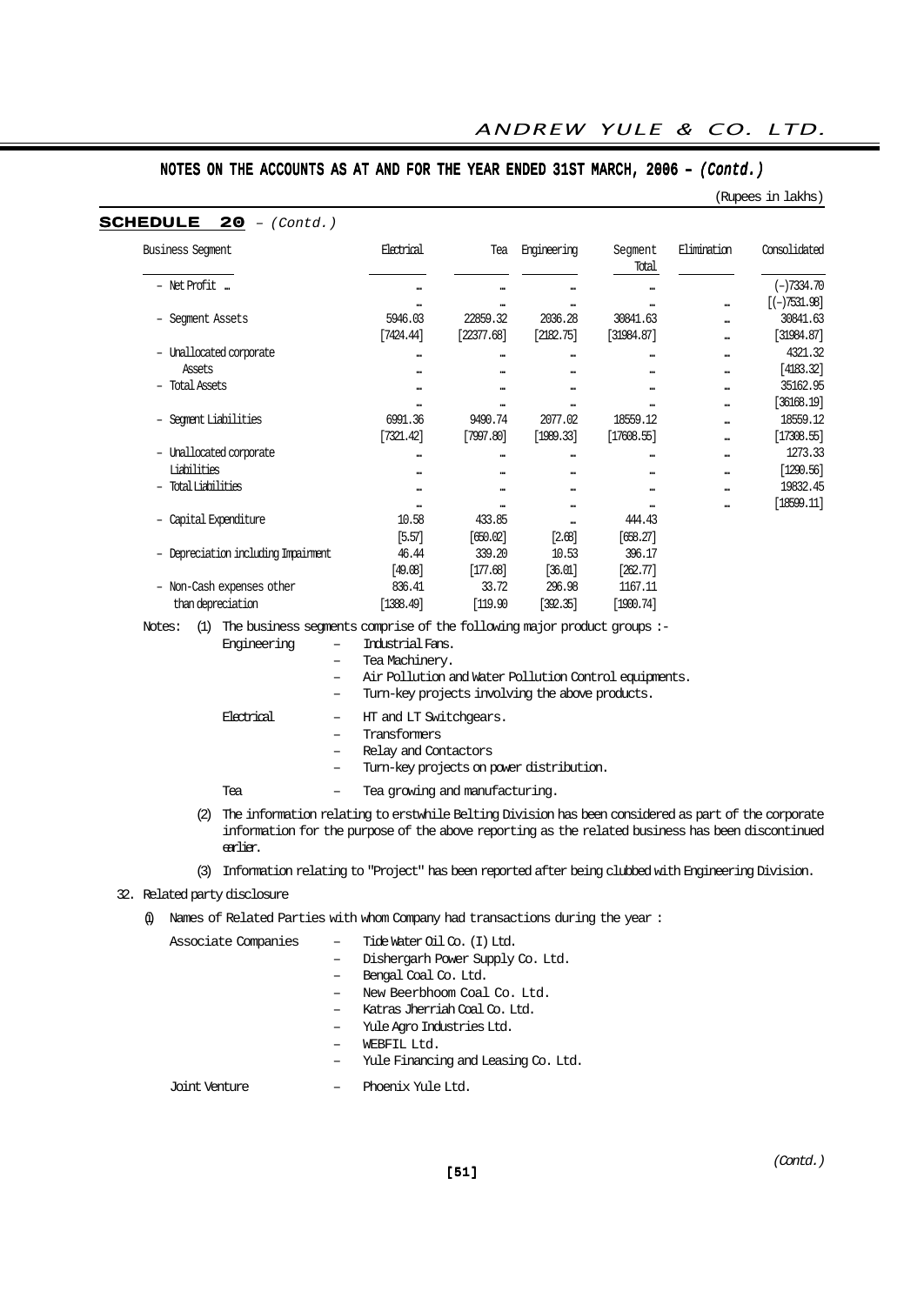(Rupees in lakhs)

## SCHEDULE 20 – (Contd.)

|          | (ii) Key Management Personnel: |                                                  |
|----------|--------------------------------|--------------------------------------------------|
|          | (a) Arindom Mukherjee –        | Chairman and Managing Director                   |
| $\omega$ | Asok Basu                      | Director (Personnel) [till 26th September, 2005] |
|          | (c) S. Muralidharan            | - Director (Finance) [since 29th August, 2005]   |
|          | (d) S. Lahiry                  | - Chief Executive, Engineering Division          |
|          | (e) R. K. Babaycon             | - Chief Executive, Tea Division                  |
|          | fi R.K. Sikdar                 | - Chief Executive, Electrical Division           |
|          |                                |                                                  |

(iii) Disclosure of transactions between the Company and related parties and the status of outstanding balance as on 31st March, 2006.

|             |             |            |             |                          | Key Management          |
|-------------|-------------|------------|-------------|--------------------------|-------------------------|
|             |             |            |             |                          |                         |
| $2005 - 06$ | $2004 - 05$ |            | $2004 - 05$ | $2005 - 06$              | $2004 - 05$             |
| 19.45       | 35.39       |            |             |                          |                         |
|             | 0.10        |            |             |                          |                         |
| 51.66       | 4.38        | 0.84       | 1.00        |                          |                         |
| 0.14        | 0.57        |            |             |                          |                         |
| 4.50        | 4.12        |            |             |                          |                         |
| 5.71        | 22.84       |            |             |                          |                         |
| 80.00       | 90.00       |            |             |                          |                         |
| 48.34       | 47.97       |            |             |                          |                         |
| 7.09        | 6.83        |            | 2.11        | 0.20                     | 0.05                    |
| 301.94      | 379.39      |            |             |                          |                         |
| 8.00        |             |            |             |                          |                         |
|             |             |            |             | 14.82                    | 18.64                   |
|             |             |            |             | 12.25                    | 13.83                   |
|             |             |            |             |                          |                         |
| 116.04      | 124.67      | 0.13       | 1.42        |                          |                         |
| 861.53      | 812.23      | 1.64       | 1.64        |                          |                         |
| 57.76       | 0.78        |            |             |                          |                         |
| 29.05       | 29.05       |            |             |                          |                         |
| 83.00       | 75.00       |            |             | 1.44                     | 1.61                    |
| 1000.00     | 1000.00     |            |             |                          |                         |
| 251.71      | 171.71      |            |             |                          |                         |
|             |             | Associates |             | Joint Venture<br>2005-06 | Personnel and Relatives |

### 33. Earning per share For the year ended For the year ended

|     |                                                    | 31st March, 2006          | 31st March, 2005             |
|-----|----------------------------------------------------|---------------------------|------------------------------|
| (a) | Number of Equity Share:-                           |                           |                              |
|     | At the beginning of the year                       | 5,82,67,078               | 5,82,67,078                  |
|     | At the end of the year                             | 5,82,67,078               | 5,82,67,078                  |
|     | Weighted average number of                         |                           |                              |
|     | Equity Shares outstanding during the year          | 5,82,67,078               | 5,82,67,078                  |
|     | Face value of each Equity Share                    | Rs.10.00                  | Rs.10.00                     |
| (b) | Profit after Tax available for Equity Shareholders | $Rs. (-) 74.07.34.135.32$ | $Rs. (-) 75, 43, 60, 987.19$ |
| Q   | Basic earnings per Share                           | $Rs. (-)12.71$            | $Rs. (-12.95$                |

Note: Since the Company has incurred loss from its normal continuing operation diluted earnings per share has not been computed.

(Contd.)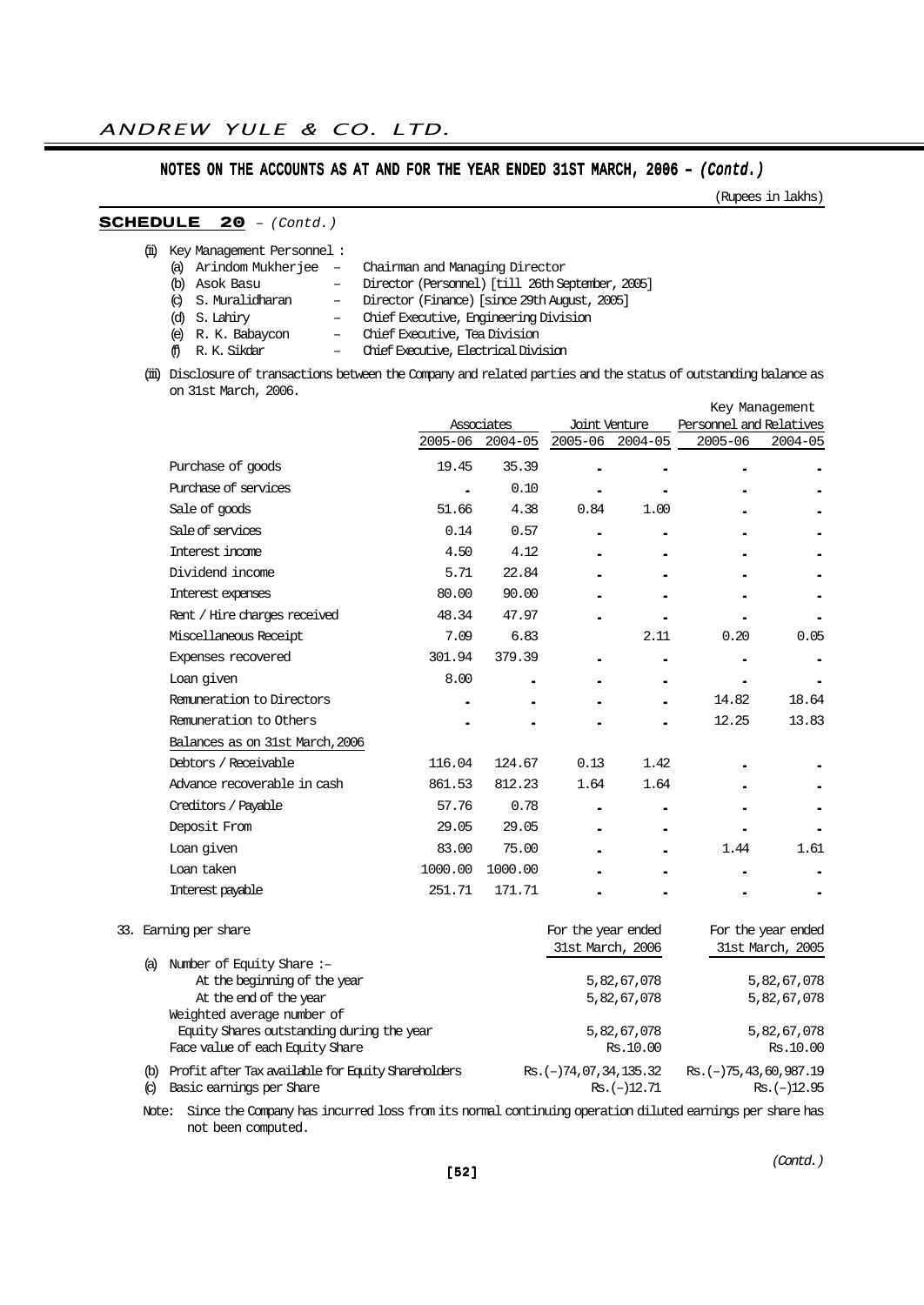(Rupees in lakhs)

#### SCHEDULE 20 – (Contd.)

34. Company's interest in joint venture :

The Company's interest as a joint venture, in jointly controlled entity is :

| Name                 | Country of incorporation | Percentage of ownership interest as at 31st March, 2006 |
|----------------------|--------------------------|---------------------------------------------------------|
| Phoenix Yule Limited | India                    | 26%                                                     |

The Company's interest in this joint venture entity are reported as "Non-Trade Investments in Other Companies" (Schedule-5) and stated at cost. The Company's share of each of the assets, liabilities, income and expenses etc. (each without elemination of the effect of transaction between the Company and the Joint Venture) related to its interest in the joint venture are as follows :–  $\lambda$ s at  $31$ st December,  $\lambda$ s at  $31$ st December,  $\lambda$ s at  $31$ st December,  $\lambda$ s at  $21$ st December,  $\lambda$ s at  $21$ st December,  $\lambda$ s at  $\lambda$ 

|    |                   |                                                    | As at sist becemper,    | As at sist becemper,    |
|----|-------------------|----------------------------------------------------|-------------------------|-------------------------|
|    |                   |                                                    | 2005                    | 2004                    |
| 1. | Assets            |                                                    |                         |                         |
|    | (a)               | <b>Fixed Assets</b>                                | 682.46                  | 736.25                  |
|    | $\circled{b}$     | Current Assets, Loans and Advances                 |                         |                         |
|    |                   | Inventories<br>6)                                  | 329.65                  | 299.90                  |
|    |                   | (ji)<br>Sundry Debtors                             | 855.19                  | 754.02                  |
|    |                   | Cash and Bank Balances<br>(iii)                    | 605.29                  | 316.87                  |
|    |                   | (iv) Loans and Advances                            | 314.95                  | 366.50                  |
| 2. |                   | Liabilities                                        |                         |                         |
|    | (a)               | Current Liabilities and Provisions                 |                         |                         |
|    |                   | Liabilities<br>6)                                  | 668.18                  | 549.34                  |
|    |                   | Provisions<br>ω                                    | 101.67                  | 61.30                   |
|    | $\circled{b}$     | Deferred Tax Liability (Net)                       | 61.27                   | 82.22                   |
|    |                   |                                                    | For the year ended 31st | For the year ended 31st |
|    |                   |                                                    | December, 2005          | December, 2004          |
| 1. |                   | Income                                             |                         |                         |
|    | (a)               | Sales                                              | 3819.48                 | 3371.14                 |
|    | $\omega$          | Other Income                                       | 70.83                   | 12.32                   |
|    | $\circ$           | Accretion/Decretion in Stocks                      | $(-) 16.91$             | 6.14                    |
| 2. |                   | Expenditure                                        |                         |                         |
|    | (a)               | Raw Materials, Components and Packing Materials    | 2453.97                 | 2290.07                 |
|    | $\circled{b}$     | Salaries, Wages and Bonus                          | 314.04                  | 280.44                  |
|    | $\circled{c}$     | <b>Interest</b>                                    | 0.18                    | 6.12                    |
|    | (d)               | Other Expenses                                     | 627.83                  | 528.15                  |
|    | (e)               | Depreciation                                       | 137.78                  | 105.08                  |
|    | ⊕                 | Extra-Ordinary Expenses net of Extra-ordinary item | 37.12                   | 6.10                    |
|    | $\left( q\right)$ | Provision for Taxation –                           |                         |                         |
|    |                   | 6)<br>Current                                      | 143.14                  | 73.29                   |
|    |                   | (ii)<br>Deferred                                   | $(-)$ 20.96             | $(-)$ 24.09             |
|    |                   |                                                    |                         |                         |

As the financial year of the joint venture ends on 31st December every year, the financial statement of the joint venture prepared for the year ended 31st December, 2005, being the latest available financial statement of the joint venture, has been considered for the purpose of adoption under Accounting Standard 27 – Financial Reporting of interests in Joint Venture.

- 35. The Company has obtained exemption from the Company Law Board in respect of disclosure of quantitative information relating to production/sale of spares and components.
- 36. (a) Previous year's figures have been re-arranged or re-grouped wherever necessary.
	- (b) The figures in these accounts have been rounded off to nearest lakhs of rupees and, as such, the balances in certain heads of account amounting to Rs.500 or less, although maintained in the books of accounts of the Company, do not appear in these accounts.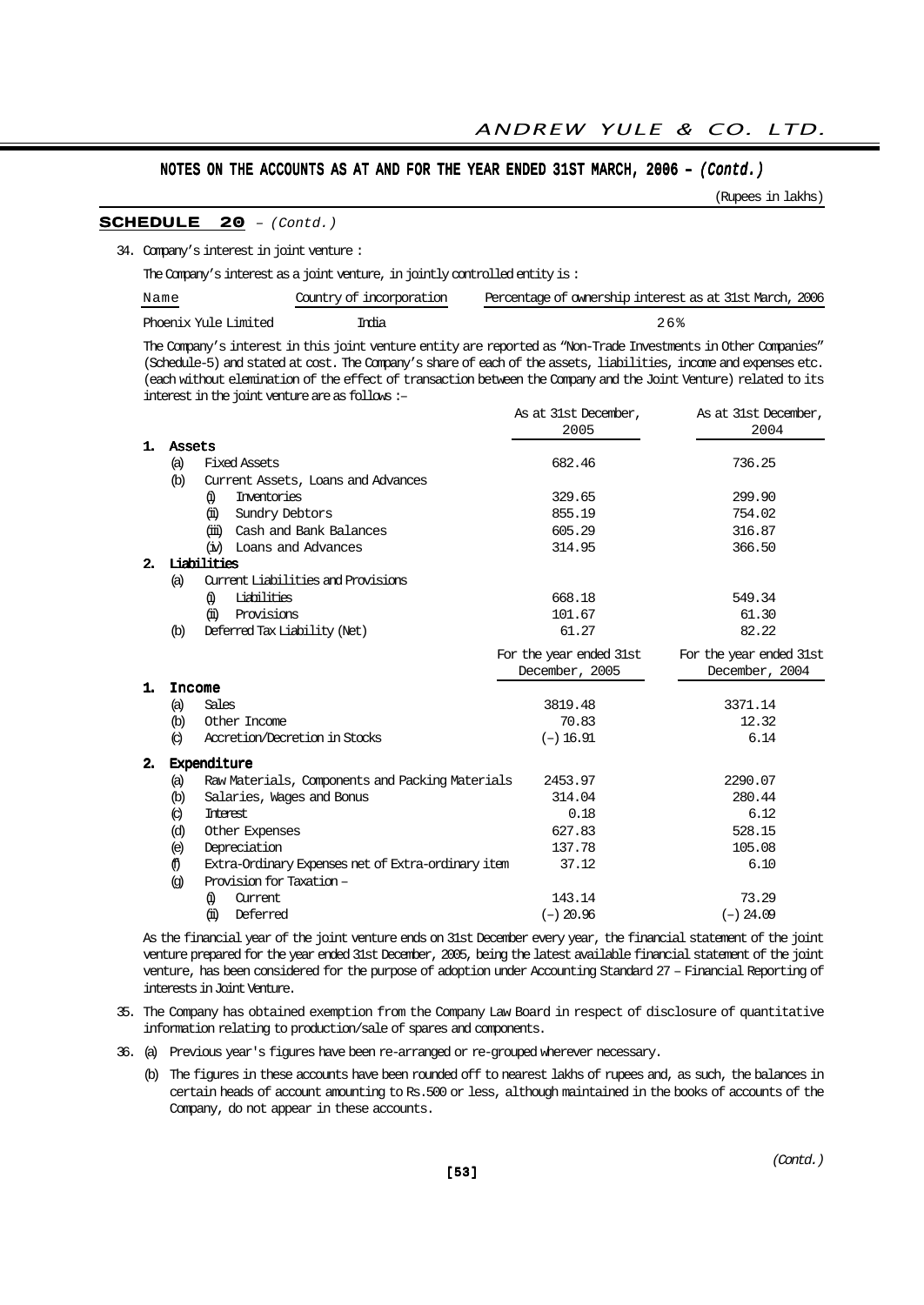| (Contd.)<br>SCHEDULE 20 -                                           |                                                                               |                      |                 |                               |                          |                   |
|---------------------------------------------------------------------|-------------------------------------------------------------------------------|----------------------|-----------------|-------------------------------|--------------------------|-------------------|
| 37. Information pursuant to the provisions of                       | paragraphs 3, 4C and 4D of Part II of Schedule VI of the Companies Act, 1956: |                      |                 |                               |                          |                   |
| (a) Particulars in respect of Goods manufactured                    |                                                                               |                      | Capacity        |                               | Actual Production        |                   |
|                                                                     |                                                                               | Licensed             | installed       |                               |                          |                   |
| Class of Goods                                                      | Unit                                                                          | $2005 - 06$          | $2005 - 06$     | $2005 - 06$                   | $2004 - 05$              |                   |
| <b>DIVISION</b><br>ENGINEERING<br>À,                                |                                                                               |                      |                 |                               |                          |                   |
| (1) Tea Machinery:<br>SIROCCO UNIT<br>$\blacksquare$                |                                                                               |                      |                 |                               |                          |                   |
|                                                                     |                                                                               | 20<br>$\blacksquare$ | 120             |                               | $\overline{\phantom{0}}$ |                   |
| Tea Leaf Processing Machines<br>Tea Drying Machines                 | Nos<br>Ξ                                                                      | 24                   | 24              | $\overline{ }$                | $\mathbf{I}$             |                   |
|                                                                     | Ξ                                                                             |                      |                 |                               |                          |                   |
| Green Leaf Shifters                                                 | Ξ                                                                             | 24                   | 24              | -1                            |                          |                   |
| Tea Packing Machines                                                |                                                                               | $\overline{12}$      | 12              | $\mathbf{I}$                  | $\mathbf{I}$             |                   |
| Tea Leaf Rolling Machines                                           | $\equiv$                                                                      | 24                   | 24              | $\mathbf{I}$                  | -1                       |                   |
| ŢΩ<br>Rootes Rotary Blower                                          | Ξ                                                                             | 12                   | 12              | $\mathbf{I}$                  | $\mathbf{I}$             |                   |
| Oil Fuel Burning Equipment                                          | Ξ                                                                             | 48                   | 48              | $\mathbf{I}$                  | $\mathsf{I}$             |                   |
| Tea Fluff Removal Plant                                             |                                                                               | $^{24}$              | 24              | $\mathbf{I}$                  | $\mathbf{L}$             |                   |
| Multi Air Heaters                                                   |                                                                               | 48                   | 48              | $\overline{ }$                | $\overline{\phantom{0}}$ |                   |
| Tea Machinery Spares                                                | .<br>R                                                                        | Worth about          | Worth about     |                               |                          |                   |
|                                                                     |                                                                               | Rs.10.08 lakhs       | Rs. 10.08 lakhs | Rs.50.30 lakhs                | Rs.36.42 lakhs           |                   |
| ŢΩ<br>Industrial Fans and Blower<br>$\widehat{\mathfrak{Q}}$        |                                                                               |                      |                 |                               |                          |                   |
| Assorted Fans                                                       | Nos                                                                           | 908<br>108           | 900<br>108      | 6<br>$\overline{\phantom{0}}$ | 42                       |                   |
| Dust/Dumpy Collectors                                               | Ξ                                                                             |                      |                 |                               |                          |                   |
| Air Washers for Evaporating, Cooling and                            |                                                                               |                      |                 |                               |                          |                   |
| Humidification Plants                                               | Ξ                                                                             | 36                   | 96              |                               | T.                       |                   |
| Core Lamination<br>$\widehat{\mathcal{C}}$                          | M.T.                                                                          | 2200                 | 1800            | $\mathbf{I}$                  | $\mathsf{I}$             |                   |
| Flanged Pipes<br>$\overline{4}$                                     | Nos                                                                           | N.A.                 | As required     | -1                            | $\mathbf{I}$             |                   |
| Ladle Car<br>$\widehat{\Theta}$                                     | $\equiv$                                                                      | N.A.                 | As required     | $\mathbf{L}$                  | $\mathbf{L}$             |                   |
| Compac Space Fan System<br><u>ම</u>                                 | $\overline{\phantom{a}}$                                                      | N.A.                 | required<br>As  | $\overline{\phantom{a}}$      |                          |                   |
| <b>UNIT</b><br>CONTROL<br>POLLUTION<br><b>AIR</b><br>$\blacksquare$ |                                                                               |                      |                 |                               |                          |                   |
| (1) Air Pollution Control Equipment                                 |                                                                               |                      |                 |                               |                          |                   |
| Cyclones                                                            |                                                                               |                      |                 |                               |                          |                   |
| cellulars                                                           |                                                                               |                      |                 |                               |                          |                   |
| Scrubbers                                                           |                                                                               |                      |                 |                               |                          |                   |
| Bag Filters                                                         |                                                                               |                      |                 |                               |                          |                   |
| Electrostatic Precipitators                                         |                                                                               |                      |                 |                               |                          |                   |
| Systems<br>Pneumatic Conveying                                      |                                                                               |                      |                 |                               |                          |                   |
| ls Sorting<br>Classifiers for Materia                               | Sets                                                                          | 100                  | 100             | $\overline{\phantom{a}}$      | $\overline{1}$           |                   |
| Paper Machine Hoods                                                 |                                                                               |                      |                 |                               |                          |                   |
| Spray Booths                                                        |                                                                               |                      |                 |                               |                          |                   |
| Cooling Tower                                                       |                                                                               |                      |                 |                               |                          |                   |
| Fume Extraction                                                     |                                                                               |                      |                 |                               |                          |                   |
| Vantillation system including Marine components                     |                                                                               |                      |                 |                               |                          | (Rupees in lakhs) |
| and allied accessories for above                                    |                                                                               |                      |                 |                               |                          |                   |
| Water Pollution Control Equipment<br>$\widehat{\mathfrak{A}}$       | Sets                                                                          | N.A.                 | As required     | I                             | ı                        |                   |
|                                                                     |                                                                               |                      |                 |                               | (Canta.                  |                   |
|                                                                     |                                                                               |                      |                 |                               |                          |                   |

ANDREW YULE & CO. LTD.

[54]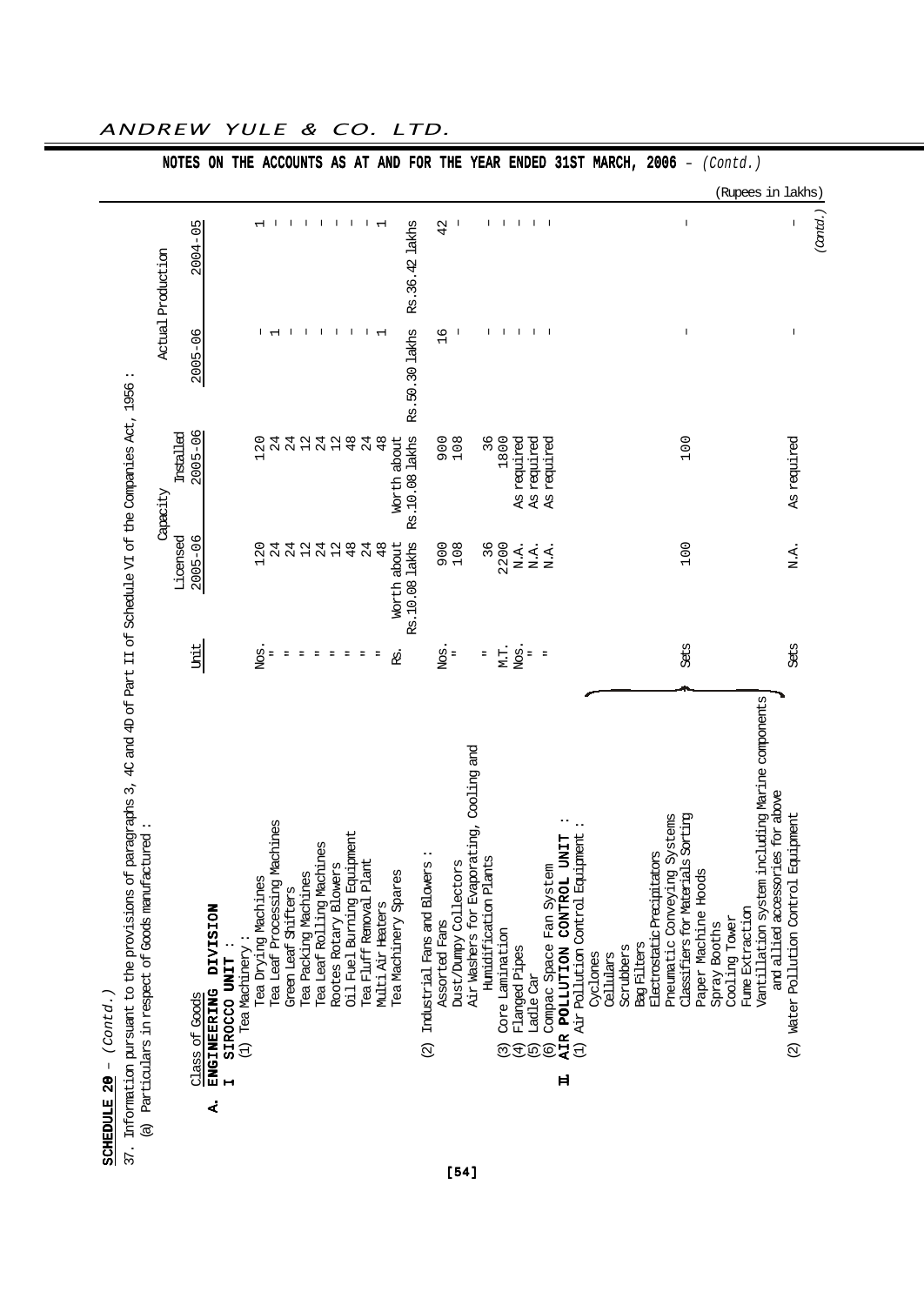| SCHEDULE 20 - $(Contd. )$                                                                                                                                                                                                        |      |                                   |           |                      |                   |
|----------------------------------------------------------------------------------------------------------------------------------------------------------------------------------------------------------------------------------|------|-----------------------------------|-----------|----------------------|-------------------|
| Information pursuant to the provisions of paragraphs 3, 40 and 4D of Bart II of Schedule VI of the Companies Act, 1956 – (Contol.)<br>Particulars in respect of Goods manufactured – (Contol.,<br>$\overline{\mathbb{C}}$<br>37. |      |                                   |           |                      |                   |
|                                                                                                                                                                                                                                  |      | Capacity                          |           |                      | Actual Production |
|                                                                                                                                                                                                                                  |      | Licensed                          | Installed |                      |                   |
| Class of Goods                                                                                                                                                                                                                   | Unit | 2005-06                           | 2005-06   | 2005-06              | 2004-05           |
| ELECTRICAL DIVISION<br>SWITCHGEAR UNIT<br>a.                                                                                                                                                                                     |      |                                   |           |                      |                   |
| (1) Various Switchear Itens:                                                                                                                                                                                                     |      |                                   |           |                      |                   |
| Low Tension Iron Clad Combination Switch Fuse Unit                                                                                                                                                                               | Nos. | 3600                              | 3600      |                      | $\mathsf{I}$      |
| Flame Proof Air Circuit Breakers upto 500 Volts                                                                                                                                                                                  |      | 100                               | 100       |                      |                   |
| Distribution Board (including Small Board Boxes)                                                                                                                                                                                 |      | 2364                              | 2364      |                      | J.                |
| Motor Control Centre Panels                                                                                                                                                                                                      |      | 191                               | 191       | 4                    | م                 |
| Circuit Breakers upto 660 Volts Unit Rating                                                                                                                                                                                      |      | 600                               | 600       | $\frac{9}{1}$        | 172               |
| Flame Proof Air Break Gate End Boxes and                                                                                                                                                                                         |      |                                   |           |                      |                   |
| Starters upto 250 HP                                                                                                                                                                                                             |      | 1800                              | 1800      |                      | I                 |
| Flare Proof Air Cooled Signalling and Lighting Transformer                                                                                                                                                                       |      | 300                               | 300       |                      | $\overline{1}$    |
| Flame Proof Control Switches etc.                                                                                                                                                                                                |      | 800                               | 800       |                      | I                 |
| Flame Proof Drill Control Panel                                                                                                                                                                                                  |      | 1200                              | 1200      | $\overline{9}$       | 382               |
| Flame Proof 3.3 KV 0il/Air Break Starters (upto 1200HP)                                                                                                                                                                          |      | 300                               | 300       |                      |                   |
| Flame Proof Transwitch Unit                                                                                                                                                                                                      |      | 100                               | 100       |                      | $\overline{11}$   |
| Circuit Breakers above 660 Volts Rating<br>$\widehat{\mathfrak{Q}}$                                                                                                                                                              |      | 600                               | 600       | 121                  | 221               |
| 6.6 KVA Vacuum Contactors upto 400 Amps.<br>$\widehat{\mathcal{O}}$                                                                                                                                                              |      | 50                                | 50        | $\mathbf{\Omega}$    | 4                 |
| LT Motor Control Centres<br>$\bigoplus$                                                                                                                                                                                          |      | 200                               | 200       |                      |                   |
| Shaft and Cage Communication System<br>$\widehat{\mathfrak{G}}$                                                                                                                                                                  |      |                                   |           |                      |                   |
| Face Signalling Unit                                                                                                                                                                                                             |      | Worth                             | Worth     |                      |                   |
| Intrinsically Safe Telephone Systems                                                                                                                                                                                             | ஜ்   | Rs. 300.00 lakhs Rs. 300.00 lakhs |           | <b>Rs.7.76 lakts</b> | Rs.0.58 lakts     |
| Pre-start Alarm to indicate status of the machine<br>$\widehat{A}$                                                                                                                                                               |      |                                   |           |                      |                   |
| Intrinsically Safe Insulation T <del>este</del> r<br>$\mathfrak{D}$                                                                                                                                                              |      |                                   |           |                      |                   |
| TOGAMI UNIT :<br>Ħ                                                                                                                                                                                                               |      |                                   |           |                      |                   |
| Electromagnatic Contactors upto 600 Amps                                                                                                                                                                                         | Nos. | 84,000                            | 84,000    | 13,705               | 14,748            |
| Bi-metallic Overload Relays upto 600 Amps                                                                                                                                                                                        |      | 68,000<br>12,000<br>25,000        | 68,000    | 1,859                | 1,028<br>2,928    |
| Moulded Case Circuit Breakers upto 1200 Amps                                                                                                                                                                                     |      |                                   | 9,000     | 1,240                |                   |
| Industrial Motor Starters                                                                                                                                                                                                        |      |                                   | 25,000    | 268                  | 273               |
| Sectionalizer<br>11 KV Pole Mounted                                                                                                                                                                                              |      | 500                               | 500       | $\frac{2}{1}$        | Q                 |
| 11 KV Pole Mounted Capacitor Switch                                                                                                                                                                                              |      | 1,500                             | 1,500     | 164                  | 318               |
| Pole Mounted Vacuum Circuit Breakers/Auto Reclosure,                                                                                                                                                                             |      |                                   |           |                      |                   |

 $\begin{array}{c|c|c|c|c} \hline \text{1} & \text{1} & \text{1} & \text{1} \\ \hline \text{1} & \text{1} & \text{1} & \text{1} \\ \hline \text{1} & \text{1} & \text{1} & \text{1} \\ \hline \end{array}$ 

 $\frac{1}{3}$ 

 $\begin{array}{c} 1 \overline{1} \\ 1 \overline{1} \\ 2 \overline{1} \end{array}$ 

 $\overline{4}$  $\bar{1}$ 

NOTES ON THE ACCOUNTS AS AT AND FOR THE YEAR ENDED 31ST MARCH, 2006 -  $(Cond.)$ 

Rs.0.58 lakts

(Rupees in lakhs)

58

6,36,700

4,87,300<br>14

1,500<br>5,00,000<br>550<br>500<br>500<br>500

4,050<br>5,00,000<br>550<br>500<br>500<br>500

 $\begin{array}{lll} \texttt{NCS} \\ \texttt{KVA} \\ \texttt{NCS} : \end{array} \, .$ 

Air Break Load Interruptors upto 33 KV and 830 Amps Air Break Switches upto 12 KV and 630 Amps

Control Panel and Systems

 $\begin{array}{c} \begin{array}{c} \end{array} \end{array}$ 

 $\Gamma=1$ 

(Contd.)

ANDREW YULE & CO. LTD.

 $318$ 205  $\overline{\phantom{a}}$ 

156

50

As required

 $\bar{1}$ 

 $\sigma$ 

 $14,748$ <br> $1,028$ <br> $2,928$ <br> $273$ 

Vacuum Capacitor Switch

Switch Fuse Unit

.III TRANSFORMER AND SWITCHGEAR UNIT : AND UNIT

TRANSFORMER AND SWITCHGEAR UNIT Power and Distribution Transformers Current and Potential Transformers

 $\mathbf H$ 

Vacuum Capacitor Switch " 125 50 156 205 Switch Fuse Unit " N.A. As required – –

 $\frac{1}{\pi}$  ) is

125 N.A. Current and Potential Transformers Nos. 4,050 1,500 – – Power and Distribution Transformers KVA 5,00,000 5,00,000 4,87,300 6,36,700 Control Panel and Systems  $\frac{14}{350}$  350  $\frac{350}{350}$  $\frac{1}{2}$  Air Break Switches upto 12 KV and 630 Amps  $\frac{1}{2}$  Solo 500  $\frac{1}{2}$  Switches upto 1300  $\frac{1}{2}$  Switches upto 1300  $\frac{1}{2}$ Air Break Load Interruptors upto 33 KV and 830 Amps " 500 500 – –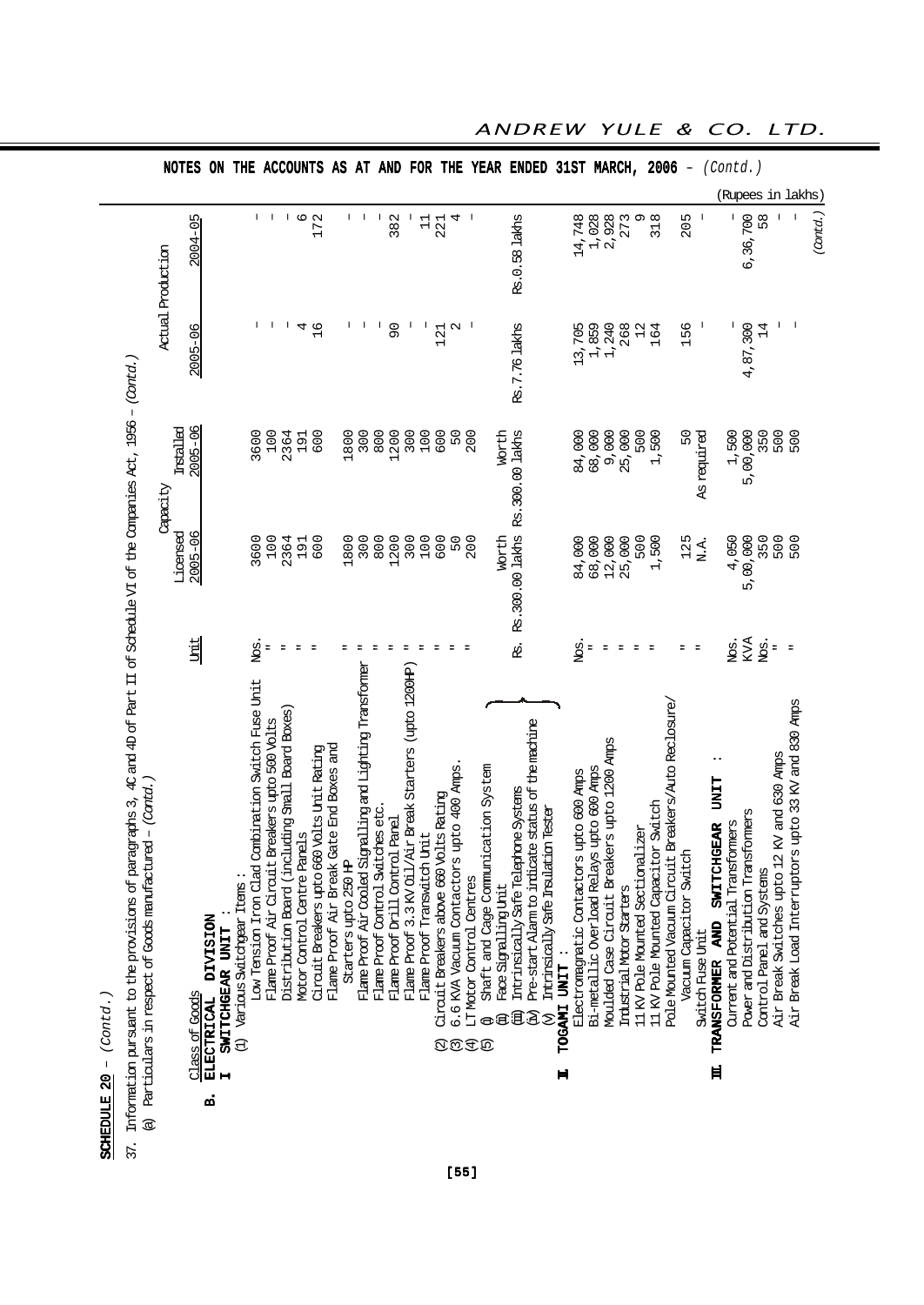| Cont                 | <u>ואלו</u> |
|----------------------|-------------|
| 20                   | t<br>ţ      |
| Γ<br><u>יות דידה</u> | ŧ           |
|                      |             |

 $\overline{a}$ 

|                                                                                   |                   | <b>NOTES</b>            | ON                                                             | THE                                   |                                 |                          | ACCOUNTS AS        |             | AT            | AND            | FOR                                                                                                                                                                                                                                            |                                                                       | THE                                                                                                                                                                                                                                                       | YEAR ENDED |                                                                             |          |                | 31ST        |                |                           | MARCH,                                                                | 2006                | $\overline{\phantom{a}}$                                                                                 | (Contd.)                                                                                                                                                                                                                                                                                                                                                              |                   |          |
|-----------------------------------------------------------------------------------|-------------------|-------------------------|----------------------------------------------------------------|---------------------------------------|---------------------------------|--------------------------|--------------------|-------------|---------------|----------------|------------------------------------------------------------------------------------------------------------------------------------------------------------------------------------------------------------------------------------------------|-----------------------------------------------------------------------|-----------------------------------------------------------------------------------------------------------------------------------------------------------------------------------------------------------------------------------------------------------|------------|-----------------------------------------------------------------------------|----------|----------------|-------------|----------------|---------------------------|-----------------------------------------------------------------------|---------------------|----------------------------------------------------------------------------------------------------------|-----------------------------------------------------------------------------------------------------------------------------------------------------------------------------------------------------------------------------------------------------------------------------------------------------------------------------------------------------------------------|-------------------|----------|
|                                                                                   |                   |                         |                                                                |                                       |                                 |                          |                    |             |               |                |                                                                                                                                                                                                                                                |                                                                       |                                                                                                                                                                                                                                                           |            |                                                                             |          |                |             |                |                           |                                                                       |                     |                                                                                                          |                                                                                                                                                                                                                                                                                                                                                                       | (Rupees in lakhs) |          |
|                                                                                   | Actual Production | 2004-05                 |                                                                | 27,700                                | 11,620                          | $\overline{\phantom{a}}$ |                    | 86, 34, 284 | $\mathbf{I}$  | $\overline{1}$ |                                                                                                                                                                                                                                                |                                                                       |                                                                                                                                                                                                                                                           |            |                                                                             | Amount   | $2004 - 05$    | 653.35      | 239.27         | 559.04                    |                                                                       | 2073.16<br>3524.82  |                                                                                                          |                                                                                                                                                                                                                                                                                                                                                                       |                   | (Cantd.) |
|                                                                                   |                   | $2005 - 06$             |                                                                | 19,219                                | 5,000                           | $\overline{\phantom{a}}$ |                    | 89,61,902   |               |                |                                                                                                                                                                                                                                                |                                                                       |                                                                                                                                                                                                                                                           |            |                                                                             |          | $2005 - 06$    | 685.27      | 240.22         | 462.32                    |                                                                       | 1957.04<br>3344.85  |                                                                                                          |                                                                                                                                                                                                                                                                                                                                                                       |                   |          |
|                                                                                   | Capacity          | $2005 - 06$<br>mstalled |                                                                | 1,85,000                              | 50,000                          | 20,000                   |                    | 1,12,00,000 | N.A.          | As regd.       |                                                                                                                                                                                                                                                |                                                                       |                                                                                                                                                                                                                                                           |            |                                                                             | Quantity | $2004 - 05$    | 475.698     | 564.628        | 512.015                   | 4,09,19,615                                                           |                     |                                                                                                          |                                                                                                                                                                                                                                                                                                                                                                       |                   |          |
|                                                                                   |                   | Licensed<br>$2005 - 06$ |                                                                | 1,85,000                              | 50,000                          | 20,000                   |                    |             | N.A.          | N.A.           |                                                                                                                                                                                                                                                |                                                                       |                                                                                                                                                                                                                                                           |            |                                                                             |          | $2005 - 06$    | 334.26      | 439.65         | 212.43                    | 4,16,50,879                                                           |                     |                                                                                                          |                                                                                                                                                                                                                                                                                                                                                                       |                   |          |
|                                                                                   |                   | Unit                    |                                                                | KVA                                   |                                 | K W                      |                    | Ķģ.         | Ķģ.           | Kgs.           |                                                                                                                                                                                                                                                |                                                                       |                                                                                                                                                                                                                                                           |            |                                                                             |          | Unit           | M.T.        | $\overline{a}$ | $\overline{a}$            | kgs.                                                                  |                     |                                                                                                          |                                                                                                                                                                                                                                                                                                                                                                       |                   |          |
| Particulars in respect of Goods manufactured - (Cantd.)<br>$\widehat{\mathbb{C}}$ |                   | <b>Class of Goods</b>   | - (Contd.<br>ELECTRICAL DIVISION :<br>IV. BRENTFORD UNIT<br>ற் | Power Voltage Regulator upto 7500 KVA | Power Transformer upto 2500 KVA | Rectifiers upto 2500 KW  | TEA DIVISION<br>ن, | $*$ Tea     | Tea Purchases | Aromatic Oil   | Licensed/Installed capacities are based on Maximum utilisation of the Plant, except in case of Tea Machinery (excluding Tea Drying<br>Installed Capacities have been certified by the Company's Technical Experts.<br>Ĵ<br>$\ominus$<br>Notes: | where they are on single shift basis.<br>Machine) at the Sirocco Unit | $*(1x)$ Excluding tea issued to labourers, sample etc. 3, 20, 370 Kgs. (2004-05- 3, 58, 202 Kgs.) including 5, 504 Kgs kept for issue to<br>(iii) Production includes sub-contracted items and goods produced for captive consumption, sample issues etc. | labourers  | Details of Raw Materials and Components Consumed<br>$\widehat{\mathcal{B}}$ |          | Class of Goods | Laminations | <b>Steel</b>   | Copper, Flats, Wires etc. | Sundries (None of which individually exceeds 10%<br>** Green Tea Leaf | of the consumption) | (i) Consumption includes Shortage/Excess but excludes consumption for Capital/Repair jobs etc.<br>Notes: | mentioned above was harvested from the Company's own Gardens as agricultural product involving<br>integrated activities of nursery, cultivation and growth etc. , and utilised in the manufacture of tea and the value at the intermediate<br>id there is no opening or closing stock.<br>stage is not ascertainable an<br>Quantity of Green Tea Leaf<br>$**$ $(\pm)$ |                   |          |
|                                                                                   |                   |                         |                                                                |                                       |                                 |                          |                    |             |               |                |                                                                                                                                                                                                                                                |                                                                       | [56]                                                                                                                                                                                                                                                      |            |                                                                             |          |                |             |                |                           |                                                                       |                     |                                                                                                          |                                                                                                                                                                                                                                                                                                                                                                       |                   |          |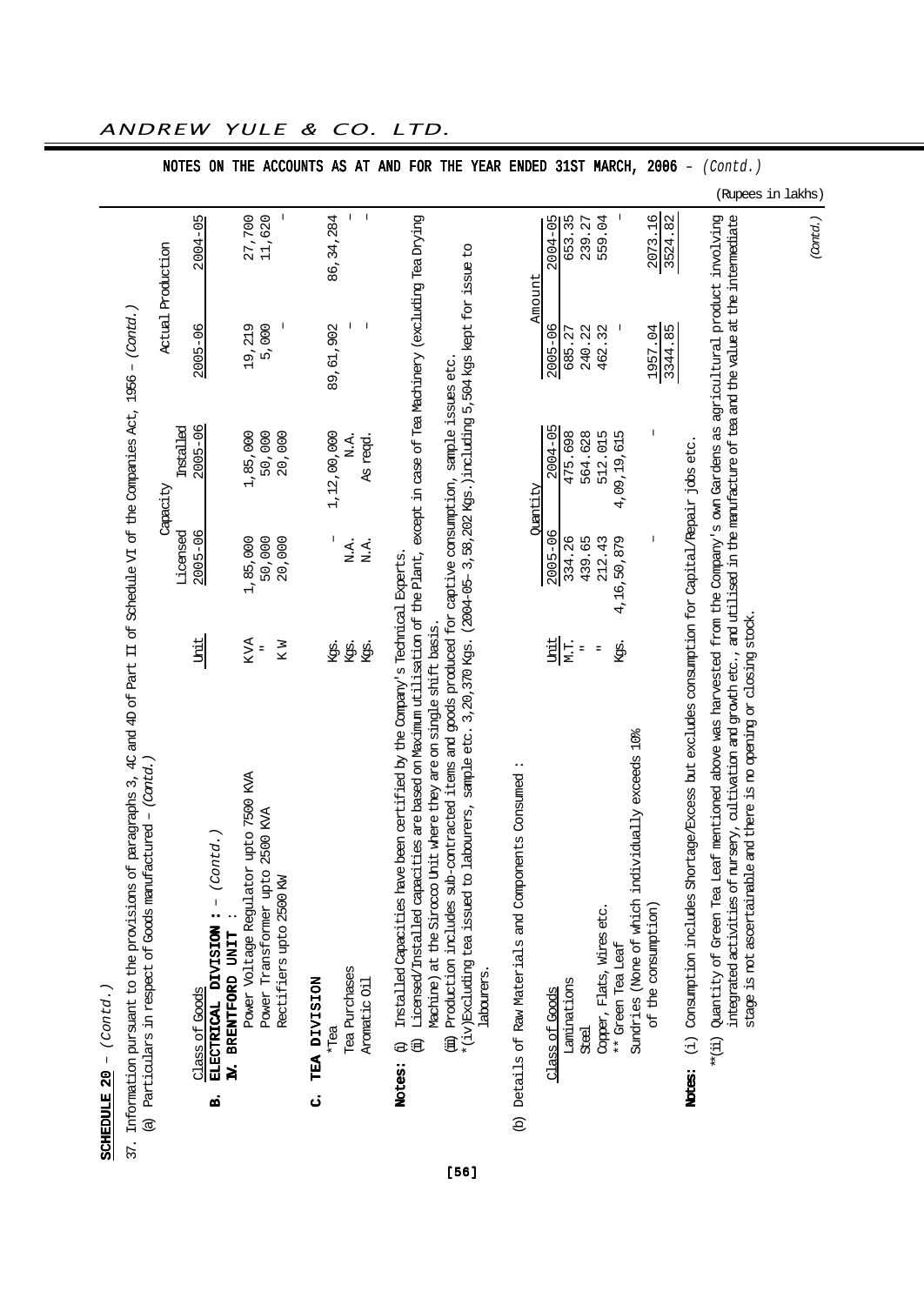|                                                                                                                                                  |               |                |                                                            |                     |                |                             |                               |               |                               |                  |                                           |                                                                    |                                 |                    |              |                                      |                          |                                   |                                                |                               |                       |                            |                                           |                |                                          |                               |               |                                        |                       |                             |                                              |                                           | (Rupees in lakhs)       |
|--------------------------------------------------------------------------------------------------------------------------------------------------|---------------|----------------|------------------------------------------------------------|---------------------|----------------|-----------------------------|-------------------------------|---------------|-------------------------------|------------------|-------------------------------------------|--------------------------------------------------------------------|---------------------------------|--------------------|--------------|--------------------------------------|--------------------------|-----------------------------------|------------------------------------------------|-------------------------------|-----------------------|----------------------------|-------------------------------------------|----------------|------------------------------------------|-------------------------------|---------------|----------------------------------------|-----------------------|-----------------------------|----------------------------------------------|-------------------------------------------|-------------------------|
|                                                                                                                                                  |               | Amount         |                                                            | 1                   | (7.85)         | 9.80                        | 14.00<br>$\mathbb{C}$         | (6.60)        | 213.35<br>(257.30)            | 66.31            | (89.03)                                   |                                                                    |                                 | 23.01              | (89.41)      | (7.20)<br>534.91                     |                          |                                   | 12.24                                          | 10.80<br>(39.51)              | (50.68)               |                            | 266.06<br>(0.96)                          | 427.02)        | 2.60                                     | 26.10<br>(5.54)               | (75.54)       |                                        |                       | $7.76$<br>(0.58)            |                                              | 64.36                                     | (cntd.<br>(499.27)      |
|                                                                                                                                                  | Sales         | Quantity       |                                                            |                     | $\ominus$      |                             | $\mathbb T$                   | 94            | (62)                          |                  | $\mathbb{C}$                              |                                                                    |                                 |                    | $\mathbb T$  | J.<br>$\mathbb{C}$                   |                          |                                   | 42<br>(146)                                    | $\mathbf{\Omega}$             | $\circledcirc$        |                            | 140<br>$\copyright$                       | 238)           |                                          | 120<br>$\bigoplus$            | 352)          |                                        |                       |                             | $\mathbb{C}$                                 |                                           | $\mathbb T$             |
|                                                                                                                                                  |               | Amount         |                                                            |                     | I              |                             | $\mathbf{I}$<br>$\mathbb T$   | $\mathbb T$   | $\mathbf{I}$<br>$\mathbb T$   | $\mathbf{I}$     | $\mathcal{I}$                             |                                                                    |                                 |                    | $\mathbb{C}$ | $\mathbf{I}$<br>$\mathbb{C}$         |                          |                                   |                                                | $(9.27)$                      | (12.00)               |                            | 5.54                                      | (44.18)        |                                          | $\mathbb T$                   | (6.68)        |                                        |                       |                             | $\mathbb{C}$                                 |                                           | Τ.<br>$\mathbb T$       |
|                                                                                                                                                  | Closing Stock | Quantity       |                                                            |                     | I              |                             | $\mathbf{I}$<br>$\mathbb T$   | $\mathbb{C}$  | $\mathbf{I}$<br>$\mathbb T$   | $\mathbf{I}$     | $\mathbb{C}$                              |                                                                    |                                 |                    | $\mathbb T$  | $\mathbf{I}$<br>$\mathbb{C}$         |                          |                                   |                                                | (26)                          | $\widehat{\boxtimes}$ |                            | 4<br>I                                    | (23)           |                                          | $\mathbb T$                   | (30)          |                                        |                       |                             | $\mathbb{C}$                                 | I.                                        | $\mathbb{C}$            |
|                                                                                                                                                  |               | Amount         |                                                            |                     | $\mathcal{I}$  | л.                          | $\mathbf{I}$<br>$\mathcal{I}$ | $\mathbb T$   | $\mathbf{I}$<br>$\mathbb T$   | $\mathbf{I}$     | $\mathbb{C}$                              |                                                                    |                                 |                    | $\mathbb{C}$ | $\mathbb{C}$                         |                          |                                   | $\overline{f}$                                 | $\mathbf{I}$                  | $\mathbb T$           | $\mathbf{I}$               | $\perp$<br>$\mathbb T$                    | $\mathcal{I}$  | $\mathbf{I}$                             | Τ.<br>$\mathcal{I}$           | $\mathcal{I}$ |                                        |                       | $\overline{\mathbb{C}}$     |                                              |                                           | $\overline{\mathbb{C}}$ |
|                                                                                                                                                  | Purchases     | Quantity       |                                                            |                     | $\mathbb{C}$   | J.                          | J,<br>$\mathbb{C}$            | $\mathbb{C}$  | $\mathbf{I}$<br>$\mathcal{I}$ | $\mathbf{I}$     | $\mathbb{C}$                              |                                                                    |                                 |                    | $\mathbb T$  | J.<br>$\mathbb{C}$                   |                          |                                   | L                                              | $\mathbf{I}$<br>$\mathcal{I}$ | $\mathcal{I}$         | $\mathbf{I}$               | $\mathbf{I}$<br>$\mathcal{I}$             | $\mathbb{C}$   | $\mathbf{I}$                             | $\mathbf{I}$<br>$\mathcal{I}$ | $\mathbb{C}$  |                                        |                       | L                           | $\mathbb T$                                  |                                           | $\overline{\mathbb{C}}$ |
|                                                                                                                                                  |               | Amount         |                                                            |                     | $\mathbb{C}$   |                             | J.<br>$\mathbb{C}$            | $\mathbb{C}$  | $\mathbb{C}$                  |                  | $\mathbb{C}$                              |                                                                    |                                 |                    | $\mathbb{C}$ | $\mathbb{C}$                         |                          |                                   | 9.27                                           | 12.00<br>I                    | $\mathbb{C}$          |                            | 44.18<br>$\mathbb{C}$                     | (75.09)        |                                          | 3<br>0<br>9<br>0              | $\mathbb{C}$  |                                        |                       |                             | $\mathbb{C}$                                 |                                           | $\mathbb{C}$            |
| paragraphs 3, 4c and 4D of Part II of Schedule VI of the Companies Act, 1956: $-$ (Contol.)                                                      | Opening Stock | Quantity       |                                                            |                     | $\overline{L}$ |                             | $\mathfrak{T}^{\perp}$        | $\mathcal{I}$ | $\mathbf{I}$<br>$\mathbb T$   | J,               | $\mathbb{C}$                              |                                                                    |                                 |                    | $\mathbb T$  | $\mathbb T$                          |                          |                                   | 26                                             | $I^{\alpha}I$                 |                       |                            | $2\frac{2}{3}$                            | $\widehat{40}$ |                                          | <b>IRI</b>                    |               |                                        |                       |                             | $\mathbb{C}$                                 |                                           | L.<br>$\mathbb{C}$      |
|                                                                                                                                                  |               | Unit           |                                                            | No./Set             |                | Ξ                           |                               |               |                               | ஜ்               |                                           |                                                                    |                                 | ₫.                 | Ξ            |                                      |                          |                                   |                                                | $\overline{a}$                |                       | Ξ                          |                                           |                | Ξ                                        | Ξ                             |               |                                        |                       | ġ                           |                                              | <b>应</b>                                  |                         |
| Stocks<br>Particulars of Purchases, Turnover and<br>Information pursuant to the provisions of<br>SCHEDULE 20 - $(Contd.)$<br>$\mathbb{O}$<br>37. |               | Class of Goods | ENGINEERING DIVISION<br>SIROCCO UNIT<br>$\mathbf{H}$<br>Ä, | Tea Drying Machines |                | Tea Leaf Processing Machine | Multi Air Heaters             |               | <b>Assorted Fans</b>          | Turnkey Contract | <b>UNIT</b><br>AIR POLLUTION CONTROL<br>Ħ | Air Pollution Control Equipment<br>cc. for<br>Spares Components et | Air Pollution Control Equipment | and their erection |              | Equipment<br>Water Pollution Control | ELECTRICAL DIVISION<br>ø | SWITCHGEAR UNIT<br>$\blacksquare$ | V Unit Rating Nos<br>Circuit Breakers upto 660 | Flame Proof Transwitch Unit   |                       | Motor Control Centre Panel | Circuit Breakers above 660 V unit Rating" |                | upto 400 Amps<br>6.6KV Vacuum Contactors | FLP Drill control Panel       |               | Shaft and Cage Communication<br>System | Face Signalling Units | Intrinsically Safe Telepone | Pre-start alarm to indicate status<br>System | System and Contact Engg<br>of the machine |                         |

ANDREW YULE & CO. LTD.

[57]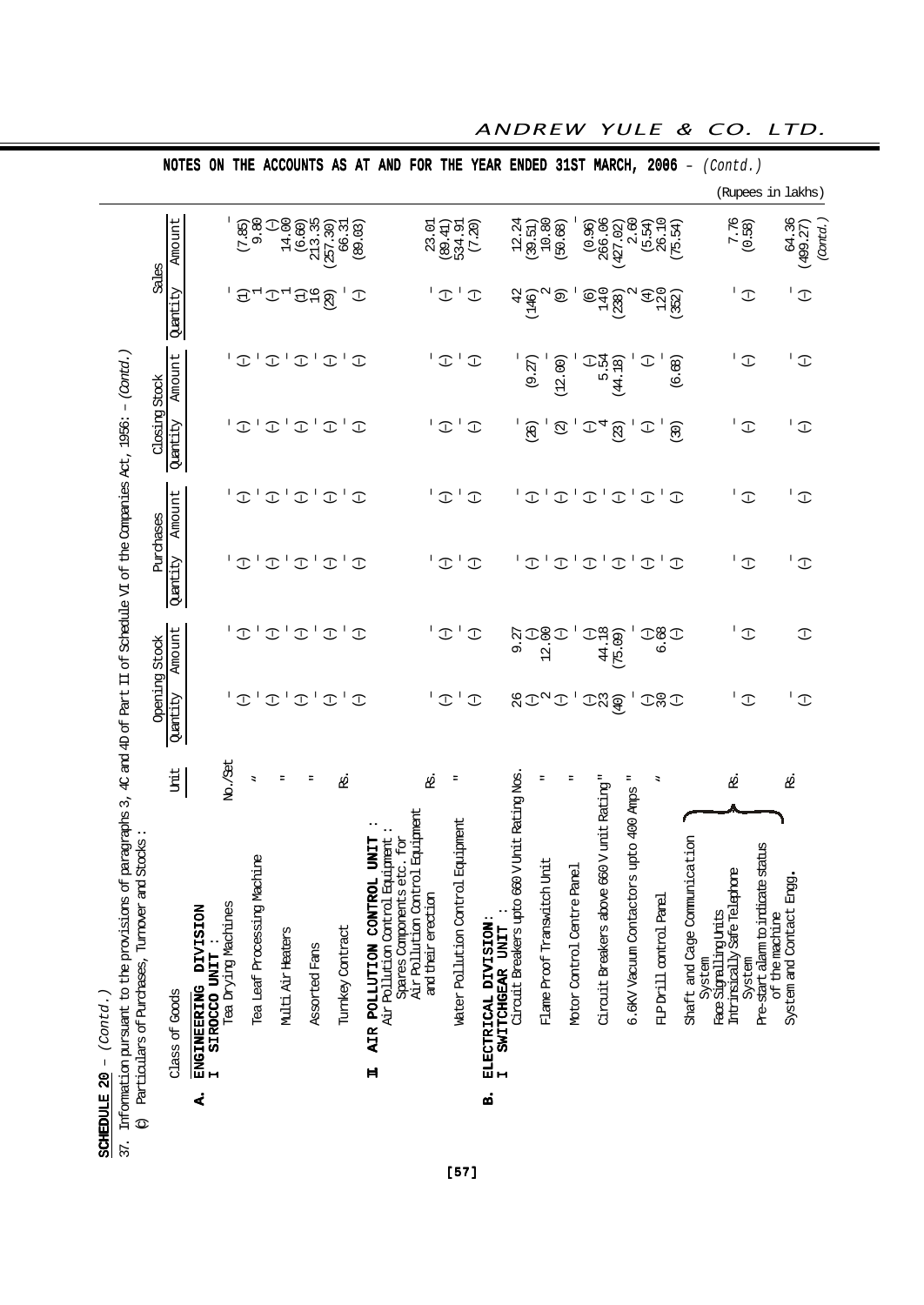| SCHEDULE $20 - (Contd. )$                                                                                                                                                                        |              |               |                          |               |               |               |                |              |                                                        |
|--------------------------------------------------------------------------------------------------------------------------------------------------------------------------------------------------|--------------|---------------|--------------------------|---------------|---------------|---------------|----------------|--------------|--------------------------------------------------------|
| Information pursuant to the provisions of paragraphs 3, 40 and 4D of Part II of Schedule VI of the Companies Act, 1956: - (Contol.)<br>Particulars of Purchases, Turnover and Stocks - (Cantel.) |              |               |                          |               |               |               |                |              |                                                        |
|                                                                                                                                                                                                  |              | Opening Stock | Purchases                |               | Closing Stock |               | Soles          |              |                                                        |
| Unit<br><b>Class of Goods</b>                                                                                                                                                                    | Quantity     | Amount        | Amount<br>Quantity       |               | Quantity      | Amount        | Quantity       | Amount       |                                                        |
| ELECTRICAL DIVISION :- (Contd.)<br>TOGAMI UNIT                                                                                                                                                   |              |               |                          |               |               |               |                |              | NOTES ON                                               |
| Nos.<br>Electromegnetic Contactors upto                                                                                                                                                          | 4063         | 24.77         |                          |               | 5532          | 32.61         | 12236          | 375.73       |                                                        |
| 600 Amps.                                                                                                                                                                                        | (4715)       | (35.33)       | I                        | $\mathcal{I}$ | (4063)        | (24.77)       | (15400)        | 421.53       | THE                                                    |
| Ξ<br>Bi-metallic Overload Relays upto                                                                                                                                                            | 2189         | 9.48          |                          |               | 2361          | 9.91          | 1687           | 12.40        |                                                        |
| 600 Amps                                                                                                                                                                                         | (2874)       | (14.43)       | $\mathbb{C}$             | $\mathbb{C}$  | (2189)        | (9.48)        | (1713)         | (14.69)      |                                                        |
| Moulded Case Circuit Breakers                                                                                                                                                                    | 1842         | 17.53         |                          |               | 1696          | 17.52         | 1384           | 45.76        |                                                        |
| upto 1200 Amps                                                                                                                                                                                   | (1737)       | (22.87)       | $\mathbb{C}$             | $\mathbb{C}$  | (1842)        | (17.53)       | (2823)         | (61.62)      |                                                        |
| Industrial Motor Starters                                                                                                                                                                        | 287          | 3.64          | J,                       |               | 251           | 3.97          | 304            | 8.97         |                                                        |
|                                                                                                                                                                                                  | (271)        | (5.12)        | $\mathbb{C}$             | $\mathbb{C}$  | (287)         | (3.64)        | (257)          | (6.19)       |                                                        |
| 11 KV Pole Mounted Sectionalizer                                                                                                                                                                 |              |               | $\mathbf{I}$             | J.            |               |               | 12             | 17.73        |                                                        |
|                                                                                                                                                                                                  | $\mathbb{C}$ | $\mathbb{C}$  | $\mathbb{C}$             | $\mathbb{C}$  | $\mathbb{C}$  | $\mathbb{C}$  | $\circledcirc$ | (12.86)      |                                                        |
| 11 KV Pole Mounted Capacitor Switch                                                                                                                                                              |              |               | $\overline{\phantom{a}}$ |               |               |               | 164            | 144.55       |                                                        |
|                                                                                                                                                                                                  | $\mathbb{C}$ | $\mathbb{C}$  | $\mathbb{C}$             | $\mathbb{C}$  | $\mathbb{C}$  | I             | (318)          | (322.84)     |                                                        |
| Pole Mounted Vacuum Circuit                                                                                                                                                                      |              |               | $\mathbf{I}$             |               |               |               | 156            | 213.93       |                                                        |
| Breaker/Auto Reclosure                                                                                                                                                                           | $\mathbb{C}$ | $\mathbb{C}$  | $\mathbb{C}$             | $\mathbb{C}$  | $\mathbb{C}$  | $\mathbb{C}$  | (205)          | 338.80)      |                                                        |
| Switch Fuse Unit                                                                                                                                                                                 | 32           | 0.43          | $\mathbf{I}$             |               | 32            | 0.20          |                |              |                                                        |
|                                                                                                                                                                                                  | (32)         | (0.43)        | $\mathcal{I}$            | $\mathbb{C}$  | (32)          | (0.43)        | $\mathbb{C}$   | $\mathbb{C}$ |                                                        |
| <b>TINT</b><br><b>SWITCHGEAR</b><br><b>QK</b><br><b>TRANSFORMER</b>                                                                                                                              |              |               |                          |               |               |               |                |              |                                                        |
| KVA<br>Power and Distribution Transformer                                                                                                                                                        | 31500        | 73.89         | Ι.                       |               |               |               | 518800         | 2780.86      |                                                        |
|                                                                                                                                                                                                  | $\mathbb{C}$ | $\mathbb{C}$  | $\mathbb{C}$             | $\mathbb{C}$  | (31500)       | (73.89)       | (605200)       | (2372.30)    |                                                        |
| Control Panel and Systems (including Nos.                                                                                                                                                        |              |               |                          |               |               |               | 14             | 20.08        |                                                        |
| $\widehat{\mathfrak{g}}$<br>Air break Load Interruptor                                                                                                                                           | $\mathbb{C}$ | $\mathbb{C}$  | $\mathbb{C}$             | $\mathbb{C}$  | $\mathbb{C}$  | $\mathbb{C}$  | (58)           | (82.79)      |                                                        |
| 7500 KVAKVA<br>Power Voltage Regulator upto<br>BRENTFORD UNIT                                                                                                                                    | J.           | L             | L                        |               | J.            | J.            | 19219          | 158.27       | ACCOUNTS AS AT AND FOR THE YEAR ENDED 31ST MARCH, 2006 |
|                                                                                                                                                                                                  |              |               |                          |               |               |               |                |              |                                                        |
|                                                                                                                                                                                                  | $\mathbb{C}$ | $\mathbb{C}$  | $\mathcal{I}$            | $\mathbb{C}$  | $\mathbb{C}$  | $\mathbb{C}$  | 27700)         | (230.85)     |                                                        |
| <b>KVA</b><br>Power Transformer upto 2500 KVA                                                                                                                                                    | $\mathbf{I}$ | $\mathbf{I}$  | $\mathbf{I}$             |               | J,            | $\mathbf{I}$  | 5000           | 58.33        |                                                        |
|                                                                                                                                                                                                  | $\mathbb{C}$ | $\mathbb{C}$  | $\mathbb{C}$             | $\mathbb{C}$  | $\mathbb{C}$  | $\mathcal{I}$ | (11620)        | (63.28)      | $\overline{\phantom{a}}$                               |
|                                                                                                                                                                                                  |              |               |                          |               |               |               |                |              | (Contd.)<br>(Rupees in lakhs)                          |
|                                                                                                                                                                                                  |              |               |                          |               |               |               |                |              |                                                        |
|                                                                                                                                                                                                  |              |               |                          |               |               |               |                | (Cantd.)     |                                                        |

[58]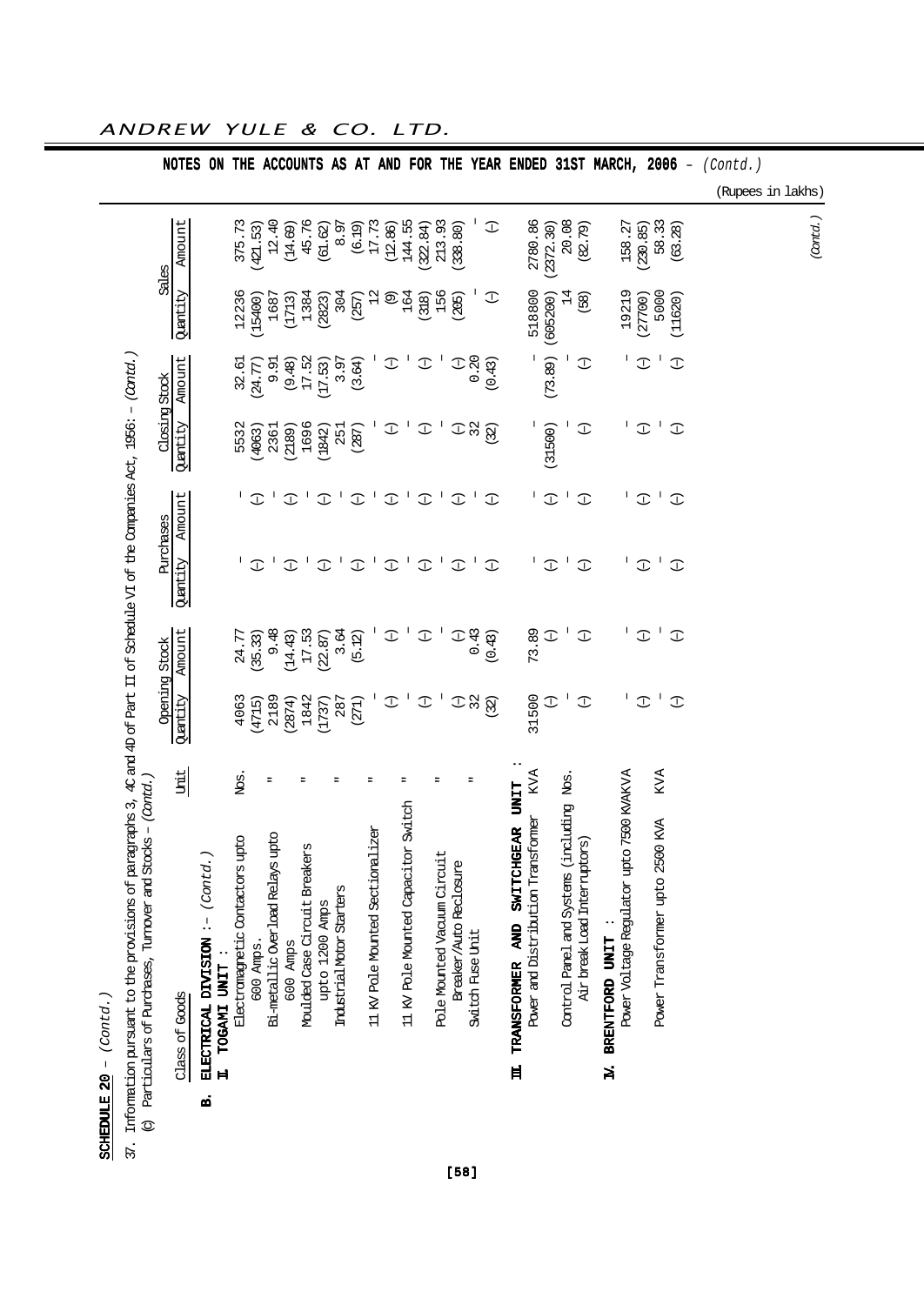| ر<br>د د د<br>へんさん<br>I<br><b>COLLECTED</b> |
|---------------------------------------------|
| F                                           |

| $\frac{1}{2}$<br>ĺ<br>> c4+ 4< ft * cF * cF * c4< 4+ + + + * c4+ 4+ c4+ + c4+<br>$\overline{\mathbf{c}}$<br>)<br>}<br>;<br>)<br> <br> <br>I<br>}<br>}<br>}<br>j<br>2)<br>2)<br>$\frac{1}{2}$<br>ĺ<br>į<br>J<br>$\vdots$<br>.<br>چ |  |  |  |
|-----------------------------------------------------------------------------------------------------------------------------------------------------------------------------------------------------------------------------------|--|--|--|
|-----------------------------------------------------------------------------------------------------------------------------------------------------------------------------------------------------------------------------------|--|--|--|

|                          | $Stods - (Card.$<br>(c) Particulars of Purchases, Turnover and                                                                                                                                          |              |               |              |                                                                                                                                                                                                                                                                                                                                                                                  |               |          |                    |              |
|--------------------------|---------------------------------------------------------------------------------------------------------------------------------------------------------------------------------------------------------|--------------|---------------|--------------|----------------------------------------------------------------------------------------------------------------------------------------------------------------------------------------------------------------------------------------------------------------------------------------------------------------------------------------------------------------------------------|---------------|----------|--------------------|--------------|
|                          |                                                                                                                                                                                                         |              | Opening Stock |              | Purchases                                                                                                                                                                                                                                                                                                                                                                        | Closing Stock |          |                    | Sales        |
| <b>Class of Goods</b>    | Unit                                                                                                                                                                                                    | Quantity     | Amount        | Quantity     | Amount                                                                                                                                                                                                                                                                                                                                                                           | Quantity      | Amount   | Quantity           | Amount       |
| TEA DIVISION<br>ن        |                                                                                                                                                                                                         |              |               |              |                                                                                                                                                                                                                                                                                                                                                                                  |               |          |                    |              |
| Tea                      | ķġ.                                                                                                                                                                                                     | 338179       | 223.41        | I            | $\begin{array}{c} \rule{0pt}{2.5ex} \rule{0pt}{2.5ex} \rule{0pt}{2.5ex} \rule{0pt}{2.5ex} \rule{0pt}{2.5ex} \rule{0pt}{2.5ex} \rule{0pt}{2.5ex} \rule{0pt}{2.5ex} \rule{0pt}{2.5ex} \rule{0pt}{2.5ex} \rule{0pt}{2.5ex} \rule{0pt}{2.5ex} \rule{0pt}{2.5ex} \rule{0pt}{2.5ex} \rule{0pt}{2.5ex} \rule{0pt}{2.5ex} \rule{0pt}{2.5ex} \rule{0pt}{2.5ex} \rule{0pt}{2.5ex} \rule{0$ | 611504        | 420.93   | 8688577            | 5823.85      |
|                          |                                                                                                                                                                                                         | (426443)     | (295.34)      | I            | $\mathbb{C}$                                                                                                                                                                                                                                                                                                                                                                     | (338179)      |          | (223.41) (8721957) | (6228.31)    |
| Arcmetic Oil             | ķġ.                                                                                                                                                                                                     | 308          | 0.59          | I            | I                                                                                                                                                                                                                                                                                                                                                                                | 308           | 0.59     |                    |              |
|                          |                                                                                                                                                                                                         | (308)        | (0.59)        | I            | $\mathbb{C}$                                                                                                                                                                                                                                                                                                                                                                     | (308)         | (0.59)   | $\mathbb{C}$       | $\mathbb{C}$ |
|                          | tems<br>Spares, Components and Trading i                                                                                                                                                                |              |               |              |                                                                                                                                                                                                                                                                                                                                                                                  |               |          |                    |              |
| Siroooo Unit             | L                                                                                                                                                                                                       |              | 9.05          |              |                                                                                                                                                                                                                                                                                                                                                                                  |               |          |                    | 563.38       |
|                          |                                                                                                                                                                                                         | I            | (3.05)        | T            | I                                                                                                                                                                                                                                                                                                                                                                                | I             | (9.05)   | $\mathbb{C}$       | 545.62)      |
| Svitchgear Unit          | g                                                                                                                                                                                                       |              | 3.49          |              |                                                                                                                                                                                                                                                                                                                                                                                  |               | 5.67     |                    | 208.03       |
|                          |                                                                                                                                                                                                         | I            | I             | $\mathbb{C}$ | I                                                                                                                                                                                                                                                                                                                                                                                | I             | (3.49)   | I                  | (145.09)     |
| Togami Unit              | ₿.                                                                                                                                                                                                      |              | 21.01         |              |                                                                                                                                                                                                                                                                                                                                                                                  |               | 16.15    |                    | 169.61       |
|                          |                                                                                                                                                                                                         | $\mathbb{C}$ | I             | $\mathbb{C}$ | I                                                                                                                                                                                                                                                                                                                                                                                | $\mathbb{C}$  | (21.01)  | I                  | (3.69)       |
| Brentford Unit           | ₫.                                                                                                                                                                                                      |              |               |              | I                                                                                                                                                                                                                                                                                                                                                                                |               |          |                    | 27.90        |
|                          |                                                                                                                                                                                                         | I            | I             | I            | I                                                                                                                                                                                                                                                                                                                                                                                | I             | I        | I                  | (69.58)      |
|                          |                                                                                                                                                                                                         |              | 459.42        |              | ı                                                                                                                                                                                                                                                                                                                                                                                |               | 513.09   |                    | 11880.68     |
|                          |                                                                                                                                                                                                         |              | (452.25)      |              | $\mathbb{C}$                                                                                                                                                                                                                                                                                                                                                                     |               | (459.42) |                    | (12476.53)   |
|                          |                                                                                                                                                                                                         |              |               |              |                                                                                                                                                                                                                                                                                                                                                                                  |               |          |                    |              |
| Notes:                   | in respect of production and turnover of spares and components separately sold have not been furnished pursuant<br>(1) Quantitative information                                                         |              |               |              |                                                                                                                                                                                                                                                                                                                                                                                  |               |          |                    |              |
|                          | to necessary exemption obtained from Company Law Board while turnover of Air Pollution Control Equipment have not been furnished<br>as it is impracticable to do so since it includes imumerable items. |              |               |              |                                                                                                                                                                                                                                                                                                                                                                                  |               |          |                    |              |
| $\widehat{\mathfrak{Q}}$ | Turnover is shown in gross value without deduction of trade discount and unrealised profit.                                                                                                             |              |               |              |                                                                                                                                                                                                                                                                                                                                                                                  |               |          |                    |              |
| $\widehat{\mathfrak{S}}$ | Stock of Tea as on 31st March, 2006 includes 4, 824 kgs., value Rs. 9.66 lakhs lying with third party.                                                                                                  |              |               |              |                                                                                                                                                                                                                                                                                                                                                                                  |               |          |                    |              |

NOTES ON THE ACCOUNTS AS AT AND FOR THE YEAR ENDED 31ST MARCH, 2006 -  $(Contd.)$ 

(Rupees in lakhs)

(Contd.)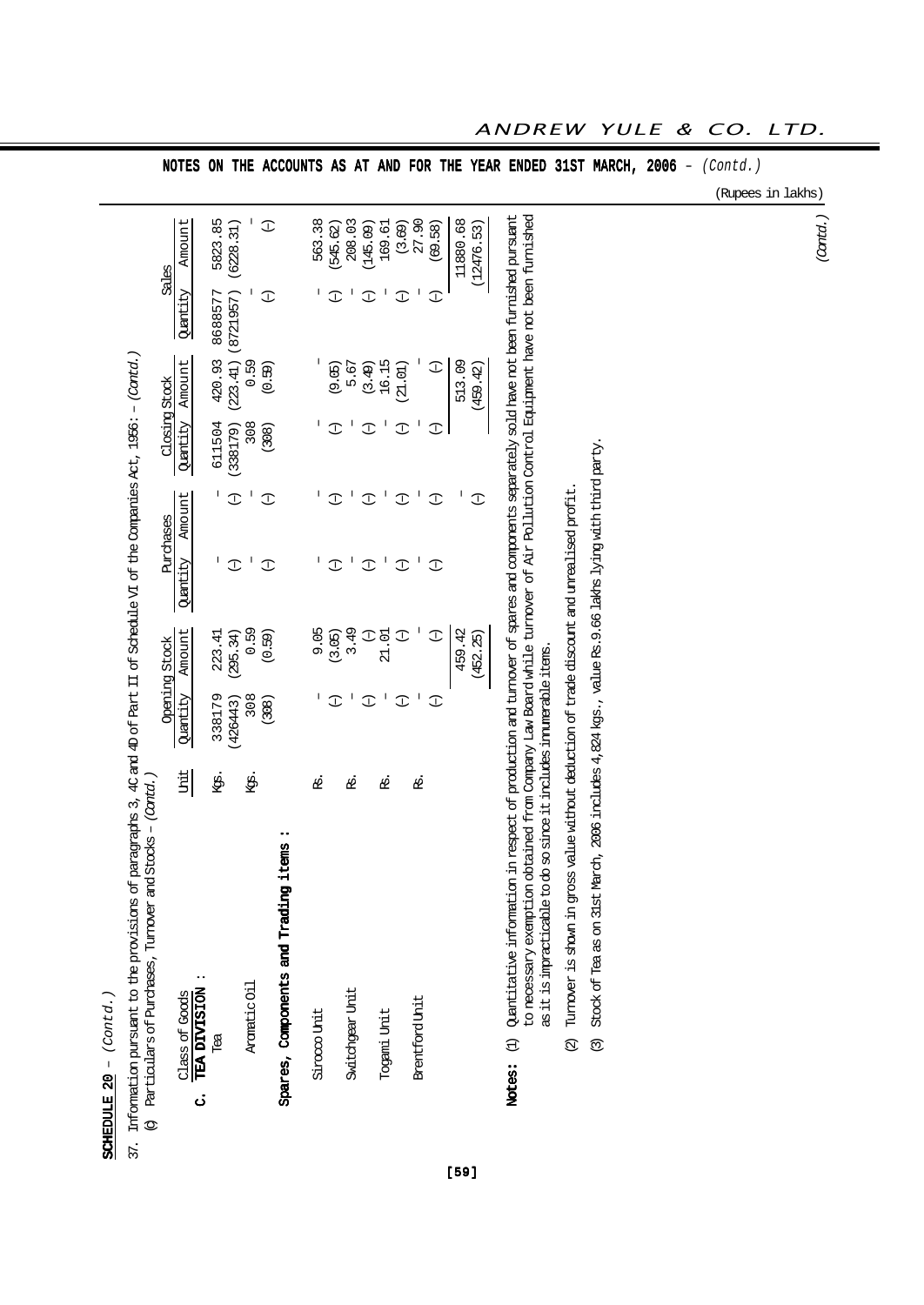(Rupees in lakhs)

### SCHEDULE  $20 - (Contd.)$

- 37. Information pursuant to the provisions of paragraphs 3, 4C and 4D of Part II of Schedule VI of the Companies Act,1956 – (Contd.)
	- (d) Value of Imported and Indigenous Raw Materials, Components, Stores and Spare parts consumed (excluding items consumed for Capital and Repair jobs etc.)

|                   |                                                                   |             |        | Raw Materials and Components |       |             |               | Stores and Spare Parts |               |
|-------------------|-------------------------------------------------------------------|-------------|--------|------------------------------|-------|-------------|---------------|------------------------|---------------|
|                   |                                                                   | $2005 - 06$ | နွ     | $2004 - 05$                  | နွ    | $2005 - 06$ | ⊱             | $2004 - 05$            | ႜ             |
|                   | Imported                                                          | 61.11       | 1.83   | 99.12                        | 2.81  | 2.48        | 0.41          | 5.90                   | 0.72          |
|                   | Indigenous                                                        | 3283.74     | 98.17  | 3425.70                      | 97.19 | 596.78      | 99.59         | 814.88                 | 99.28         |
|                   |                                                                   | 3344.85     | 100.00 | 3524.82 100.00               |       |             | 599.26 100.00 |                        | 820.78 100.00 |
| (e)               | Value of Imports on C.I.F. basis (excluding canalised imports) :- |             |        |                              |       |             | $2005 - 06$   |                        | $2004 - 05$   |
|                   | Raw Materials and Components                                      |             |        |                              |       |             | 52.51         |                        | 86.55         |
|                   | Stores and Spare Parts                                            |             |        |                              |       |             | 0.37          |                        |               |
|                   |                                                                   |             |        |                              |       |             | 52.88         |                        | 86.55         |
| ⊕                 | Earnings in Foreign Exchange:<br>Export on F.O.B. basis           |             |        |                              |       |             | 80.24         |                        | 124.52        |
| $\left( q\right)$ | Expenditure in Foreign Currencies (on Accrual basis):             |             |        |                              |       |             |               |                        |               |
|                   | Others                                                            |             |        |                              |       |             | 2.87          |                        | 0.21          |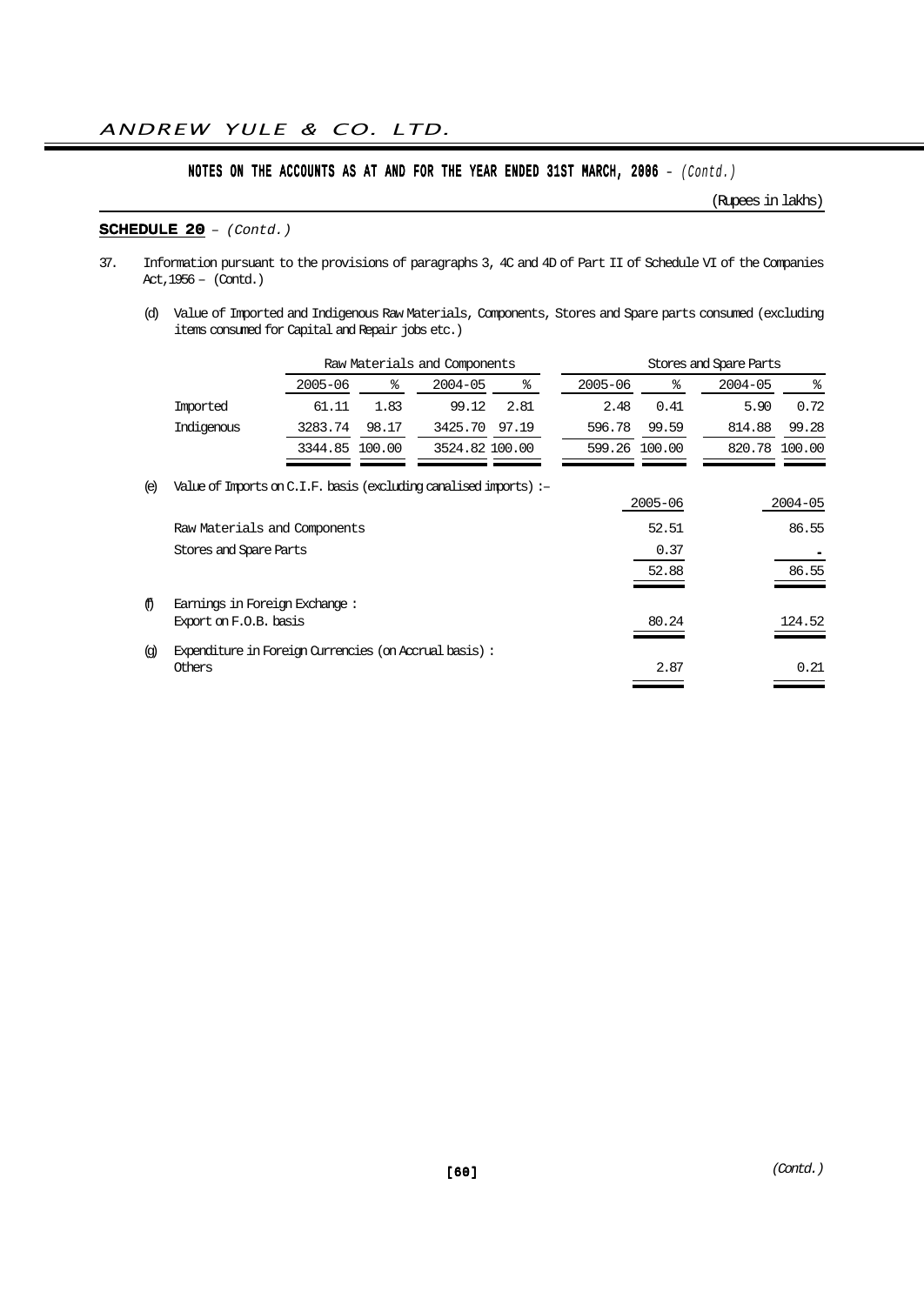|  |  |  | NOTES ON THE ACCOUNTS AS AT AND FOR THE YEAR ENDED 31ST MARCH, 2006 - (Contd.) |  |  |  |  |  |  |  |  |  |  |  |  |  |
|--|--|--|--------------------------------------------------------------------------------|--|--|--|--|--|--|--|--|--|--|--|--|--|
|--|--|--|--------------------------------------------------------------------------------|--|--|--|--|--|--|--|--|--|--|--|--|--|

|     | <b>SCHEDULE</b> $20 - (Contd.)$                                 |                                                                                                                   |
|-----|-----------------------------------------------------------------|-------------------------------------------------------------------------------------------------------------------|
| 38. |                                                                 | Additional information pursuant to the provisions of Part IV of Schedule VI to the Companies Act, 1956 - (Contd.) |
|     |                                                                 | BALANCE SHEET ABSTRACT AND COMPANY'S GENERAL BUSINESS PROFILE - (Contd.)                                          |
|     | <b>Registration Details:</b><br>I.                              |                                                                                                                   |
|     | Registration No.                                                | 3 <br>2 2 9                                                                                                       |
|     | State Code (Refer Code List)                                    | 2 1                                                                                                               |
|     | Balance Sheet Date<br>3                                         | $0 \mid 0 \mid 6$<br>3<br>2<br>0<br>1                                                                             |
|     | II. Capital Raised during the year (Amount in Rs. Thousands) :- |                                                                                                                   |
|     | Public Issue                                                    | N<br>I.<br>L                                                                                                      |
|     | Right Issue                                                     | $\rm N$<br>Ι<br>L                                                                                                 |
|     | Bonus Issue                                                     | N<br>I<br>L                                                                                                       |
|     | Private Placement.                                              | $6 \mid 3$<br>$\mathsf 9$<br>0<br>$\mathsf{O}$                                                                    |
|     |                                                                 | III. Position of Mobilisation and Deployment of Funds (Amount in Rs. Thousands) :                                 |
|     | <b>Total Liabilities</b>                                        | 9<br>9<br>5<br>4<br>7<br>3<br>$\overline{4}$                                                                      |
|     | Total Assets                                                    | 4<br>9<br>9<br>7<br>3<br>5<br>$\overline{4}$                                                                      |
|     | Sources of funds:                                               |                                                                                                                   |
|     | Paid up Capital                                                 | 3<br>6 1<br>6<br>1<br> 0 <br>1                                                                                    |
|     | Reserves and Surplus                                            | $\sqrt{2}$<br>5<br>5<br>2<br>1<br>$1\,$<br>7                                                                      |
|     | Secured Loans                                                   | 8<br>$\overline{4}$<br>$\,4$<br>$\boldsymbol{0}$<br>7<br>$\overline{4}$                                           |
|     | Unsecured Loans                                                 | 8<br>2<br>4 1<br>7<br>4                                                                                           |
|     | Application of funds:                                           |                                                                                                                   |
|     | Net Fixed Assets                                                | $\overline{3}$<br>9<br>6<br>4<br>1                                                                                |
|     | Investments                                                     | $\mathbf{3}$<br>2<br>5<br>0<br>$\mathsf 0$<br>1                                                                   |
|     | Net Current Assets                                              | $\overline{2}$<br>$\sqrt{2}$<br>5<br>$\mathsf 9$<br>$\sqrt{6}$<br>$\overline{7}$                                  |
|     | Miscellaneous Expenditure                                       | 5<br>$\mathbf 0$<br>8 <br>$\overline{4}$                                                                          |
|     | <b>Accumulated Losses</b>                                       | 3 <sup>1</sup><br>2 3<br>$4 \mid 5 \mid 3$<br>$\overline{4}$                                                      |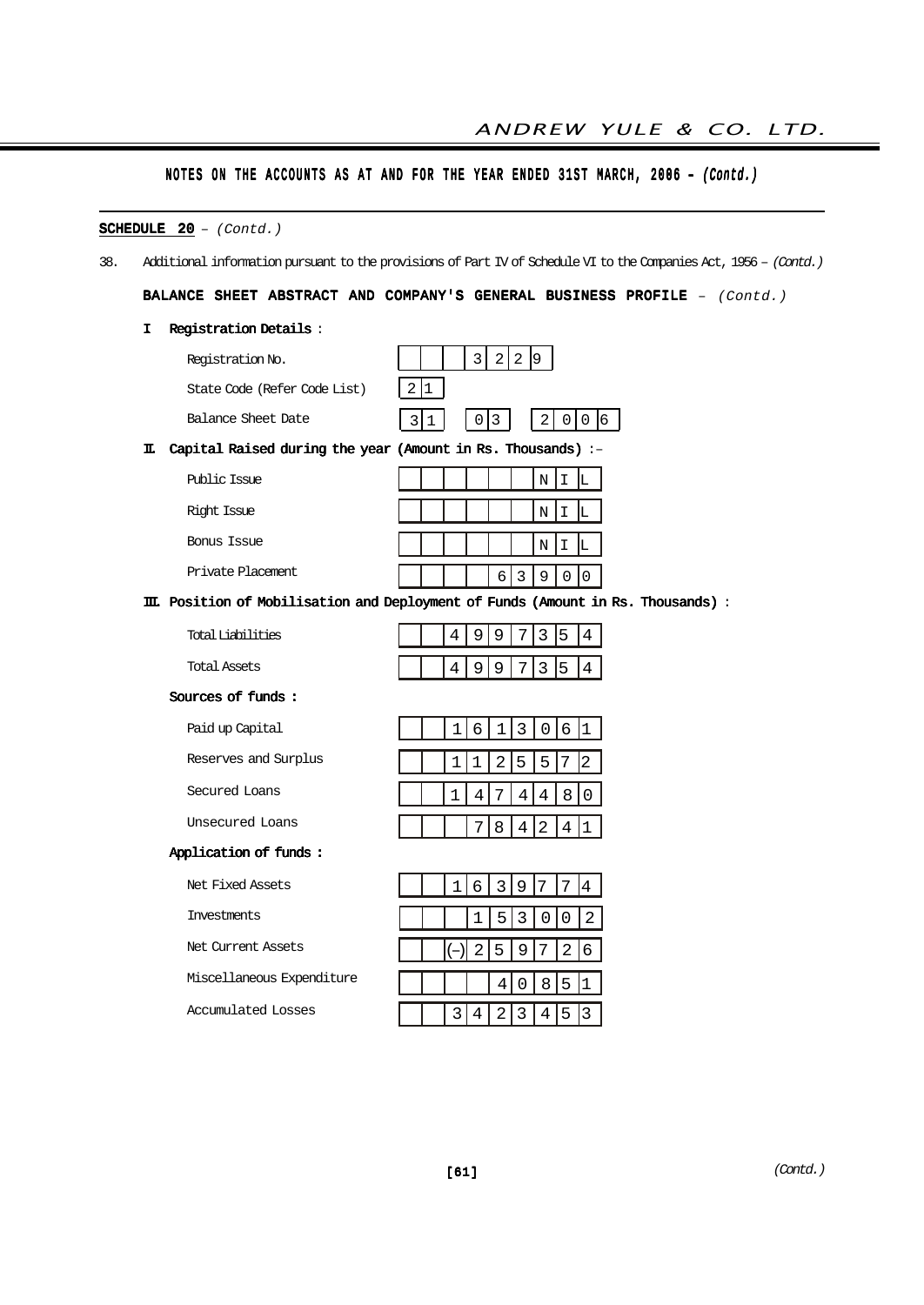## SCHEDULE  $20 - (Contd.)$

38. Additional information pursuant to the provisions of Part IV of Schedule VI to the Companies Act, 1956 – (Contd.)

BALANCE SHEET ABSTRACT AND COMPANY'S GENERAL BUSINESS PROFILE  $-$  (Contd.)

IV. Performance of Company (Amount in Rs. Thousands) :

|    | Turnover (including<br>miscellaneous income)         | 2<br>9<br>4                                                                             |
|----|------------------------------------------------------|-----------------------------------------------------------------------------------------|
|    | Total Expenditure (including<br>extra-ordinary item) | 9<br>4                                                                                  |
|    | Profit/Loss before Tax                               | 3                                                                                       |
|    | Profit/Loss after Tax                                | 4                                                                                       |
|    |                                                      | (Please tick Appropriate box + for Profit - for Loss)                                   |
|    | Earning per Share in Re.                             | 2                                                                                       |
|    | Dividend                                             |                                                                                         |
| v. |                                                      | Generic Names of Three Principal Products/Services of Company (as per monetary terms) : |
|    |                                                      |                                                                                         |

| Item Code No. (ITC Code) |           | 8 | 4       | $\mathbf{1}$ | 4 | 5                         | 9        | 0        | $\overline{3}$ |              |             |           |   |       |     |   |   |      |           |
|--------------------------|-----------|---|---------|--------------|---|---------------------------|----------|----------|----------------|--------------|-------------|-----------|---|-------|-----|---|---|------|-----------|
|                          |           | Ν |         | U            | S |                           | TIR      | I.       | A              | $\mathbf{L}$ |             | $\rm F$ . |   | A N S |     |   |   | A ND |           |
| Product Description      | $\vert$ B | L | $\circ$ | WE           |   | $\mathsf{R}$ $\mathsf{S}$ |          |          |                |              |             |           |   |       |     |   |   |      |           |
|                          |           |   |         |              |   |                           |          |          |                |              |             |           |   |       |     |   |   |      |           |
| Item Code No. (ITC Code) |           |   |         | 8            | 5 | 0                         | 4        | $\Omega$ | 0              |              |             |           |   |       |     |   |   |      |           |
|                          |           |   |         |              |   |                           |          | ΤI       | R              | A            | $\mathbb N$ | SI.       | F |       | O R | M | E | RS   |           |
| Product Description      |           |   |         |              |   |                           |          |          |                |              |             |           |   |       |     |   |   |      |           |
|                          |           |   |         |              |   |                           |          |          |                |              |             |           |   |       |     |   |   |      |           |
| Item Code No. (ITC Code) |           | ∩ | 9       | $\cap$       | 2 | 4                         | $\Omega$ | 0        | $\Omega$       |              |             |           |   |       |     |   |   |      |           |
|                          |           |   |         |              |   |                           |          |          |                |              |             |           |   |       |     |   |   | T E  | <b>IA</b> |
| Product Description      |           |   |         |              |   |                           |          |          |                |              |             |           |   |       |     |   |   |      |           |
|                          |           |   |         |              |   |                           |          |          |                |              |             |           |   |       |     |   |   |      |           |

D. BANDYOPADHYAY, Company Secretary.

On behalf of the Board,

A. MUKHERJEE, Chairman and Managing Director.

KOLKATA - 4th July, 2006.

S. MURALIDHARAN, } *Directors.*<br>I. SENGUPTA.

In terms of our attached Report of even date.

| FOR MOOKHERJEE BISWAS & PATHAK FOR N. SARKAR & CO., FOR KUNDU HOSSAIN KARMAKAR |                                               |                    |
|--------------------------------------------------------------------------------|-----------------------------------------------|--------------------|
| Chartered Accountants,                                                         | Chartered Accountants, Chartered Accountants, |                    |
| (S. P. MUKHERJEA)                                                              | (M. RAY)                                      | (H. BHATTACHARYYA) |
| Partner.                                                                       | Partner.                                      | Partner.           |
|                                                                                | $77.71$ $11.77$ $7.7000$                      |                    |

Kolkata – 4th July, 2006.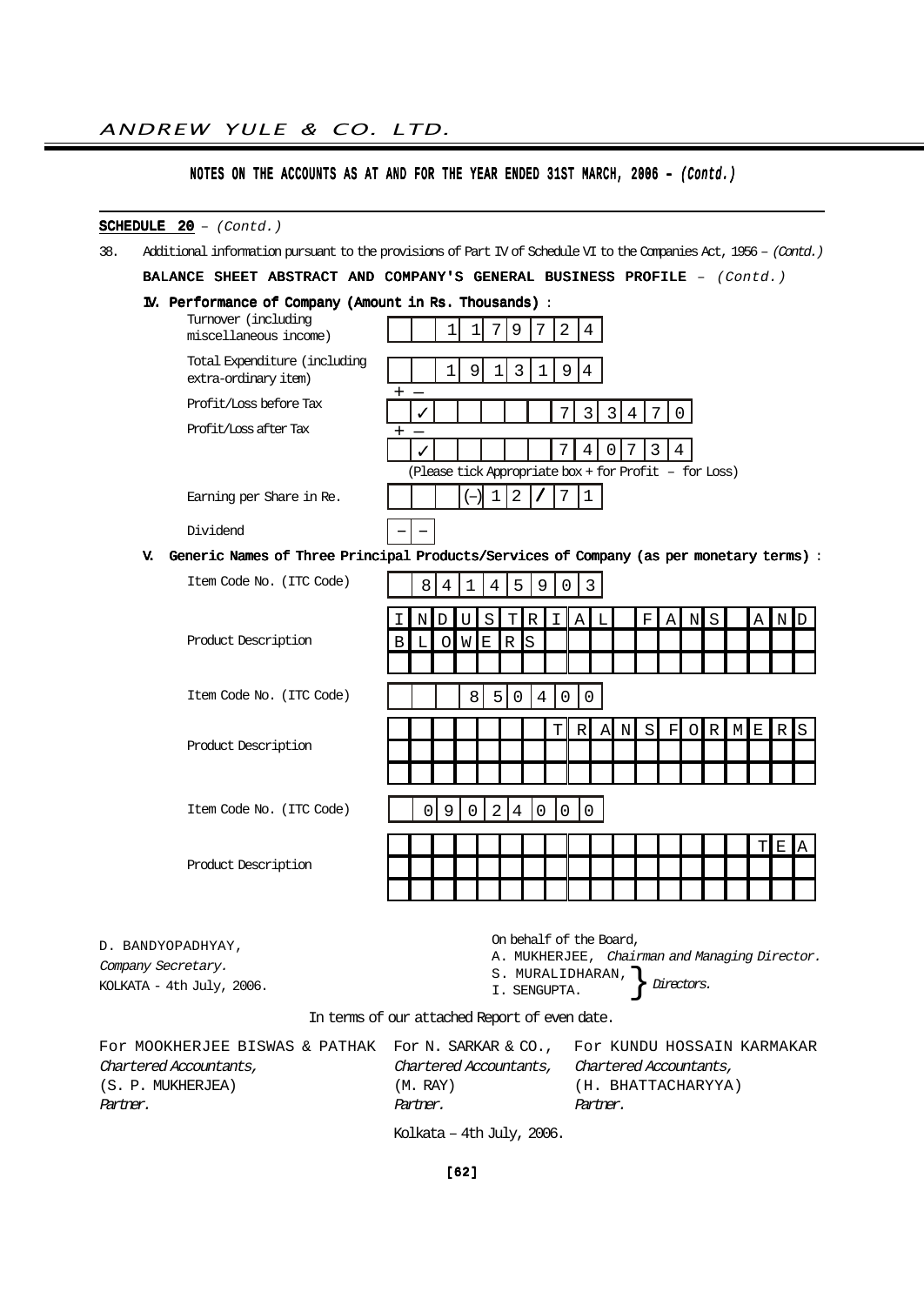## STATEMENT UNDER SECTION 212 OF THE COMPANIES ACT, 1956

| (1) |      | Name of the Subsidiary Company                                                                | HOOGHLY PRINTING COMPANY LIMITED |                |  |
|-----|------|-----------------------------------------------------------------------------------------------|----------------------------------|----------------|--|
| (2) |      | Holding Company's Interest:                                                                   |                                  |                |  |
|     |      | Entire issued Share Capital of 10,27,128 Ordinary<br>Shares of Rs.10 each, fully paid.        |                                  |                |  |
| (3) |      | Net aggregate amount of Subsidiary's profit not<br>dealt with the Holding Company's accounts: |                                  | (Rs. in lakhs) |  |
|     | Ф.   | Profit for the Subsidiary's financial year ended<br>31st March, 2006.                         |                                  | 20.08          |  |
|     | (ii) | Profit for its previous years.                                                                |                                  | 35.73          |  |
| (4) |      | Net aggregate amount of Subsidiary's profit<br>dealt within the Holding Company's accounts:   |                                  |                |  |
|     | Ф)   | For the Subsidiary's financial year ended<br>31st March, 2006.                                |                                  | Мl             |  |
|     | (fi) | For its previous financial years.                                                             |                                  | Мl             |  |

On behalf of the Board,

- A. MUKHERJEE, Chairman and Managing Director.
- 

Company Secretary. KOLKATA - 14th August, 2006.

D. BANDYOPADHYAY,

S. MURALIDHARAN,  $\Big\}$  Directors.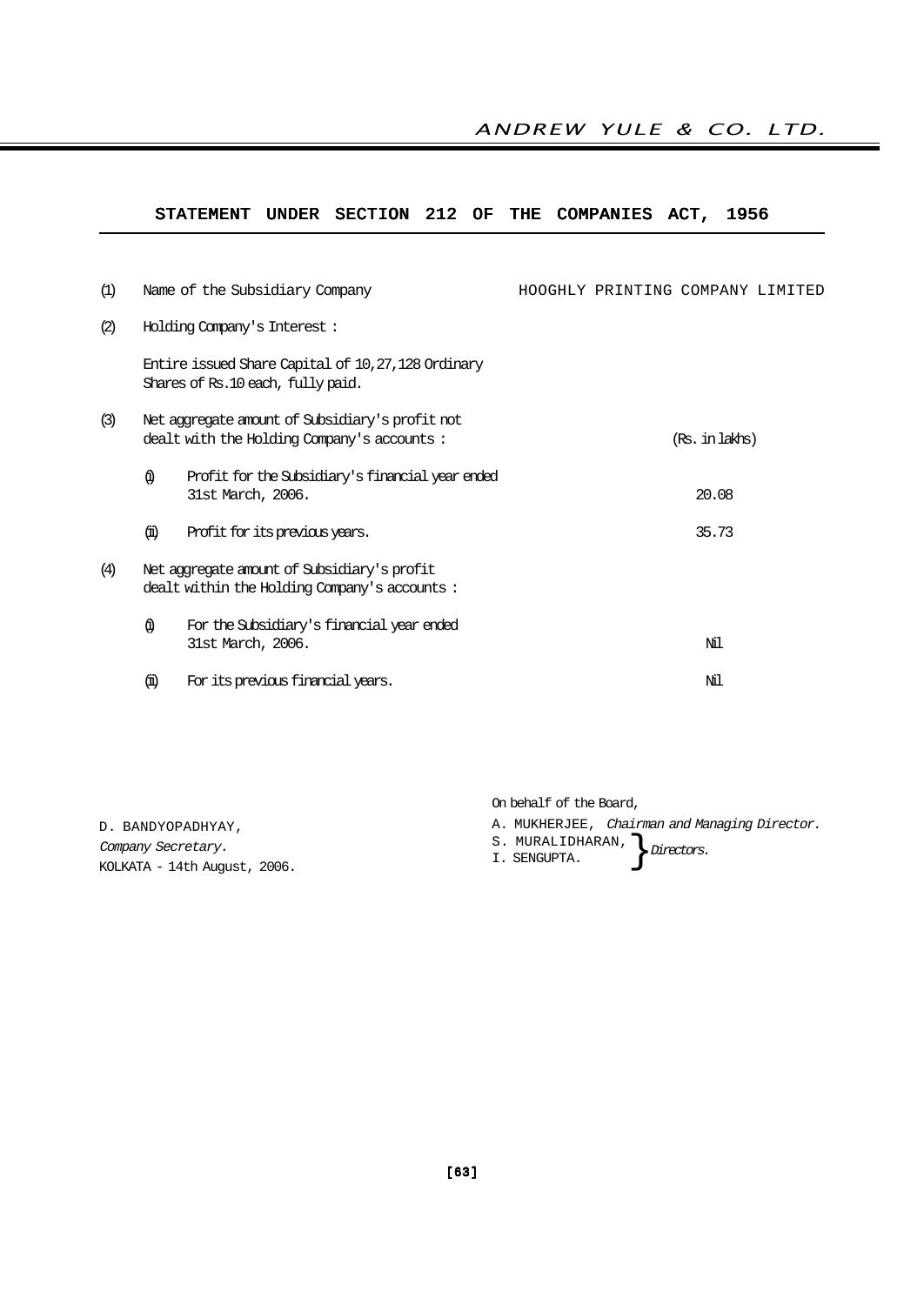## Statement of Major Accounting Policies forming part of the Consolidated Financial Statements for the year ended 31st March, 2006.

### 1. Reserves :

- (a) Central and State Subsidies received by the Company are retained in Special Reserve until the conditions stipulated in the respective schemes are complied with, and the same are credited to Profit and Loss Account or Capital Reserve after the expiry of the specified period depending upon the nature of the subsidy.
- (b) Sales value of fixed assets and investments to the extent it exceeds the original cost of the relevant asset is credited to Profit and Loss Account. Provided, however, loss/diminution in value of assets acquired through amalgamation/merger are adjusted against the Capital Reserve created out of the same.

#### 2. Fixed Assets :

- (a) The Physical verification of fixed assets is carried out in a phased manner so as to cover each item of the fixed assets over a period of 3 years.
- (b) Machinery manufactured by one Unit/Division for use of another Unit/Division are accounted for at Works/Factory cost of the Transferor Unit.
- (c) The gross fixed assets are valued at acquisition cost and other related expenses incurred to bring them to their present condition. The gross amount of interest on loans utilised for various expansion/diversification schemes is capitalised till the commissioning of the projects. Further, no interest for inter-unit transfer of funds on Capital Account is considered for the above purpose.

In case of Tide Water Oil Co. (India) Ltd., assets acquired under lease, where the Company possesses substantially all risks and rewards incidental to ownerships are classified as finance leases. Such assets are capitalised at the inception of the lease at the lower of the fair value or the present value of minimum lease payments and a liability is created for an equivalent amount. Each lease rentals paid is allocated between the liability and the interest cost, so as to obtain a constant periodic interest on the outstanding liability for each period. Assets acquired on leases where a significant portion of the risks and rewards incidential to ownership is retained by the lessor are classified as operating lease. Lease rentals are charged to Profit and Loss Account on accrual basis.

- (d) (i) Depreciation is provided on the Assets other than Estate on straightline method in accordance with the provisions of Section 205(2)(b) read with Schedule XIV of the Companies Act, 1956.
	- (ii) In case of Hooghly Printing Co. Ltd. depreciation on assets has been

calculated on written down value method in accordance with the rates and in the manner prescribed in Schedule–XIV of the Companies Act, 1956.

- (iii) In case of Tide Water Oil Co. (India) Ltd., depreciation on revalued assets is calculated on the revalued book value at the rates considered appropriate by the Approved Valuer on a straight line basis and thereafter adjusted to the extent chargeable on written down value method at the rates prescribed under Schedule– XIV of the Companies Act, 1956. Depreciation on other fixed assets is calculated on written down value method at the rates prescribed under Schedule– XIV of the Companies Act, 1956, except on leasehold land which is calculated on straight line basis over the period of lease. Items costing not more than Rs.5000 have been fully depreciated during the year of additions.
- (e) In case of Hooghly Printing Co. Ltd. Profit on Sale of Fixed Assets including Capital Profit is taken into Profit and Loss Account, if it is realised.
- (f) No amortisation of cost of long-term leasehold land is done.
- (g) Fee payable for renewal of lease of land is charged as expenditure in the Profit and Loss Account as and when the payment is due.
- (h) Benefit under CENVAT/VAT relating to any Fixed Asset, is adjusted with the cost of assets capitalised.
- (i) Liquidated damages received by the Company for delayed construction and delayed supply of equipment are set-off against the capital expenditure to which it relates.
- Grant/Subsidy in respect of capital expenditure is accounted for as per applicable Accounting Standard.
- 3. Inventories :
	- (a) The stocks of stores, spares and raw materials etc., barring small and insignificant items, are physically verified in a phased manner at least once in a year.
	- (b) Stocks of stores, spares, raw materials and food stuff etc., are valued at weighted average cost.

In case of Phoenix Yule Ltd., carrying costs of raw materials, stores and spare parts are appropriately written down when there is a decline in replacement cost of such materials or where the finished goods in which those will be incorporated are expected to be sold below cost.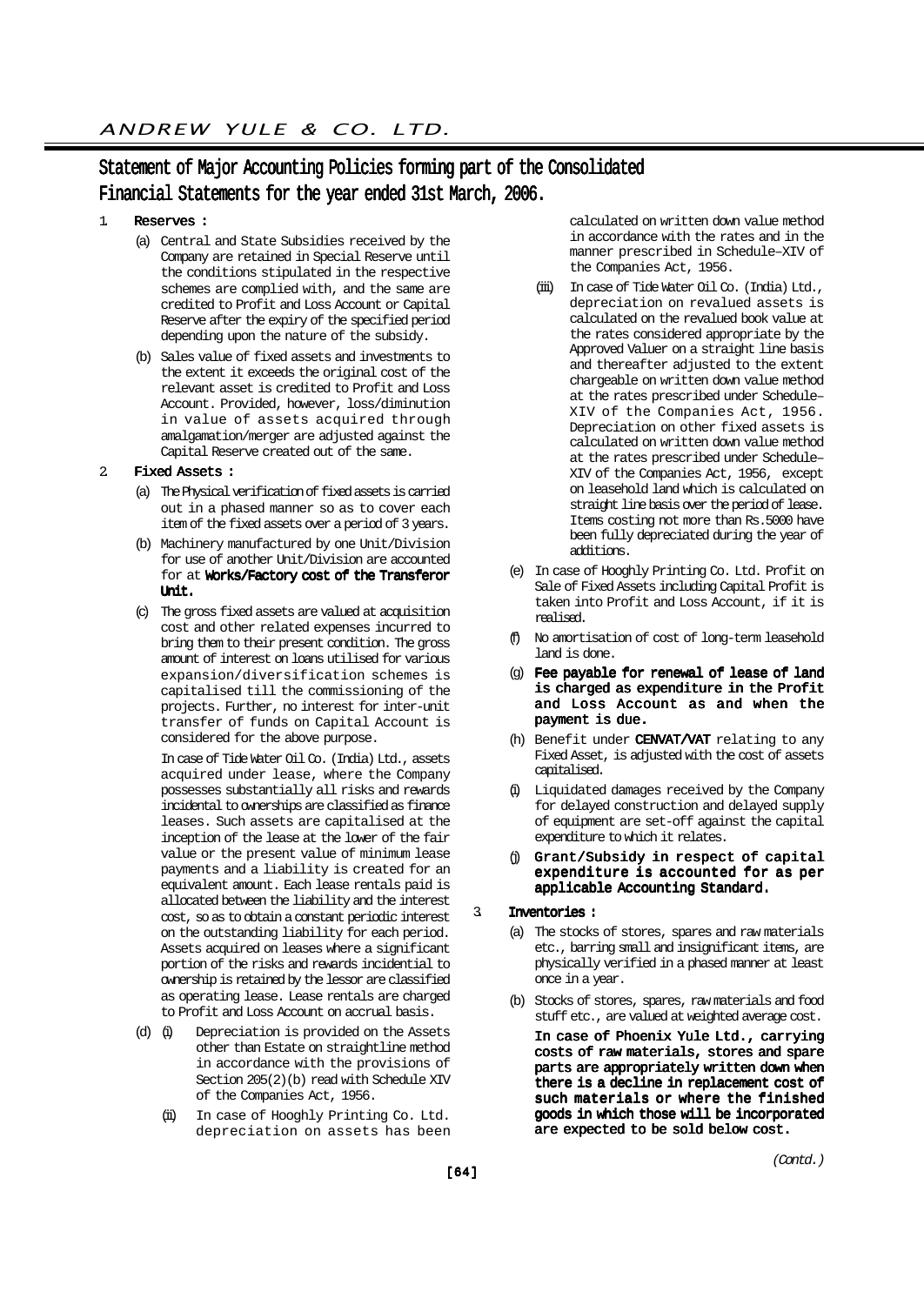(c) Work-in-Progress is valued at Works Cost or net realisable value whichever is lower. All losses on Work-in-Progress incurred upto the end of the year and losses estimated for further Works Cost to be incurred on such jobs are taken into account and duly provided for.

In case of Andrew Yule & Co. Ltd. while valuing the contract jobs in progress (excluding systems and turnkey jobs) at the close of the year, future estimated losses are considered only in respect of jobs valued at Rs.25.00 lakhs or more and/ or physical progress whereof as per technical estimate, is minimum 50%.

- (d) Royalty liabilities calculated with reference to Sales as per the collaboration agreements are considered as selling expenses and thus, have not been considered for the purpose of valuation of stocks of Work-in-Progress and finished goods.
- (e) Excise Duty, Insurance and Freight outward in connection with transfer of finished goods from factories to branches have been considered for valuation of branch stock at the close of the year.
- (f) Stocks of finished goods including Finished goods-in-transit are valued at garden cost/ estimated total cost or net realisable value, whichever is lower. Estimated total cost covers all costs excluding interest, general administration overheads and selling and distribution expenses. In case of Packet Tea, all expenses relating to packeting including freight are also considered.

In case of Hooghly Printing Co. Ltd. estimated liabilities, if any, for expenses are not taken into the account for the purpose of stock valuation. In case of Tide Water Oil Co. (India) Ltd. cost is determined under first in first out method.

- (g) Imported materials lying in bonded warehouse and at Port are valued at cost including Customs Duty, Port Charges etc.
- (h) Inter-Unit transfers of own manufactured stores, spares, raw materials etc., if lying in stock at the close of the year, are valued at estimated Works/ Factory cost of the Transferror Unit.
- (i) Excise Duty on finished goods lying at Works is provided and as such, the valuation of finished goods includes Excise Duty.
- $(j)$  Benefit of **CENVAT/VAT** is adjusted in the cost of materials.
- (k) Loose Tools are amortised over a period of 5 years.

In case of Phoenix Yule Ltd. loose tools are amortised over a period of two years from the year of issue.

(l) Stock of scrap as per stock records, is valued on the basis of estimated realisable value.

However, tea waste is not valued. In case of Hooghly Printing Co. Ltd. scrap is accounted for on cash basis.

(m) Export benefits against Advance Licences are considered at the time of actual consumption of the imported materials. Advance Licences in hand at the close of the year are not accounted for.

### 4. Investments :

Investments are stated at cost. Provision for diminution in the value of long term investment is made only if such a decline is other than temporary nature in the opinion of the Management.

In case of Tide Water Oil Co. (India) Ltd. investments are valued at cost or under.

#### 5. Sales :

- (a) (i) Sales against Ex-Works/FOR Contracts are booked on the basis of deliveries to transport carriers upto 31st March, irrespective of whether the goods have been received by the customers by 31st March or not. Sales in respect of transactions against FOR destination contracts are booked for the goods actually received by customers by 31st March.
	- (ii) Despatches against FOR destination contracts not reaching the customers within the close of the year, are shown as Finished goods-in-transit.
	- (iii) In case of Hooghly Printing Co. Ltd.; sales are accounted for on the basis of receipted challans in respect of goods received by the customers by 31st March.
	- (iv) In case of Phoenix Yule Ltd., sales are accounted for on despatch of goods to customers.
- (b) Partial deliveries are accounted for in accordance with the billing schedule as per the terms of sales contract. Income from engineering service charges on composite contracts is apportioned proportionately to the value of bills in respect of supplies/erection work completed.
- (c) Tea sales against contracts are accounted for on the basis of delivery orders and on completion of sale in auction centres in accordance with the norms of tea trade.
- (d) Sales returns, if any, upto the cut-off date i.e. 30th April, are accounted for.
- (e) Excise Duty together with freight and other charges recoverable under the terms of the sale contracts are included in sales, but Excise Duty separately recoverable on sales are deducted from gross sales.
- Except in disputed cases, escalation/deescalation claim bills are accounted for on the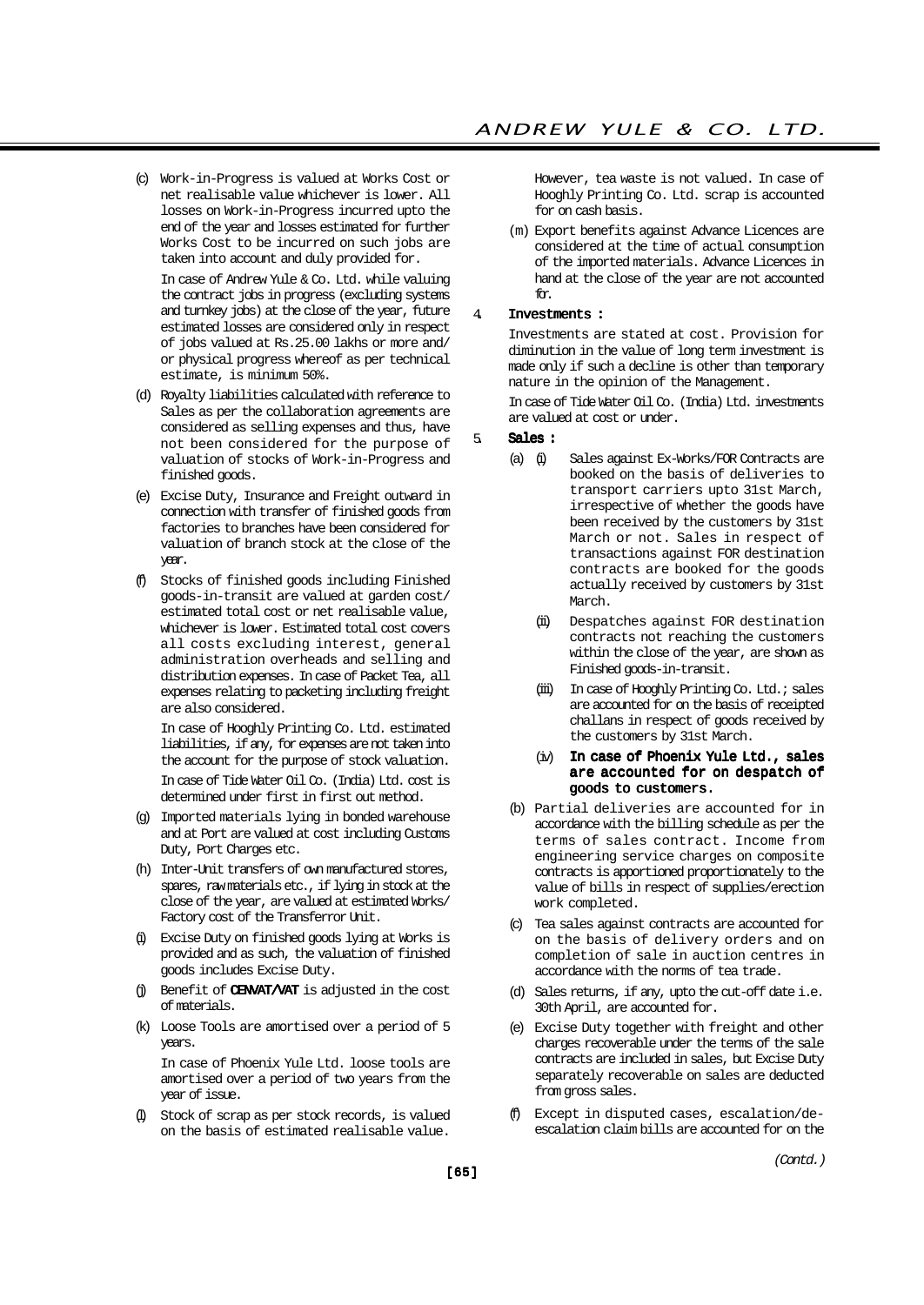basis of the terms of the relevant contracts.

(g) Export sales are accounted for with reference to the date of Bill of Lading.

## 6. Dividend Receipts :

Dividends declared within the close of the accounting year only are accounted for in respect of investments held by the Company.

In case of Katras Jherriah Coal Co. Ltd. and New Beerbhoom Coal Co. Ltd. income from investments in shares is accounted for on cash basis.

#### 7. Other Income :

- (a) The following items are accounted for in the books on actual receipt basis :
	- (i) Fees receivable by the Directors and/or employees from Subsidiary and other Companies;
	- (ii) Interest on late retirement of bills of customers;
	- (iii) Interest on loans to employees as per approved Schemes, other than under House Building Loan Scheme, which is recovered and accounted for after repayment of the principal amount.
- (b) (i) Insurance and other claims are accounted for on the basis of amounts admitted;
	- (ii) Sales Tax, Excise Duty and Customs Duty refunds are accounted for on the basis of assessment/refund orders received;
	- (iii) Central/State Subsidies from Government and Tea Board are accounted for on the receipt of intimation of grant.
- (c) Interest receivable from customers as per stipulation of the Sales Contract on account of late receipt of full/proportionate payments are accounted for to the extent of such interest is ascertainable with respect to the payment so far received.
- (d) Liquidated Damages received by the Company for delayed execution and delayed supply of equipment/spares are set-off against the expenditure to which it relates.
- (e) Export/Deemed Export benefits are accounted for on completion of despatches in terms of the contract.

### 8. Purchases :

- (a) Insurance charges incurred in relation to the incoming goods where materials are directly relatable are accounted for in respect of individual items' otherwise, such insurance premium is charged off to Profit and Loss Account.
- (b) In case of goods purchased from overseas, the shipment is treated as goods-in-transit (import) :
	- (i) in case of both CIF and C&F Contracts, from the date of intimation received from bank;

(ii) in case of FOB Contracts, from the date of actual shipment as per Bill of Lading. Customs Duty is charged on the basis of

#### 9. Other Expenses :

(a) Issue of materials/components as free replacements during the guarantee period which can not be provided being unknown, is accounted for on actual despatches. Known free replacements upto the close of the accounting year are provided for.

the date of arrival in port.

- (b) Liability in respect of rectification work/ replacement as at the close of the accounting year is booked as per claims received from the customers and accepted by the Company.
- (c) Liabilities in respect of Liquidated Damages are provided if and to the extent, not disputed by the Company. Liquidated Damages disputed by the Company are treated as contingent liability. The amount of liability/ contingent liability is estimated on the basis of contracted terms and the facts of each case to the extent of revenue recognised.
- (d) Liability in respect of commission is provided in proportion to sales.
- (e) Interest on overdue bills is accounted for on the basis of debit advices received from the bank or claims received upto the cut off date.
- (f) Interest on delayed payments of Taxes is accounted for on the basis of assessment orders of the Tax Authorities, if not disputed by the Company or actual payment effected, as the case may be.
- (g) Provisions made and Provisions no longer required written back during the year are netted against in respect of each individual items.
- (h) Payment of Technical Know how Fees is treated as Deferred Revenue Expenditure in compliance with the relevant Accounting Standard.
- Leave Travel Concession and profitability link incentive are accounted for on cash basis.
- (j) Tea cultivation expenses incurred in Cold Weather, the benefit of which are derived over a period of five seasons are carried forward and amortised over a period of five years.
- (k) Provision for unrealised profit is made in respect of partially completed composite/ turnkey contracts on basis of proportionate direct cost on the revenue recognised.

#### 10. Deferred Revenue Expenditure :

(a) The payments made under the Voluntary Retirement Scheme out of Company's own and loan funds as treated as deferred revenue expenditure other than General Division and written off over a period of five years commencing from the year in which it is disbursed.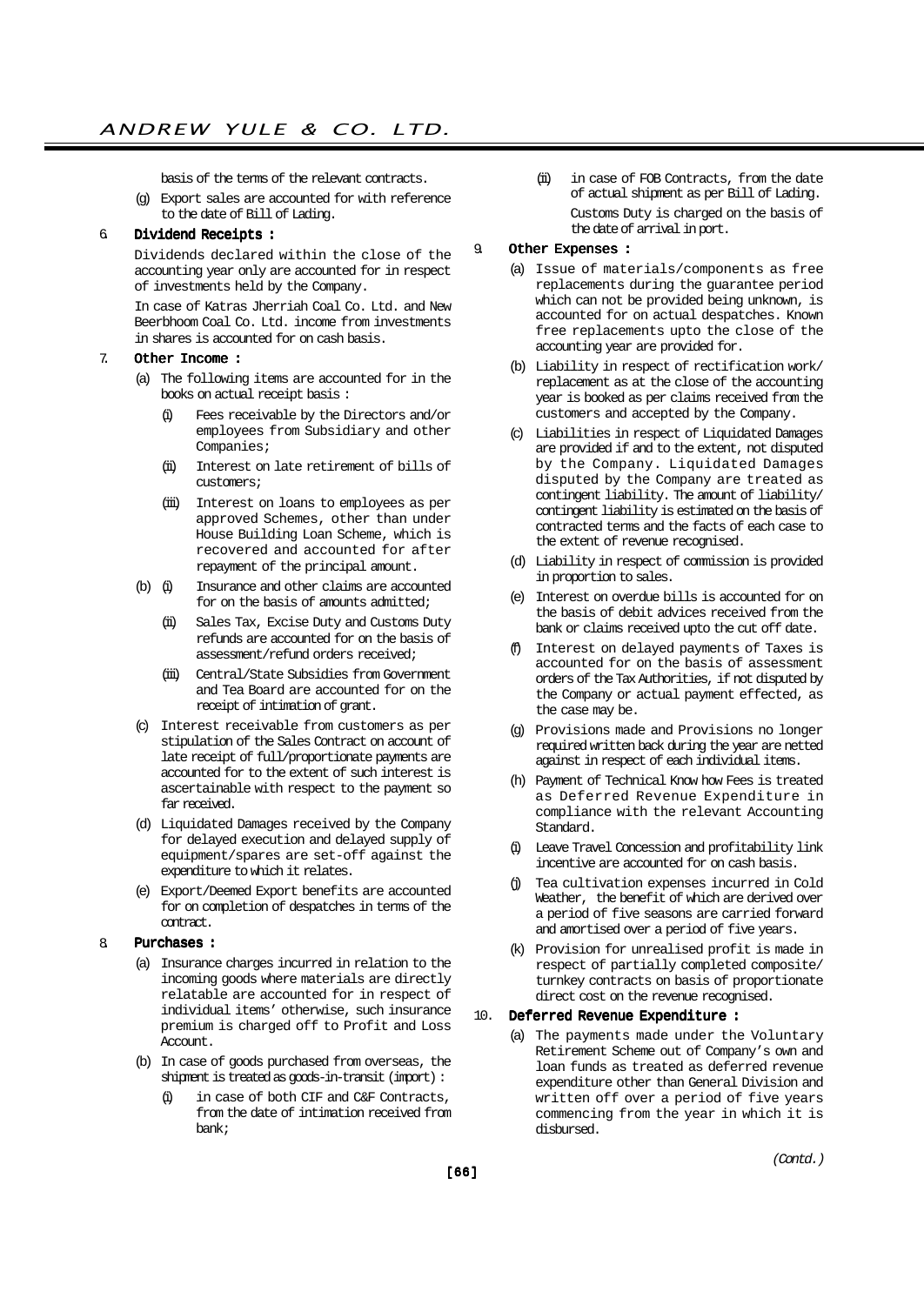Whereas in case of Hooghly Printing Co. Ltd. such deferred revenue expenditure is written off over a period of seven years.

In case of Phoenix Yule Ltd. compensation paid to employees under Voluntary Retirement Schemes are charged to Profit and Loss Account in the year of separation of the employees.

- (b) The balance of deferred revenue expenditure as on 31st March, 2003 are written off over a period of five years as under :
	- (i) 10% of the expenditure during the first year on which these were incurred;
	- (ii) remaining 90% are written off pro-rated during the next four years.
- (c) In case of new project, and for launching of new products, other initial expenditure, are written off in compliance with the provision of  $AS-26$
- (d) In case of Hooghly Printing Co. Ltd. deferred revenue expenditure other than the payments made under Voluntary Retirement Scheme out of Company's fund are written off over a period of 5 years.
- (e) In case of Tide Water Oil Co. (India) Ltd., deferred revenue expenditure on account of technical know how fees are written off over a period of six years and in case of other expenses over a period of three years.

#### 11. Contingent Liabilities/Capital Losses and Contingent Assets :

- (a) Disputed liabilities and claims against the Company including claims by Tax Authorities (for example, Income-tax, Sales tax etc.) pending in appeal, are treated as contingent liabilities. Contingent assets are not accounted for.
- (b) Contingent Capital losses are adjusted against realised Capital Reserves as and when they  $\alpha$ m $\mathbf{r}$
- (c) Expenditure incurred/capitalised in respect of Projects abandoned/to be abandoned are written off/provided for proportionately over a period of seven years on the basis of decision to withdraw from such projects.

#### 12. Booking/Writing Back of Liabilities :

- (a) For providing liabilities, cut-off date is 30th April (For Hooghly Printing Co. Ltd. 15th April,) but all known liabilities, if material, are booked as far as practicable.
- (b) Liabilities which are more than 3 years old and not likely to materialise are written back. In case of extraordinary items only, separate disclosure is given in the Accounts.

#### 13. Conversion of Foreign Currencies :

(a) Foreign currency loans to finance fixed assets including technical know-how fees are converted either at the exchange parity rate ruling at the close of the accounting year or at the fixed rate when the exchange is booked in advance, as the case may be. Necessary adjustments with regard to such exchange rate difference are made to secured loans, fixed assets and depreciation.

- (b) Receivables and Payables in foreign currency are converted either at the parity rate ruling at the close of the financial year or at the fixed rate where the exchange is booked in advance. The exchange difference, if any, arising therefrom is accounted for in Profit and Loss Account.
- (c) In respect of any import of materials both under CIF, FOB and C&F Contracts, purchases are booked at the exchange rates as per fixed rate contracts. Where the exchange rate is not fixed, the purchases are booked at the ruling rate of exchange on the date of Bill of Entry. The exchange difference, if any, arising from the difference between the above rate and the rate at which the actual payment is made or at the rate prevailing on 31st March, whichever is earlier, is accounted for in the Profit and Loss Account.
- (d) Exports/Overseas Sales are booked at the rates ruling on the date of Bill of Lading except in the case of exports/overseas sales covered by forward exchange contracts which are booked on the basis of rates negotiated with the Bankers. Exchange difference relating to such bills arising either on realisation of the proceeds or on conversion thereof at the exchange rate ruling at the close of the year, is charged to Profit and Loss Account.

#### 14. Research and Development Costs :

Expenditure in relation to Research and Development activities are treated in accordance with the relevant provision of AS-26.

#### 15. Retirement Benefits :

- (a) Gratuity contribution is made to an Approved Gratuity Fund on the basis of actuarial valuation.
- (b) Liabilities in regard to accrued pension and leave encashment on the retirement in respect of employees are determined on the basis of actuarial valuation and provided for in the Accounts.
- (c) In case of Hooghly Printing Co. Ltd. liability towards contributions on account of medical benefit payable to elligible employees are provided for in the Accounts on the basis of actuarial valuation.
- (d) In case of Phoenix Yule Ltd. liability for Leave Encashment is provided for on the basis of unutilised leave due to employees at the end of the year.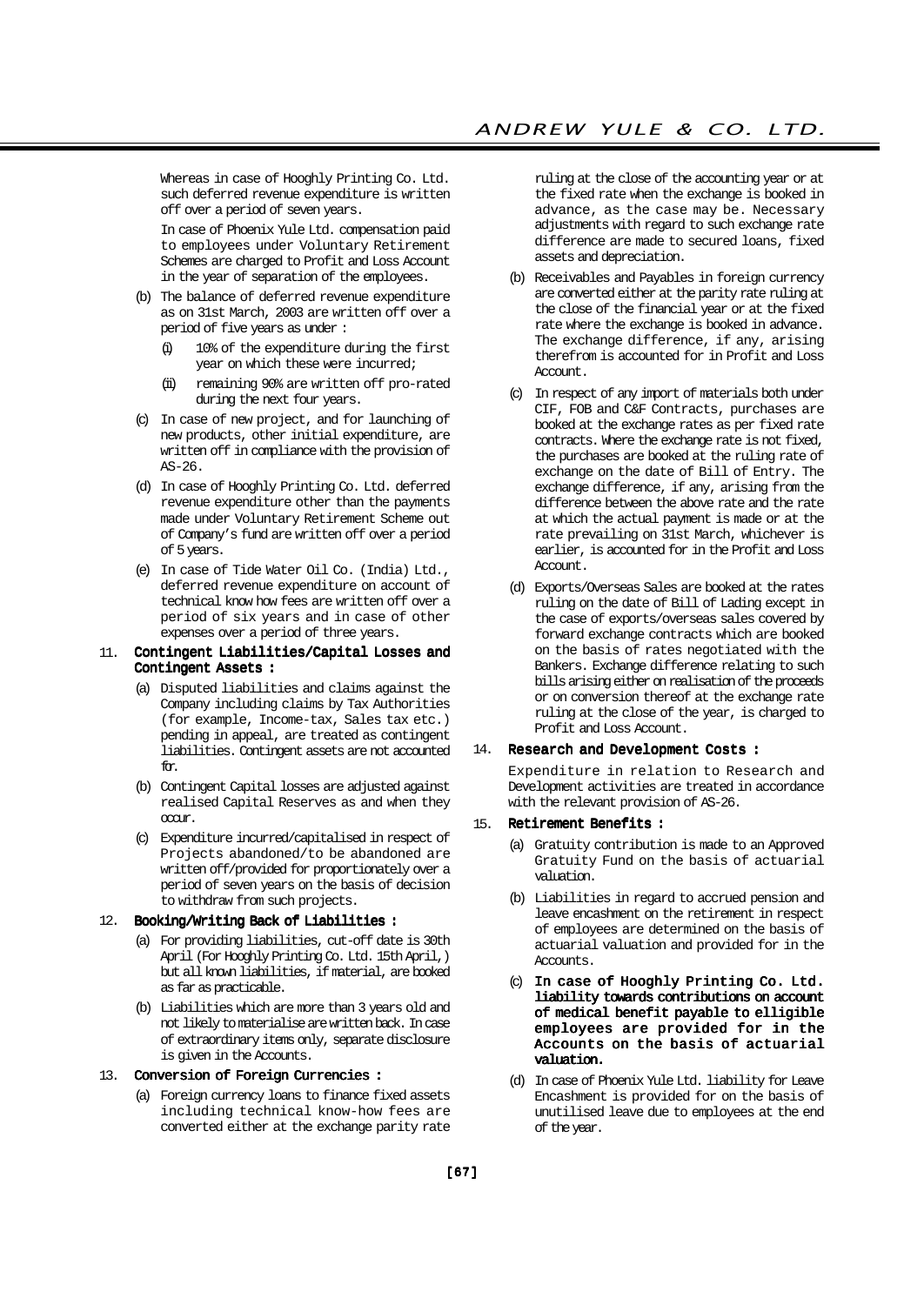|                                                                              |                                               |                         |                                               | (Rupees in lakhs)  |
|------------------------------------------------------------------------------|-----------------------------------------------|-------------------------|-----------------------------------------------|--------------------|
|                                                                              |                                               | Schedules               | $2005 - 06$                                   | $2004 - 05$        |
| <b>SOURCES OF FUNDS</b>                                                      |                                               |                         |                                               |                    |
| (1) Shareholders' Funds:                                                     |                                               |                         |                                               |                    |
| (a) Share Capital                                                            |                                               | $\mathbf{1}$            | 16130.61                                      | 15491.61           |
| (b) Reserves and Surplus                                                     |                                               | 2                       | 10835.31                                      | 10835.31           |
|                                                                              |                                               |                         | 26965.92                                      | 26326.92           |
| $(2)$ Loan Funds:                                                            |                                               | 3                       |                                               |                    |
| (a) Secured Loans                                                            |                                               |                         | 14744.80                                      | 12733.22           |
| (b) Unsecured Loans                                                          |                                               |                         | 7842.41                                       | 5727.20            |
|                                                                              |                                               |                         | 22587.21                                      | 18460.42           |
| (3) Deferred Tax Liability (Net)                                             |                                               |                         |                                               |                    |
| (Note No. 42 on Schedule 20)                                                 |                                               |                         | 485.47                                        | 498.26             |
|                                                                              | <b>TOTAL</b>                                  |                         | 50038.60                                      | 45285.60           |
| APPLICATIONS OF FUNDS                                                        |                                               |                         |                                               |                    |
| (1) Fixed Assets:                                                            |                                               | 4                       |                                               |                    |
| (a) Gross Block                                                              |                                               |                         | 21887.99                                      | 21533.82           |
| (b) Less: Depreciation and Impairment of Assets                              |                                               |                         | 5363.09                                       | 4827.95            |
| (c) Net Block                                                                |                                               |                         | 16524.90                                      | 16705.87           |
| (d) Capital work-in-progress (net of Impairment of Assets)                   |                                               |                         | 481.13                                        | 315.71             |
|                                                                              |                                               |                         | 17006.03                                      | 17021.58           |
| (e) Pre-operative Expenditure (Pending Allocation)                           |                                               |                         | 113.85                                        | 113.85             |
| (2) Investments                                                              |                                               | 5                       | 17119.88<br>958.51                            | 17135.43<br>786.23 |
| (3) Current Assets, Loans and Advances:                                      |                                               |                         |                                               |                    |
| (a) Inventories                                                              |                                               | 6                       | 2550.63                                       | 2742.97            |
| (b) Sundry Debtors                                                           |                                               | 7                       | 5618.30                                       | 5798.06            |
| (c) Cash and Bank Balances                                                   |                                               | 8                       | 2898.49                                       | 2550.21            |
| (d) Other Current Assets                                                     |                                               | 9                       | 0.69                                          | 0.69               |
| (e) Loans and Advances                                                       |                                               | 10                      | 8992.74                                       | 9475.16            |
|                                                                              |                                               |                         | 20060.85                                      | 20567.09           |
| Less: Current Liabilities and Provisions:                                    |                                               |                         |                                               |                    |
| (a) Current Liabilities                                                      |                                               | 11                      | 15707.64                                      | 14304.72           |
| (b) Provisions                                                               |                                               | 12                      | 5330.15                                       | 5165.09            |
|                                                                              |                                               |                         | 21037.79                                      | 19469.81           |
| Net Current Assets                                                           |                                               |                         | $(-)$ 976.94                                  | 1097.28            |
| (4) (a) Miscellaneous Expenditure to the extent not written off or adjusted: |                                               |                         |                                               |                    |
| (i) Other Expenses                                                           |                                               |                         | 408.51                                        | 802.11             |
| (b) Profit and Loss Account                                                  |                                               |                         | 32528.64                                      | 25464.55           |
|                                                                              | <b>TOTAL</b>                                  |                         | 50038.60                                      | 45285.60           |
| NOTES ON ACCOUNTS                                                            |                                               | 20                      |                                               |                    |
|                                                                              |                                               |                         |                                               |                    |
| STATEMENT ON ACCOUNTING POLICIES AND SCHEDULES                               |                                               |                         |                                               |                    |
| 1 TO 20 FORM AN INTEGRAL PART OF THE ACCOUNTS.                               |                                               |                         |                                               |                    |
| D. BANDYOPADHYAY,                                                            |                                               | On behalf of the Board, |                                               |                    |
| Company Secretary.                                                           |                                               |                         | A. MUKHERJEE, Chairman and Managing Director. |                    |
| KOLKATA - 14th August, 2006.                                                 |                                               | S. MURALIDHARAN,        |                                               |                    |
|                                                                              |                                               | I. SENGUPTA.            | Directors.                                    |                    |
|                                                                              | In terms of our attached Report of even date. |                         |                                               |                    |
|                                                                              |                                               |                         |                                               |                    |
| FOY MOOKHERJEE BISWAS & PATHAK                                               | For N. SARKAR & CO.,                          |                         | For KUNDU HOSSAIN KARMAKAR                    |                    |
| Chartered Accountants,                                                       | Chartered Accountants,                        |                         | Chartered Accountants,                        |                    |
| (S. P. MUKHERJEA)                                                            | (M. RAY)                                      |                         | (H. BHATTACHARYYA)                            |                    |
| Partner.                                                                     | Partner.                                      | Partner.                |                                               |                    |
|                                                                              | Kolkata – $\ldots$ . August, 2006.            |                         |                                               |                    |
|                                                                              |                                               |                         |                                               |                    |

## CONSOLIDATED BALANCE SHEET AS AT 31ST MARCH, 2006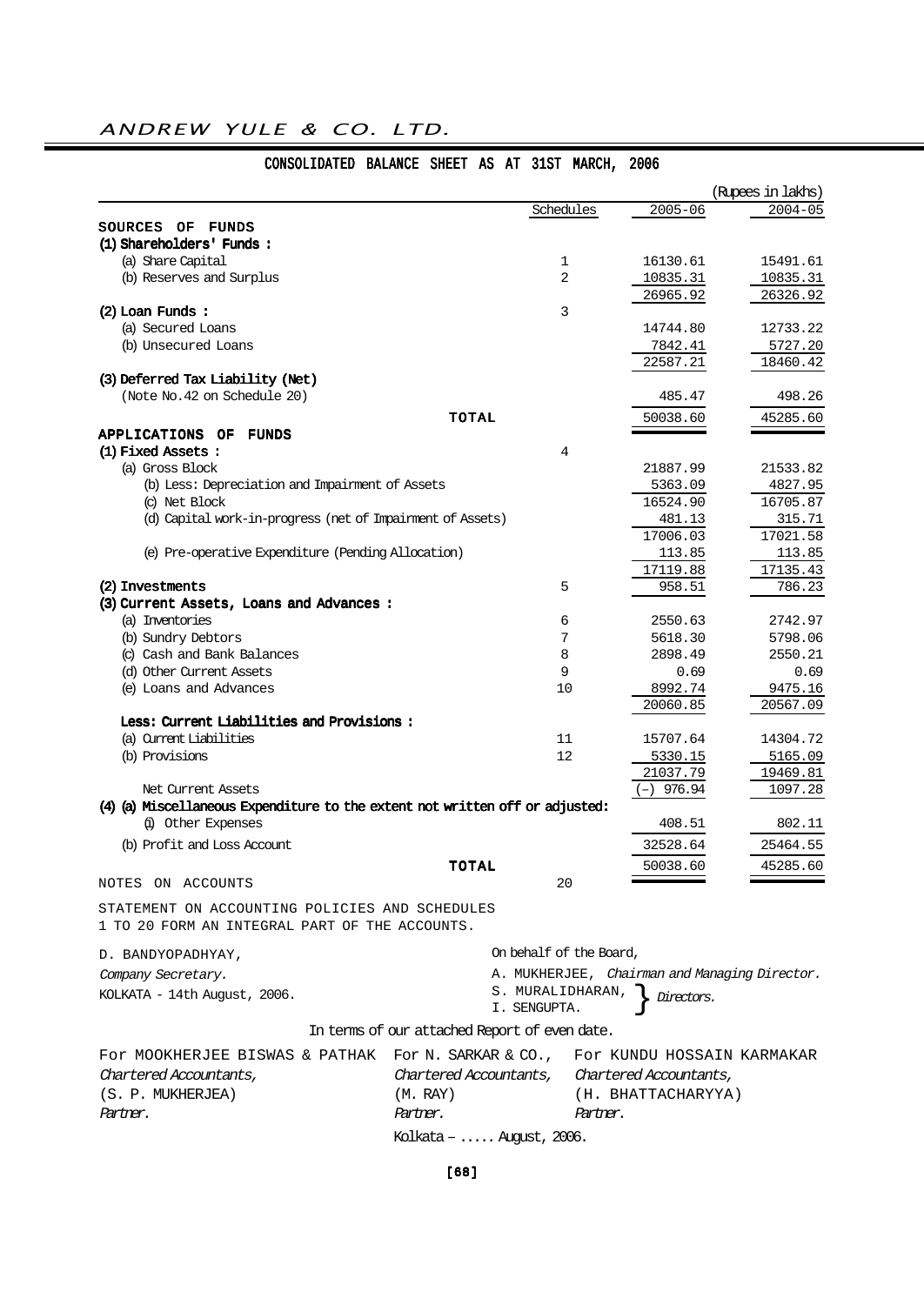|                                                                                                  |                                               |                                               | (Rupees in lakhs)          |
|--------------------------------------------------------------------------------------------------|-----------------------------------------------|-----------------------------------------------|----------------------------|
|                                                                                                  | Schedules                                     | $2005 - 06$                                   | $2004 - 05$                |
| <b>INCOME</b><br>Sales                                                                           | 13                                            | 15492.01                                      | 16097.00                   |
| Interest and Dividend on Investments (Gross)                                                     |                                               | 6.24                                          | 23.67                      |
| Other Income                                                                                     | 14                                            | 659.19                                        | 378.11                     |
| Accretion/Decretion (-) in Stocks                                                                | 15                                            | 70.02<br>$(-)$                                | 237.52                     |
| <b>EXPENDITURE</b>                                                                               |                                               | 16087.42                                      | 16736.30                   |
| Materials Consumed                                                                               | 16                                            | 6501.83                                       | 6827.03                    |
| Salaries, Wages and Bonus                                                                        | 17                                            | 6432.18                                       | 7026.57                    |
| Interest                                                                                         | 18                                            | 2944.15                                       | 2347.93                    |
| Other Expenses                                                                                   | 19                                            | 6645.23                                       | 7360.88                    |
| Depreciation                                                                                     | $\overline{4}$                                | 545.07                                        | 355.81                     |
| Impairment of Assets                                                                             |                                               | 23068.46                                      | 27.31<br>23945.53          |
| Loss before Extra-ordinary items                                                                 |                                               | $(-) 6981.04$                                 | 7209.23<br>$(-)$           |
| Add/Less: Extra-ordinary items:                                                                  |                                               |                                               |                            |
| Add<br>: Investment written off                                                                  |                                               |                                               | 10.49                      |
| Add<br>: Extra-ordinary Expenses net of Extra-ordinary Income                                    |                                               |                                               |                            |
| (Proportionate share of Joint Venture vide Note No.2(iii)<br>of Schedule 20]                     |                                               | 37.12                                         | 3.51                       |
| $Loss(-)$ for the year                                                                           |                                               | 7018.16<br>$(-)$                              | 7223.23<br>$(-)$           |
| : Provision for Taxation:<br>Add                                                                 |                                               |                                               |                            |
| [a] Wealth Tax                                                                                   |                                               | 2.25                                          | 2.00                       |
| [b] Income Tax (Earlier year)                                                                    | 32.00                                         |                                               |                            |
| [c] Income Tax (Current Year) [Proportionate share of                                            |                                               |                                               |                            |
| Joint Venture Rs. 143. 14 lakhs; 2004-05 Rs. 73. 29 lakhs]                                       | 158.14                                        |                                               | 123.74                     |
| [d] Fringe Benefit Tax<br>(Prop. share of Joint Venture Rs. 4.55 lakhs)                          | 35.02                                         |                                               |                            |
| [e] Deferred Tax                                                                                 |                                               | 9.37                                          | 14.06                      |
|                                                                                                  |                                               | 236.78                                        | 139.80                     |
|                                                                                                  |                                               | 7254.94<br>$(-)$                              | 7363.03                    |
| : Provision for deferred tax liability written back<br>Less                                      |                                               |                                               |                            |
| [Proportionate share of Joint Venture Rs. 20.96 lakhs;                                           |                                               |                                               |                            |
| 2004-05 Rs.24.09 lakhs]<br>Provision for wealth tax written back                                 | 22.17                                         |                                               | 24.09<br>2.44              |
| Provision for taxation written back                                                              |                                               | <br>$\cdots$                                  | 1.58                       |
|                                                                                                  |                                               | 22.17                                         | 28.11                      |
|                                                                                                  |                                               | 7232.77<br>$(-)$                              | 7334.92<br>$(-)$           |
| : Share of Profit of Associates<br><b>Less</b>                                                   |                                               | 172.28                                        | 148.98                     |
|                                                                                                  |                                               | 7060.49<br>$(-)$                              | 7185.94<br>$(-)$           |
| Add<br>: Transfer to General Reserve                                                             |                                               | 10.00<br>7070.49<br>$(-)$                     | 60.00<br>7245.94           |
| Add<br>: Loss brought forward from last account                                                  |                                               | 28081.55                                      | $(-)$<br>20712.28          |
|                                                                                                  |                                               | 35152.04                                      | 27958.22                   |
| Add<br>: Impairment of Assets as on 31st March, 2006                                             |                                               |                                               | 119.65                     |
|                                                                                                  |                                               | 35152.04                                      | 28077.87<br>$(-)$          |
| Add<br>: Dividend Tax                                                                            |                                               | 3.60                                          | 3.68                       |
| : Balance in General Reserve (per contra)                                                        |                                               | $(-)$ 35155.64                                | $(-)$ 28081.55             |
| Less<br>Balance carried to Balance Sheet                                                         |                                               | 2627.00<br>32528.64                           | 2617.00<br>25464.55        |
| NOTES ON ACCOUNTS                                                                                | 20                                            |                                               |                            |
|                                                                                                  |                                               |                                               |                            |
| STATEMENT ON ACCOUNTING POLICIES AND SCHEDULES<br>1 TO 20 FORM AN INTEGRAL PART OF THE ACCOUNTS. |                                               |                                               |                            |
|                                                                                                  |                                               | On behalf of the Board,                       |                            |
|                                                                                                  |                                               |                                               |                            |
| D. BANDYOPADHYAY,                                                                                |                                               | A. MUKHERJEE, Chairman and Managing Director. |                            |
| Company Secretary.                                                                               | S. MURALIDHARAN,                              | Directors.                                    |                            |
| KOLKATA - 14th August, 2006.                                                                     | I. SENGUPTA.                                  |                                               |                            |
|                                                                                                  | In terms of our attached Report of even date. |                                               |                            |
| FOr MOOKHERJEE BISWAS & PATHAK                                                                   | For N. SARKAR & CO.,                          |                                               | For KUNDU HOSSAIN KARMAKAR |
| Chartered Accountants,                                                                           | Chartered Accountants,                        | Chartered Accountants,                        |                            |
| (S. P. MUKHERJEA)                                                                                | (M. RAY)                                      | (H. BHATTACHARYYA)                            |                            |
|                                                                                                  |                                               |                                               |                            |

## CONSOLIDATED PROFIT AND LOSS ACCOUNT FOR THE YEAR ENDED 31ST MARCH, 2006

[69]

Kolkata – ..... August, 2006.

Partner. Partner. Partner.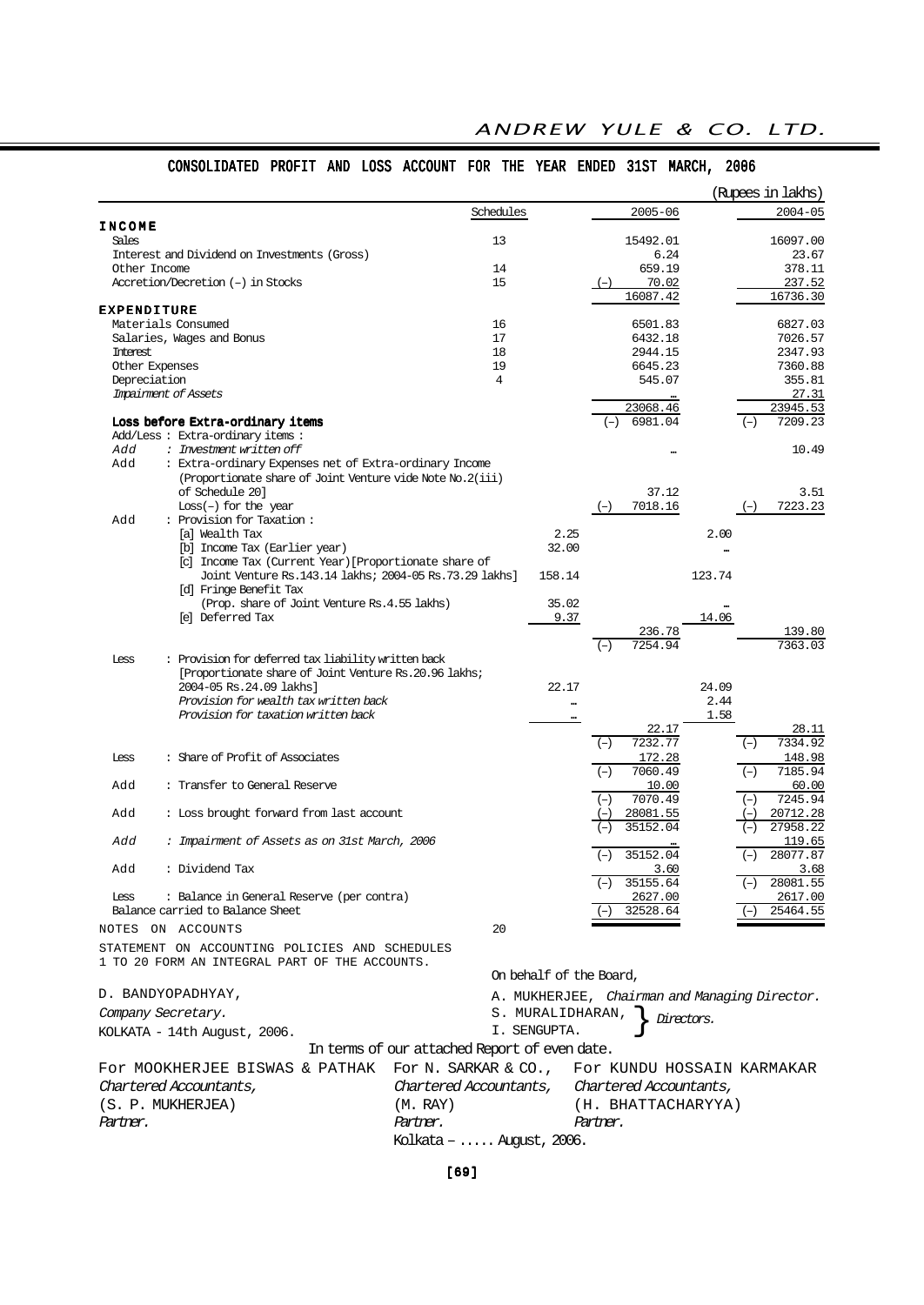## CONSOLIDATED CASH FLOW STATEMENT FOR THE YEAR ENDED 31ST MARCH, 2006 PREPARED PURSUANT TO THE LISTING AGREEMENTS WITH STOCK EXCHANGES

|                                                      |             | (Rupees in lakhs) |  |  |
|------------------------------------------------------|-------------|-------------------|--|--|
|                                                      | $2005 - 06$ | $2004 - 05$       |  |  |
| CASH FLOW FROM OPERATING ACTIVITIES :<br>(A)         |             |                   |  |  |
| Net Profit before Tax and extraordinary items        | (6981.04)   | (7209.23)         |  |  |
| Adjustments for:                                     |             |                   |  |  |
| Depreciation/Impairment                              | 545.07      | 383.12            |  |  |
| Miscellaneous Expenditure written off                | 393.60      | 699.48            |  |  |
| Interest charged                                     | 2944.15     | 2347.93           |  |  |
| Investment Income                                    | (117.26)    | (124.80)          |  |  |
| Profit/Loss on sale of Fixed Assets                  | (3.98)      | (0.36)            |  |  |
| Operating profit before changes in amount of Current |             |                   |  |  |
| Liabilities and Current Assets                       | (3219.46)   | (3903.86)         |  |  |
| Adjustments for:                                     |             |                   |  |  |
| Trade Receivables                                    | 179.76      | 1925.53           |  |  |
| Loans and Advances                                   | 474.38      | 61.79             |  |  |
| Inventories                                          | 192.34      | (232.31)          |  |  |
| Other Current Assets                                 |             | 0.18              |  |  |
| Current Liabilities and Provisions                   | 1086.15     | 171.96            |  |  |
| Cash Generated from Operations                       | (1286.83)   | (1976.71)         |  |  |
| Dividend tax                                         | (3.60)      | (3.68)            |  |  |
| Deferred Revenue Expenditure                         |             | (87.63)           |  |  |
| Cash-flow before Extra-ordinary Items                | (1290.43)   | (2068.02)         |  |  |
| Extraordinary Items (Net)                            | (37.12)     | (3.51)            |  |  |
| NET CASH FROM OPERATING ACTIVITIES (A)               | (1327.55)   | (2071.53)         |  |  |
| (B) CASH FLOW FROM INVESTING ACTIVITIES<br>:         |             |                   |  |  |
| Purchase of Fixed Assets (including Capital WIP)     | (530.32)    | (809.06)          |  |  |
| Loans and Advances                                   | 3.57        | 46.25             |  |  |
| Sale of Fixed Assets                                 | 7.37        | 1.16              |  |  |
| Investment Income                                    | 121.73      | 118.20            |  |  |
| NET CASH FROM INVESTING ACTIVITIES (B)               | (397.65)    | (643.45)          |  |  |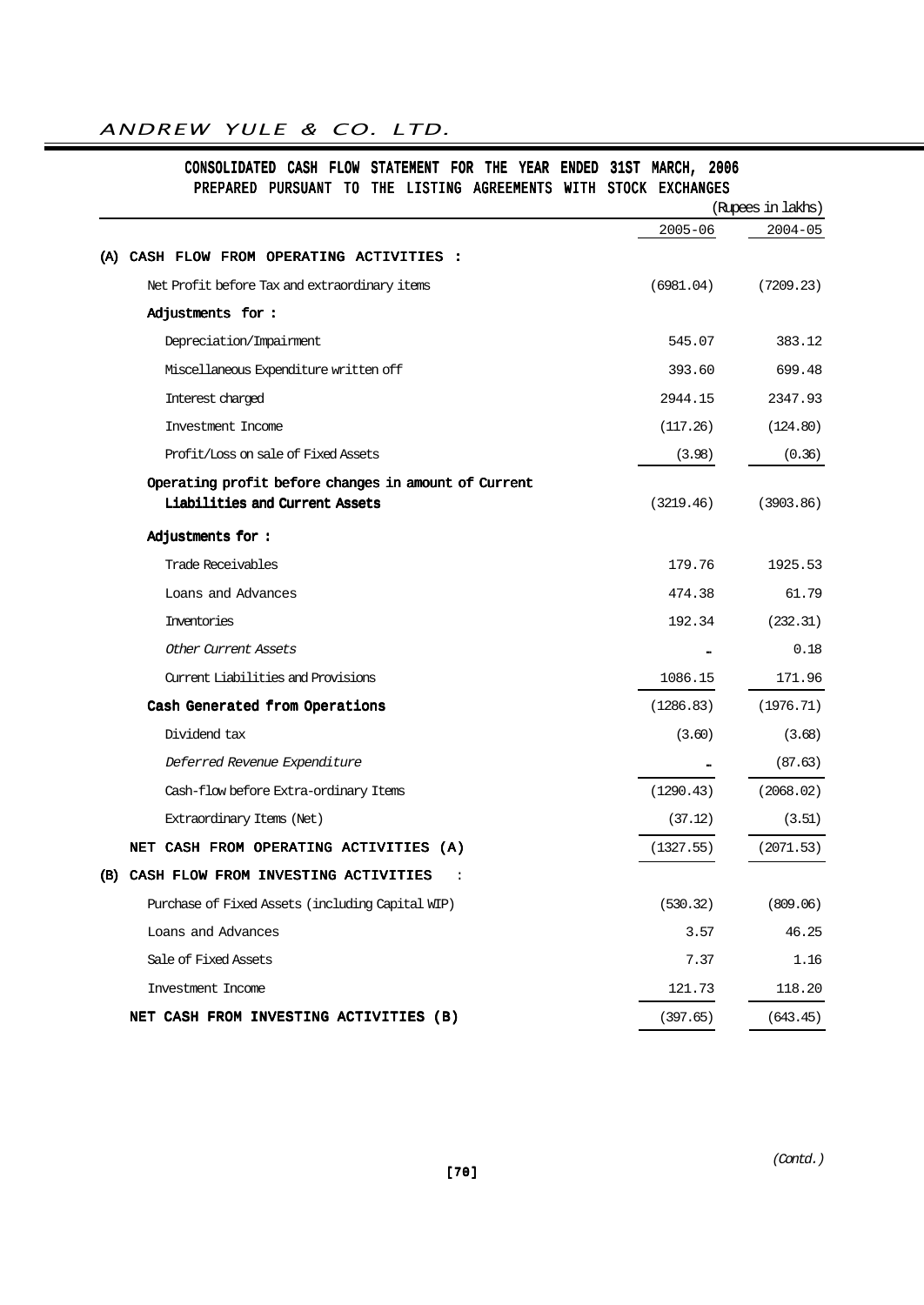| PREPARED PURSUANT TO THE LISTING AGREEMENTS WITH STOCK EXCHANGES | (Contd.)    |                   |
|------------------------------------------------------------------|-------------|-------------------|
|                                                                  |             | (Rupees in lakhs) |
|                                                                  | $2005 - 06$ | $2004 - 05$       |
| CASH FLOW FROM FINANCING<br><b>ACTIVITIES:</b><br>(C)            |             |                   |
| Net Proceeds from borrowings                                     | 1774.47     | 4324.15           |
| Interest paid                                                    | (339.99)    | (2217.63)         |
| Advance against equity                                           | 639.00      | 400.00            |
| NET CASH USED IN FINANCING ACTIVITIES (C)                        | 2073.48     | 2506.52           |
| IN CASH AND<br>CASH EQUIVALENT (A+B+C)<br><b>CHANGES</b><br>NET  | 348.28      | (208.46)          |
| CASH AND CASH EQUIVALENT Opening Balance as at 1st April, 2005.  | 2550.21     | 2758.67           |
| CASH AND CASH EQUIVALENT Closing Balance as at 31st March, 2006. | 2898.49     | 2550.21           |

## CONSOLIDATED CASH FLOW STATEMENT FOR THE YEAR ENDED 31ST MARCH, 2006

1. For a detailed list of cash balances please refer Schedule-8 to the Accounts.

2. Only balances lying in cash and deposits with banks as cash and cash equivalent have been considered.

3. Suitable modifications have been made in the prescribed form to provide for adequate information.

4. Figures of the previous year have been re-grouped/re-arranged wherever necessary.

5. Cash Flow Statement has been prepared by following Indirect Method mentioned in AS-3.

| D. BANDYOPADHYAY,                                                                                                                         |                                                                                                       | On behalf of the Board,                                                             |  |  |
|-------------------------------------------------------------------------------------------------------------------------------------------|-------------------------------------------------------------------------------------------------------|-------------------------------------------------------------------------------------|--|--|
| Company Secretary.<br>KOLKATA - 14th August, 2006.                                                                                        | I. SENGUPTA.                                                                                          | A. MUKHERJEE, Chairman and Managing Director.<br>S. MURALIDHARAN, $\int$ Directors. |  |  |
| In terms of our attached Report of even date.                                                                                             |                                                                                                       |                                                                                     |  |  |
| For MOOKHERJEE BISWAS & PATHAK For N. SARKAR & CO., For KUNDU HOSSAIN KARMAKAR<br>Chartered Accountants,<br>(S. P. MUKHERJEA)<br>Partner. | Chartered Accountants, Chartered Accountants,<br>(M. RAY)<br>Partner.<br>Kolkata – 14th August, 2006. | (H. BHATTACHARYYA)<br>Partner.                                                      |  |  |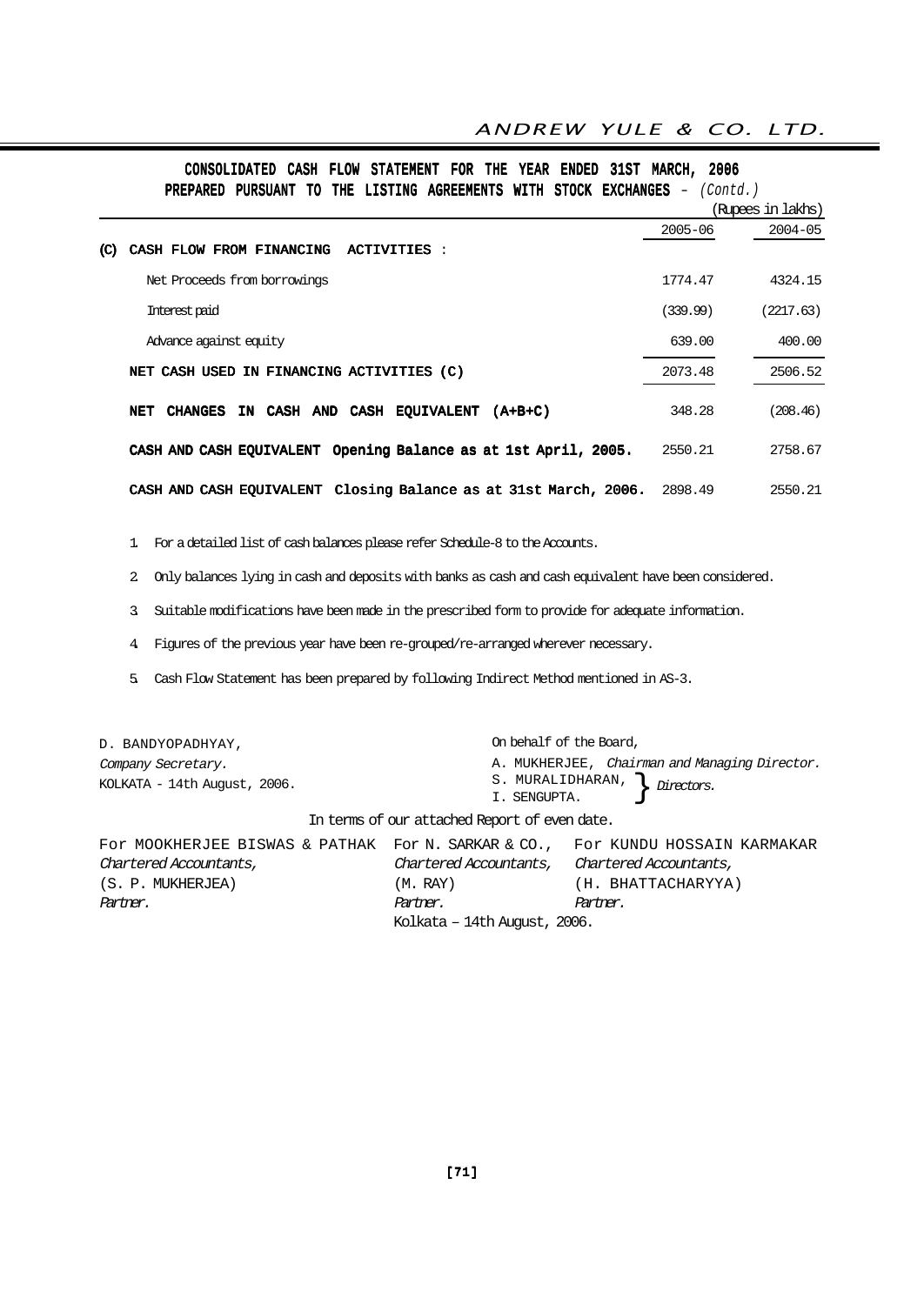|                                                                        |                                                                                                                                                                                                                                                                                                                                                                                                                                                                                                                                                     |             |                | (Rupees in lakhs) |
|------------------------------------------------------------------------|-----------------------------------------------------------------------------------------------------------------------------------------------------------------------------------------------------------------------------------------------------------------------------------------------------------------------------------------------------------------------------------------------------------------------------------------------------------------------------------------------------------------------------------------------------|-------------|----------------|-------------------|
|                                                                        |                                                                                                                                                                                                                                                                                                                                                                                                                                                                                                                                                     | $2005 - 06$ |                | $2004 - 05$       |
| <b>SCHEDULE</b><br>1                                                   |                                                                                                                                                                                                                                                                                                                                                                                                                                                                                                                                                     |             |                |                   |
| <b>SHARE</b><br><b>CAPITAL</b>                                         |                                                                                                                                                                                                                                                                                                                                                                                                                                                                                                                                                     |             |                |                   |
| <b>Authorised :</b>                                                    |                                                                                                                                                                                                                                                                                                                                                                                                                                                                                                                                                     |             |                |                   |
| 7,50,00,000                                                            | Equity Shares of Rs.10 each                                                                                                                                                                                                                                                                                                                                                                                                                                                                                                                         | 7500.00     |                | 7500.00           |
|                                                                        | Issued, Subscribed and Fully Paid-up:                                                                                                                                                                                                                                                                                                                                                                                                                                                                                                               |             |                |                   |
| 5,82,67,078                                                            | Equity Shares of Rs.10 each<br>[Of the above, 6,00,000 Shares issued as Bonus<br>Shares by capitalisation of General Reserve,<br>21, 35, 344 Shares issued pursuant to a Contract<br>without payment being received in cash and<br>11,57,600 Shares issued to Government of India<br>in the name of The President of India pursuant to<br>Transformer & Switchgear Ltd. (Acquisition and<br>Transfer of Undertakings) Act, 1983 and Brentford<br>Electric (India) Ltd. (Acquisition and Transfer of<br>Undertakings) Act, 1987 against compensation |             |                |                   |
|                                                                        | money paid by them. ]                                                                                                                                                                                                                                                                                                                                                                                                                                                                                                                               |             |                |                   |
|                                                                        |                                                                                                                                                                                                                                                                                                                                                                                                                                                                                                                                                     | 5826.71     |                | 5826.71           |
|                                                                        | Shares pending issue to Government of India Against money                                                                                                                                                                                                                                                                                                                                                                                                                                                                                           | 5826.71     |                | 5826.71           |
|                                                                        | received/conversion of loan during the year:                                                                                                                                                                                                                                                                                                                                                                                                                                                                                                        |             |                |                   |
|                                                                        | 10,30,39,000 Equity Shares of Rs.10 each                                                                                                                                                                                                                                                                                                                                                                                                                                                                                                            | 10303.90    |                | 9664.90           |
| (9,66,49,000)                                                          |                                                                                                                                                                                                                                                                                                                                                                                                                                                                                                                                                     |             |                |                   |
|                                                                        |                                                                                                                                                                                                                                                                                                                                                                                                                                                                                                                                                     | 16130.61    |                | 15491.61          |
| <b>AND</b><br><b>RESERVES</b><br>Capital Reserve:<br>General:<br>Less: | <b>SURPLUS</b><br>Balance as per last account<br>[a] Adjustment in respect of Pre-amalgamation<br>period of erstwhile Subsidiaries:                                                                                                                                                                                                                                                                                                                                                                                                                 | 10735.16    |                | 10811.53          |
|                                                                        | [i] Calcutta Discount Co. Ltd.                                                                                                                                                                                                                                                                                                                                                                                                                                                                                                                      |             | 38.16          |                   |
|                                                                        | [ii] Clive Row Investment Holding Co. Ltd. and<br>Chitpore Golabari Co. Ltd.                                                                                                                                                                                                                                                                                                                                                                                                                                                                        |             | <u>.21.86</u>  |                   |
| ſЫ                                                                     | Brentford Electric India Ltd.                                                                                                                                                                                                                                                                                                                                                                                                                                                                                                                       |             | 60.02<br>16.35 |                   |
|                                                                        |                                                                                                                                                                                                                                                                                                                                                                                                                                                                                                                                                     |             |                | 76.37             |
|                                                                        |                                                                                                                                                                                                                                                                                                                                                                                                                                                                                                                                                     | 10735.16    |                | 10735.16          |
| Special:                                                               | Central/State Subsidy for Capital Assets:                                                                                                                                                                                                                                                                                                                                                                                                                                                                                                           |             |                |                   |
|                                                                        | Balance as per last account                                                                                                                                                                                                                                                                                                                                                                                                                                                                                                                         | 11.40       |                | 11.40             |
| State Housing Subsidies                                                |                                                                                                                                                                                                                                                                                                                                                                                                                                                                                                                                                     | 4.06        |                | 4.06              |
|                                                                        |                                                                                                                                                                                                                                                                                                                                                                                                                                                                                                                                                     | 15.46       |                | 15.46             |
|                                                                        |                                                                                                                                                                                                                                                                                                                                                                                                                                                                                                                                                     | 10750.62    |                | 10750.62          |
| Balance as per last account                                            | Preference Share Capital Redemption Reserve:                                                                                                                                                                                                                                                                                                                                                                                                                                                                                                        | 84.69       |                | 84.69             |
| General Reserve:<br>Balance as per last account                        |                                                                                                                                                                                                                                                                                                                                                                                                                                                                                                                                                     | 2617.00     |                | 2557.00           |
|                                                                        | Add: Transfer from Profit and Loss Account                                                                                                                                                                                                                                                                                                                                                                                                                                                                                                          | 10.00       |                | 60.00             |
|                                                                        |                                                                                                                                                                                                                                                                                                                                                                                                                                                                                                                                                     | 2627.00     |                | 2617.00           |
|                                                                        | Less: Shown as deduction from balance in<br>Profit and Loss Account (Per Contra)                                                                                                                                                                                                                                                                                                                                                                                                                                                                    | 2627.00     |                | 2617.00           |
|                                                                        |                                                                                                                                                                                                                                                                                                                                                                                                                                                                                                                                                     | 10835.31    |                | 10835.31          |

## SCHEDULES FORMING PART OF THE CONSOLIDATED BALANCE SHEET AS AT 31ST MARCH, 2006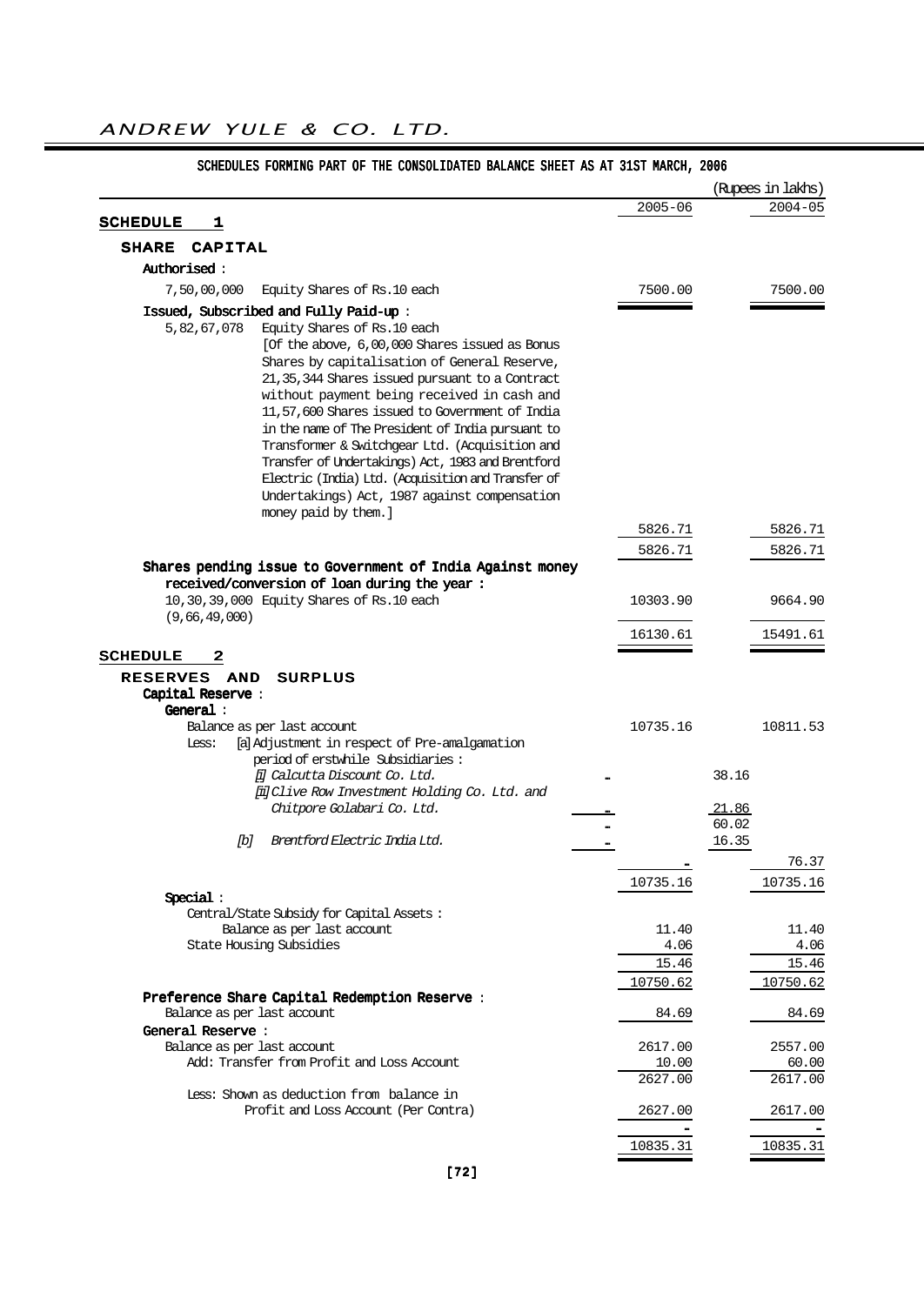|                                                                                                                                                                                                                                                                                                                                                                                                                                                                               |                   |                    |                   | (Rupees in lakhs) |
|-------------------------------------------------------------------------------------------------------------------------------------------------------------------------------------------------------------------------------------------------------------------------------------------------------------------------------------------------------------------------------------------------------------------------------------------------------------------------------|-------------------|--------------------|-------------------|-------------------|
|                                                                                                                                                                                                                                                                                                                                                                                                                                                                               |                   | $2005 - 06$        |                   | $2004 - 05$       |
| <b>SCHEDULE</b><br>з                                                                                                                                                                                                                                                                                                                                                                                                                                                          |                   |                    |                   |                   |
| LOANS                                                                                                                                                                                                                                                                                                                                                                                                                                                                         |                   |                    |                   |                   |
| Secured Loans:                                                                                                                                                                                                                                                                                                                                                                                                                                                                |                   |                    |                   |                   |
| Loans and Advances from Banks:                                                                                                                                                                                                                                                                                                                                                                                                                                                |                   |                    |                   |                   |
| State Bank of India<br>Add: Interest accrued and due thereon                                                                                                                                                                                                                                                                                                                                                                                                                  | 1239.40<br>737.79 |                    | 1240.50<br>479.75 |                   |
| Bank of Baroda                                                                                                                                                                                                                                                                                                                                                                                                                                                                | 3682.12           | 1977.19            | 4106.86           | 1720.25           |
| Add: Interest accrued and due thereon                                                                                                                                                                                                                                                                                                                                                                                                                                         | 1191.50           |                    |                   |                   |
| Allahabad Bank<br>(The above loans are secured by the whole of the<br>Company's present and future stocks of raw materials,<br>work-in-progress, finished goods and manufactured<br>goods and articles, stores, components and spares,<br>other movable properties wherever situate, book debts<br>and all other current assets, claims, rights to movable<br>properties by way of first charge ranking pari-passu<br>inter-se without any preference to one over the other.) |                   | 4873.62<br>1020.13 |                   | 4106.86<br>726.39 |
| United Bank of India<br>(for Desam, Khowang, New Dooars and<br>Choonabhutti Tea Estates.)                                                                                                                                                                                                                                                                                                                                                                                     |                   | 1411.93            |                   | 1239.12           |
| Union Bank of India<br>(for Banarhat, Karballa, and Hoolungooree Tea Estates.)                                                                                                                                                                                                                                                                                                                                                                                                |                   | 853.51             |                   | 733.40            |
| Allahabad Bank<br>(for Tinkong, Basmatia, Rajgarh, Murphulani<br>and Mim Tea Estates.)<br>Add: Interest accrued and due thereon<br>(The above loans are secured by Hypothecation of<br>the whole of crop, book-debts and all other movable<br>assets both present and future, and by equitable<br>mortgage of all immovable properties of the Estates.)                                                                                                                       | 1654.83<br>0.52   | 1655.35            | 1591.92           | 1591.92           |
| Other Loans and Advances :<br>Tea Board Hire-purchase Loan                                                                                                                                                                                                                                                                                                                                                                                                                    |                   |                    |                   |                   |
| (Secured by hypothecation of the movable Assets<br>acquired under the Tea Machinery and Irrigation<br>Equipment Loan Scheme.)<br>Add: Interest accrued and due thereon                                                                                                                                                                                                                                                                                                        | 3.39<br>0.53      | 3.92               | 0.38<br>5.66      | 6.04              |
| West Bengal Government Sales Tax Loan<br>(To be secured by a residuary charge over certain<br>immovable property ranking next only to the<br>charges in favour of the Banks.)<br>Add: Interest accrued and due thereon                                                                                                                                                                                                                                                        | 250.00<br>131.29  | 381.29             | 250.00<br>109.42  | 359.42            |
| Others (Secured by hypothecation of certain<br>immovable properties)                                                                                                                                                                                                                                                                                                                                                                                                          |                   | 200.00             |                   |                   |
| 14% Secured Redeemable Non-convertible Bond<br>(Secured by creation of 2nd charge on<br>mortgage of Banarhat and Karballa Tea Estates.)<br>Add: Interest accrued and due thereon                                                                                                                                                                                                                                                                                              | 2000.00<br>367.86 |                    | 2000.00<br>249.82 |                   |
|                                                                                                                                                                                                                                                                                                                                                                                                                                                                               |                   | 2367.86            |                   | 2249.82           |
| Carried over                                                                                                                                                                                                                                                                                                                                                                                                                                                                  |                   | 14744.80           |                   | 12733.22          |

# SCHEDULE FORMING PART OF THE CONSOLIDATED BALANCE SHEET AS AT 31ST MARCH, 2006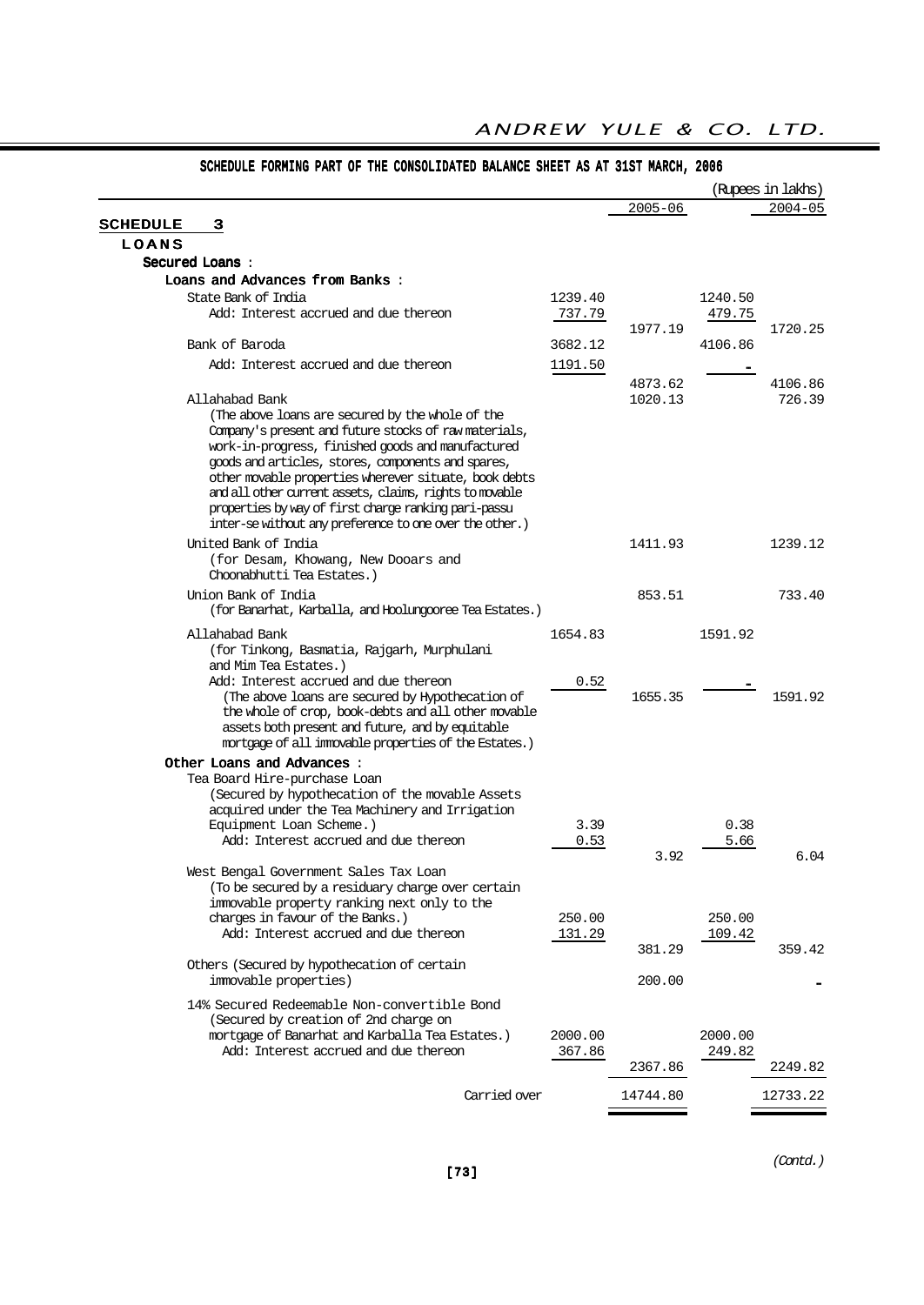| DCHODDOD FONTING FANI OF IND CONDODIDATOD DADANCO DNOBI AD AI JIDI MANCH! 2000 |                 |         |             |         |                   |
|--------------------------------------------------------------------------------|-----------------|---------|-------------|---------|-------------------|
|                                                                                |                 |         |             |         | (Rupees in lakhs) |
|                                                                                |                 |         | $2005 - 06$ |         | $2004 - 05$       |
| <b>SCHEDULE 3</b> - $(Cond.)$                                                  |                 |         |             |         |                   |
| $LOANS - (Contd.)$                                                             |                 |         |             |         |                   |
| Secured Loans $-$ (Contd.)                                                     | Brought forward |         | 14744.80    |         | 12733.22          |
| Unsecured Loans:                                                               |                 |         |             |         |                   |
| From Bodies Corporate                                                          |                 |         | 1000.00     |         | 1013.00           |
| <b>Fixed Deposits</b>                                                          |                 |         | 321.74      |         | 321.78            |
| From Govt, of India                                                            |                 | 5464.24 |             | 4103.24 |                   |
| Add: Interest accrued and due thereon                                          |                 | 786.08  |             | 18.63   |                   |
|                                                                                |                 |         | 6250.32     |         | 4121.87           |
| From West Bengal Industrial Development Corpn. Ltd.<br>(Interest free)         |                 |         | 268.86      |         | 268.86            |
| West Bengal Govt. Subsidised Housing Scheme Loan                               |                 |         |             |         |                   |
| for Plantation Workers                                                         |                 | 0.61    |             | 0.84    |                   |
| Add: Interest accrued and due thereon                                          |                 | 0.88    |             | 0.85    |                   |
|                                                                                |                 |         | 1.49        |         | 1.69              |
|                                                                                |                 |         | 7842.41     |         | 5727.20           |
|                                                                                |                 |         | 22587.21    |         | 18460.42          |
|                                                                                |                 |         |             |         |                   |

# SCHEDULE FORMING PART OF THE CONSOLIDATED BALANCE SHEET AS AT 31ST MARCH, 2006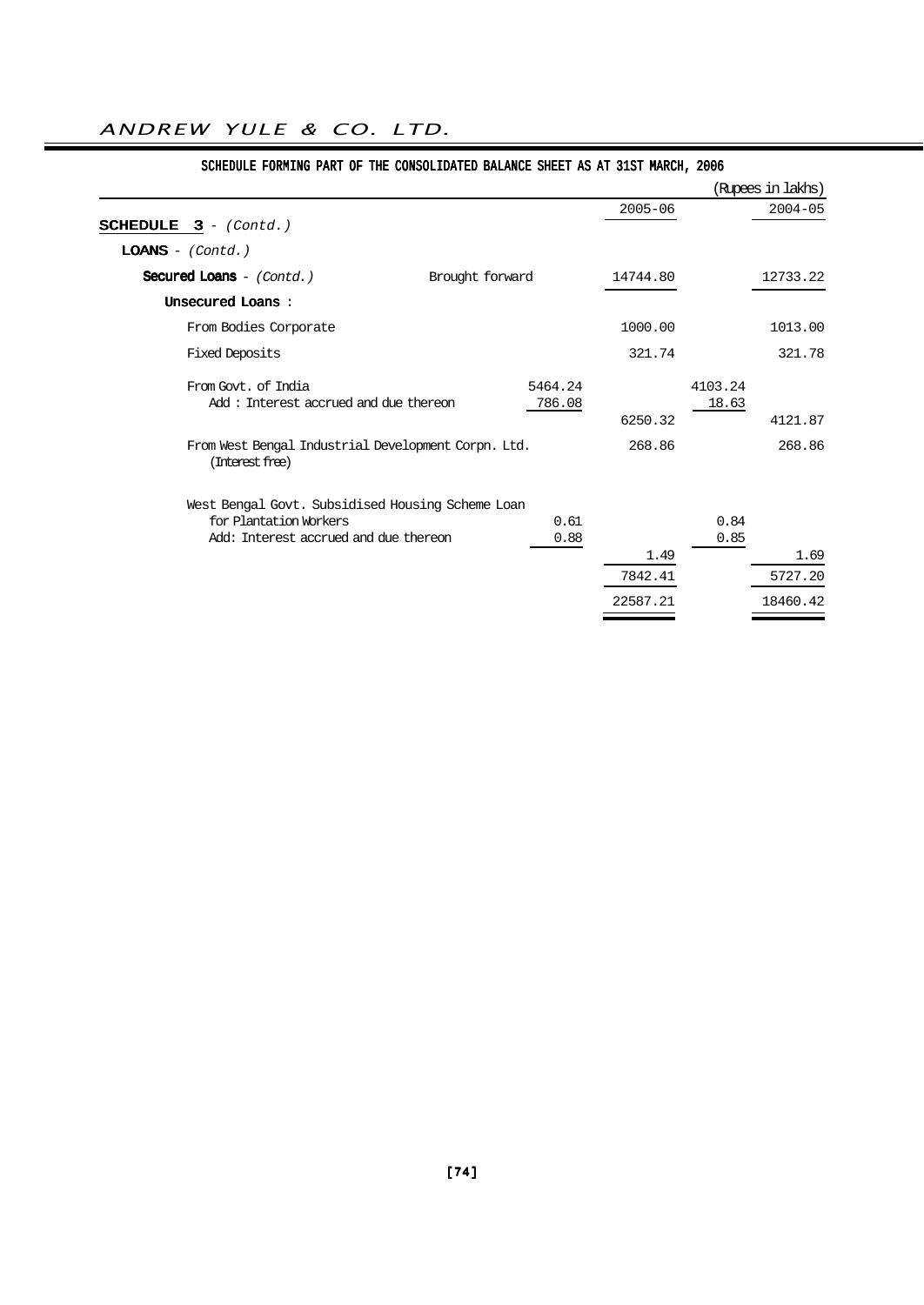$\ddot{a}$ SCHEDULE 4 SCHEDULE

2006 SCHEDULE FORMING PART OF THE CONSOLIDATED BALANCE SHEET AS AT 31ST MARCH, 2006 AS AT 31ST MARCH, SCHEDULE FORMING PART OF THE CONSOLIDATED BALANCE SHEET

| ASSETS<br>FIXED                                             |                     |                    |                        |                            |                     |                    |                                        |                     |                        |                             |             | (Rupees in lakhs) |
|-------------------------------------------------------------|---------------------|--------------------|------------------------|----------------------------|---------------------|--------------------|----------------------------------------|---------------------|------------------------|-----------------------------|-------------|-------------------|
|                                                             |                     | GROSS              | <b>BLOCK</b>           |                            |                     |                    | <b>DEPRECIATION</b>                    |                     | ង<br>ច                 | IMPAIRMENT<br><b>ASSETS</b> | <b>SE</b>   | <b>BLOCK</b>      |
|                                                             | Cost/Book           | Additions/         | Less: Sales            | Cost/Book                  | <b>Upto 31st</b>    | <b>Ror the</b>     | Less: 0n                               | <b>Upto 31st</b>    | Upto                   | During                      | As at 31st  | As at 31st        |
| Description of Assets                                       | Value as at         | Adjustments        | <b>Adjustments</b>     | value as at                | March, 2005         | Ä                  | කි.                                    | March, 2006         | 3lst                   | 윰                           | March, 2006 | March, 2005       |
|                                                             | 31st March,<br>2005 | during the<br>Jean | during the<br>奥        | <b>Slst March,</b><br>2006 |                     |                    | during the year<br><b>Ad</b> justments |                     | March,<br>2005         | <b>REA</b>                  |             |                   |
| Goodwill                                                    | $12.15$             | $\ddot{\ddot{}}$   | ŧ                      | 12.15                      | $\ddot{\textbf{z}}$ | $\ddot{\ddot{}}$   | ŧ                                      | ŧ                   | $\ddot{\bullet}$       | ŧ                           | 12.15       | 12.15             |
| Lard (including cost of<br>development and                  |                     |                    |                        |                            |                     |                    |                                        |                     |                        |                             |             |                   |
| lessendd land<br>Rs.4.31 lakts;                             |                     |                    |                        |                            |                     |                    |                                        |                     |                        |                             |             |                   |
| Estates[Leeshold(including<br>$2004 - 05$ Rs. $4.31$ lakts) | 175.43              | $\ddot{\ddot{}}$   | $\ddot{\ddot{\imath}}$ | 175.43                     | ŧ                   | ŧ                  | ŧ                                      | ŧ                   | $\ddot{\ddot{}}$       | $\ddot{\ddot{\imath}}$      | 175.43      | 175.43            |
| garden development                                          | 12356.20            | 30.73              | ŧ                      | 12386.93                   | 151.39              | 44.27              | ŧ                                      | 195.66              | $\ddot{\ddot{}}$       | ŧ                           | 12191.27    | 12204.81          |
| expenses)<br>Buildings                                      | 2625.49             | 32.09              | ÷                      | 2657.58                    | 927.60              | 49.92              | ÷                                      | 977.52              | $\ddot{\bullet}$       | ÷                           | 1680.06     | 1697.89           |
| Roads and Culverts                                          | 53.61               |                    |                        | 53.61                      | $11.68$             | 0.88               |                                        | 12.56               | ŧ                      |                             | 41.05       | 41.93             |
| Plant and Machinery                                         | 3300.04             | 215.32             | $\ddot{\ddot{\ }}$     | 3515.36                    | 2151.07             | 212.82             | ÷                                      | 2363.89             | 59.01                  | $\ddot{\ddot{\ }}$          | 1092.46     | 1089.96           |
| Drawings, Designs and                                       |                     |                    |                        |                            |                     |                    |                                        |                     |                        |                             |             |                   |
| flectrical Installations<br>Tractings etc.                  | 554.16<br>74.99     | $\frac{1}{2}$      | ÷                      | 74.99<br>56.69             | 294.55<br>40.91     | "<br>幻.64          | ŧ                                      | 322.19<br>40.91     | 34.08                  | ŧ                           | -<br>239.50 | 259.61<br>ŧ       |
|                                                             |                     | 7.71               | ŧ                      |                            |                     |                    | $\ddot{\mathbf{r}}$                    |                     | $\ddot{\ddot{}}$       |                             |             |                   |
| <b>Water Installations</b>                                  | 395.22              |                    | $\ddot{\mathbf{r}}$    | 402.93                     | 146.61              | 15.85              | i                                      | 162.46              | $\ddot{\ddot{}}$       |                             | 240.47      | 248.61            |
| Funiture, Fittings and<br>Office Equipments                 | 377.24              | 4.09               | ŧ                      | 381.33                     | 285.85              | 15.96              | ŧ                                      | 301.81              | $\ddot{\ddot{}}$       | ŧ                           | 79.52       | 91.39             |
| Vehicles                                                    | 377.84              | 23.18              | ÷                      | 401.02                     | 207.98              | 39.95              |                                        | 247.93              | $\ddot{\ddot{\imath}}$ |                             | 153.09      | 169.86            |
|                                                             | 20302.37            | 320.65             | $\ddot{\mathbf{r}}$    | 20623.02                   | 4217.64             | 407.29             |                                        | 4624.93             | 93.09                  | ÷                           | 15905.00    | 15991.64          |
| [Note No. 2(iii) of Sch-20)]<br>Share of Joint Venture      | 1231.45             | 44.25              | $10.73$                | 1264.97                    | 514.63              | 137.78             | 7.34                                   | 645.07              | $\ddot{\ddot{}}$       |                             | 619.90      | 714.23            |
|                                                             | 21533.82            | 364.90             | $10.73$                | 21887.99                   | 4732.27             | 545.07             | 7.34                                   | 5270.00             | 93.09                  |                             | 16524.90    | 16705.87          |
| Capital Work-in-Progress                                    | 344.98              | 196.99             | 72.12                  | 469.85                     | $\ddot{\mathbf{r}}$ | $\ddot{\ddot{\ }}$ | $\ddot{\ddot{\ }}$                     | $\ddot{\mathbf{r}}$ | 51.28                  | $\ddot{\ddot{\ }}$          | 418.57      | 293.70            |
| Share of Joint Venture                                      |                     |                    |                        |                            |                     |                    |                                        |                     |                        |                             |             |                   |
| [Note No. 2(111) of Sch-20]                                 | 22.01               | 62.56              | 22.01                  | 62.56                      | ÷                   | ŧ                  |                                        |                     |                        | ÷                           | 62.56       | 22.01             |
|                                                             | 366.99              | 259.55             | 94.13                  | 532.41                     |                     |                    |                                        |                     | 51.28                  | ŧ                           | 481.13      | 315.71            |
| TOTAL                                                       | 21900.81            | 624.45             | 104.86                 | 22420.40                   | 4732.27             | 545.07             | 7.34                                   | 5270.00             | 144.37                 |                             | 17006.03    | 17021.58          |
| PREVIOUS YEAR'S TOTAL                                       | 21093.22            | 924.86             | 117.27                 | 21900.81                   | 4377.13             | 355.81             | 0.67                                   | 4732.27             | $\pmb{\ddot{z}}$       | 146.96                      | 17021.58    | (cntd.)           |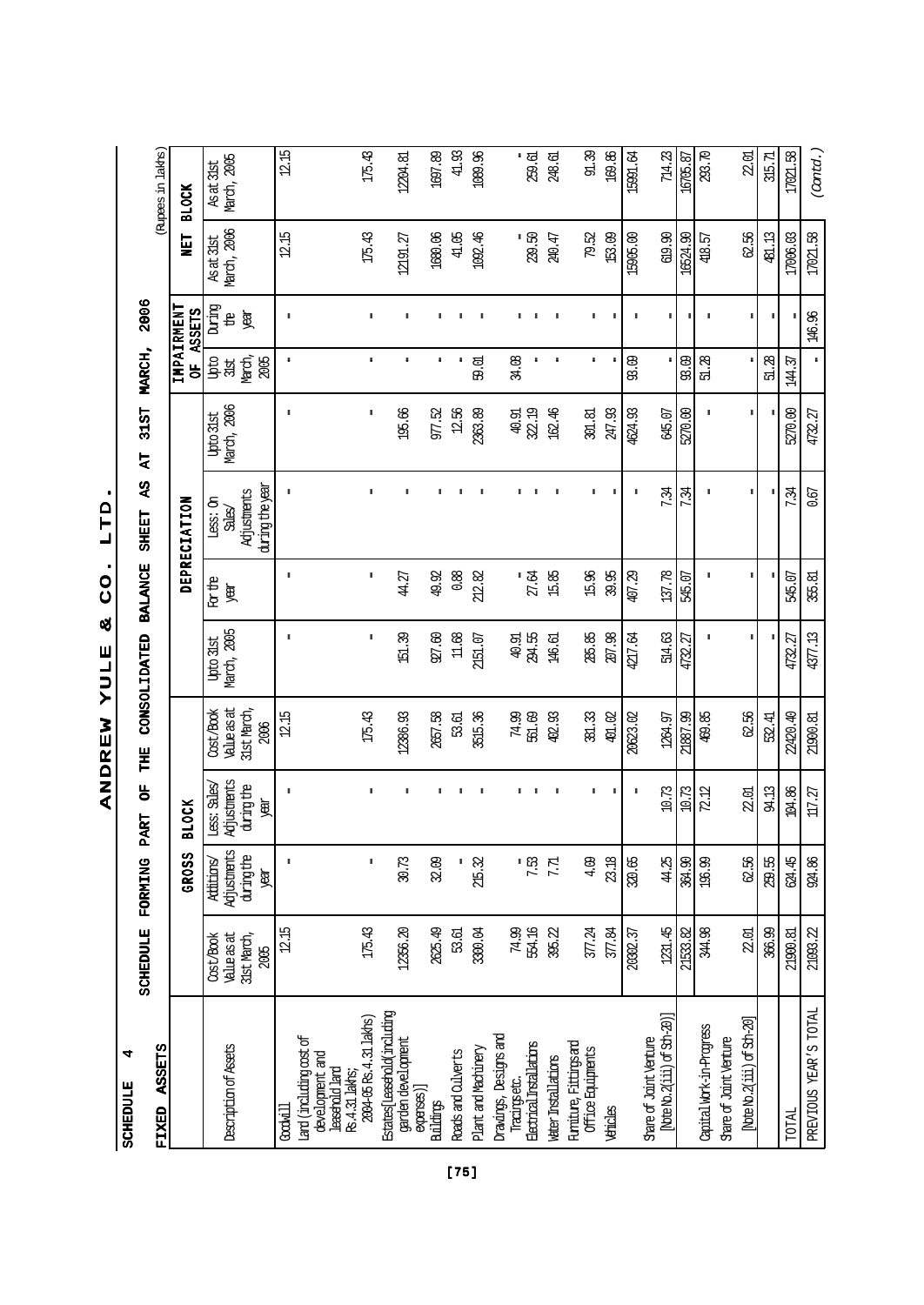SCHEDULE FORMING PART OF THE CONSOLIDATED BALANCE SHEET AS AT 31ST MARCH, 2006 -  $(Contd.)$ 

(Rupees in lakhs)

#### SCHEDULE  $4 - (Contd.)$

FIXED ASSETS - (Contd.)

- Notes : 1 Land valuing Rs.1.84 lakhs has been acquired by the Government of West Bengal under the West Bengal Estate Acquisition Act, 1953 but pending finalisation of the compensation amount, no adjustment thereof has been made in these accounts.
	- 2. Estates include lease-hold land, fencing and expenses on extension Planting/Maintenance and Up-keep expenses on immature plants.
	- 3. Renewal lease agreement for Banarhat and Choonabhutti Tea Estates covering a grant area of 1336.24 hectres is pending.
	- 4. Following land belonging to the Company have been acquired by various Government Authorities and other agencies :

| Name of Gardens |      | Land (Bighas) Approx. |
|-----------------|------|-----------------------|
| Basmatia        | 310  | (310)                 |
| Hoolungooree    | 2    | (2)                   |
| Murphulani      | 2475 | (2475)                |
| Khowang         | 18   | (18)                  |
| Rajgarh/Tinkong | 61   | (61)                  |
| Mim             | 20   | (20)                  |
| New Dooars      | 145  | (145)                 |
| Hingrijan       | 16   |                       |

Against the above acquisitions, part compensation aggregating to Rs.14.03 lakhs (Rs.14.03 lakhs) has been received by the Company which is included under the head "Sundry Creditors". Appropriate adjustment entries in this regard would be made in the Accounts after settlement of the Final Compensation in respective cases.

- 5. Buildings include Rs.16.45 lakhs representing the cost of structures on rented land (Rs.16.45 lakhs).
- 6. Capital Work-in-Progress includes capital advances Rs.99.50 lakhs (Rs.126.04 lakhs) after adjustment of provision for doubtful advances of Rs.13.78 lakhs (Rs.14.47 lakhs).
- 7. Depreciation for the year includes Rs.80.63 lakhs relating to earlier years.
- 8. Share of Joint Venture in relation to "additions to Plant and Machinery" includes a value of Rs.32.57 lakhs which represents certain machinery spares reclassified from inventories to fixed assets, being usable only in connection with particular items of fixed assets and being of irregular use. Corresponding share of depreciation charged for the current year on such machinery spares amounts to Rs.23.11 lakhs including Rs.17.89 lakhs pertaining to prior period.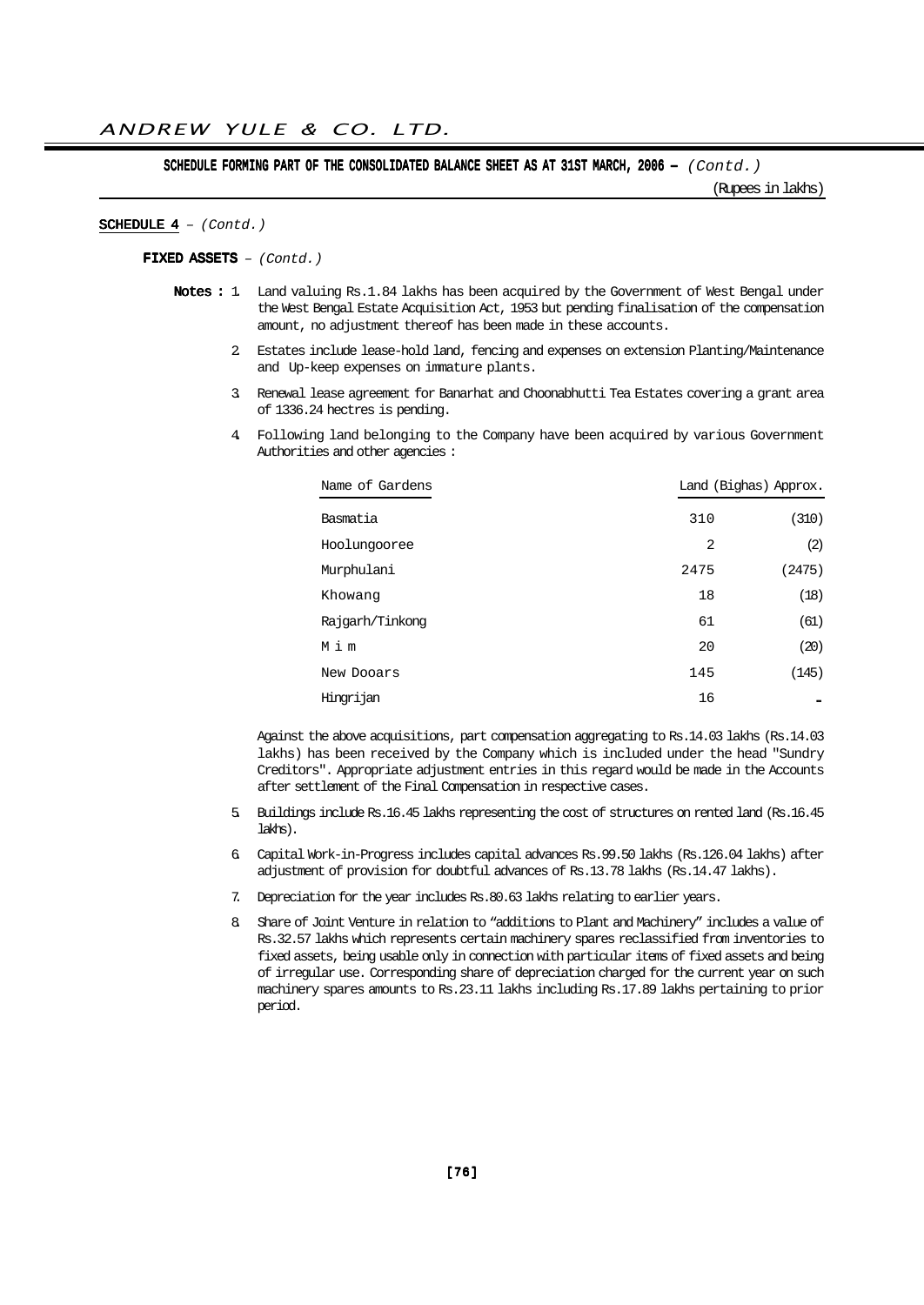|                                                              |                  |                    |             | (Rupees in lakhs) |
|--------------------------------------------------------------|------------------|--------------------|-------------|-------------------|
|                                                              | No. of           | Face Value         | Book Value  |                   |
| <b>SCHEDULE 5</b>                                            | Shares/<br>Units | per Share/<br>Unit | $2005 - 06$ | $2004 - 05$       |
|                                                              |                  |                    |             |                   |
| INVESTMENTS (Long Term)<br>(At Cost less written off)        |                  |                    |             |                   |
| 1. (A) In Associates - Non-Trade Investments:                |                  |                    |             |                   |
| Equity Shares (Fully Paid):                                  |                  |                    |             |                   |
| Quoted:                                                      |                  |                    |             |                   |
| Tide Water Oil Co. (India) Ltd.                              |                  |                    |             |                   |
| Cost of Acquisition (Net of Capital Reserve                  |                  |                    |             |                   |
| of Rs.1730.45 lakhs                                          | 2,28,390         | 10                 | 141.07      | 141.07            |
| Add: Group Share of Profit as on 31st March, 2006            |                  |                    | 724.11      | 552.58            |
|                                                              |                  |                    | 865.18      | 693.65            |
| Unquoted:                                                    |                  |                    |             |                   |
| New Beerbhoom Coal Co. Ltd.                                  |                  |                    |             |                   |
|                                                              |                  |                    |             |                   |
| Cost of Acquisition (Net of Capital Reserve of               |                  |                    |             | 12.27             |
| Rs.2.10 lakhs)                                               | 1,05,355         | 10                 | 12.27       |                   |
| Add/Less: Group Share of Profit upto 31st March, 2006        |                  |                    | 0.14        | $(-)0.09$         |
|                                                              |                  |                    | 12.41       | 12.18             |
| Katras Jherriah Coal Co. Ltd.                                |                  |                    |             |                   |
| Cost of Acquisition (Net of Capital Reserve of               |                  |                    |             |                   |
| Rs.6.71 lakhs)                                               | 60,260           | 10                 | 6.95        | 6.95              |
| Add: Group Share of Profit upto 31st March, 2006             |                  |                    | 1.72        | 1.20              |
|                                                              |                  |                    | 8.67        | 8.15              |
| (B) In Other Companies - Non-Trade Investments :             |                  |                    |             |                   |
| <b>Equity Shares</b> (Fully Paid):                           |                  |                    |             |                   |
| Quoted:                                                      |                  |                    |             |                   |
| Yule Financing & Leasing Co. Ltd.                            | 3,00,000         | 10                 | 27.88       | 27.88             |
| Dishergarh Power Supply Co. Ltd.                             | 3,01,269         | 10                 | 12.50       | 12.50             |
| WEBFIL Ltd.                                                  | 1,45,000         | 10                 | 14.50       | 14.50             |
| Fort Gloster Industries Ltd.                                 | 1,040            | 10                 | 0.13        | 0.13              |
| Gloster Jute Mills Ltd.                                      | 208              | 10                 | $\ddotsc$   |                   |
| Exide Industries Ltd.                                        | 19,942           | 10                 | 0.23        | 0.23              |
| The Gillapukri Tea & Industries Ltd.                         | 26               | 10                 |             | $\cdots$          |
| Unquoted:                                                    |                  |                    |             |                   |
| * The Bengal Coal Co. Ltd.                                   | 10,305           | 100                | 0.51        | 0.51              |
| The Statesman Ltd.                                           | 9,966            | 100                | 4.70        | 4.70              |
| ABC Tea Workers Welfare Services                             | 750              | 10                 | 0.08        | 0.08              |
| Debentures (Fully Paid):                                     |                  |                    |             |                   |
| Unquoted:                                                    |                  |                    |             |                   |
| Woodlands Hospital & Medical Research Ltd.                   |                  |                    |             |                   |
| (formerly The East India Clinic Ltd.)                        |                  |                    |             |                   |
| Rs.65,200 - 5% Non-Redeemable                                |                  |                    |             |                   |
| Registered Mortgage Debenture Stock, 1957                    |                  |                    | 0.68        | 0.68              |
| Woodlands Hospital & Medical Research Ltd.                   |                  |                    |             |                   |
| (formerly The East India Clinic Ltd.)                        |                  |                    |             |                   |
| Rs.600 - $\frac{1}{2}$ % Registered Mortgage Debenture Stock |                  |                    | 0.01        | 0.01              |
|                                                              |                  |                    |             |                   |
| 2. Units (Fully Paid):                                       |                  |                    |             |                   |
| Quoted:                                                      |                  |                    |             |                   |
| Unit Trust of India<br>Unit Scheme - 2002                    |                  | 10                 |             |                   |
| (Pending conversion to 6.75% Tax free US-64 Bond)            | 1,81,022         |                    | 11.03       | 11.03             |
|                                                              |                  |                    | 958.51      | 786.23            |
|                                                              |                  |                    |             |                   |
| Market value of quoted investments                           |                  |                    | 2547.82     | 2519.60           |

# SCHEDULE FORMING PART OF THE CONSOLIDATED BALANCE SHEET AS AT 31ST MARCH, 2006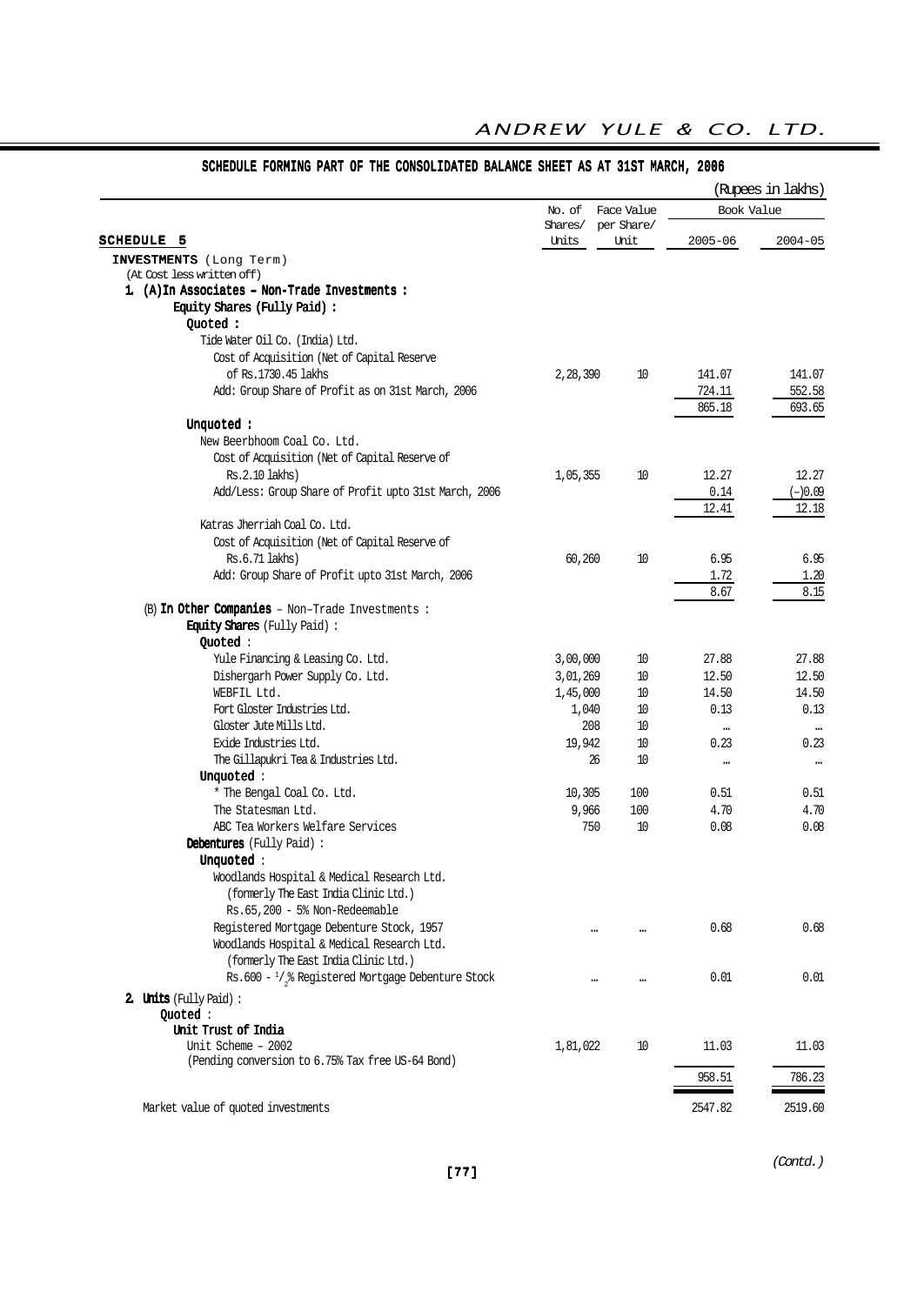SCHEDULE FORMING PART OF THE CONSOLIDATED BALANCE SHEET AS AT 31ST MARCH, 2006 - (Contd.)

(Rupees in lakhs)

#### SCHEDULE  $5 - (Contd.)$

INVESTMENTS – (Contd.)

- Notes: 1. \* The Coal mines of these Companies have been nationalised. Pending finalisation of compensation rolls by the Commissioners of Payments, the Company is not in a position to estimate the amount receivable on its holding in these Companies. However, losses, if any, in this regard will be adjusted against Capital Reserve.
	- 2. The following Investments having been written down to a nominal value of Re. 1/ each, do not appear in the details given above :

| Name of the Company                                                                               | No. of<br>Shares | Face Value<br>per Share |
|---------------------------------------------------------------------------------------------------|------------------|-------------------------|
| Unquoted – Preference Shares :                                                                    |                  |                         |
| Transformer & Switchgear Ltd.<br>$71$ / $_{2}$ % Tax-free Redeemable Cumulative Preference Shares | 1000             | 100.                    |
| Unquoted – Equity Shares :<br>Transformer & Switchgear Ltd.                                       | 22395            | 10                      |
| Hooghly Docking & Engineering Co. Ltd.                                                            | 4410             | 50                      |
| Brentford Electric (India) Ltd.                                                                   | 52500            | 10                      |
| India Paper Pulp Co. Ltd.                                                                         | 439675           | 10                      |
|                                                                                                   |                  |                         |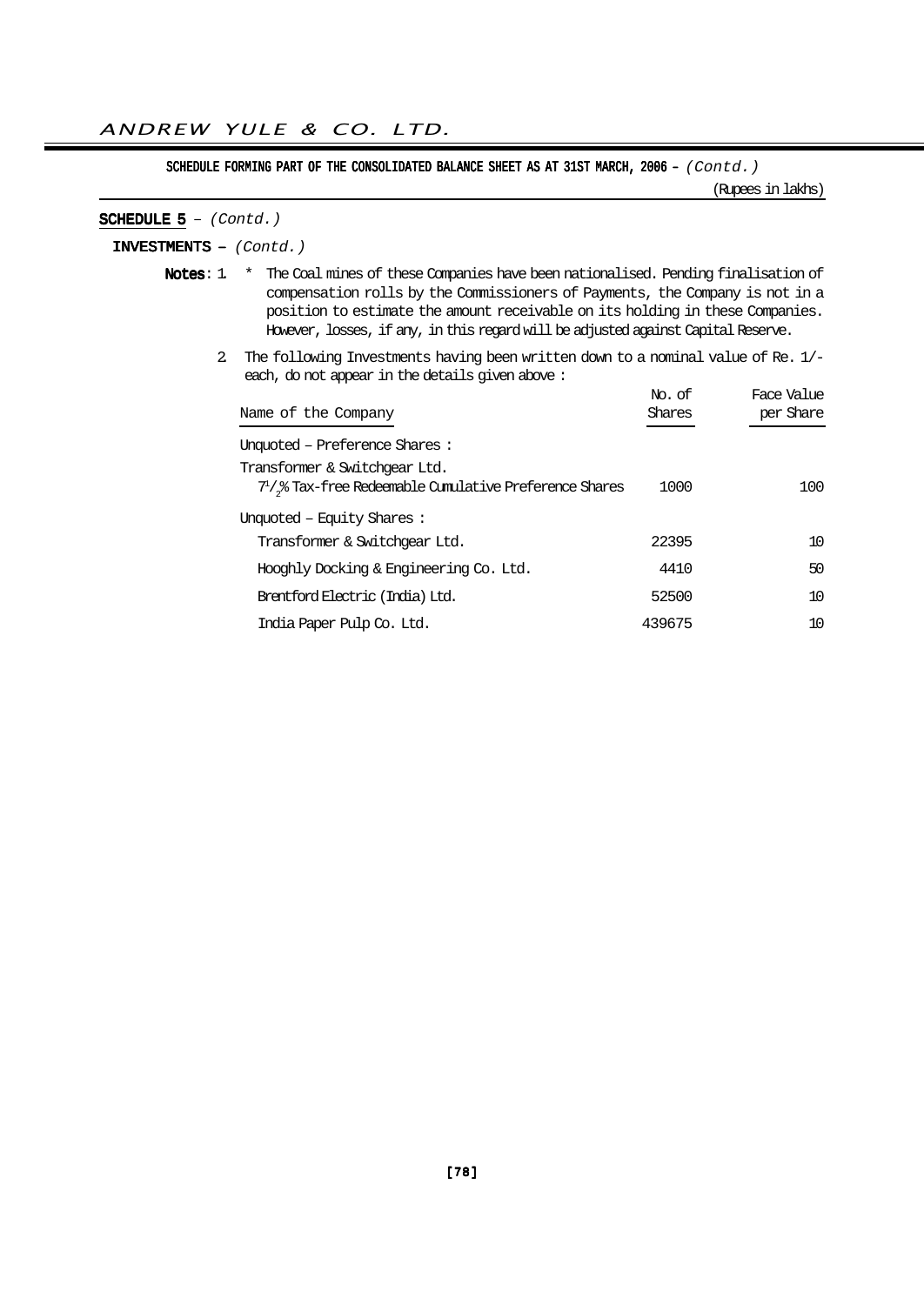#### 2005-06 2004-05 SCHEDULE 6 INVENTORIES At or under cost : Raw materials, Components and Packaging Materials 777.93 871.75 (Includes Stores-in-Transit Rs.26.43 lakhs; 2004-05 Rs.24.00 lakhs) Stores and Spare parts (Including Stores-in-Transit Rs.0.16 lakh; 2004-05 Rs.Nil) 439.84 510.28 Food-stuff 20.98 20.64  $\Delta$  Loose tools  $4.44$   $4.57$ At Cost or net realisable value whichever is lower : Finished goods 501.07 333.14 Finished goods-in-transit 12.60 126.66 Work-in-Progress 461.83 574.90 Scrap (at estimated realisable value) 3.29 1.13 2220.98 2443.07 Add: Share of Joint Venture (Note No.2(iii) of Schedule-20)(Net of provision) 329.65 299.90 2550.63 2742.97 SCHEDULE 7 SUNDRY DEBTORS Unsecured : Unsecured Debts outstanding for a period exceeding six months : Considered good 2835.34 3420.67 Considered doubtful 5177.43 4415.13 8012.77 7835.80 Other Debts : Considered good 1927.77 1623.37 9940.54 9459.17 Less: Provision for doubtful debts 5177.43 4415.13 4763.11 5044.04 Add: Net share of Joint Venture (Note No. 2(iii) of Schedule-20) 855.19 754.02 5618.30 5798.06 SCHEDULE 8 CASH AND BANK BALANCES Cash-in-hand 30.42 23.64 Postage and Stamps-in-hand 0.09 0.10<br>
Cheques-in-hand 21.19 1.64 Cheques-in-hand Remittances-in-transit 60.33  $B$ alances with Scheduled Banks : On Current Account (Net)(Including debit balance of Cash Credit 1490.28 1430.62 of Subsidiary Rs.110.11 lakhs; 2004-05 Rs.240.42 lakhs) On Deposit Account : Employees' Security Deposit 0.06 0.06 0.06 0.06 \* Others 708.87 716.15 708.93 716.21 Unclaimed Preference Share Redemption Account 0.80 0.80 2293.20 2233.34 Add: Share of Joint Venture (Note No.2(iii) of Schedule-20) 605.29 605.29 316.87 2898.49 2550.21 (Rupees in lakhs)

#### SCHEDULES FORMING PART OF THE CONSOLIDATED BALANCE SHEET AS AT 31ST MARCH, 2006

ANDREW YULE & CO. LTD.

Note: \*1. (a) Includes Bank deposits of Rs.10.00 lakhs (Rs.10.00 lakhs) pledged with United Industrial Bank Ltd., (since amalgamated with Allahabad Bank) as a lien against clean cash credit facilities to the extent of Rs.10.00 lakhs provided by them to Brentford Electric (India) Ltd., (BEIL). Following the take over of undertakings of BEIL, the pledge stands vacated and the return of deposit receipts is awaited.

(b) Includes Rs.171.02 lakhs (Rs.191.05 lakhs) pledged with Banks against Letter of Credit, Bank Guarantee and Overdraft facilities.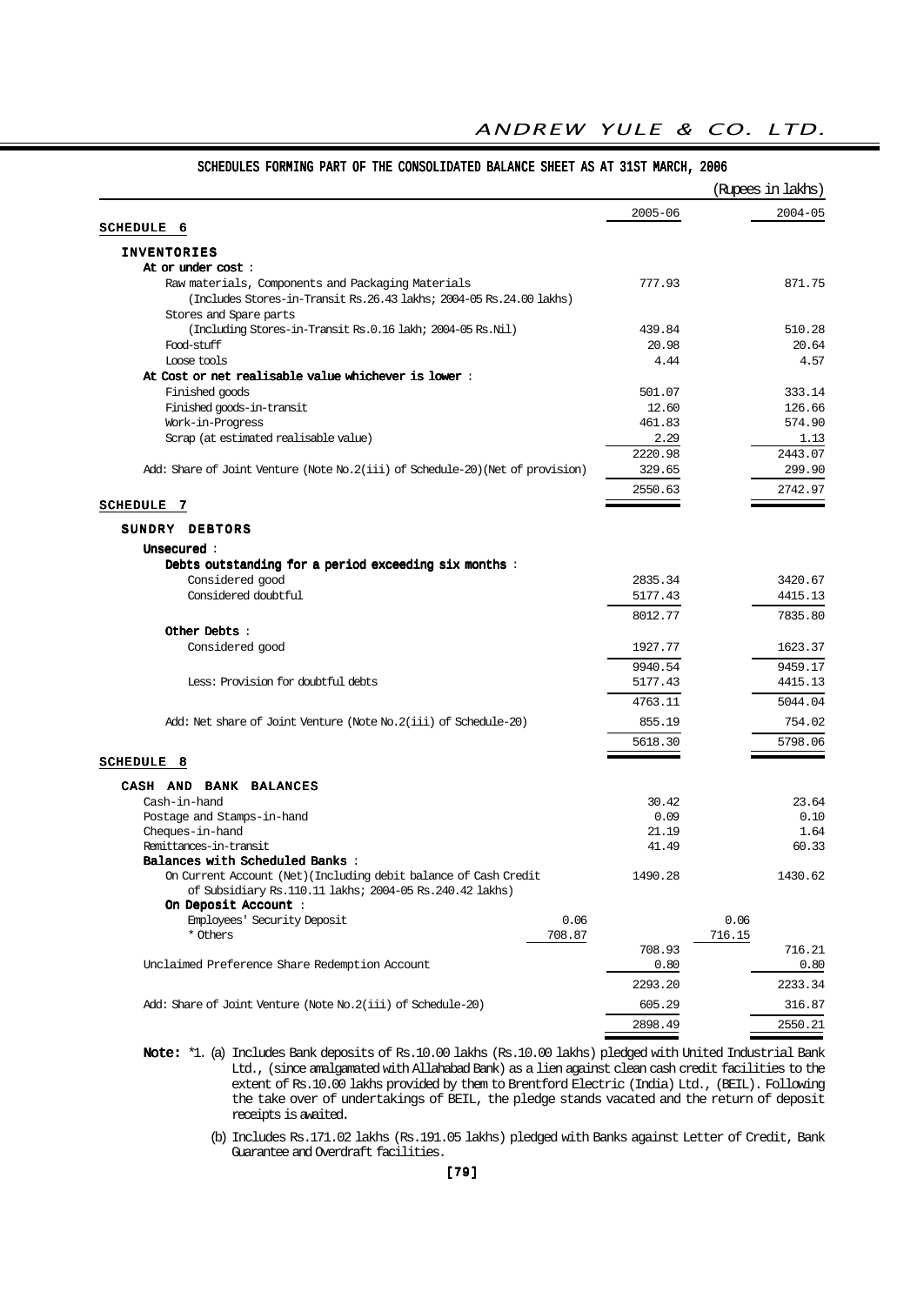|                                                                                                           |             | (Rupees in lakhs) |
|-----------------------------------------------------------------------------------------------------------|-------------|-------------------|
|                                                                                                           | $2005 - 06$ | $2004 - 05$       |
| SCHEDULE<br>-9                                                                                            |             |                   |
| OTHER CURRENT ASSETS                                                                                      |             |                   |
| <b>Considered Good</b>                                                                                    |             |                   |
| Deposits with National Bank for Agricultural and Rural                                                    |             |                   |
| Development under Tea Development Account                                                                 |             |                   |
| Scheme, 1985 and 1990<br>Interest receivable                                                              | 0.69        | 0.69              |
|                                                                                                           |             |                   |
|                                                                                                           | 0.69        | 0.69              |
| <b>SCHEDULE</b><br>10                                                                                     |             |                   |
|                                                                                                           |             |                   |
| LOANS AND<br><b>ADVANCES</b><br>Secured                                                                   |             |                   |
| Loans                                                                                                     | 79.86       | 87.09             |
| Unsecured                                                                                                 |             |                   |
| Loans                                                                                                     | 201.43      | 197.77            |
| Advances recoverable in cash or in kind or for value                                                      |             |                   |
| to be received                                                                                            | 3035.47     | 3568.33           |
| Advance Payment of Income/Wealth-tax/Fringe Benefit Tax                                                   |             |                   |
| (including Tax deducted at source)                                                                        | 5103.26     | 5023.47           |
| Balance with Government Authorities                                                                       | 46.20       | 20.54             |
| Interest accrued on Loans, Deposits etc.                                                                  | 9.24        | 13.71             |
| Deposits - lodged with various authorities<br>(including National Plan Savings Certificates Rs.0.70 lakh; |             |                   |
| 2004-05 Rs.0.70 lakh)                                                                                     | 211.36      | 207.46            |
|                                                                                                           | 8606.96     | 9031.28           |
|                                                                                                           | 8686.82     | 9118.37           |
| Add: Share of Joint Venture (Note No. 2(iii) of Schedule-20)                                              | 305.92      | 356.79            |
|                                                                                                           |             | 9475.16           |
| 1 Classification of Loans and Advances:<br>Notes:                                                         | 8992.74     |                   |
| (A) Secured<br>Considered Good                                                                            | 79.86       | 87.09             |
| (B) Unsecured Considered Good                                                                             | 8912.88     | 9388.07           |
| Considered Doubtful                                                                                       | 1501.66     | 1110.13           |
|                                                                                                           | 10414.54    | 10498.20          |
| Less: Provision                                                                                           | 1501.66     | 1110.13           |
|                                                                                                           | 8912.88     | 9388.07           |
|                                                                                                           | 8992.74     | 9475.16           |
|                                                                                                           |             |                   |

#### SCHEDULES FORMING PART OF THE CONSOLIDATED BALANCE SHEET AS AT 31ST MARCH, 2006

2. Secured Loans represent House Building and Car Loans (including loan of Rs.1.44 lakhs to a Director; 2004-05 Rs.1.61 lakhs – Maximum amount due at any time during the year Rs.1.61 lakhs; 2004-05 Rs.1.79 lakhs) secured against mortgage of Land, Buildings, Flats and Cars etc.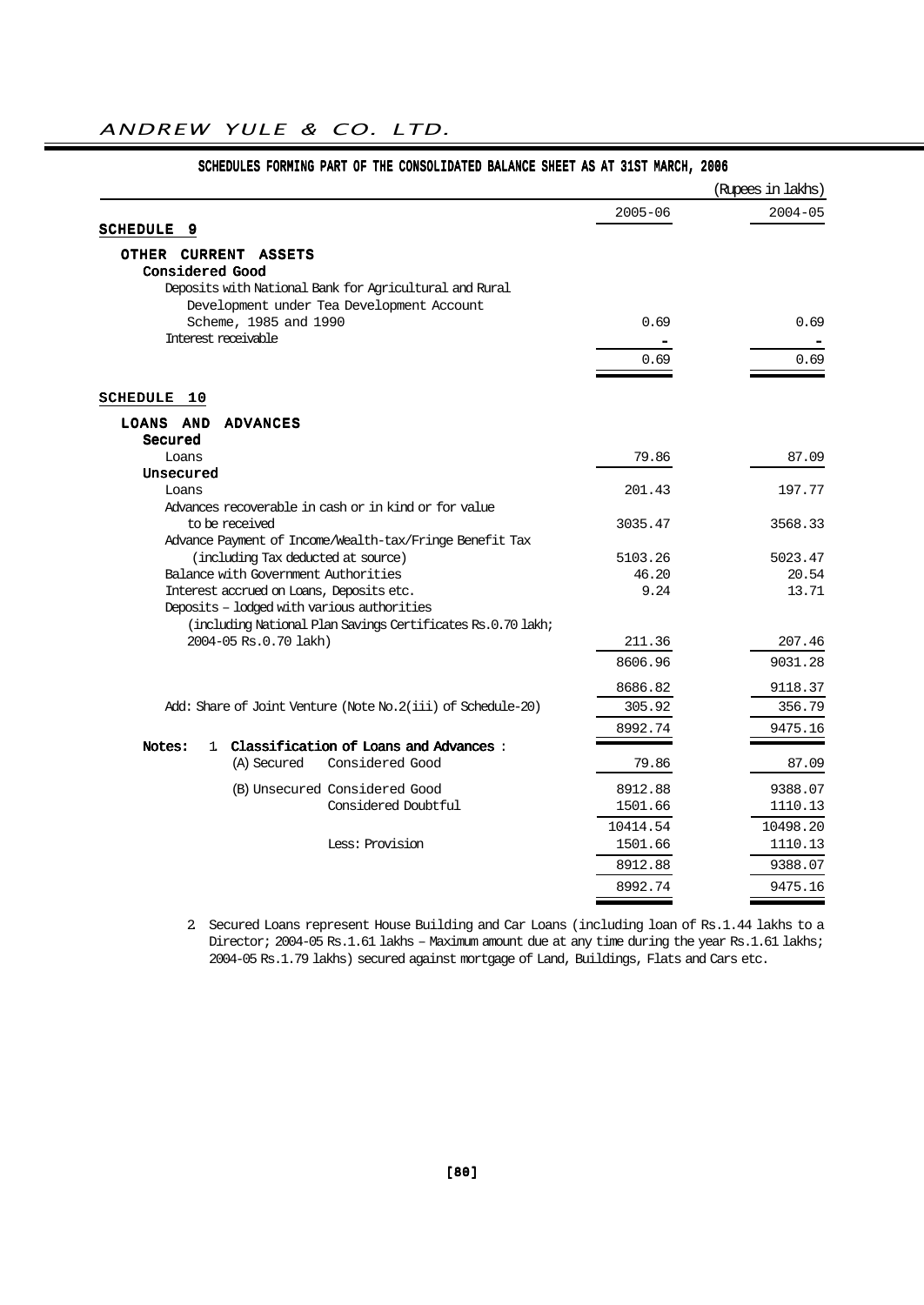|                                                                                                                                                                                                                    |             | (Rupees in lakhs) |
|--------------------------------------------------------------------------------------------------------------------------------------------------------------------------------------------------------------------|-------------|-------------------|
| <b>SCHEDULE</b><br>11                                                                                                                                                                                              | $2005 - 06$ | $2004 - 05$       |
| CURRENT LIABILITIES                                                                                                                                                                                                |             |                   |
| Sundry Creditors and Other Liabilities:<br>Due to Small Scale Industries<br>*Others                                                                                                                                | 252.48      | 427.00            |
| (including Rs. 461.23 lakhs being Earnest Money and<br>Security Deposits; 2004-05 Rs.4.87 lakhs)<br>Advances and Deposits received from Customers and others<br>(including Rs.89.40 lakhs being security deposits; | 13035.30    | 12186.59          |
| 2004-05 Rs.0.41 lakhs)                                                                                                                                                                                             | 1346.36     | 988.64            |
| Employees' Security Deposits                                                                                                                                                                                       | 0.06        | 0.06              |
| Interest accrued but not due on loans and deposits                                                                                                                                                                 | 404.92      | 153.08            |
| Unclaimed Redeemed Preference Shares                                                                                                                                                                               | 0.80        | 0.80              |
|                                                                                                                                                                                                                    | 15039.92    | 13756.17          |
| Add: Share of Joint Venture (Note No. 2(iii) of Schedule-20)                                                                                                                                                       | 667.72      | 548.55            |
|                                                                                                                                                                                                                    | 15707.64    | 14304.72          |

# SCHEDULES FORMING PART OF THE CONSOLIDATED BALANCE SHEET AS AT 31ST MARCH, 2006

# SCHEDULE 12

## PROVISIONS

|              | For Taxation:                                               |         |         |         |         |
|--------------|-------------------------------------------------------------|---------|---------|---------|---------|
|              | Income Tax                                                  | 2754.89 |         | 2738.68 |         |
|              | Agricultural Tax                                            | 1498.64 |         | 1466.64 |         |
|              | Wealth Tax                                                  | 6.75    |         | 4.50    |         |
|              | Fringe Benefit Tax                                          | 30.54   |         |         |         |
|              |                                                             |         | 4290.82 |         | 4209.82 |
| $\mathbf{H}$ | Superannuation and Pension                                  |         | 233.28  |         | 249.46  |
| ш            | Employees' Benefit                                          |         | 0.91    |         | 0.93    |
| $\mathbf{H}$ | Stock Obsolescence                                          |         | 345.76  |         | 316.67  |
| п.           | Contingencies                                               |         | 99.41   |         | 99.30   |
| ш            | <b>Unrealised Profit</b>                                    |         | 15.87   |         | 1.72    |
| п            | Aqua-culture Project                                        |         | 222.29  |         | 222.29  |
| w            | Foodstuff Stock                                             |         | 16.54   |         |         |
| ш            | Dividend Tax                                                |         | 3.60    |         | 3.60    |
|              |                                                             |         | 5228.48 |         | 5103.79 |
|              | Add: Share of Joint Venture (Note No.2(iii) of Schedule-20) |         | 101.67  |         | 61.30   |
|              |                                                             |         | 5330.15 |         | 5165.09 |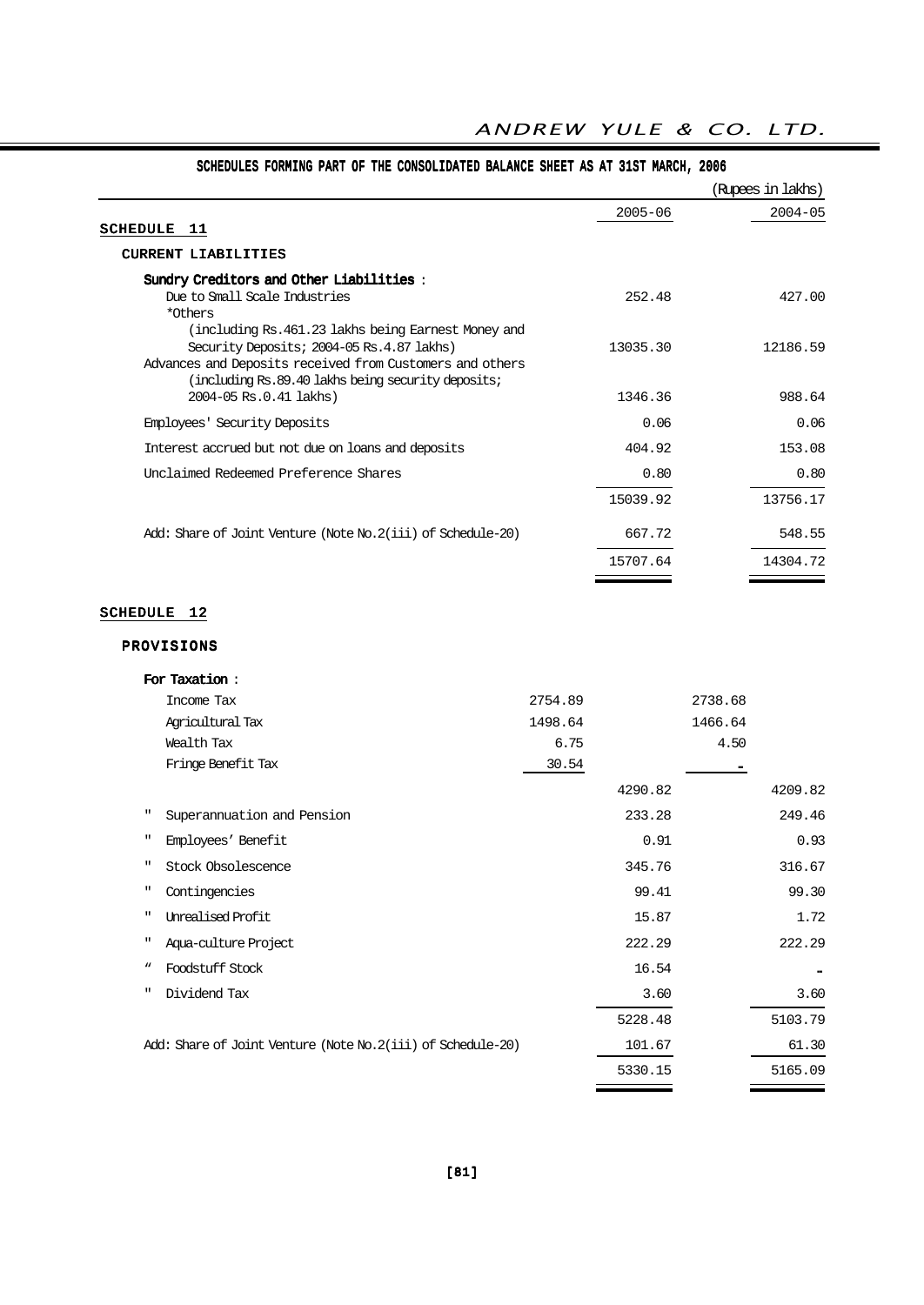|                                                                |          |             |            | (Rupees in lakhs) |
|----------------------------------------------------------------|----------|-------------|------------|-------------------|
|                                                                |          | $2005 - 06$ |            | $2004 - 05$       |
| <b>SCHEDULE</b><br>13                                          |          |             |            |                   |
| <b>SALES</b>                                                   |          |             |            |                   |
| Sales and Work done (after adjusting Rs. 314.87 lakhs          |          |             |            |                   |
| being returns/adjustments in respect of earlier year;          |          |             |            |                   |
| 2004-05 Rs.Nil)                                                | 12373.26 |             | 13469.79   |                   |
| Add: Inter Unit Transfer of Capital Goods manufactured         | 124.64   |             | 66.29      |                   |
|                                                                |          | 12497.90    |            | 13536.08          |
| Excise Duty recovered on sales<br>Less:                        | 658.81   |             | 646.01     |                   |
| Trade and Other Discount                                       | 152.41   |             | 165.81     |                   |
| Provision for Unrealised Profit on partial                     |          |             |            |                   |
| deliveries against Composite Contracts                         | 14.15    |             | $(-) 1.60$ |                   |
|                                                                |          |             |            |                   |
|                                                                |          | 825.37      |            | 810.22            |
| Net sales and job work done                                    |          | 11672.53    |            | 12725.86          |
| Add: Share of Joint Venture vide Note No. 2(iii) of            |          |             |            |                   |
| Schedule 20 (Net of Excise Duty Rs. 447.60 lakhs;              |          |             |            |                   |
| 2004-05 Rs. 345.93 lakhs)                                      |          | 3819.48     |            | 3371.14           |
|                                                                |          | 15492.01    |            | 16097.00          |
|                                                                |          |             |            |                   |
| SCHEDULE<br>14                                                 |          |             |            |                   |
| <b>OTHER</b><br><b>INCOME</b>                                  |          |             |            |                   |
| Interest on Loans, Advances, Deposits etc. (Gross)             |          | 111.02      |            | 101.12            |
| Profit on Sale/Adjustments of Fixed Assets (Net)               |          |             |            | 0.36              |
| Profit on sale of stores                                       |          | 0.41        |            |                   |
| Sundry Receipts (including insurance claims of Rs.50.29 lakhs; |          |             |            |                   |
| 2004-05 Rs.11.83 lakhs)                                        |          | 60.59       |            | 51.96             |
| Tea Board Replantation Subsidy                                 |          | 3.38        |            |                   |
| Rent and Hire charges                                          |          | 48.04       |            | 58.10             |
| Fees and Commission received by Directors and Employees        |          | 4.08        |            | 0.32              |
| Scrap/Tea waste sale                                           |          | 36.53       |            | 36.18             |
| Service charges                                                |          | 19.77       |            | 12.50             |
| <b>Export incentives</b>                                       |          | 6.98        |            | 7.92              |
| Items relating to previous years                               |          | 82.75       |            | 25.27             |
| Liabilities no longer required written back                    |          | 194.58      |            | 51.06             |
| Provisions no longer required written back :                   |          |             |            |                   |
|                                                                | 20.21    |             | 0.14       |                   |
| Superannuation and Pension                                     |          |             | 0.57       |                   |
| Contingencies                                                  |          |             |            |                   |
| Doubful Debs                                                   | 0.02     |             | 20.29      |                   |
|                                                                |          | 20.23       |            | 21.00             |
|                                                                |          | 588.36      |            | 365.79            |
| Add: Share of Joint Venture (Note No.2(iii) of Schedule-20)    |          | 70.83       |            | 12.32             |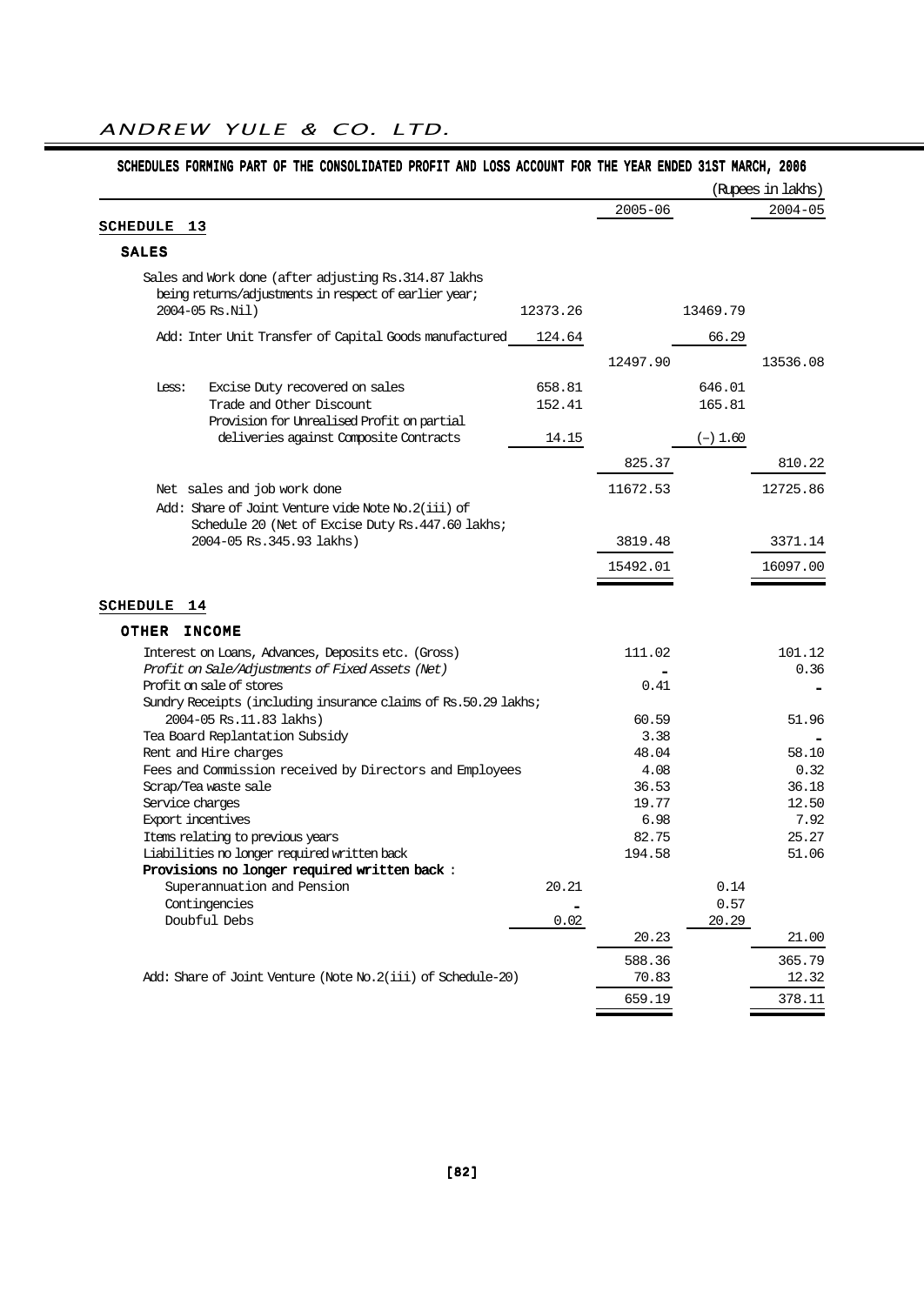|                                                                                                |                    |                |                    | (Rupees in lakhs) |
|------------------------------------------------------------------------------------------------|--------------------|----------------|--------------------|-------------------|
|                                                                                                |                    | $2005 - 06$    |                    | $2004 - 05$       |
| <b>SCHEDULE 15</b>                                                                             |                    |                |                    |                   |
| ACCRETION / DECRETION (-) IN STOCKS                                                            |                    |                |                    |                   |
| Opening Stock:                                                                                 |                    |                |                    |                   |
| Finished goods                                                                                 | 333.14             |                | 401.06             |                   |
| Finished goods-in-transit                                                                      | 126.66             |                | 51.57              |                   |
| Semi-Finished Articles                                                                         | 18.63              |                | 33.70              |                   |
| Work-in-Progress                                                                               | 556.27             |                | 317.21             |                   |
| Scrap                                                                                          | 1.13               |                | 0.91               |                   |
|                                                                                                | 1035.83            |                | 804.45             |                   |
| Less: CENVAT/VAT on Opening Stock                                                              | 4.92               |                |                    |                   |
|                                                                                                |                    | 1030.91        |                    | 804.45            |
| Closing Stocks:                                                                                |                    |                |                    |                   |
| Finished goods                                                                                 | 501.07             |                | 333.14             |                   |
| Finished goods-in-transit                                                                      | 12.60              |                | 126.66             |                   |
| Semi-Finished Articles                                                                         | 181.37             |                | 18.63              |                   |
| Work-in-Progress                                                                               | 280.46             |                | 556.27             |                   |
| Scrap                                                                                          | 2.29               |                | 1.13               |                   |
|                                                                                                |                    | 977.79         |                    | 1035.83           |
|                                                                                                |                    | 53.12<br>$(-)$ |                    | 231.38            |
| Add: Share of Joint Venture (Note No.2(iii) of Schedule-20)                                    |                    | 16.90<br>$(-)$ |                    | 6.14              |
|                                                                                                |                    | 70.02          |                    | 237.52            |
| <b>SCHEDULE 16</b>                                                                             |                    |                |                    |                   |
| MATERIALS CONSUMED                                                                             |                    |                |                    |                   |
| Stocks as at 1st April, 2005:                                                                  |                    |                |                    |                   |
| Raw materials, components and packaging materials                                              | 821.31             |                | 839.20             |                   |
| Materials-in-transit                                                                           | 50.44              |                | 26.43              |                   |
| Stores and spare parts                                                                         | 510.28             |                | 511.27             |                   |
| Loose tools                                                                                    | 4.57               |                | 5.61               |                   |
|                                                                                                | 1386.60            |                | 1382.51            |                   |
| Less: Book value of Stocks sold/adjusted/written off                                           | 4.88               |                | 12.65              |                   |
|                                                                                                | 1381.72            |                | 1369.86            |                   |
| Add: Adj. of previous year                                                                     | 23.02              |                |                    |                   |
|                                                                                                |                    | 1404.74        |                    | 1369.86           |
| Purchases during the year:                                                                     |                    |                |                    |                   |
| Raw materials, components and packaging materials                                              |                    |                |                    |                   |
| (including erection expenses in case of composite                                              |                    |                |                    |                   |
| contracts and processing charges)                                                              | 3415.40<br>1295.25 |                | 3810.23<br>1570.22 |                   |
| Stores and spare parts                                                                         |                    |                |                    |                   |
| Loose tools                                                                                    | 2.73               |                | 2.89               |                   |
|                                                                                                |                    | 4713.38        |                    | 5383.34           |
|                                                                                                |                    | 6118.12        |                    | 6753.20           |
| Less: Stocks as at 31st March, 2006:                                                           |                    |                |                    |                   |
| Raw materials, components and packaging materials<br>Materials-in-transit                      | 751.49             |                | 821.31<br>50.44    |                   |
| Stores and spare parts                                                                         | 26.43<br>439.84    |                | 510.28             |                   |
| Loose tools                                                                                    |                    |                | 4.57               |                   |
|                                                                                                | 4.44<br>1222.20    |                | 1386.60            |                   |
|                                                                                                |                    |                |                    |                   |
| Raw materials and stores used on Capital Jobs<br>Rs.0.03 lakh and on Repair Jobs, Advertising, |                    |                |                    |                   |
| Transport, Power and Fuel, Research                                                            |                    |                |                    |                   |
|                                                                                                |                    |                |                    |                   |
| and Development etc. Rs.848.03 lakhs;                                                          |                    |                |                    |                   |
| 2004-05 Rs.68.89 and Rs.760.75 lakhs.                                                          | 848.06             |                | 829.64             |                   |
|                                                                                                |                    | 2070.26        |                    | 2216.24           |
|                                                                                                |                    | 4047.86        |                    | 4536.96           |
| Add: Share of Joint Venture (Note No.2(iii) of Schedule-20)                                    |                    | 2453.97        |                    | 2290.07           |
|                                                                                                |                    | 6501.83        |                    | 6827.03           |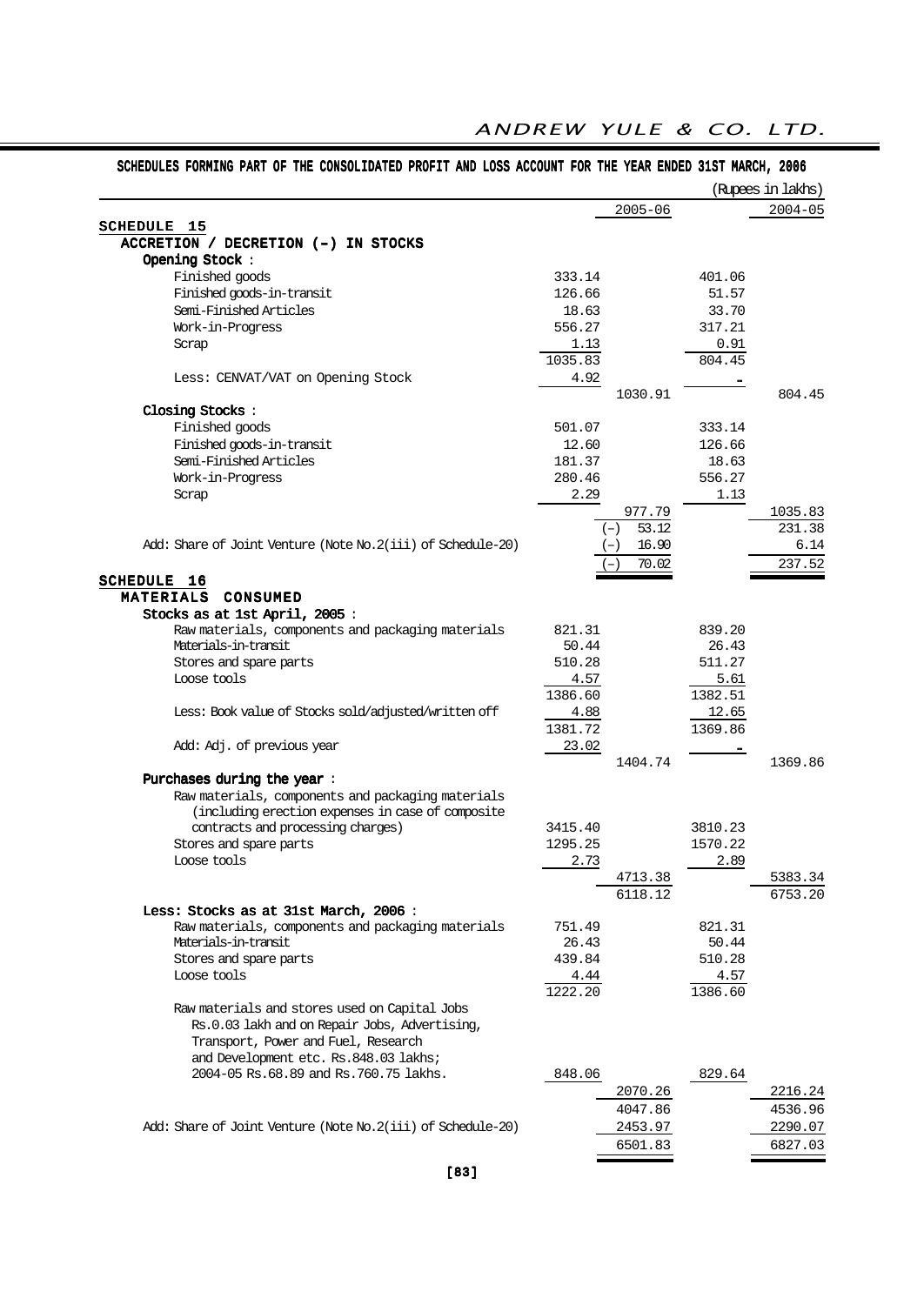$\sim$ 

| SCHEDULES FORMING PART OF THE CONSOLIDATED PROFIT AND LOSS ACCOUNT FOR THE YEAR ENDED 31ST MARCH, 2006 |             |                   |
|--------------------------------------------------------------------------------------------------------|-------------|-------------------|
|                                                                                                        |             | (Rupees in lakhs) |
|                                                                                                        | $2005 - 06$ | $2004 - 05$       |
| SCHEDULE<br>-17                                                                                        |             |                   |
| SALARIES,<br>WAGES AND<br><b>BONUS</b>                                                                 |             |                   |
| Salaries, Wages, Bonus and Gratuity                                                                    | 5005.03     | 5077.44           |
| Contribution to Provident and Other Funds                                                              | 588.55      | 1179.48           |
| Welfare and Other Expenses                                                                             | 697.51      | 715.33            |
|                                                                                                        | 6291.09     | 6972.25           |
| Less: Incurred on Capital jobs, Repair Jobs, Research and                                              |             |                   |
| Development, Advertising, Transport etc.                                                               | 172.95      | 226.12            |
|                                                                                                        | 6118.14     | 6746.13           |
| Add: Share of Joint Venture (Note No.2(iii) of Schedule-20)                                            | 314.04      | 280.44            |
|                                                                                                        | 6432.18     | 7026.57           |
|                                                                                                        |             |                   |

### SCHEDULE 18

| <b>Fixed Deposits</b>                                       | 38.68   | 38.23   |
|-------------------------------------------------------------|---------|---------|
| Term Loans                                                  | 844.82  | 512.55  |
| Others                                                      | 2060.47 | 1791.03 |
|                                                             | 2943.97 | 2341.81 |
| Add: Share of Joint Venture (Note No.2(iii) of Schedule-20) | 0.18    | 6.12    |
|                                                             | 2944.15 | 2347.93 |
|                                                             |         |         |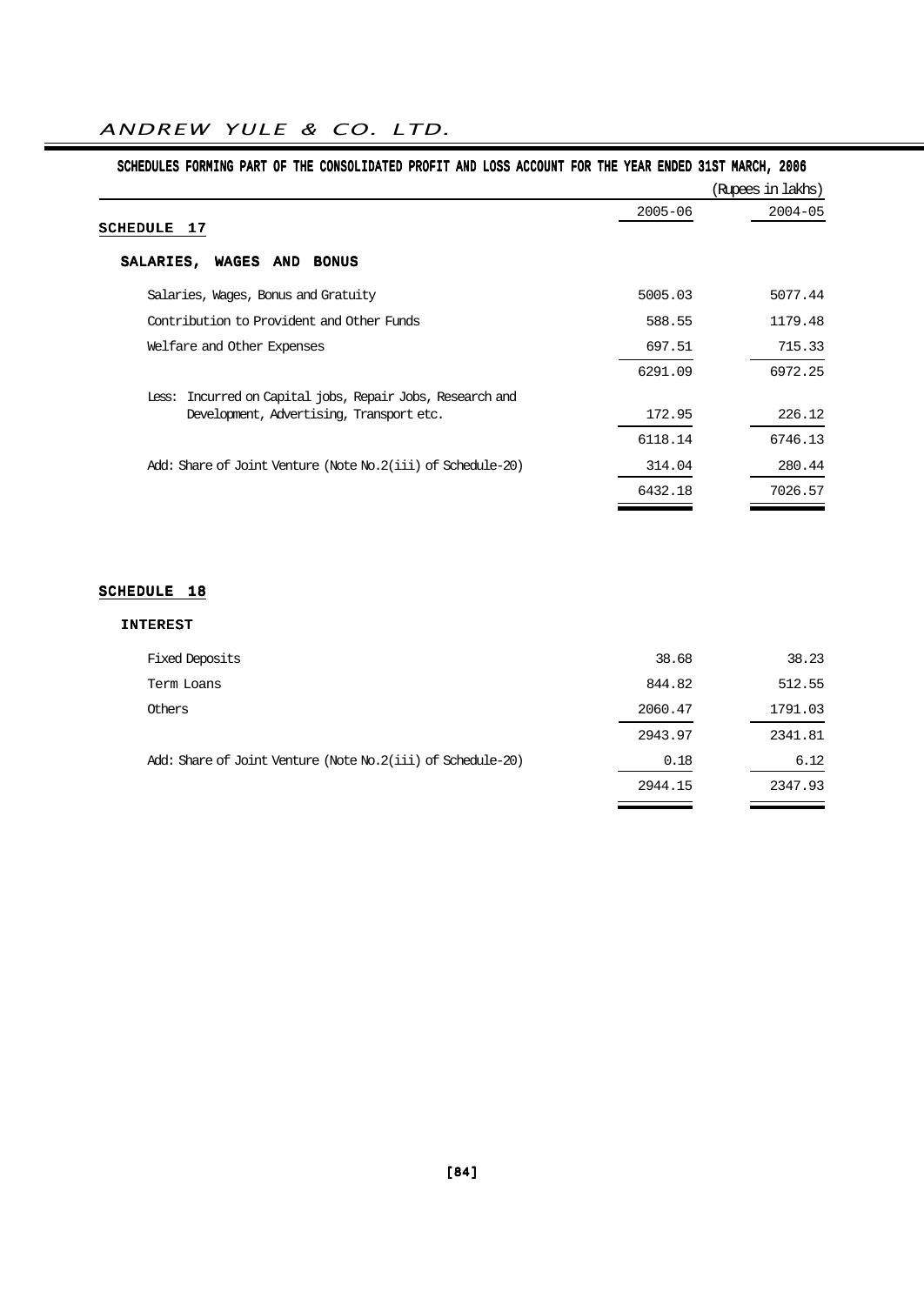|                                                              |        |                  |         | (Rupees in lakhs) |
|--------------------------------------------------------------|--------|------------------|---------|-------------------|
|                                                              |        | $2005 - 06$      |         | $2004 - 05$       |
| SCHEDULE 19                                                  |        |                  |         |                   |
| OTHER EXPENSES                                               |        |                  |         |                   |
| Power and Fuel                                               |        | 1229.87          |         | 1147.66           |
| Miscellaneous Tea Cultivtion and Manufacturing Expenses      |        | 103.26           |         | 103.74            |
| Research and Development Expenses                            |        | 2.05             |         |                   |
| Directors' Salaries                                          |        | 11.85            |         | 15.13             |
| Director' Fees                                               |        | 0.14             |         | 0.18              |
| Rent (Net)                                                   |        | 50.52            |         | 63.16             |
| Rates and Taxes                                              |        | 31.43            |         | 33.43             |
| Repairs and Maintenance:                                     |        |                  |         |                   |
| Buildings                                                    | 144.43 |                  | 113.51  |                   |
| Plant and Machinery                                          | 167.98 |                  | 155.59  |                   |
| Others                                                       | 39.26  |                  | 33.80   |                   |
|                                                              |        | 351.67           |         | 302.90            |
| Travelling Expenses and Upkeep of Vehicles                   |        | 310.50           |         | 288.03            |
| <b>Insurance</b>                                             |        | 34.81            |         | 40.21             |
| Brokers' Commission                                          |        | 78.42            |         | 68.28             |
| Selling Expenses:                                            |        |                  |         |                   |
| Selling Agents' Commission                                   | 53.31  |                  | 110.42  |                   |
| Others                                                       | 286.68 |                  | 304.07  |                   |
|                                                              |        | 339.99<br>660.45 |         | 414.49<br>907.86  |
| Miscellaneous Expenses<br>Commission against Govt. Guarantee |        | 35.20            |         | 35.20             |
| Loss on sales of investments                                 |        |                  |         | 1.40              |
| <b>Excise Duty</b>                                           |        | $(-)$ 7.64       |         | 119.68            |
| Turnover Tax                                                 |        | 15.50            |         |                   |
| Assam Cess on Green Tea Leaf                                 |        | 73.32            |         | 67.60             |
| West Bengal Primary Education Cess                           |        | 7.50             |         | 7.63              |
| West Bengal Rural Employment Cess                            |        | 14.99            |         | 15.26             |
| Tea Cess                                                     |        | 27.44            |         | 26.68             |
| Educaion Cess                                                |        | 0.55             |         | 1.64              |
| Assam Entry Tax                                              |        | 0.57             |         | 1.74              |
| Bank Charges                                                 |        | 79.24            |         | 168.60            |
| Auditors' Remuneration:                                      |        |                  |         |                   |
| Audit Fees                                                   | 3.38   |                  | 3.26    |                   |
| In Other Capacity:                                           |        |                  |         |                   |
| Tax Audit, Fees                                              | 0.68   |                  | 0.68    |                   |
| For Certificates etc.                                        | 1.80   |                  | 0.95    |                   |
| Out of Pocket Expenses                                       | 0.54   |                  | 0.18    |                   |
|                                                              |        | 6.40             |         | 5.07              |
| Miscellaneous Expenditure Written off:                       |        |                  |         |                   |
| Other Expenses                                               |        | 393.60           |         | 394.18            |
| Net Loss on Exchange Fluctuation                             |        |                  |         | 2.28              |
| Items relating to previous years                             |        | 669.30           |         | 476.45            |
| Liquidated Damages and Penalty etc.                          |        | 199.58           |         | 128.04            |
| Rectification/Replacement                                    |        | 101.29           |         | 13.73             |
| Bad Debts written off                                        |        |                  |         | 20.25             |
| <b>Provision for:</b>                                        |        |                  |         |                   |
| Doubtful Debts                                               | 762.30 |                  | 1262.92 |                   |
| Doubtful Loans, Advances and Deposits                        | 388.08 |                  | 508.77  |                   |
| Stock Obsolescence                                           | 29.09  |                  | 97.25   |                   |
| Contingencies                                                | 0.11   |                  |         |                   |
| Foodstuff                                                    | 16.54  |                  |         |                   |
| Aqua-culture Project                                         |        |                  | 94.47   |                   |
|                                                              |        | 1196.12          |         | 1963.41           |
|                                                              |        | 6017.92          |         | 6833.91           |
| Less: Amount transferred to Capital jobs etc.                |        | 0.30             |         | 0.36              |
|                                                              |        | 6017.62          |         | 6833.55           |
| Add: Share of Joint Venture (Note No. 2(iii) of Schedule-20) |        | 627.61           |         | 527.33            |
|                                                              |        |                  |         |                   |

 $\overline{\phantom{a}}$ 

 $\sim$ 

Ξ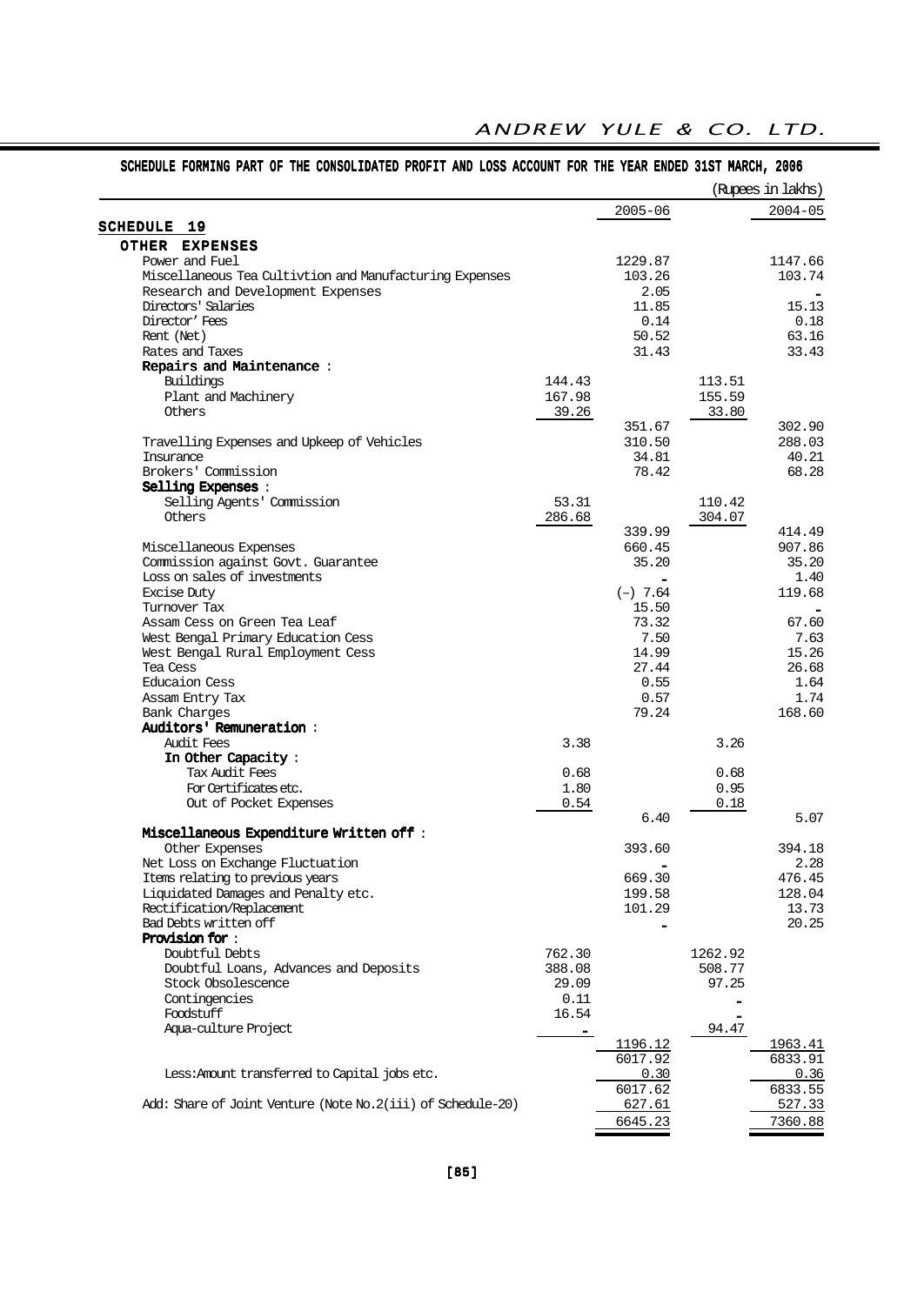(Rupees in lakhs)

#### SCHEDULE 20

1. Principles of Consolidation :

The Consolidated Financial Statements (CFS) relate to Andrew Yule & Co. Ltd. (the Company), its Subsidiary Company, its Associates and Joint Venture entity. The Consolidated Financial Statements have been prepared on the following basis :

- (i) The financial statements of the Company and its subsidiary company are combined on a line-by-line basis by adding together the book values of like items of assets, liabilities, income and expenses, after fully eliminating intra-group balances and intra-group transactions resulting in unrealized profits or losses in accordance with Accounting Standard (AS-21) – "Consolidated Financial Statements" issued by the Institute of Chartered Accountants of India.
- (ii) The difference between the cost of investment in the Subsidiary, over the net assets at the time of acquisition of shares in the Subsidiary is recognized in the financial statements as Goodwill. As the date of investments in this Company was not readily available, the subsidiary's audited Balance Sheet as on 31st March, 2001 was taken into consideration to determine the Goodwill.
- (iii) In case of Associates where the Company holds 20% or more of equity, investments in Associates are accounted for using equity method in accordance with Accounting Standard (AS-23) – "Accounting for Investments in Associates in Consolidated Financial Statements" issued by the Institute of Chartered Accountants of India. As the dates of investments in those Associates are not readily available, the audited Balance Sheet of those Associates as at 31st March, 2002 was taken into consideration to determine the Capital Reserve.
- (iv) In case of Joint Venture interest in the jointly controlled entity has been acounted for by proportionate consolidation method in accordance with Accounting Standard (AS-27) – "Financial Reporting of Interests in Joint Ventures" issued by the Institute of Chartered Accountants of India. Under this method, the Company's share of Joint Venture's individual income and expenses, assets and liabilities and cash flows are included in the relevant components of the Consolidated Financial Statements.
- 2. Ownership Interest in Subsidiary, Associates and Joint Venture :
	- (i) The Subsidiary (which alongwith "Andrew Yule & Co. Ltd., (AY) the parent, constitute the Group) considered in the preparation of these Consolidated Financial Statements are :

|                           |                          | Percentage of voting power as at |
|---------------------------|--------------------------|----------------------------------|
| Name<br>______            | Country of Incorporation | 31st March, 2006                 |
| Hooghly Printing Co. Ltd. | India                    | 100                              |

The financial statement of the Subsidiary is drawn upto 31st March every year.

(ii) Ownership interest of the Company in the Associates considered in the CFS are as follows :–

|                                 |                             |                                                                     | (Rupees in lakhs)  |
|---------------------------------|-----------------------------|---------------------------------------------------------------------|--------------------|
| Name of the Company             | Country of<br>Incorporation | Ownership Interest<br>as at 31st March, 2006 as at 31st March, 2005 | Ownership interest |
| Tide Water Oil Co. (India) Ltd. | India                       | 26.22%                                                              | 26.22%             |
| New Beerbhoom Coal Co. Ltd.     | India                       | 32.95%                                                              | 32.95%             |
| Katras Jherriah Coal Co. Ltd.   | India                       | 31.66%                                                              | 31.66%             |

These investments have been accounted for using the equity method whereby the investment is initially recorded at cost and adjusted thereafter for the post acquisition change in the Group's share of net assets. During the year, the Group has received dividend aggregating Rs.5.71 lakhs in respect of the investments in Associates.

Financial Statements of all the Associates are drawn upto 31st March. The Group's investment in Associates were reported as long term investments as on 31st March, 2002 (Schedule–5) and stated at cost.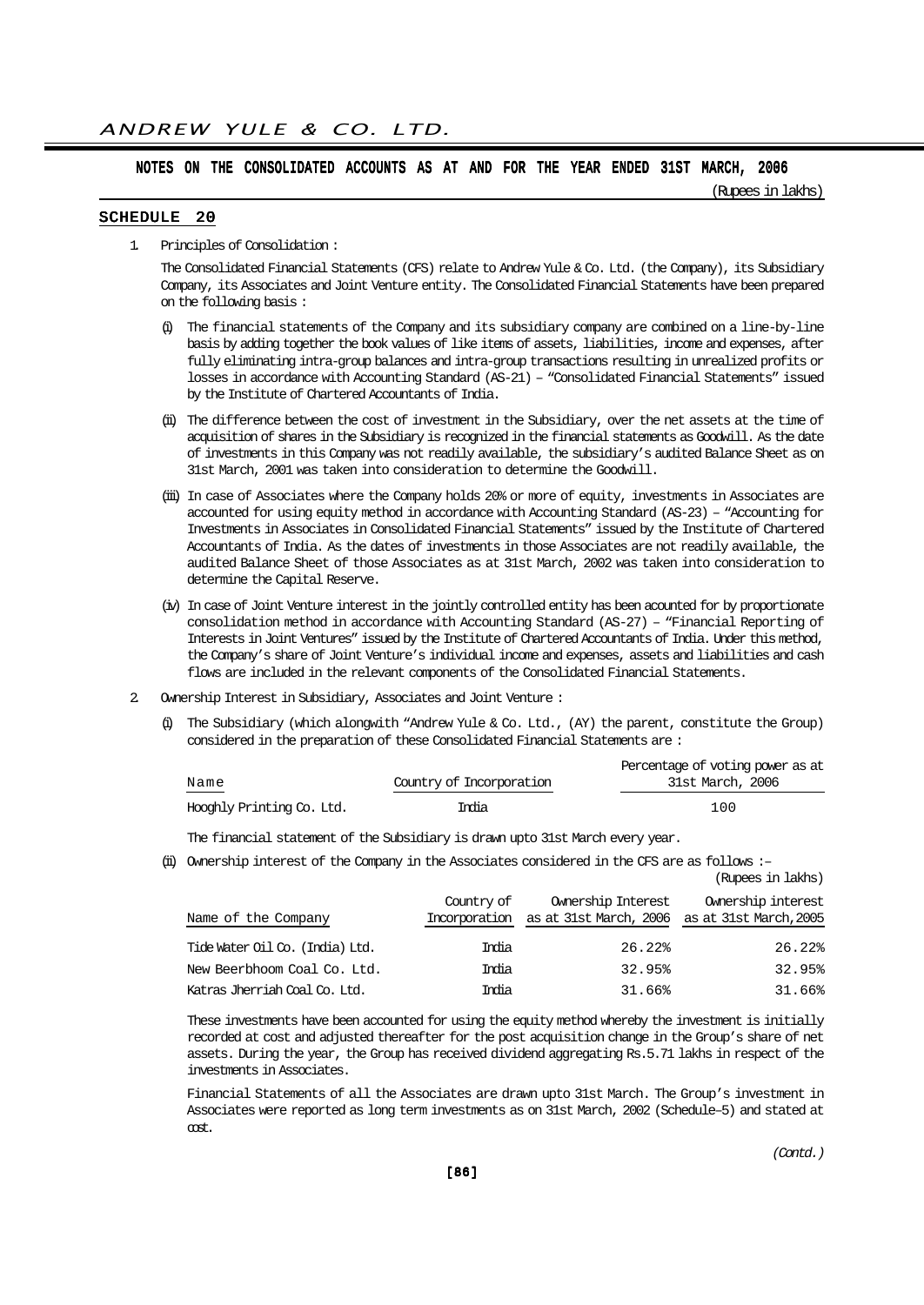#### SCHEDULE 20 - (Contd.)

(iii) Interest in Joint Venture :

|                           |                          | Percentage of ownership interest as |
|---------------------------|--------------------------|-------------------------------------|
| Name of the Joint Venture | Country of Incorporation | at 31st March, 2006                 |
| Phoenix Yule Ltd.         | India                    | 2.6%                                |
|                           |                          |                                     |

The financial statement of the Joint Venture Company is drawn upto 31st December every year. The proportionate share of assets, liabilities, income and expenditure of the above Joint Venture, as contained in its financial statements as at 31st December, 2005 has been included in this Consolidated Financial Statements.

3. In the Consolidated Financial Statements depreciation on assets (Other than Tea Estates) belonging to Parent Company has been provided under "Straight-line" method, whereas the same has been provided under "Written down value" method for assets belonging to Hooghly Printing Co. Ltd. (HP) (wholly owned subsidiary). Both these aforesaid methods are being followed consistently in respective companies.

The total value of gross block of the Group as on 31st March, 2006 is Rs.21887.99 lakhs (Rs.21533.82 lakhs) out of which on the gross block of value Rs.166.07 lakhs (Rs.166.07 lakhs), depreciation has been provided under "Written down value method". The amount of depreciation so charged up to 31st March, 2006 is Rs.138.54 lakhs (Rs.133.72 lakhs) out of total depreciation of Rs.5363.09 lakhs (Rs.4732.27 lakhs) provided upto 31st March, 2006.

- 4. Estimated amount of contracts remaining to be executed on Capital Account and not provided for (net of advances) Rs.110.82 lakhs (Rs.124.37 lakhs).
- 5. Contingent liabilities not provided for in respect of :
	- (a) Claims against the Group not acknowledged as debts :
		- (i) Disputed labour matters (amount not ascertainable).
		- (ii) Others Rs.967.98 lakhs (Rs.967.11 lakhs).
	- (b) Guarantees and Indemnities given to various institutions and Authorities in connection with Company's operations amounting to Rs.2297.65 lakhs (Rs.2364.00 lakhs).
	- (c) Bills Discounted/Purchased by banks and others remaining outstanding as on 31st March, 2006 Rs.Nil (Rs.184.33 lakhs).
	- (d) Legal cases U/s.138 and 141 of Negotiable Instruments Act. remaining outstanding as on 31st March, 2006 Rs.29.10 lakhs (Rs.4.10 lakhs).
	- (e) Guarantees given to banks in favour of other Group and/or Associate Companies :
		- (i) The Bengal Coal Co. Ltd.  $-$  Rs.115.00 lakhs (Rs.115.00 lakhs).
		- (ii) India Paper Pulp Co. Ltd. Rs.265.00 lakhs (Rs.265.00 lakhs).

In respect of item Nos.(i) and (ii) above, the guarantees have already been invoked by the banks but not provided for as the matters are still subjudice.

- (f) Disputed Sales Tax matters aggregating to Rs.4791.11 lakhs (Rs.4111.21 lakhs).
- (g) Aggregate Income Tax demands amounting to Rs.53.96 (Rs.Nil) not admitted, against which appeals have been preferred by the Company.
- (h) Agricultural Income Tax demands amounting to Rs.373.85 lakhs (Rs.37.08) not admitted, against which appeals have been preferred by the Company.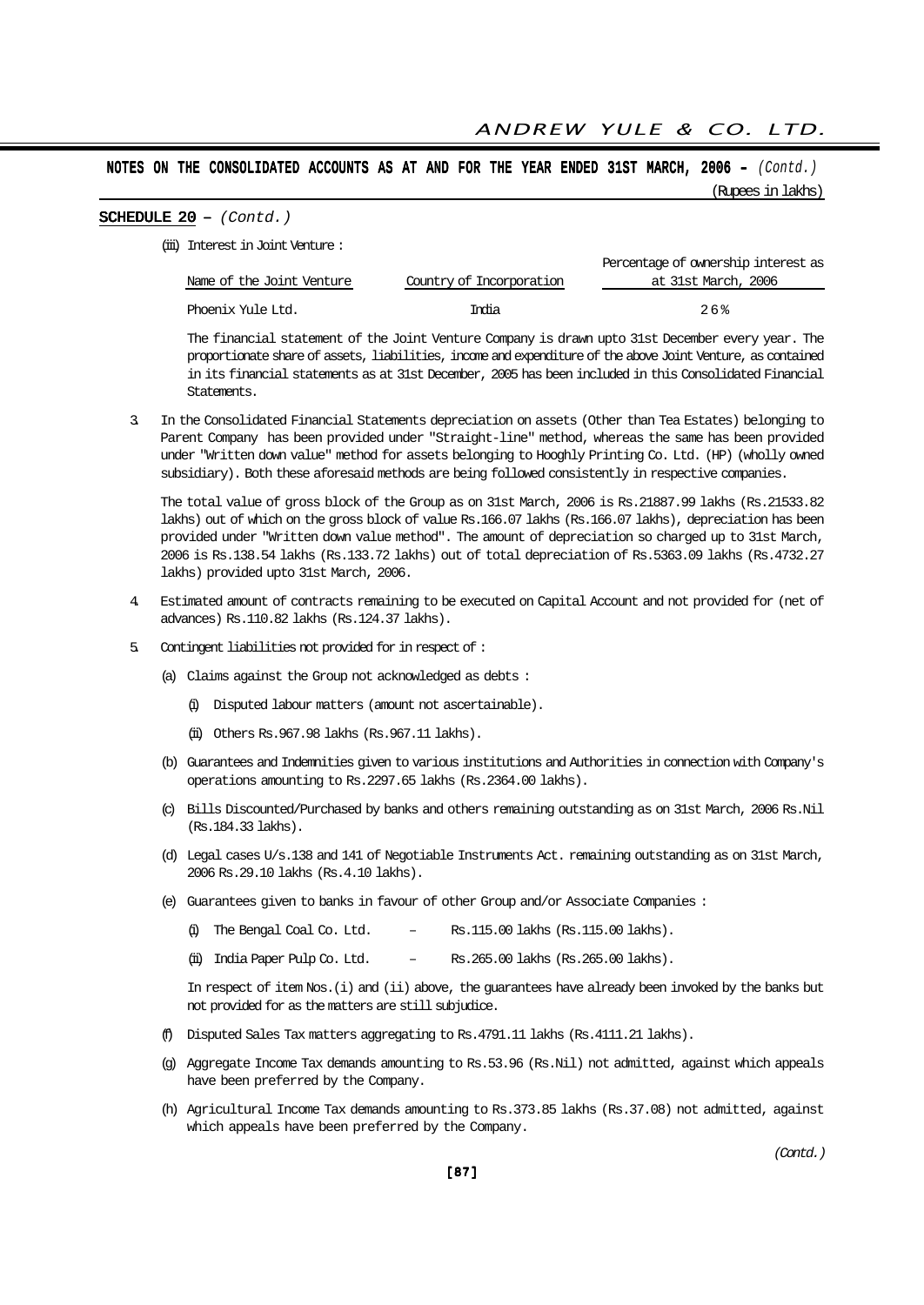(Rupees in lakhs)

## SCHEDULE  $20 - (Contd.)$

- (i) Disputed Excise/Customs Duty matters Rs.959.67 lakhs (Rs.783.17 lakhs).
- (j) Disputed liquidated damages on account of delayed despatches Rs.Nil (Rs.232.69 lakhs) against debts of the like amount which have been withheld by the customers.
- (k) Unexpired Letter of Credit opened by the Company's bankers Rs.429.69 lakhs (Rs.497.44 lakhs).
- 6. Consequent to change in the Accounting Policy No.2(b) in order to comply with AS-10, addition to Plant and Machinery and Electrical Installations have been lesser by Rs.7.11 lakhs and Rs.8.33 lakhs respectively during the year with corresponding reduction in charge of Depreciation of Rs.0.10 lakh in the Profit and Loss Account and Turnover in respect of Inter Unit Transaction of Capital Goods manufactured is lesser by Rs.15.44 lakhs.
- 7. Out of the total Tea Cultivation Expenses in Cold Weather incurred during the year amounting to Rs.622.61 lakhs, an amount of Rs.124.52 lakhs being 1/5th of such expenses has been debited to Profit and Loss Account and the balance amount of Rs.498.09 lakhs has been carried forward. Further, out of Rs.848.19 lakhs being the carried forward amount of Cold Weather Expenses from earlier year, Rs.243.46 lakhs has been debited to Profit and Loss Account and balance of Rs.604.73 lakhs has been carried forward.
- 8. In the Profit and Loss Account Rs.342.20 lakhs has been charged as expenditure on account of payment to Yule Agency Superannuation Fund in respect of the liability of short funding relating to earlier years, but not provided for eligible existing employees.
- 9. Liability on additional interest payable due to delay in deposit of Provident Fund contributions to Provident Fund Authorities has been computed considering a rate at par with the rate considered in computing this liability in Draft Rehabilitation Scheme submitted to the Operating Agency appointed by BIFR. No liability has also been provided for damages as waiver has been asked for in DRS.
- 10. The estimated arrear liability on account of pay revision of Officers and Non-unionised Supervisory Staff with effect from 1st August, 1997 and in respect of Directors from 1st January, 1997 is Rs.872.58 lakhs (net of payment of Interim Relief). In terms of Accounting Standard 5 this obligation will be accounted for in the Profit and Loss Account for the period during which such payment will actually be made.
- 11. The Company had furnished a Performance Bank Guarantee of Rs.70.00 lakhs to Tea Trading Corporation of India Ltd. (TTCI) along with a bid for purchase of a Tea Estate. Although the sale could not be completed due to legal complications, the said Bank Guarantee was invoked and encashed by TTCI. Since the TTCI has been ordered to be wound up by Hon'ble High Court, Calcutta, and an Official Liquidator has been appointed, the Company has lodged its claim for recovery of this Rs.70.00 lakhs with the Official Liquidator. The Claim is pending before the Liquidator and no provision has been considered necessary at this stage.
- 12. (a) In the matter of dispute between the Company and Hooghly Docking and Port Engineering Company Ltd. (HDPE) in the Award made by the Sole Arbitrator published on 18<sup>th</sup> December, 1994 the Arbitrator admitted the claims of Rs.53.40 lakhs of HDPE and Rs.13.74 lakhs of the Company. In this award, the Sole Arbitrator determined the total loss on ship building at Rs.42.49 lakhs although the Company contended that they were not liable for any over-run in the cost beyond the revised price fixed through negotiation by and between Hooghly Docking and Engineering Co. Ltd. (HDE) and its customers. In this award, the Sole Arbitrator also declined to set off the claims of the Company with the claims of HDE/HDPE on the ground that HDPE (Acquisition and Transfer of Undertaking) Act, 1984 did not permit such adjustment and observed that the Company could prefer its claim against HDPE before the Commissioner of Payments appointed under the Act for this purpose.

Aggrieved by this order, the Company filed an application before the Hon'ble Delhi High Court U/s. 30 of the Arbitration Act, 1940, for setting aside the said Award. The Company's said application is pending. Meanwhile, after the Company was declared a sick Company under SICA and was eligible for protection against any recovery action U/s. 22(2) of SICA, the Company filed an application before Hon'ble Delhi High Court for stay of the said pending case. Hearing on this application is in progress.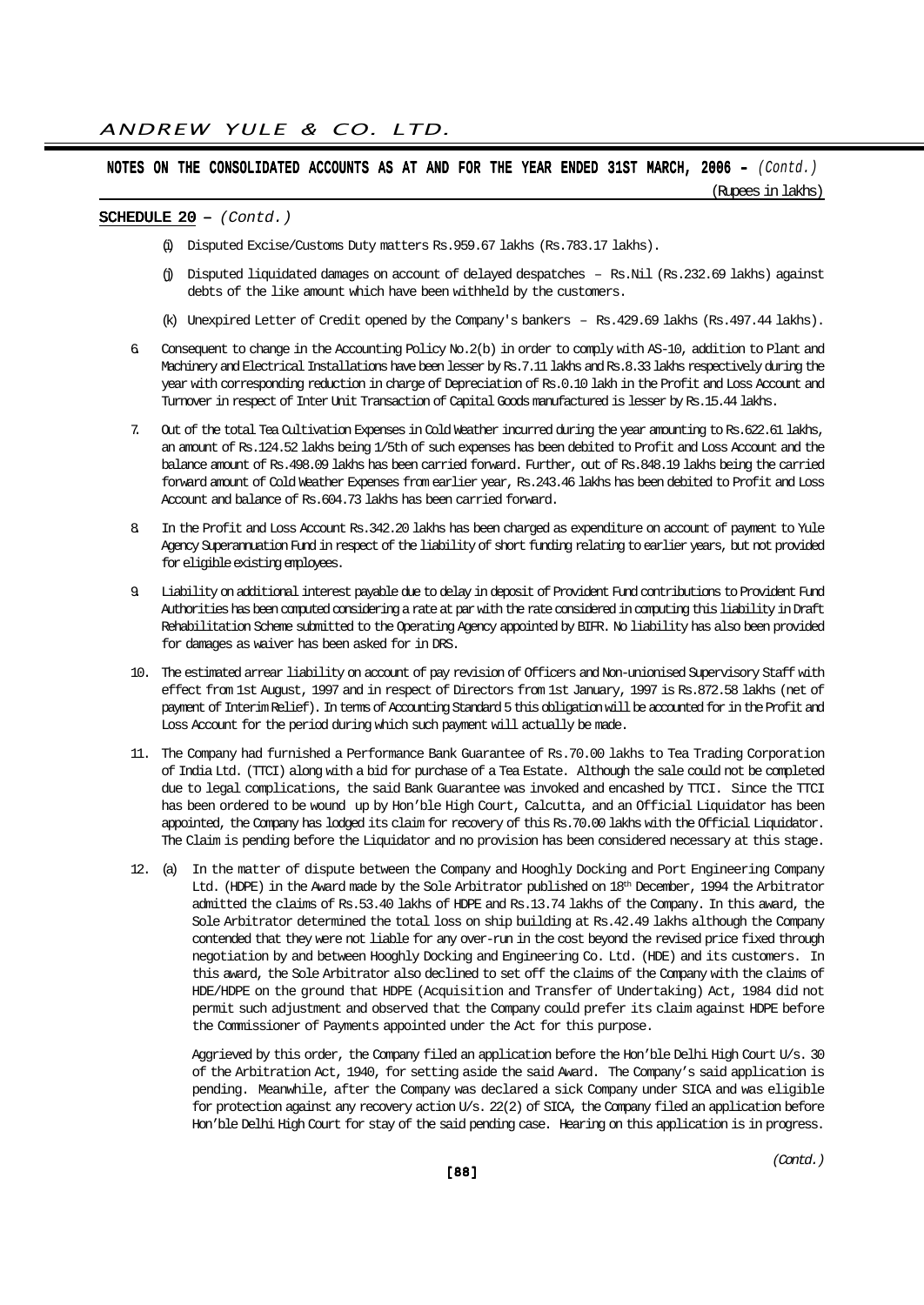#### SCHEDULE  $20 - (Contd.)$

Pending disposal of the Company's petition for setting aside the said Award, the extent of loss, if any, in this regard is not ascertainable at this stage. However, loss, if any, arising on disposal of the Company's said application before the Hon'ble Delhi High Court will be adjusted against Capital Reserve.

- (b) State Bank of India (SBI) filed a suit before Hon'ble Madras High Court for enforcement of the guarantee of Rs.190.00 lakhs given by AYCL in favour of SBI as collateral security for the Cash Credit facilities advanced by SBI to the erstwhile Transformer & Switchgear Ltd., which was subsequently transferred to Debt Recovery Tribunal (DRT), Chennai. DRT, Chennai passed a decree in favour of SBI against which the Company has preferred an appeal which is now pending. Meanwhile in response to SBI's proposal for One Time Settlement, the Company made an offer for Rs.62.00 lakhs, to be paid from fund available with the Commissioner of Payments (COP). Inspite of initial disinclination of agreeing to this settlement, SBI has now agreed to re-consider this proposal subject to COP's clearance for releasing this fund. Reply from COP is awaited.
- 13. Loans and Advances in Schedule 10 include an interest-free amount of Rs.115.08 lakhs (Rs.119.14 lakhs) incurred for the Agro Projects, which was subsequently transferred to Yule Agro Industries Ltd. (YAIL), a Company promoted by the two Associate Companies in the Group. This advance is recoverable from YAIL.

YAIL has since informed that pending implementation of the aforesaid Agro Project, they have in the meantime engaged in the activities of Oyster Mushroom, Vermiculture and Tea Nursery. As reported earlier, YAIL has confirmed to the Company to repay the balance advance in a phased manner out of the aforesaid activities.

- 14. Pursuant to an arrangement with Yule Agro Industries Limited (YAIL) regarding takeover of Telepara Unit of the Company by them all the expenses incurred during the year amounting to Rs.20.69 lakhs (Rs.20.78 lakhs) (net of income) has been charged to Profit and Loss Account of the Company pending implementation of the Agro Projects on commercial scale.
- 15. An amount of Rs.60.93 lakhs (Rs.60.93 lakhs) has been paid/payable till 31st January, 1999 to the Gayeshpur Municipality (GM) erstwhile Gayeshpur Notified Area Authority (GNAA) being rates and taxes according to the order issued on 8th April, 1986, by the Hon'ble Calcutta High Court upon the writ application filed by the Company challenging the enhancement of the rates by the GM. The Court has further directed that the amount paid in excess shall be refunded by GM to the Company with 18% interest p.a. in the event the Company succeeds in the writ application. Appropriate adjustment entries in this regard will be made in the accounts in the year of final decision of the Court. The writ is still pending without any further order.
- 16. Directors' Remuneration :–

|                                                              | For the year ended<br>31st March, 2006 | For the year ended<br>31st March, 2005 |
|--------------------------------------------------------------|----------------------------------------|----------------------------------------|
| Salaries                                                     | 11.85                                  | 15.13                                  |
| Directors' Fees                                              | 0.14                                   | 0.18                                   |
| Contribution to Provident Fund/Superannuation Fund           | 1.96                                   | 2.62                                   |
| Other Perquisites/benefits                                   | 1.01                                   | 0.89                                   |
|                                                              | 14.96                                  | 18.82                                  |
| Add: Share of Joint Venture (Note No. 2(iii) on Schedule-20) | 4.37                                   | 7.29                                   |
|                                                              | 19.33                                  | 26.11                                  |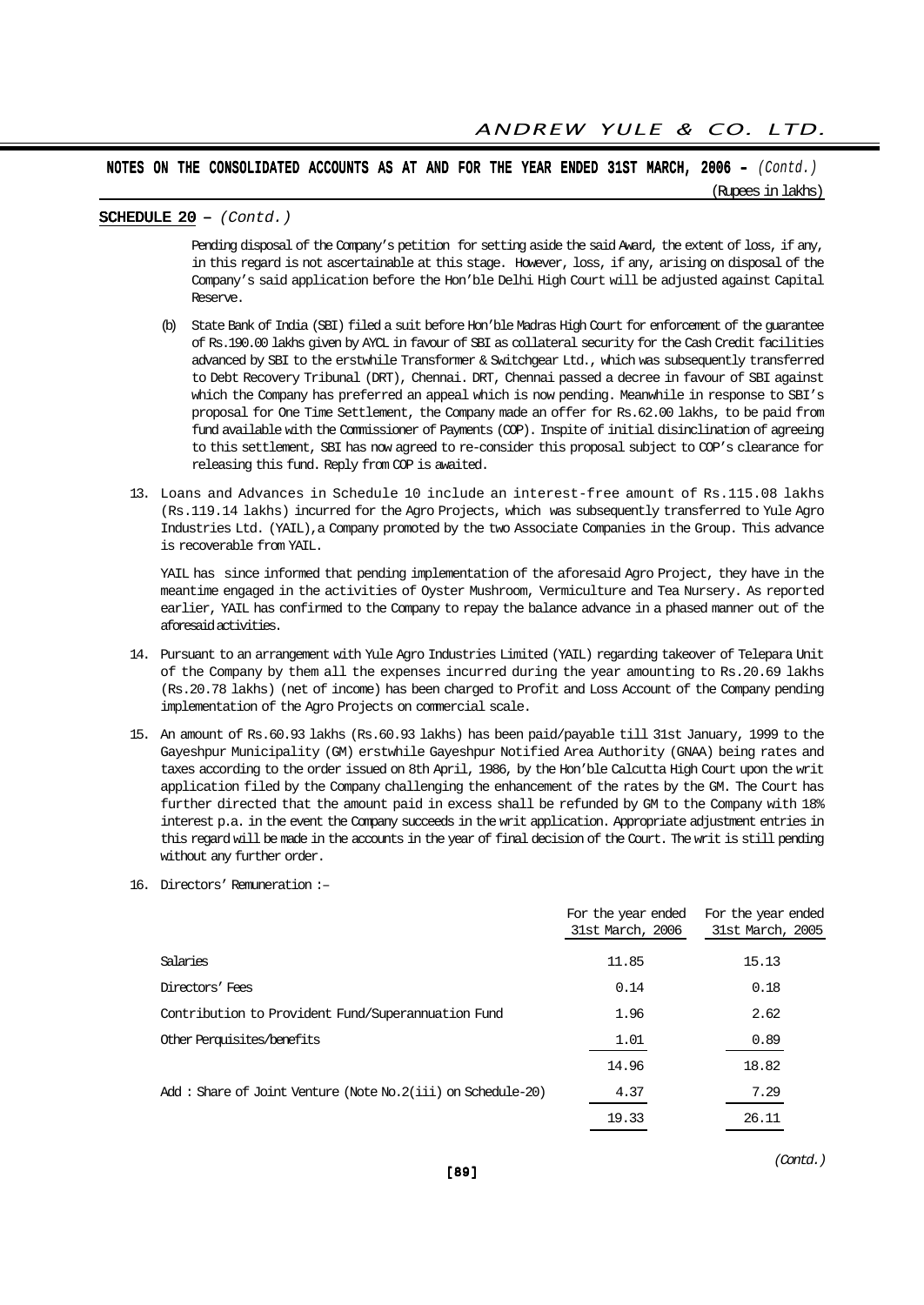(Rupees in lakhs)

#### SCHEDULE  $20 - (Contd.)$

17. Details of Expenses incurred under the head "Miscellaneous Expenditure to the extent not written off or adjusted", which also include expenses incurred on development of new products are as follows :-

| OTHER EXPENSES                                                      | $2005 - 06$ | $2004 - 05$ |  |  |  |
|---------------------------------------------------------------------|-------------|-------------|--|--|--|
| Salaries, Wages and Bonus                                           | 80.42       | 80.42       |  |  |  |
| Contribution to Provident and other Funds                           | 6.63        | 6.63        |  |  |  |
| Welfare and Other Expenses                                          | 23.89       | 23.89       |  |  |  |
| Material consumption                                                | 32.44       | 32.44       |  |  |  |
| Advertisement and Publicity                                         | 381.31      | 381.31      |  |  |  |
| Market Survey Expenses                                              | 15.81       | 15.81       |  |  |  |
| Travelling Expenses                                                 | 13.52       | 13.52       |  |  |  |
| Interest (Others)                                                   | 0.05        | 0.05        |  |  |  |
| Vehicle Expenses                                                    | 1.38        | 1.38        |  |  |  |
| Sales Promotion Expenses                                            | 109.82      | 109.82      |  |  |  |
| Purchase of Tender                                                  | 0.03        | 0.03        |  |  |  |
| Insurance                                                           | 0.01        | 0.01        |  |  |  |
| Power and Fuel                                                      | 1.02        | 1.02        |  |  |  |
| *Miscellaneous Expenses[including training                          |             |             |  |  |  |
| expenses Rs.10.41 lakhs (Rs.10.41 lakhs)]                           | 35.80       | 35.80       |  |  |  |
| Research and Development Expenses [includes cost of                 |             |             |  |  |  |
| proto-type Rs. 34.82 lakhs (Rs. 34.82 lakhs)]                       | 129.12      | 129.12      |  |  |  |
| <b>Testing Fees</b>                                                 | 116.79      | 116.79      |  |  |  |
| Voluntary Retirement                                                | 1965.04     | 1965.04     |  |  |  |
|                                                                     | 2913.08     | 2913.08     |  |  |  |
| Less: Written Off :                                                 |             |             |  |  |  |
| 2110.97<br>As per last account                                      |             | 1411.49     |  |  |  |
| Written off during this year [including items relating to<br>393.60 |             | 699.48      |  |  |  |
| previous year Rs.Nil (Rs.305.30 lakhs)]                             | 2504.57     | 2110.97     |  |  |  |
|                                                                     | 408.51      | 802.11      |  |  |  |

- \* Include Rs.9.00 lakhs (Rs.9.00 lakhs) spent for development of a Proto-type Fan out of grant received under DSIR Scheme.
- 18. Inventories include Rs.73.18 lakhs (Rs.65.13 lakhs) worth of stocks lying with thrid parties for which confirmations are awaited and/or under reconciliation and the same has been provided for to the extent considered necessary.
- 19. [a] Sundry Debtors, claims receivable, deposits and advances to parties, sundry creditors and other liabilities as well as Loans from Financial Institutions, loan from WB Govt. under Subsidised Housing Scheme and Bodies Corporate, in the absence of confirmations, wherever necessary, are taken as per book balances and are subject to reconciliation and adjustments thereon having an impact of revenue nature, if any, will be made in the year in which those are finally settled.
	- [b] Balance confirmation in respect of an aggregate amount of Rs.0.22 lakh (Rs.0.36 lakh) remaining in Seven Bank Accounts which are inoperative, with different Banks, and in respect of a fixed deposit amounting to Rs.10.00 lakhs (Rs.10.00 lakhs) are awaited.
- 20. The Company had revalued its Tea Estates in the year 1994-95 on the basis of Revaluation Report by an approved valuer. Accordingly, Capital Reserve of Rs.10,735.31 lakhs under Schedule 2 includes a sum of Rs.10,332.52 lakhs as Revaluation Reserve arising out of above revaluation. No Depreciation is charged on such revalued assets, as the original cost of the said assets is also not being depreciated.
- 21. The Company has paid in full the purchase consideration for acquisition of Bogijan Tea Estate (BTE) from Gohain Borbora Tea Co. Ltd. (GBT) as per agreement dated 11th April, 2001 and 26th October, 2004 and permission for transfer of the remaining 52 Bighas land from Appropriate Authority is awaited.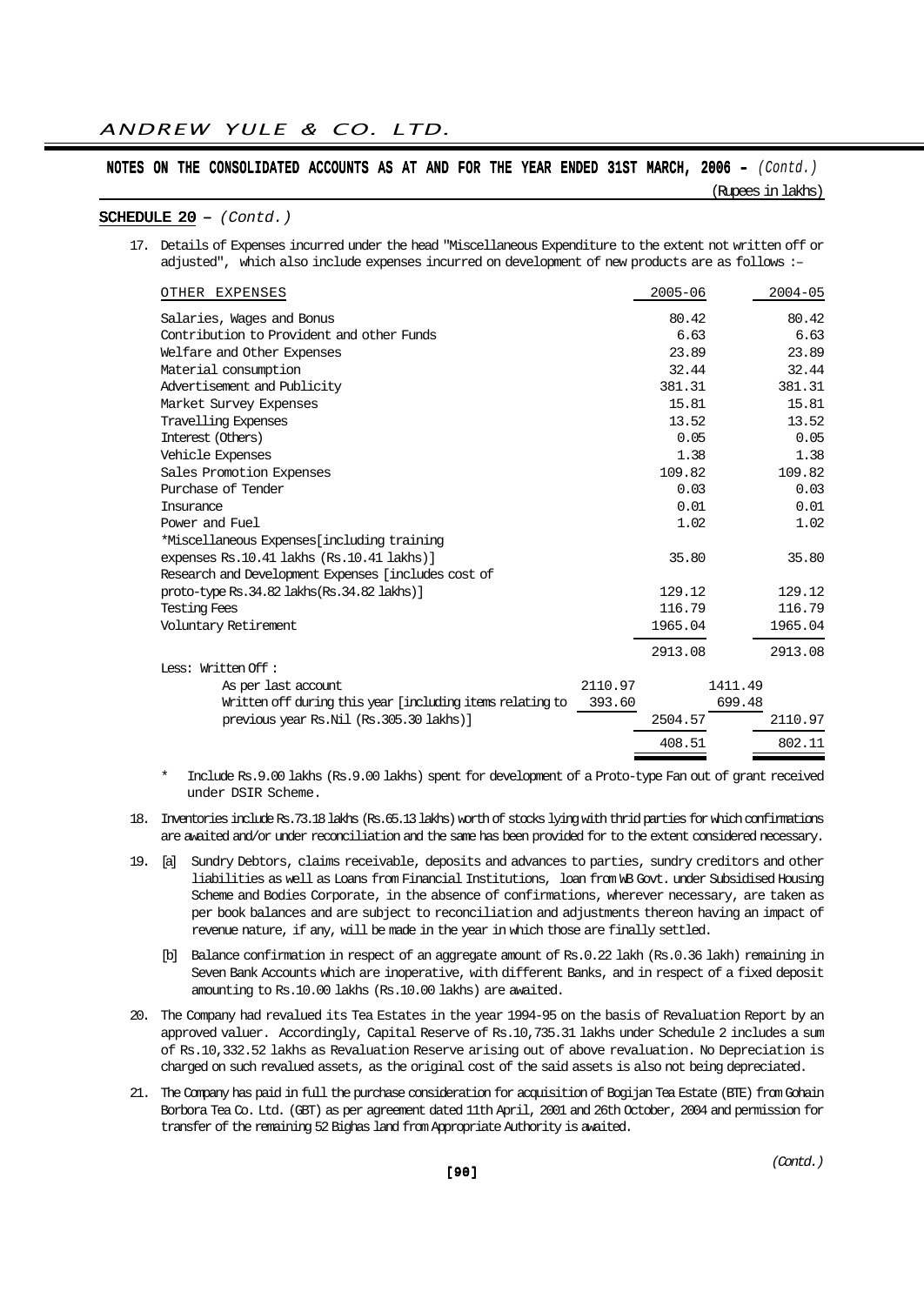(Rupees in lakhs)

#### SCHEDULE  $20 - (Contd.)$

- 22. For the purpose of valuation of stock of bulk tea, minimum bonus @ 8.33% under Payment of Bonus Act, 1965 is considered on a consistent basis irrespective of the provision made.
- 23. In course of execution of a contract received from Oil and Natural Gas Corporation Ltd. (ONGC), the Company had to undertake some additional work beyond the scope of the contract. Though the official bill for the main work was duly raised on ONGC, final bill for additional work could not be raised because of a dispute between the Company and ONGC about the value of the additional work. After the matter was referred to the Sole Arbitrator appointed by the Ministry of Heavy Industries, the Company submitted its final claim on 9th January'01 of Rs.431.42 lakhs together with an interest, as may be admissible, at the direction of the Sole Arbitrator; but the matter was contested by ONGC. Till date, the Company has received Rs.70.00 lakhs from ONGC as interim payment by two orders of the Sole Arbitrator made on 20th June'01 and 8<sup>th</sup> May'02. The arbitration proceeding is in progress.
- 24. Capital Work-in-Progress includes Rs.85.72 lakhs being payment of two instalments of Licence Fees of US \$ 27,000 and Training Fee of US \$ 15,000 paid to MandI Heat Transfer Products Ltd. (MandI), Canada, pursuant to failed Technology Transfer Agreement for manufacture of Air Handling Equipment. As the Company rejected the claim of MandI for payment of 3rd instalments and royalty in respect of the products allegedly to be manufactured by the Company by application of MandI technology, MandI filed a suit before the Hon'ble High Court at Calcutta claiming a decree for Rs.62.69 lakhs towards the 3rd instalments and other charges. The Company disputed the claim, denied any liability and has made a claim of US \$ 2,97,627 and Rs.11.89 lakhs towards refund of the payments already made to MandI and other damages in the same suit as a counter claim and prayed for a decree for the same amount with interest in favour of the Company on depositing requisite fee. The matter is pending before the Hon'ble High Court, Calcutta, the Company does not consider it necessary to make any provision in this respect.
- 25. (a) Provision for Liquidated damages amounting to Rs.1215.31 lakhs (Rs.1135.48 lakhs) have been set off against Sundry Debtors.
	- (b) Sundry Debtors include Rs.284.86 lakhs (Rs.229.37 lakhs) withheld by Customers for non-furnishing of performance guarantees in respect of completed jobs.
- 26. Pending enhancement of Authorised Share Capital, money received from Govt. of India as consideration towards Equity Share is included in Schedule-1 as "Shares pending issue" amounting to Rs.10303.90 lakhs.
- 27. "Miscellaneous Expenses to the extent not written off or adjusted" includes a sum of Rs.109.60 lakhs (Rs.293.67 lakhs) being the unamortised portion of payment of gratuity and leave encashment to employees retired under Voluntary Retirement Scheme made out of Company's own fund/loan funds as such payments have been treated as deferred revenue expenditure in the earlier years.
- 28. [a] No provision is made in the books for possible losses that may arise in respect of long term investments made in the Bengal Coal Co. Ltd., WEBFIL Ltd., and Yule Financing and Leasing Co. Ltd., totalling to Rs.42.89 lakhs (Rs.42.89 lakhs). The possible loss if any, is, however, fully covered by the Capital Reserve and the same will be adjusted as and when it arises.
	- [b] In Tide Water Oil Co. (India) Ltd. diminution in value of long term investments amounting to Rs.60.09 lakhs (Rs.60.09 lakhs) is in the opinion of the management not of a permanent nature and accordingly no provision has been made. The Group interest in the same amount is Rs.15.75 lakhs (Rs.15.75 lakhs).
	- [c] In New Beerbhoom Coal Co. Ltd. diminution in value of long term investment amounting to Rs.0.90 lakh (Rs.2.22 lakhs) is in the opinion of the management not of a permanent nature and accordingly no provision has been made. The Group interest in the same amount is Rs.0.30 lakhs (Rs.0.73 lakhs).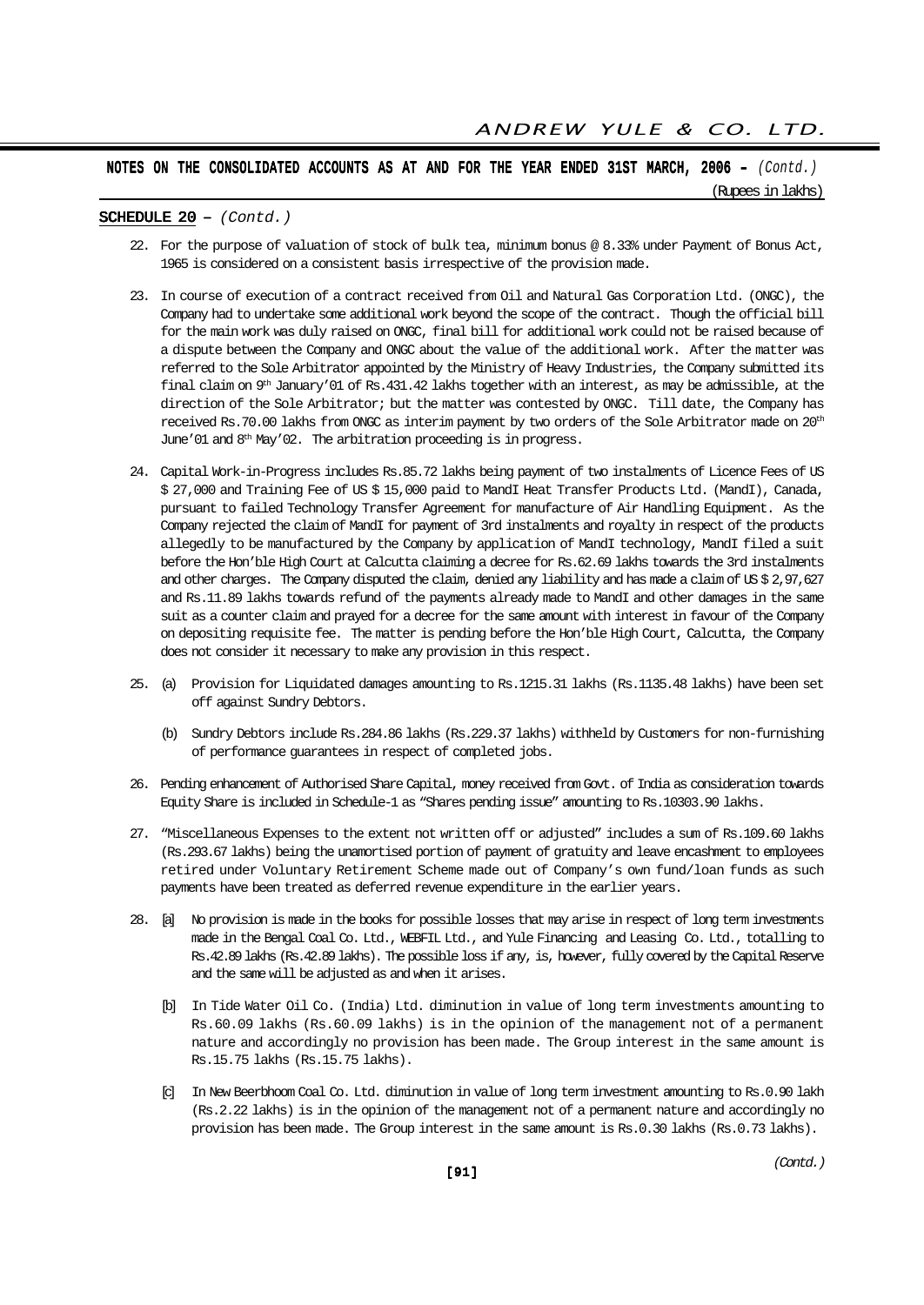(Rupees in lakhs)

#### SCHEDULE  $20 - (Contd.)$

- 29. The Company has filed a Special Leave Petition before the Hon'ble Supreme Court of India on 11th July, 2005 against the Order dated 10th September, 2004 passed by Hon'ble High Court at Calcutta for Rs.300.71 lakhs awarded in favour of Orissa Cement Ltd. The petition is pending before Hon'ble Supreme Court for hearing. As the matter is sub-judice, no provision for the said amount has been made in the Accounts.
- 30. Phoenix Yule Ltd. was entitled to remission of Central Sales Tax under the provision of the West Bengal Sales Tax Act, 1994, that was effective till 31st March, 2005. The West Bengal Value Added Tax Rules, 2005, (VAT Rules) have been introduced with effect from 1st April, 2005. Specific clarification is awaited from the West Bengal Sales Tax Authorities regarding continuation of the remission benefits under the VAT Rules. Also, the Company is yet to receive the renewed Eligibility Certificate that will enable the Company to avail of the remission benefits after 31st March, 2005. Pending receipt of the aforesaid clarification and Eligibility Certificate, it has been considered prudent not to recognise Central Sales Tax aggregating Rs.365.74 lakhs, collected/collectible on sales made during the period 1st April, 2005 to 31st December, 2005, as revenue for the year. Accordingly, the aforesaid amount has been considered as liability in these financial statements.
- 31. New Beerbhoom Coal Co. Ltd. an Associate of the Company, the extent of realisability of a loan given to a body corporate amounting to Rs.4.50 lakhs (Rs.4.50 lakhs) is not ascertainable. Group interest in the said amount is Rs.1.48 lakhs (Rs.1.48 lakhs).
- 32. In Katras Jherriah Coal Co. Ltd., the extent to which amount receivable Rs.1.79 lakhs from Central Government is not ascertainable. Group interest in the said amount is Rs.0.57 lakh (Rs.0.57 lakh).
- 33. In Katras Jherriah Coal Co. Ltd., an Associate of the Company, the extent of realisability of a loan given to a Body Corporate amounting to Rs.2.00 lakhs (Rs.2.00 lakhs) is not ascertainable. Group interest in the said amount is Rs.0.63 lakh (Rs.0.63 lakh).
- 34. In Tide Water Oil Co. (India) Ltd. a loan of Rs.348.00 lakhs has been given as advance towards proposed issue of shares by Yule Agro Industries Limited (YAIL). In view of the present status of activities of YAIL, shares have not been issued. Hence the status of the recoverability of the aforesaid advance of Rs.348.00 lakhs and the corresponding provision as may be required is not ascertainable at this stage. The Group interest in the same amount is Rs.91.25 lakhs (Rs.91.25 lakhs).
- 35. No provision for Agricultural Income Tax has been made in this account as the final liability can not be ascertained pending settlement of Appeals and Assessments pending with the Appropriate Authorities in this regard except in respect of the Assessment year 1999-2000 for which a provision of Rs.32.00 lakhs has been made in the Profit and Loss Account.
- 36. During the Financial year 2004-05, opening deferred tax liability has been reviewed and necessary effect of changes thereof has been given in the Accounts. The balance of deferred tax liability as on 31st March, 2006 stood at Rs.485.47 lakhs (Rs.498.26 lakhs) including share of Joint Venture Rs.61.27 lakhs (Rs.82.22 lakhs).
- 37. The Company was referred to Board for Industrial & Financial Reconstruction (BIFR) under Section 15(1) of Sick Industrial Companies (Special Provisions) Act, 1985 (SICA). BIFR at its meeting held on 20th September, 2004, declared the Company as "Sick" and appointed Industrial Development Bank of India (IDBI) as the Operating Agency for finalization of Rehabilitation Scheme of the Company. The Draft Rehabilitation Scheme with the cut-off date as on 31st March, 2006, duly consented by all the Secured Creditors, has been duly approved by the Board for Reconstruction of Public Sector Enterprises (BRPSE) on 9th May, 2006. The proposal is now awaiting final clearance from the Government of India. In view of the above, the financial statement has been prepared considering the Company as a going concern.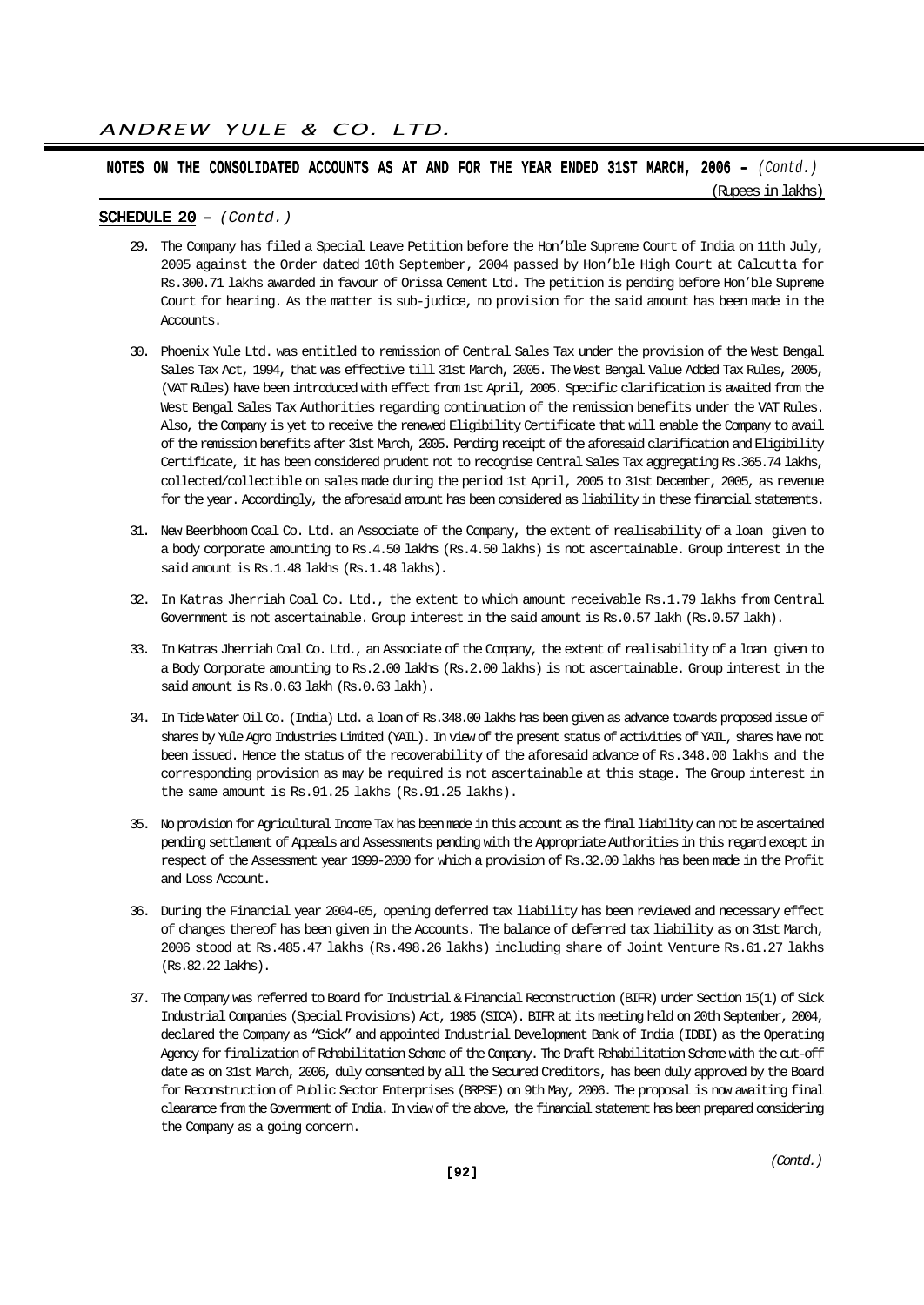## SCHEDULE  $20 - (Contd.)$

#### 38. Consolidated Segment Reporting

The Group's segment information as at and for the yer ended 31st March, 2006 are as below :-

|    |                                                            | $2005 - 06$           |                        |                                |
|----|------------------------------------------------------------|-----------------------|------------------------|--------------------------------|
|    |                                                            | <b>External Sales</b> | Inter Segment<br>Sales | Total                          |
| 1. | Segment Revenue                                            |                       |                        |                                |
|    | Electrical                                                 | 3923.47               | 10.10                  | 3933.57                        |
|    |                                                            | [4538.52]             | [0.61]                 | [4539.13]                      |
|    | Tea                                                        | 5823.63               | 1.48                   | 5825.11                        |
|    | Engineering                                                | [6228.05]<br>1307.98  | [1.14]<br>22.95        | [6229.19]<br>1330.93           |
|    |                                                            | [897.89]              | $[0.45]$               | [898.34]                       |
|    | Printing                                                   | 492.80                | 15.69                  | 508.49                         |
|    |                                                            | [993.52]              | [6.53]                 | [1000.05]                      |
|    | Conveyor Belt System                                       | 3819.48<br>[3371.14]  | $\blacksquare$<br>$[]$ | 3819.48<br>[3371.14]           |
|    | Segment Total                                              | 15367.36              | 50.22                  | 15417.58                       |
|    |                                                            | [16029.12]            | [8.73]                 | [16037.85]                     |
|    | IUT Sale of Capital Goods                                  |                       |                        | 124.64                         |
|    |                                                            |                       |                        | [66.29]                        |
|    | Eleminations                                               |                       |                        | 50.22<br>[8.73]                |
|    | Consolidated Total                                         |                       |                        | 15492.00                       |
|    |                                                            |                       |                        | [16095.41]                     |
| 2  | Segment Results                                            |                       |                        |                                |
|    | Electrical                                                 |                       |                        | $(-)2007.70$                   |
|    |                                                            |                       |                        | $[(-)2347.60]$                 |
|    | Tea                                                        |                       |                        | $(-)1803.57$                   |
|    | Engineering                                                |                       |                        | $[(-)1679.86]$<br>$(-)458.72$  |
|    |                                                            |                       |                        | $[(-)1031.12]$                 |
|    | Printing                                                   |                       |                        | 74.25                          |
|    |                                                            |                       |                        | [183.88]                       |
|    | Conveyor Belt System                                       |                       |                        | 327.78                         |
|    | Segment Total                                              |                       |                        | [182.77]<br>$(-)3867.96$       |
|    |                                                            |                       |                        | $[(-)4691.93]$                 |
|    | Unallocated Corporate Expenses (Net of Unallocated Income) |                       |                        | $(-)298.19$                    |
|    |                                                            |                       |                        | $[(-)294.68]$                  |
|    | Profit before Interest and Taxation                        |                       |                        | $(-)4166.15$                   |
|    | Interest etc. paid                                         |                       |                        | $[(-)4986.61]$<br>$(-)2944.15$ |
|    |                                                            |                       |                        | $[(-)2347.93]$                 |
|    | Interest/Dividend Income                                   |                       |                        | 129.26                         |
|    |                                                            |                       |                        | [125.31]                       |
|    | Profit from ordinary activity                              |                       |                        | $(-)6981.04$<br>$[(-)7209.23]$ |
|    | Extra ordinary Income (Net)                                |                       |                        |                                |
|    |                                                            |                       |                        | $[]$                           |
|    | Extra ordinary Expenses (Net)                              |                       |                        | $(-)37.12$                     |
|    | Net Profit                                                 |                       |                        | $[(-)14.00]$                   |
|    |                                                            |                       |                        | $(-)7018.16$<br>$[(-)7223.23]$ |
|    | Provision for Taxation (Net of written back)               |                       |                        | $(-)214.61$                    |
|    |                                                            |                       |                        | $[(-)111.69]$                  |
|    |                                                            |                       |                        |                                |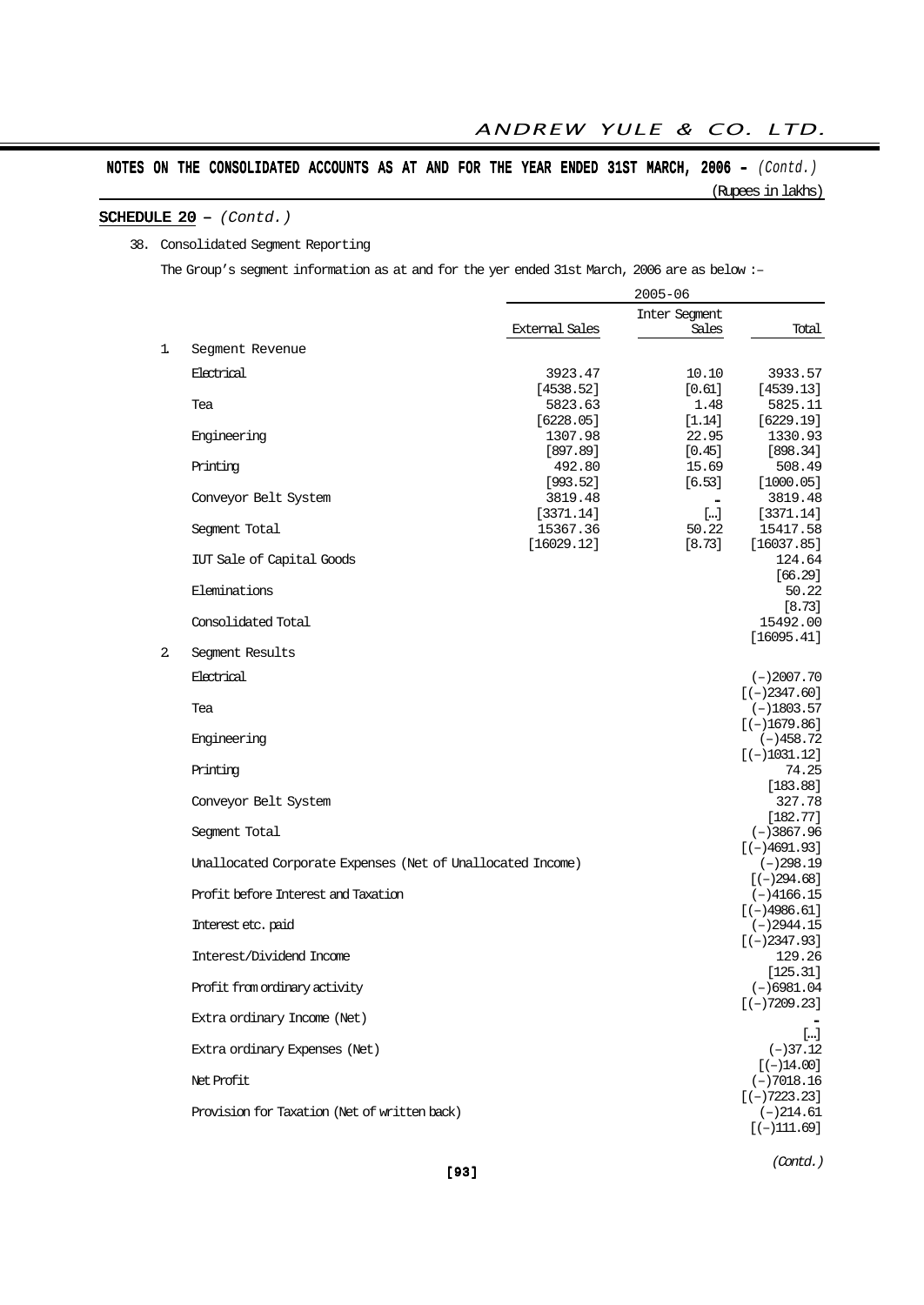|                                |                                                             |                                                                             |                      |                    | (Rupees in lakhs)    |
|--------------------------------|-------------------------------------------------------------|-----------------------------------------------------------------------------|----------------------|--------------------|----------------------|
| <b>SCHEDULE 20</b> - $(Cond.)$ |                                                             |                                                                             |                      |                    |                      |
| 3.                             | Profit after taxation before share of results of Associates |                                                                             |                      |                    | $(-)7232.77$         |
|                                |                                                             |                                                                             |                      |                    | $[(-)7334.92]$       |
|                                | Share of Profit of Associates                               |                                                                             |                      |                    | 172.28               |
|                                |                                                             |                                                                             |                      |                    | [148.98]             |
| 4                              | Profit after taxation                                       |                                                                             |                      |                    | $(-)7060.49$         |
|                                |                                                             |                                                                             |                      |                    | $[(-)7185.94]$       |
| Other Information              |                                                             |                                                                             | Segment Assets       |                    | Sequent Liabilities  |
| Electrical                     |                                                             |                                                                             | 5946.03              |                    | 6990.94              |
|                                |                                                             |                                                                             | [7424.44]            |                    | [7321.42]            |
| Tea                            |                                                             |                                                                             | 22859.32             |                    | 9484.46              |
|                                |                                                             |                                                                             | [22377.68]           |                    | [7997.39]            |
| Engineering                    |                                                             |                                                                             | 2036.28              |                    | 2077.02              |
|                                |                                                             |                                                                             | [2182.75]            |                    | [1989.33]            |
| Printing                       |                                                             |                                                                             | 757.63               |                    | 451.74               |
|                                |                                                             |                                                                             | [589.21]             |                    | [271.95]             |
| Conveyor Belt System           |                                                             |                                                                             | 2778.51<br>[2463.82] |                    | 769.39<br>[609.85]   |
| Segment Total                  |                                                             |                                                                             | 34376.93             |                    | 19772.71             |
|                                |                                                             |                                                                             | [35037.90]           |                    | [18189.94]           |
|                                | Unallocated Corporate Assets/Liabilities                    |                                                                             | 3761.47              |                    | 1264.24              |
|                                |                                                             |                                                                             | [3451.29]            |                    | [1279.87]            |
| Total                          |                                                             |                                                                             | 38139.24             |                    | 21037.79             |
|                                |                                                             |                                                                             | [38489.19]           |                    | [19469.81]           |
|                                |                                                             |                                                                             |                      |                    | Non-Cash             |
|                                |                                                             |                                                                             |                      | Depreciation       | Expenditure          |
|                                |                                                             |                                                                             | Capital              | including          | Other than           |
|                                |                                                             |                                                                             | Expenditure          | Impairment         | Depreciation         |
| Electrical                     |                                                             |                                                                             | 10.58                | 46.44              | 836.41               |
|                                |                                                             |                                                                             | [5.57]               | [49.08]            | [1388.49]            |
| Tea                            |                                                             |                                                                             | 433.85               | 339.20             | 33.72                |
|                                |                                                             |                                                                             | [650.02]             | [177.68]           | [119.90]             |
| Engineering                    |                                                             |                                                                             |                      | 10.53              | 296.98               |
|                                |                                                             |                                                                             | [2.68]               | [36.01]            | [392.35]             |
| Printing                       |                                                             |                                                                             |                      | 4.82               |                      |
|                                |                                                             |                                                                             | []                   | [5.70]             | $[]$                 |
| Conveyor Belt System           |                                                             |                                                                             | 84.80                | 137.78             | 31.61                |
|                                |                                                             |                                                                             | [149.73]             | [107.66]           | [23.19]              |
| Segment Total                  |                                                             |                                                                             | 529.23<br>[808.00]   | 538.77<br>[376.13] | 1167.11<br>[1923.93] |
|                                |                                                             |                                                                             |                      |                    |                      |
| Notes: $(1)$                   | The business groups comprise the following segments :-      |                                                                             |                      |                    |                      |
|                                | Engineering                                                 | – Industrial Fans.                                                          |                      |                    |                      |
|                                |                                                             | - Tea Machinery.<br>- Air Pollution and Water Pollution Control equipments. |                      |                    |                      |
|                                |                                                             |                                                                             |                      |                    |                      |
|                                |                                                             |                                                                             |                      |                    |                      |
|                                |                                                             | - Turn-key projects involving the above products.                           |                      |                    |                      |
|                                | Electrical                                                  | - HT and LT Switchgears.<br>- Transformers                                  |                      |                    |                      |
|                                |                                                             | - Relay and Contactors                                                      |                      |                    |                      |
|                                |                                                             | - Turn-key projects on power distribution.                                  |                      |                    |                      |
|                                | Tea                                                         | - Tea growing and manufacturing.                                            |                      |                    |                      |
|                                | Printing                                                    | - Printing of books, periodicals & publicity materials.                     |                      |                    |                      |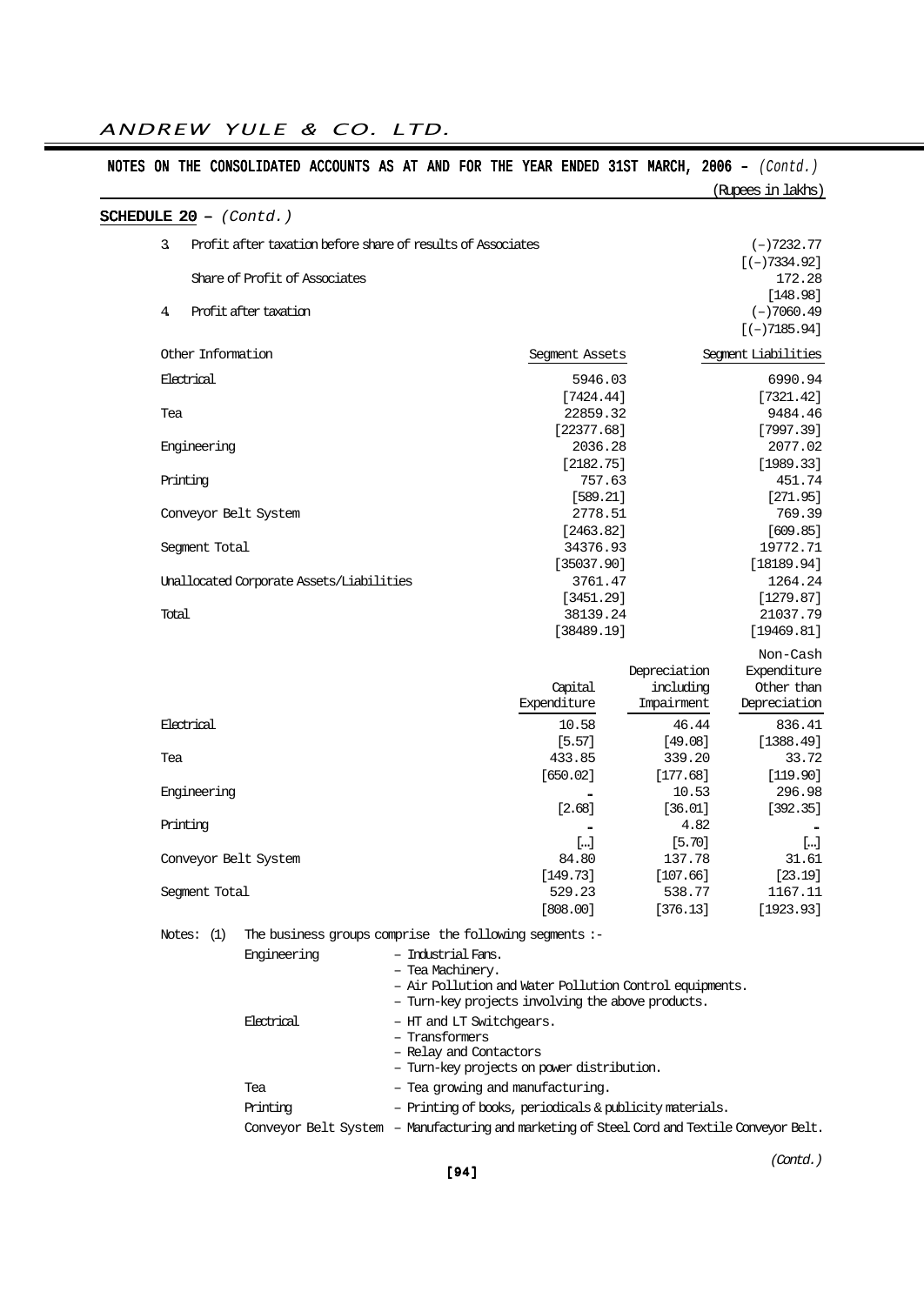(Rupees in lakhs)

# SCHEDULE  $20 - (Cond.)$

39. Related party disclosure

(i) Names of Related Parties with whom the Group had transactions during the year.

|      |                           | Associate Companies      | - Dishergarh Power Supply Co. Ltd.                                       |
|------|---------------------------|--------------------------|--------------------------------------------------------------------------|
|      |                           |                          | - Bengal Coal Co. Ltd.                                                   |
|      |                           |                          | - Yule Agro Industries Ltd.                                              |
|      |                           |                          | WEBFIL Ltd.                                                              |
|      |                           |                          | - Yule Financing & Leasing Co. Ltd.                                      |
| (ii) |                           | Key Management Personnel |                                                                          |
|      | (a)                       | Arindom Mukherjee        | - Chairman and Managing Director, Andrew Yule & Co. Ltd.                 |
|      | (b)                       | Asok Basu                | - Director (Personnel), Andrew Yule & Co. Ltd. till 26th September, 2005 |
|      | $\left( \text{c} \right)$ | S. Muralidharan          | - Director (Finance) [Since 29th August, 2005].                          |
|      | (d)                       | T. K. Mukherjee          | - Managing Director, Phoenix Yule Ltd.                                   |
|      | (e)                       | R. K. Babaycon           | - Chief Executive, Tea Division, Andrew Yule & Co. Ltd.                  |

- (f) S. Lahiry Chief Executive, Engineering Division, Andrew Yule & Co. Ltd. (g) R. K. Sikdar – Chief Executive, Electrical Division, Andrew Yule & Co. Ltd.
- (iii) Disclosure of transactions between the Group and related parties and the status of outstanding balance as on 31st March, 2006.

|                                 | Associates | Key Management          |
|---------------------------------|------------|-------------------------|
|                                 |            | Personnel and Relatives |
| Purchase of goods               | 10.33      |                         |
|                                 | [16.63]    | $[]$                    |
| Sale of goods                   | 8.70       |                         |
|                                 | [1.89]     | $[]$                    |
| Sale of services                |            |                         |
|                                 | [0.31]     | $[]$                    |
| Interest income                 | 4.50       |                         |
|                                 | [4.12]     | $[]$                    |
| Rent / Hire charges received    | 17.61      |                         |
|                                 | [25.76]    | $[ \ldots ]$            |
| Miscellaneous Receipt           | 0.78       | 0.20                    |
|                                 | [5.66]     | $[]$                    |
| Expenses recovered              | 21.00      |                         |
|                                 | [136.16]   | $[]$                    |
| Loan given                      | 8.00       |                         |
|                                 | $[]$       | $[]$                    |
| Remuneration to Directors       |            | 19.19                   |
|                                 | $\lceil$ ] | [25.92]                 |
| Remuneration to Others          |            | 12.25                   |
|                                 | []         | [13.83]                 |
| Balances as on 31st March, 2006 |            |                         |
| Debtors / Receivable            | 115.55     |                         |
|                                 | [123.76]   | $[]$                    |
| Advance recoverable             | 783.20     |                         |
|                                 | [743.06]   | $[]$                    |
| Creditors / Payable             | 57.76      |                         |
|                                 | [0.43]     | $[]$                    |
| Deposits from                   | 29.05      |                         |
|                                 | [29.05]    | $[]$                    |
| Loan given                      | 83.00      | 1.44                    |
|                                 | [75.00]    | $[]$                    |
|                                 |            |                         |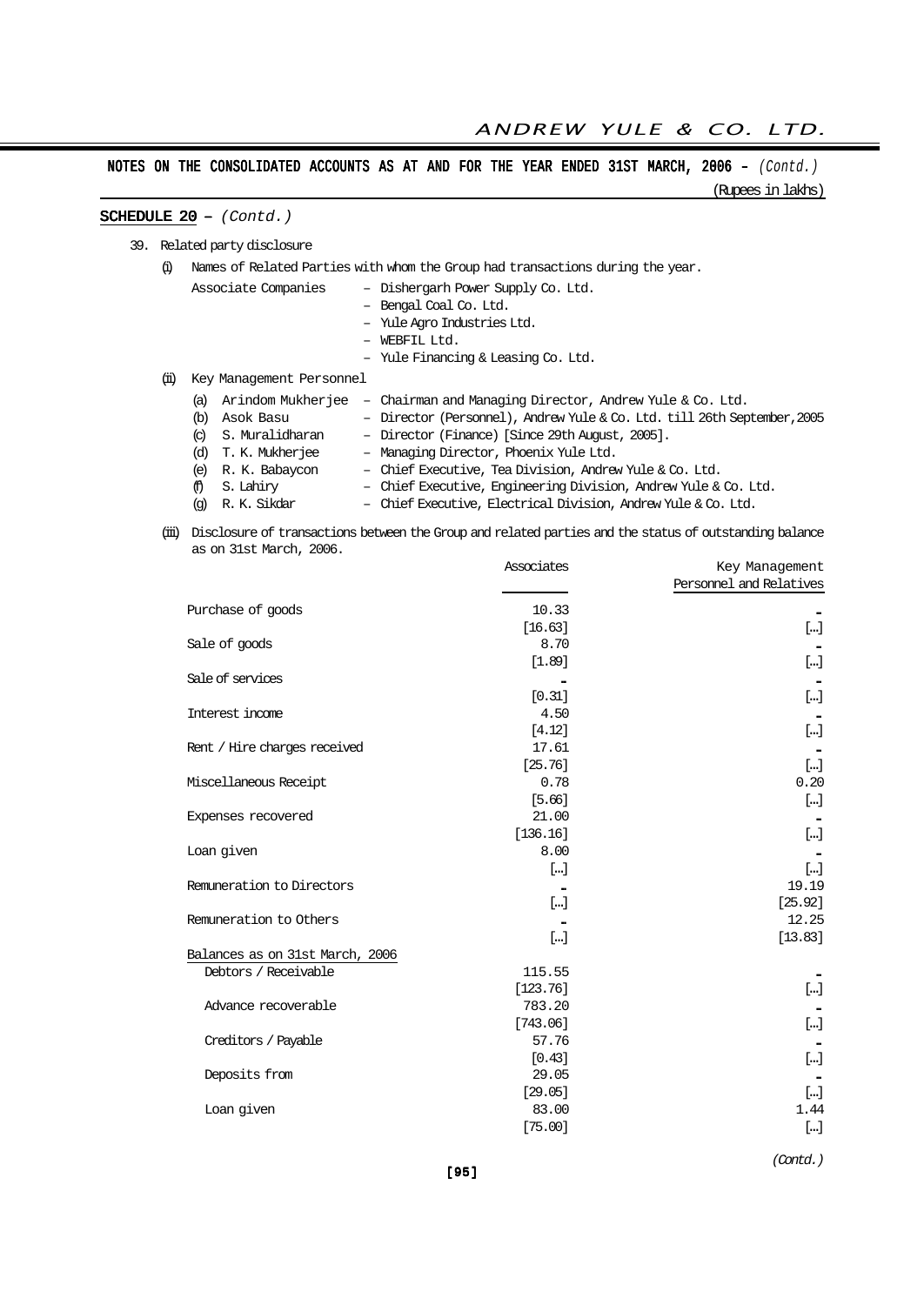(Rupees in lakhs)

## SCHEDULE  $20 - (Contd.)$

40.

|                           | Earning per share                                  |                           |                       |
|---------------------------|----------------------------------------------------|---------------------------|-----------------------|
|                           |                                                    | For the year ended        | For the year ended    |
|                           |                                                    | 31st March, 2006          | 31st March, 2005      |
| (a)                       | Number of Equity Shares:-                          |                           |                       |
|                           | At the beginning of the year                       | 5,82,67,078               | 5,82,67,078           |
|                           | At the end of the year                             | 5,82,67,078               | 5,82,67,078           |
|                           | Weighted average number of                         |                           |                       |
|                           | Equity Shares outstanding during the year          | 5,82,67,078               | 5,82,67,078           |
|                           | Face value of each Ordinary Share                  | Rs.10.00                  | Rs.10.00              |
| (b)                       | Profit after Tax available for Equity Shareholders | $Rs.$ (-) $7060.49$ lakhs | Rs. (-) 7185.94 lakhs |
| $\left( \text{c} \right)$ | Basic earnings per Share                           | $Rs.$ $(-)12.11$          | $Rs.$ $(-)12.33$      |

Notes: Since the Company has incurred loss from its normal continuing operation diluted earnings per share has not been computed.

41. Previous year's figures have been re-clasified/re-grouped wherever necessary to conform with current year's presentation.

| D. BANDYOPADHYAY,                                                              | On behalf of the Board,                       |                                                             |  |
|--------------------------------------------------------------------------------|-----------------------------------------------|-------------------------------------------------------------|--|
| Company Secretary.<br>KOLKATA - 14th August, 2006.                             | S. MURALIDHARAN,<br>I. SENGUPTA.              | A. MUKHERJEE, Chairman and Managing Director.<br>Directors. |  |
| In terms of our attached Report of even date.                                  |                                               |                                                             |  |
| FOR MOOKHERJEE BISWAS & PATHAK FOR N. SARKAR & CO., FOR KUNDU HOSSAIN KARMAKAR |                                               |                                                             |  |
| Chartered Accountants,                                                         | Chartered Accountants, Chartered Accountants, |                                                             |  |
| (S. P. MUKHERJEA)                                                              | (M. RAY)                                      | (H. BHATTACHARYYA)                                          |  |
| Partner.                                                                       | Partner.                                      | Partner.                                                    |  |
|                                                                                | Kolkata – 14th August, 2006.                  |                                                             |  |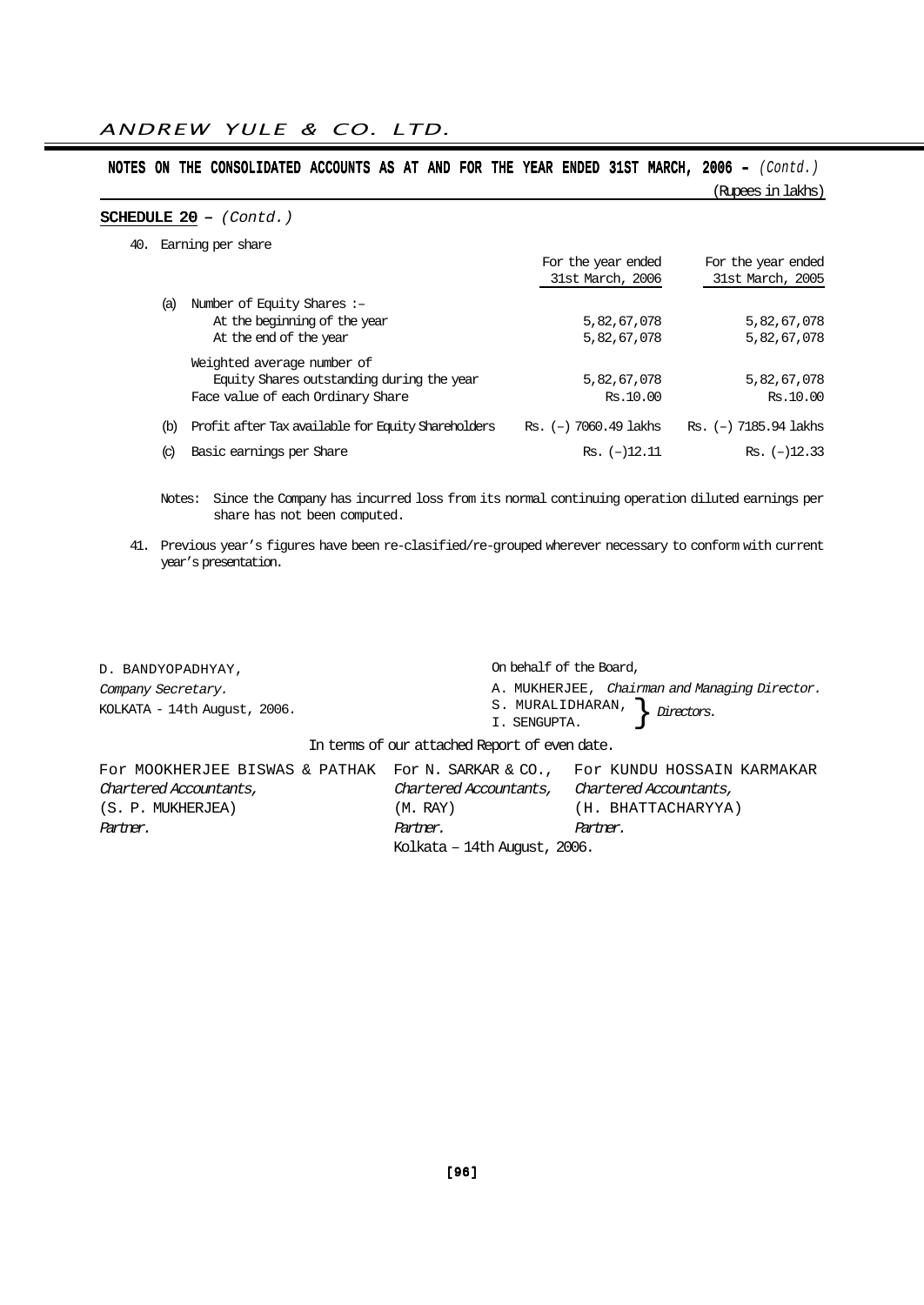#### AUDITORS' REPORT TO THE BOARD OF DIRECTORS OF ANDREW YULE & CO. LTD. ON THE CONSOLIDATED FINANCIAL STATEMENTS

We have examined the attached consolidated Balance Sheet of Andrew Yule & Co. Ltd. and its Subsidiary, Associates and Joint Venture (the Andrew Yule Group) as at 31st March, 2006, and the Consolidated Profit and Loss Account for the year ended on that date annexed thereto and the Consolidated Cash Flow Statement for the year ended on that date. These financial statements are the responsibility of the Andrew Yule & Co. Ltd.'s management. Our responsibility is to express an opinion on these Financial Statements based on our audit.

We conducted our audit in accordance with Auditing Standards generally accepted in India. These Standards require that we plan and perform the audit to obtain reasonable assurance whether the financial statements are prepared, in all material respects, in accordance with an identified financial reporting framework and are free of material misstatements. An audit includes examining, on a test basis, evidence supporting the amounts and disclosures in the financial statements. An audit also includes assessing the accounting principles used and significant estimates made by management, as well as evaluating the overall financial presentation. We believe that our audit provides a reasonable basis for our opinion.

We did not audit the financial statements of the subsidiary, associates and joint venture. These financial statements have been audited by other auditors whose reports have been furnished to us, and in our opinion, in so far as it relates to the amounts included in respect of the subsidiary, associates and joint venture is based solely on the report of the other auditors. The details of Assets and Revenues in respect of these subsidiary, Associates and Joint Venture to the extent to which they are reflected in the Consolidated Financial Statements are given below :–

|               |                                                                                                     |                                                               | (Rupees in lakhs)                 |
|---------------|-----------------------------------------------------------------------------------------------------|---------------------------------------------------------------|-----------------------------------|
|               | Name of the Companies                                                                               | <b>Total Assets</b>                                           | Total Revenues                    |
|               | A. Subsidiary<br>Hooghly Printing Co. Ltd.                                                          | 757.63                                                        | 492.80                            |
|               | B. Joint Venture<br>Phoenix Yule Ltd.                                                               | 2778.51                                                       | 3819.48                           |
| $\mathcal{C}$ | Associates                                                                                          | Net Carrying cost<br>of investment.<br>as on 31st March, 2006 | Current year's<br>share of Profit |
|               | Tide Water Oil Co. (India) Ltd.<br>Katras Jherriah Coal Co. Ltd.<br>The New Beerbhoom Coal Co. Ltd. | 865.18<br>8.67<br>12.41                                       | 171.53<br>0.52<br>0.23            |

We report that, the consolidated financial statements, read with Note 1 in Schedule 20, have been prepared by the Company in accordance with the requirements of Accounting Standard (AS) 21 Consolidated Financial Statements, AS-23 Accounting for Investments in Associates in Consolidated Financial Statements and AS-27 Financial Reporting of Interests in Joint Ventures issued by The Institute of Chartered Accountants of India and on the basis of the separate audited financial statements of Andrew Yule Group included in the Consolidated Financial Statements.

- 1. The Accounts are prepared on the principle applicable to a going concern despite heavy accumulated past losses and loss for the year which have totally eroded the net worth of the Company and reference had been made to the Board for Industrial and Financial Reconstruction (BIFR). In the proceedings of hearing held on 20th Septemdber, 2004 before the BIFR Bench, the Company was declared as Sick and BIFR had appointed IDBI as the Operating Agency for submission of a Revival Package.The Draft Rehabilitation Scheme with cut-off date as on 31st March, 2006 has been approved by the Board of Reconstruction of Public Sector Enterprises on 9th May, 2006. The proposal is awaiting final clearance from the Government of India. The operational existence of the Company is dependent on the implementation of the Revival Package. (Refer to Note No.37 in Schedule 20).
- 2. Authorised Share Capital of the Company has been increased to Rs.20000.00 lakhs vide a Resolution passed in its Annual General Meeting held on 30th September, 2004. Pending filing of the necessary documents with the Registrar of Companies, the effect of the same has not been given in the Accounts. (Refer to Note No.26 in Schedule 20).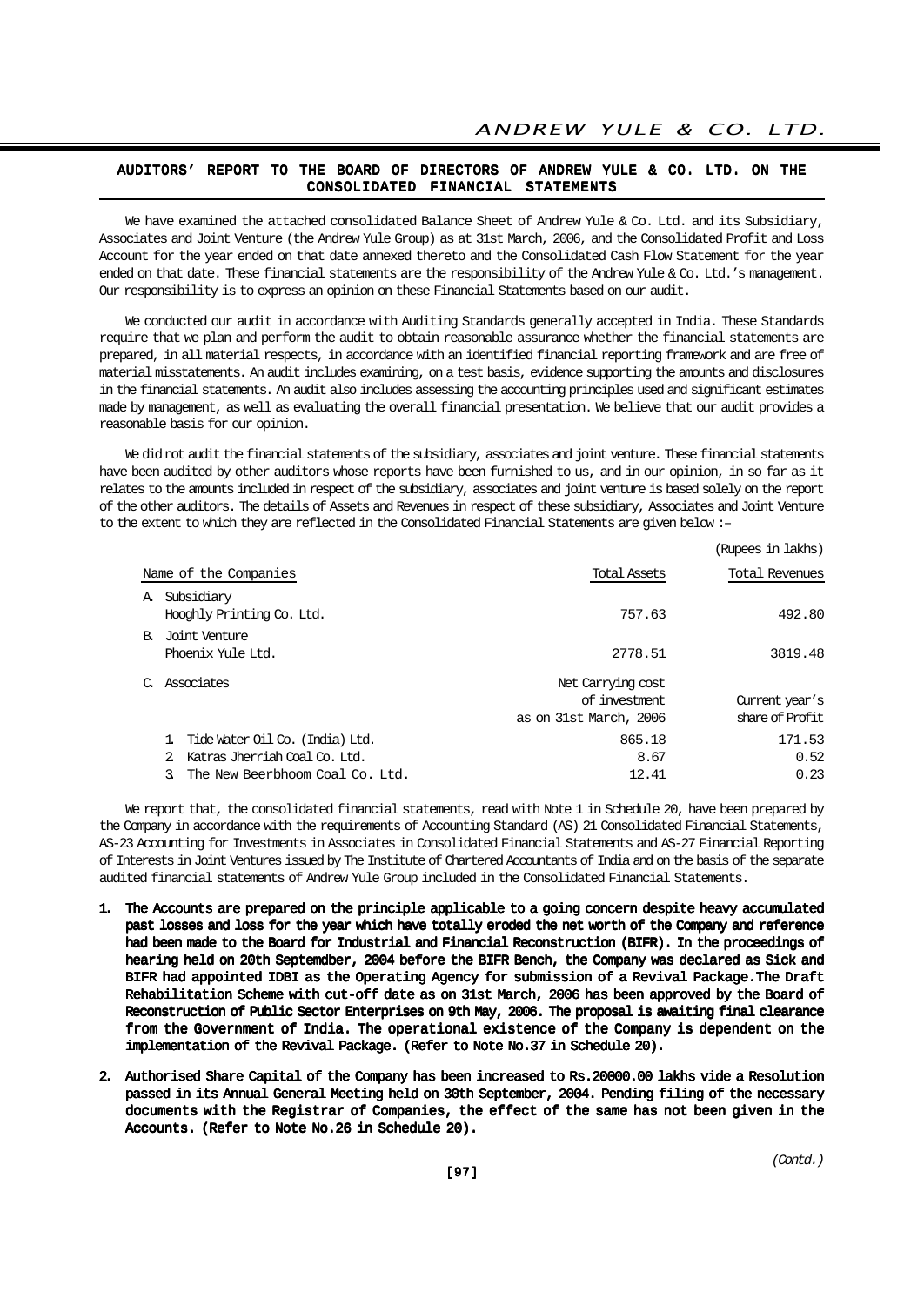- 3. Non-provision of Liability in respect of pay revision of employees and Directors amounting to Rs.872.58 lakhs for earlier period has resulted in understatement of accumulated loss and year end liability (Refer to Note No.10 in Schedule 20).
- 4. No provision has been made in respect of bank guarantee of Rs.70.00 lakhs invoked by Tea Trading Corporation of India Ltd., the recovery of which is doubtful and the loss is not ascertainable at this stage. (Refer to Note No.11 in Schedule 20).
- 5. Non-adjustment of loss against Capital Reserve that may arise out of arbitration award in the matter of Hooghly Docking & Port Engineering Co. Ltd. The quantum of loss has not been ascertained [Refer to Note No.12(a) in Schedule 20].
- 6. [i] Non-provision of possible loss on investments in Bengal Coal Co. Ltd., WEBFIL Ltd., and Yule Financing & Leasing Co. Ltd. aggregating to Rs.42.89 lakhs resulting in understatement of loss and overstatement of assets [Refer to Note No.28(a) in Schedule 20].
	- [ii] Non-provision towards dimunition in value of long term investments of Tide Water Oil Co. (India) Ltd. amounting to Rs.60.09 lakhs out of which Group share in Consolidated Accounts is Rs.15.75 lakhs (Refer to Note No.28(b) in Schedule 20).
	- [iii] Non-provision towards dimunition in value of long term investments of The New Beerbhoom Coal Co. Ltd. amounting to Rs.0.90 lakh out of which Group share in Consolidated Accounts is Rs.0.30 lakh (Refer to Note No.28(c) in Schedule 20).
- 7. [i] Non-provision of interest free advance amounting to Rs.115.08 lakhs to a Company floated by two Associate Companies in the Group where the recovery is doubtful and the loss is not ascertainable at this stage (Refer to Note No.13 in Schedule 20).
	- [ii] Non-provision in respect of Advances of Rs.348.00 lakhs in the accounts of Tide Water Oil Co. (India) Ltd. out of which Group share in consolidated accounts is Rs.91.25 lakhs, the status of the recoverability of the same and the corresponding provision as may be required is not ascertainable at this stage (Refer to Note No.34 in Schedule 20).
	- [iii] Non-provision of Rs.4.50 lakhs in the Accounts of The New Beerbhoom Coal Co. Ltd. in respect of amount due from a Body Corporate, the extent of realisability of which could not be ascertained. Group share in Consolidated Accounts is Rs.1.48 lakhs (Refer to Note No.31 in Schedule 20).
	- [iv] In the Accounts of Katras Jherriah Coal Co. Ltd.
		- [a] Only those claims which have been admitted by the Commissioner of Payments or are subject to appeal still pending with Appellate Courts have been included in Sundry Creditors and therefore, adjustments may be required in these Accounts in respect of claims under appeals. Further, as the orders of the Commissioner of Payments admitting/ rejecting the claims of the Creditors against the Company were not available in all cases, claims admitted or rejected as well as those under appeal as represented by the Company have been accepted.
		- [b] From the available records and information it has not been possible to ascertain the extent to which amount receivable Rs.1.79 lakhs may be eventually realised. Group share in Consolidated Accounts is Rs.0.57 lakh (Refer to Note No.32 in Schedule 20).
		- [c] The extent of realisability of the principal on maturity amounting to Rs.2.00 lakhs due from a Body Corporate. Group share in Consolidated Accounts is Rs.0.63 lakh (Refer to Note No.33 in Schedule 20).
- 8. Non-confirmation and non-reconciliation of year end balances in respect of Sundry Debtors, Deposits, Advances, Creditors, Bank Balances etc. (Refer to Note No.19(a) and (b) in Schedule 20).
- 9. Non-charging of gratuity and leave encashment paid to employees retired under Voluntary Retirement Scheme amounting to Rs.109.60 lakhs to Profit and Loss Account resulting in understatement of loss and over statement of assets to that extent (Refer to Note No.27 in Schedule 20).